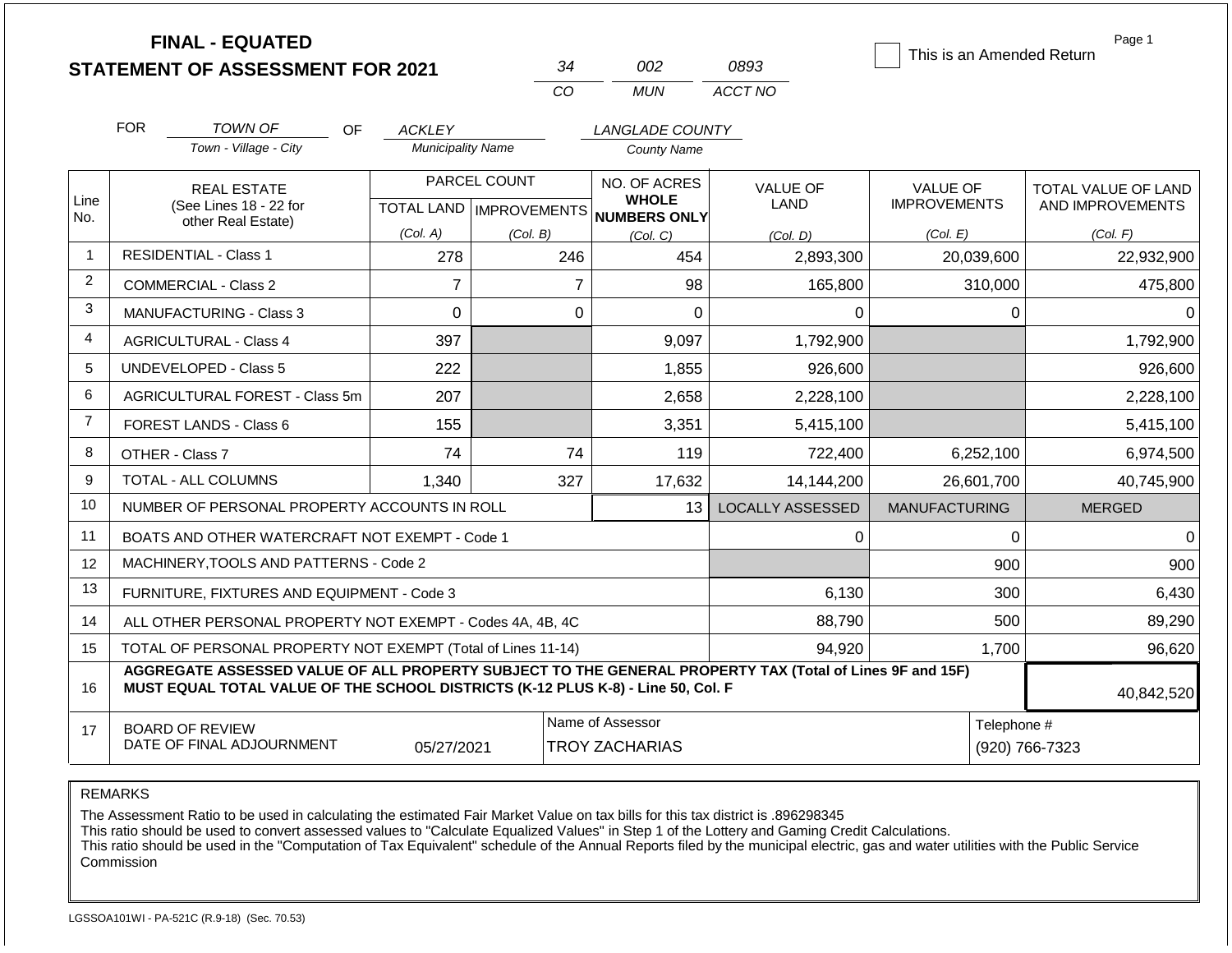2021 34 002 0893

FOREST LANDS (Line 7) and FOREST CROPS (in this section) - are **NOT** the same *YEAR CO MUN ACCT NO*

|    |                                                                                |                 |  | Private Forest Crop - Reg Class @ 10¢ per acre                           |    | Private Forest Crop - Reg Class @ \$2.52 per acre              |                  |                                                                    |                                                                              |                    |  |
|----|--------------------------------------------------------------------------------|-----------------|--|--------------------------------------------------------------------------|----|----------------------------------------------------------------|------------------|--------------------------------------------------------------------|------------------------------------------------------------------------------|--------------------|--|
|    | (a) PARCELS                                                                    | (b) ACRES       |  | (c) ASSESSED VALUE                                                       |    | (d) PARCELS                                                    |                  | (e) ACRES                                                          |                                                                              | (f) ASSESSED VALUE |  |
| 18 |                                                                                |                 |  |                                                                          |    |                                                                |                  |                                                                    |                                                                              |                    |  |
|    |                                                                                |                 |  |                                                                          |    |                                                                |                  |                                                                    |                                                                              |                    |  |
|    |                                                                                |                 |  | Private Forest Crop - Special Class @ 20¢ per acre<br>(c) ASSESSED VALUE |    |                                                                |                  |                                                                    | Entered Before 2005 Managed Forest - Ferrous Mining CLOSED @ \$7.87 per acre |                    |  |
| 19 | (a) PARCELS                                                                    | (b) ACRES       |  |                                                                          |    | (d) PARCELS                                                    |                  | (e) ACRES                                                          |                                                                              | (f) ASSESSED VALUE |  |
|    |                                                                                |                 |  |                                                                          |    |                                                                |                  |                                                                    |                                                                              |                    |  |
|    |                                                                                |                 |  | Entered Before 2005 Managed Forest - OPEN @ 74 ¢ per acre                |    |                                                                |                  | Entered Before 2005 Managed Forest - CLOSED @                      |                                                                              | $$1.75$ per acre   |  |
| 20 | (a) PARCELS                                                                    | (b) ACRES       |  | (c) ASSESSED VALUE                                                       |    | (d) PARCELS                                                    |                  | (e) ACRES                                                          |                                                                              | (f) ASSESSED VALUE |  |
|    |                                                                                |                 |  |                                                                          |    |                                                                |                  |                                                                    |                                                                              |                    |  |
|    | 160<br>4                                                                       |                 |  | 288,000                                                                  | 39 |                                                                | 1,210.88         |                                                                    | 2,136,900                                                                    |                    |  |
|    | Entered After 2004 Managed Forest - OPEN @ \$2.04 per acre                     |                 |  |                                                                          |    | Entered After 2004 Managed Forest - CLOSED @ \$ 10.20 per acre |                  |                                                                    |                                                                              |                    |  |
| 21 | (a) PARCELS<br>(b) ACRES                                                       |                 |  | (c) ASSESSED VALUE                                                       |    | (d) PARCELS                                                    |                  | (e) ACRES                                                          |                                                                              | (f) ASSESSED VALUE |  |
|    |                                                                                |                 |  |                                                                          |    |                                                                |                  |                                                                    |                                                                              |                    |  |
|    | Й                                                                              | 360             |  | 632,000                                                                  |    | 61                                                             |                  | 2,156.27                                                           |                                                                              | 3,549,000          |  |
|    | (a) County Forest Cropland Acres                                               |                 |  | (b) Federal Acres                                                        |    | (c) State Acres                                                |                  | (d) County (NOT FOREST CROP) Acres                                 |                                                                              | (e) Other Acres    |  |
| 22 |                                                                                |                 |  |                                                                          |    |                                                                |                  |                                                                    |                                                                              |                    |  |
|    | 21.580.04                                                                      |                 |  |                                                                          |    | 1,627.67                                                       |                  | 1.232.19                                                           |                                                                              | 5.12               |  |
|    |                                                                                |                 |  | Assessed Value of Omitted Property From Prior Years (Sec. 70.44)         |    |                                                                |                  |                                                                    | Assessed Value of Sec. 70.43 Corrections of Errors by Assessors              |                    |  |
|    |                                                                                | (a) REAL ESTATE |  | (b) PERSONAL                                                             |    |                                                                |                  | (c1) REAL ESTATE                                                   | (c2) PERSONAL                                                                |                    |  |
| 23 |                                                                                |                 |  |                                                                          |    |                                                                |                  |                                                                    |                                                                              |                    |  |
|    | Manufacturing Equated Value of Omitted Property From Prior Years (Sec. 70.995) |                 |  |                                                                          |    |                                                                |                  | Mfg. Equated Value of Sec.70.43 Corrections of Errors by Assessors |                                                                              |                    |  |
|    | (d) REAL ESTATE                                                                |                 |  | (e) PERSONAL                                                             |    |                                                                | (f1) REAL ESTATE |                                                                    | (f2) PERSONAL                                                                |                    |  |
|    |                                                                                |                 |  |                                                                          |    |                                                                |                  |                                                                    |                                                                              |                    |  |
|    |                                                                                |                 |  |                                                                          |    |                                                                |                  |                                                                    |                                                                              |                    |  |

## **SPECIAL DISTRICTS**

| Line<br>No. | Enter 6-digit<br>Special District<br>Code (Col. A) | <b>Account</b><br><b>Number</b><br>(Col. B) | <b>Special District Name</b><br>(Col. C) | <b>Locally Assessed Value</b><br>of Real Estate and<br><b>Personal Property (Col. D)</b> | Mfg Value of Real Estate<br>and Personal Property<br>(Col. E) | <b>Merged Value of</b><br><b>Real Estate and</b><br>Personal Property (Col. F) |
|-------------|----------------------------------------------------|---------------------------------------------|------------------------------------------|------------------------------------------------------------------------------------------|---------------------------------------------------------------|--------------------------------------------------------------------------------|
| 24          |                                                    |                                             |                                          |                                                                                          |                                                               |                                                                                |
| 25          |                                                    |                                             |                                          |                                                                                          |                                                               |                                                                                |
| 26          |                                                    |                                             |                                          |                                                                                          |                                                               |                                                                                |
| 27          |                                                    |                                             |                                          |                                                                                          |                                                               |                                                                                |
| 28          |                                                    |                                             |                                          |                                                                                          |                                                               |                                                                                |
| 29          |                                                    |                                             |                                          |                                                                                          |                                                               |                                                                                |
| 30          |                                                    |                                             |                                          |                                                                                          |                                                               |                                                                                |
| 31          |                                                    |                                             |                                          |                                                                                          |                                                               |                                                                                |
| 32          |                                                    |                                             |                                          |                                                                                          |                                                               |                                                                                |
| 33          |                                                    |                                             |                                          |                                                                                          |                                                               |                                                                                |
| 34          |                                                    |                                             |                                          |                                                                                          |                                                               |                                                                                |
| 35          |                                                    |                                             |                                          |                                                                                          |                                                               |                                                                                |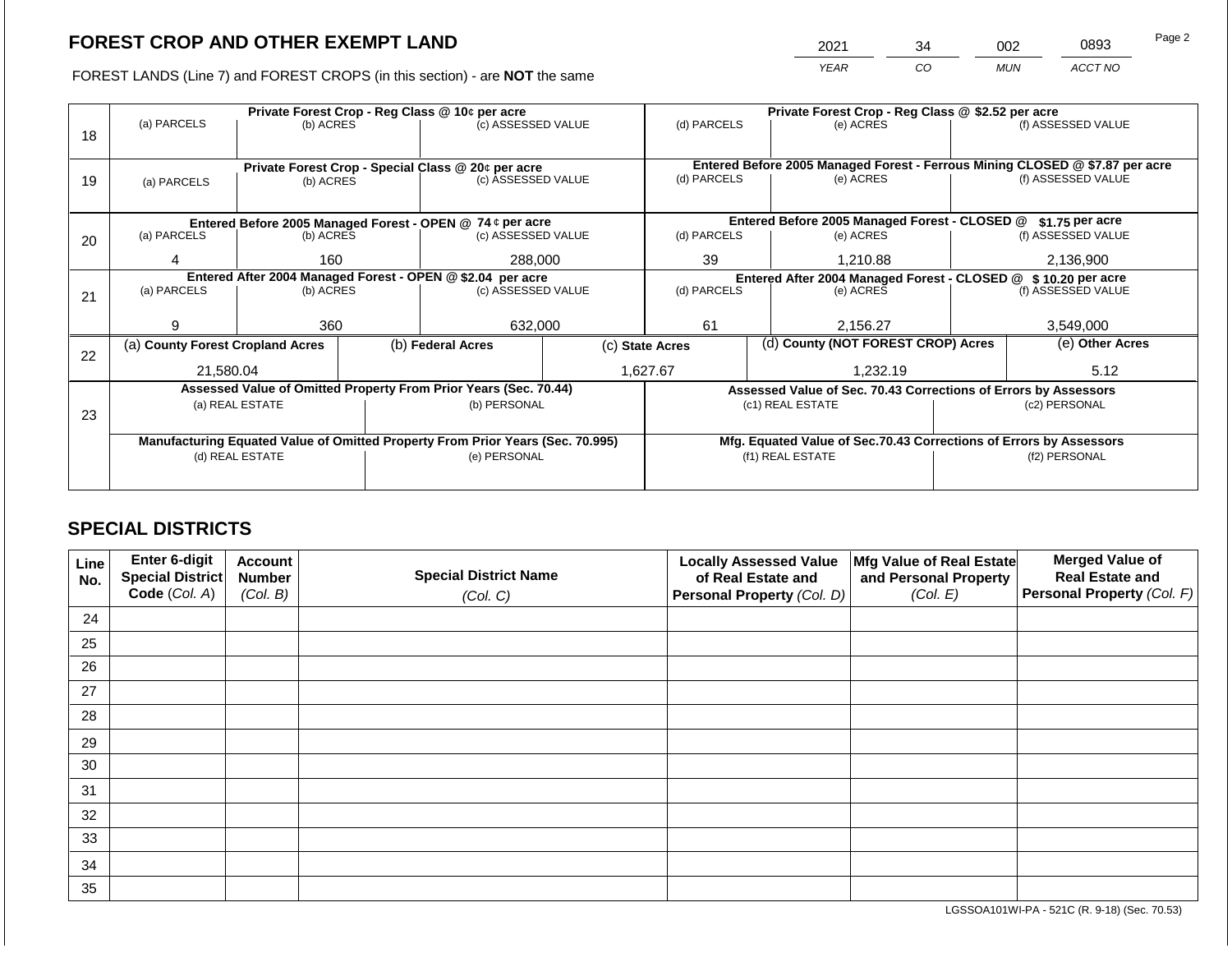|             | <b>SCHOOL DISTRICTS</b>                                  |                                             |                                                         | 2021<br>002<br>34<br>0893 |                                                                                   |                                                               |                                                                                |
|-------------|----------------------------------------------------------|---------------------------------------------|---------------------------------------------------------|---------------------------|-----------------------------------------------------------------------------------|---------------------------------------------------------------|--------------------------------------------------------------------------------|
|             |                                                          |                                             |                                                         |                           | <b>YEAR</b>                                                                       | CO<br><b>MUN</b>                                              | ACCT NO                                                                        |
| Line<br>No. | Enter 6-digit<br><b>School District</b><br>Code (Col. A) | <b>Account</b><br><b>Number</b><br>(Col. B) | <b>School District Name</b><br>(Col. C)                 |                           | <b>Locally Assessed Value</b><br>of Real Estate and<br>Personal Property (Col. D) | Mfg Value of Real Estate<br>and Personal Property<br>(Col. E) | <b>Merged Value of</b><br><b>Real Estate and</b><br>Personal Property (Col. F) |
|             | A.                                                       |                                             | <b>SCHOOL DISTRICTS (K-8 and K-12)</b>                  |                           |                                                                                   |                                                               |                                                                                |
| 36          | 340140                                                   | 0204                                        | SCH D OF ANTIGO                                         |                           | 40,699,120                                                                        | 1,700                                                         | 40,700,820                                                                     |
| 37          | 353500                                                   | 0207                                        | SCH D OF MERRILL AREA                                   |                           | 141,700                                                                           |                                                               | 141,700                                                                        |
| 38          |                                                          |                                             |                                                         |                           |                                                                                   |                                                               |                                                                                |
| 39          |                                                          |                                             |                                                         |                           |                                                                                   |                                                               |                                                                                |
| 40          |                                                          |                                             |                                                         |                           |                                                                                   |                                                               |                                                                                |
| 41          |                                                          |                                             |                                                         |                           |                                                                                   |                                                               |                                                                                |
| 42          |                                                          |                                             |                                                         |                           |                                                                                   |                                                               |                                                                                |
| 43          |                                                          |                                             |                                                         |                           |                                                                                   |                                                               |                                                                                |
| 44          |                                                          |                                             |                                                         |                           |                                                                                   |                                                               |                                                                                |
| 45<br>46    |                                                          |                                             |                                                         |                           |                                                                                   |                                                               |                                                                                |
|             |                                                          |                                             |                                                         |                           |                                                                                   |                                                               |                                                                                |
| 47<br>48    |                                                          |                                             |                                                         |                           |                                                                                   |                                                               |                                                                                |
| 49          |                                                          |                                             |                                                         |                           |                                                                                   |                                                               |                                                                                |
| 50          |                                                          |                                             | TOTAL ASSESSED VALUE OF SCHOOL DISTRICTS (K-8 and K-12) |                           | 40,840,820                                                                        | 1,700                                                         | 40,842,520                                                                     |
|             | <b>B.</b><br><b>UNION HIGH SCHOOL DISTRICTS</b>          |                                             |                                                         |                           |                                                                                   |                                                               |                                                                                |
| 51          |                                                          |                                             |                                                         |                           |                                                                                   |                                                               |                                                                                |
| 52          |                                                          |                                             |                                                         |                           |                                                                                   |                                                               |                                                                                |
| 53          |                                                          |                                             |                                                         |                           |                                                                                   |                                                               |                                                                                |
| 54          |                                                          |                                             |                                                         |                           |                                                                                   |                                                               |                                                                                |
| 55          |                                                          |                                             | TOTAL ASSESSED VALUE OF UNION HIGH SCHOOLS              |                           |                                                                                   |                                                               |                                                                                |
|             | <b>TECHNICAL COLLEGE DISTRICTS</b><br>C.                 |                                             |                                                         |                           |                                                                                   |                                                               |                                                                                |
| 56          | 001500                                                   | 0014                                        | NORTH CENTRAL TECHNICAL COLLEGE                         | WAUS                      | 40,840,820                                                                        | 1,700                                                         | 40,842,520                                                                     |
| 57          |                                                          |                                             |                                                         |                           |                                                                                   |                                                               |                                                                                |
| 58          |                                                          |                                             |                                                         |                           |                                                                                   |                                                               |                                                                                |
| 59          |                                                          |                                             | TOTAL ASSESSED VALUE OF TECHNICAL COLLEGES              |                           | 40,840,820                                                                        | 1,700                                                         | 40,842,520                                                                     |

 *I hereby certify, to the best of my knowledge and belief, this form is complete and correct.*

**SCHOOL DISTRICTS**

| Name               |                           | Title | Submission date                       |
|--------------------|---------------------------|-------|---------------------------------------|
| <b>SUE PAYCER</b>  |                           |       | 2021<br>∩ഭ<br>$\mathbf{A}$<br>νv<br>v |
| Phone              | Email address             |       |                                       |
| 715<br>6287<br>627 | SPAYCER@CO.LANGLADE.WI.US |       |                                       |

Page 3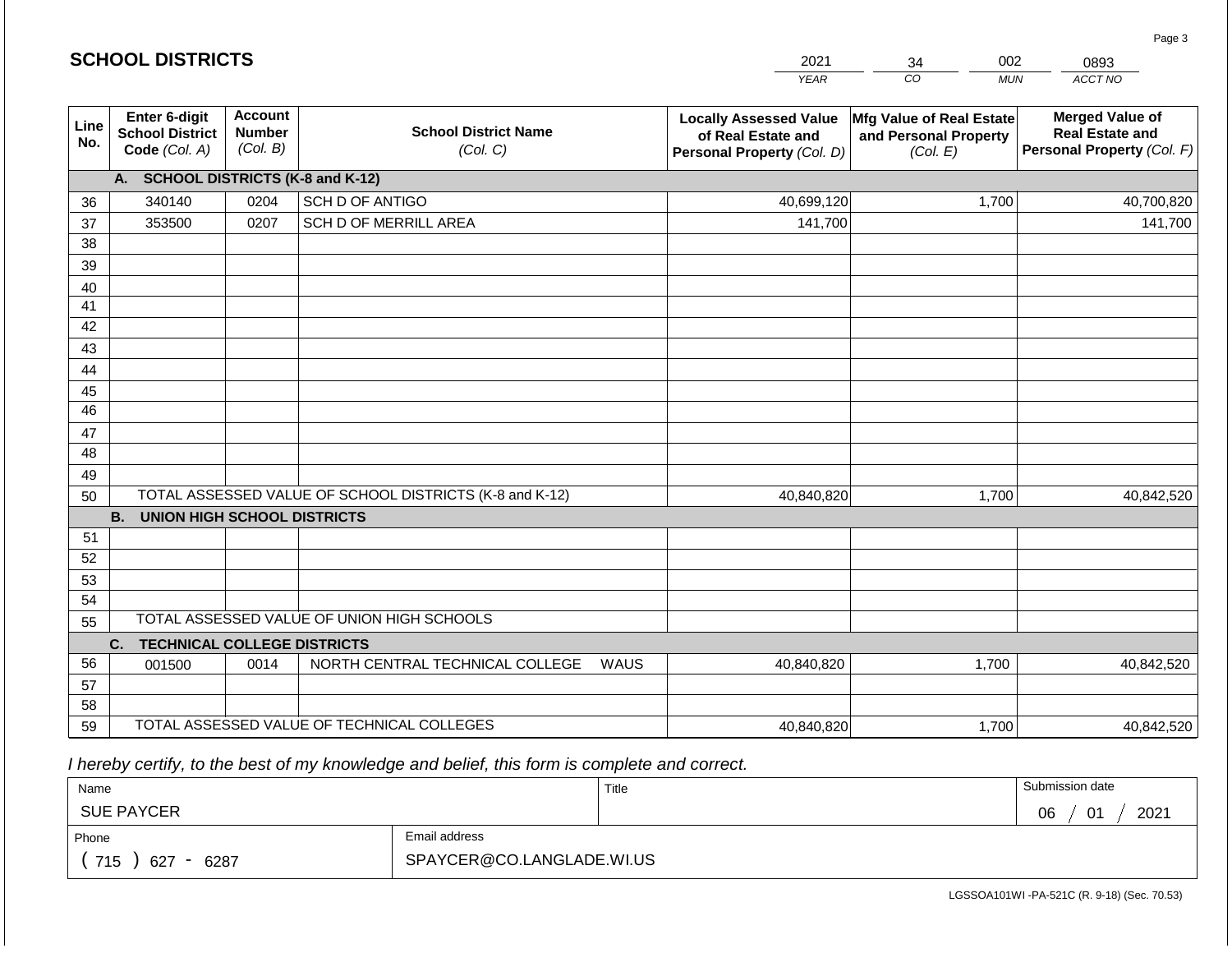- Each municipality's SOA is completed after the Board of Review and includes any changes made to the locally assessed values, under state law (sec. 70.53, Wis. Stats.)
- The Wisconsin Department of Revenue (DOR) merges the locally assessed values with the state assessed manufacturing values
- DOR provides the information regarding district names and codes. If a district is not listed, contact DOR.

Note: If you submit an amended SOA to DOR after your municipality's SOA is equated and posted to our website, we will process the SOA. However, DOR will not recalculate the *aggregate ratio or update the final SOA posted on our website. You should use the corrected values to calculate your tax rates.*

#### **Page 1: Real Estate and Personal Property**

- Lines 1-9 assessed real estate values, parcel counts and acres by classification
- Lines 10-15 assessed personal property values and number of accounts by class
- Line 16 aggregate assessed value of all property subject to general property; use to calculate tax rates. Note: This line equals the total assessed value of K-8 and K-12 school districts (Line 50) and total assessed value of technical colleges (Line 59).
- Remarks assessment ratio used to calculate estimated fair market value on property tax bills

#### **Page 2: Forest Crop, Other Exempt Land and Special Districts**

- Lines 18-21 private forest crop and managed forest lands assessed values
- Line  $22 -$  tax exempt land acres
- Line 23 prior years assessed value of omitted property under sec. 70.44 and correction of errors under sec. 70.43 shown by locally assessed or manufacturing real estate and personal property. Note: If there is an amount on this line, report the corresponding tax in the Statement of Taxes, Sections J or K.
- Lines 24-35 special district assessed values. These values are used to calculate tax rates for the special districts.

#### **Page 3: School Districts**

- Lines 36-50 school districts (K-8 and K-12) assessed values. These values are used to calculate tax rates for school districts.
- Lines 51-55 union high school district assessed values. These values are used to calculate tax rates for union high school districts.
- Lines 56-59 technical college assessed values. These values are used to calculate tax rates for technical colleges.

If you have questions: Email: lgs@wisconsin.gov

 Phone: (608) 266-2569 or (608) 264-6892 Fax: (608) 264-6887

TAMMY HITZ<br>TOWN OF ACKLEY TOWN OF ACKLEY **ANTIGO, WI 54409** ANTIGO, WI 54409N4318 RIVER RD N4318 RIVER RD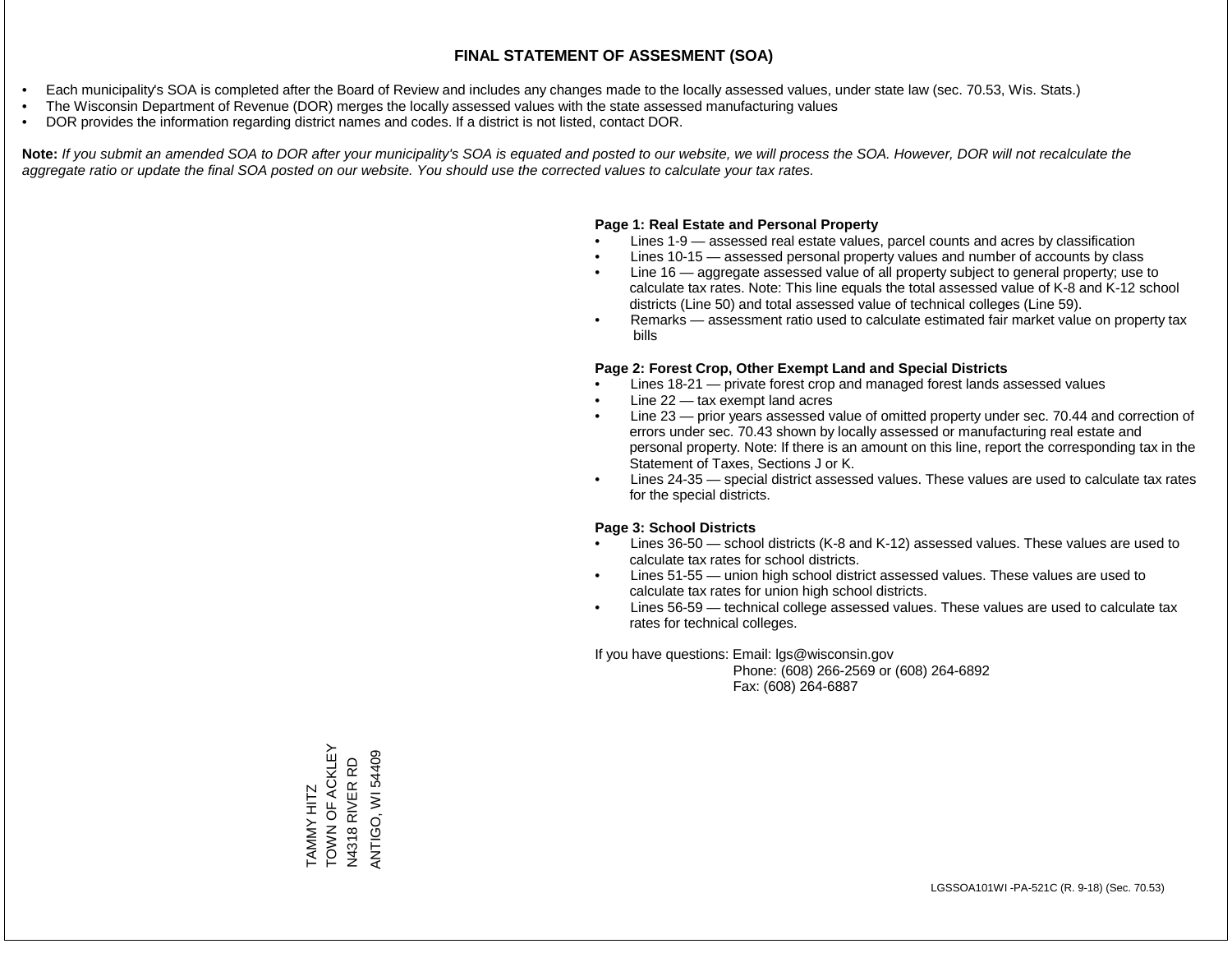|                |                              | <b>FINAL - EQUATED</b><br><b>STATEMENT OF ASSESSMENT FOR 2021</b>                                                                                                                            |                                              | 34                                        |                                                       | 004                                                 | 0894                           | This is an Amended Return              | Page 1                                  |
|----------------|------------------------------|----------------------------------------------------------------------------------------------------------------------------------------------------------------------------------------------|----------------------------------------------|-------------------------------------------|-------------------------------------------------------|-----------------------------------------------------|--------------------------------|----------------------------------------|-----------------------------------------|
|                |                              |                                                                                                                                                                                              |                                              | CO                                        |                                                       | <b>MUN</b>                                          | ACCT NO                        |                                        |                                         |
|                | <b>FOR</b>                   | <b>TOWN OF</b><br>OF.                                                                                                                                                                        |                                              |                                           |                                                       |                                                     |                                |                                        |                                         |
|                |                              | Town - Village - City                                                                                                                                                                        | <b>AINSWORTH</b><br><b>Municipality Name</b> |                                           |                                                       | LANGLADE COUNTY<br><b>County Name</b>               |                                |                                        |                                         |
| Line<br>No.    |                              | <b>REAL ESTATE</b><br>(See Lines 18 - 22 for                                                                                                                                                 |                                              | PARCEL COUNT<br>TOTAL LAND   IMPROVEMENTS |                                                       | NO. OF ACRES<br><b>WHOLE</b><br><b>NUMBERS ONLY</b> | <b>VALUE OF</b><br><b>LAND</b> | <b>VALUE OF</b><br><b>IMPROVEMENTS</b> | TOTAL VALUE OF LAND<br>AND IMPROVEMENTS |
|                |                              | other Real Estate)                                                                                                                                                                           | (Col. A)<br>(Col. B)<br>(Col. C)             |                                           | (Col, D)                                              | (Col. E)                                            | (Col. F)                       |                                        |                                         |
| $\mathbf{1}$   |                              | <b>RESIDENTIAL - Class 1</b>                                                                                                                                                                 | 768                                          |                                           | 591                                                   | 1,656                                               | 21,631,700                     | 42,293,400                             | 63,925,100                              |
| $\overline{2}$ |                              | <b>COMMERCIAL - Class 2</b>                                                                                                                                                                  | 26                                           |                                           | 24                                                    | 104                                                 | 1,106,500                      | 2,080,300                              | 3,186,800                               |
| 3              |                              | <b>MANUFACTURING - Class 3</b>                                                                                                                                                               | $\Omega$                                     |                                           | $\Omega$                                              | 0                                                   | 0                              | $\Omega$                               | $\Omega$                                |
| 4              |                              | <b>AGRICULTURAL - Class 4</b>                                                                                                                                                                | 47                                           |                                           |                                                       | 796                                                 | 130,000                        |                                        | 130,000                                 |
| 5              | <b>UNDEVELOPED - Class 5</b> |                                                                                                                                                                                              | 153                                          |                                           |                                                       | 932                                                 | 559,000                        |                                        | 559,000                                 |
| 6              |                              | AGRICULTURAL FOREST - Class 5m                                                                                                                                                               | 29                                           |                                           |                                                       | 439                                                 | 517,500                        |                                        | 517,500                                 |
| $\overline{7}$ |                              | <b>FOREST LANDS - Class 6</b>                                                                                                                                                                | 280                                          |                                           |                                                       | 5,984                                               | 11,684,400                     |                                        | 11,684,400                              |
| 8              |                              | OTHER - Class 7                                                                                                                                                                              | 9                                            |                                           | 9                                                     | 19                                                  | 73,400                         | 429,600                                | 503,000                                 |
| 9              |                              | <b>TOTAL - ALL COLUMNS</b>                                                                                                                                                                   | 1,312                                        |                                           | 624                                                   | 9,930                                               | 35,702,500                     | 44,803,300                             | 80,505,800                              |
| 10             |                              | NUMBER OF PERSONAL PROPERTY ACCOUNTS IN ROLL                                                                                                                                                 |                                              |                                           |                                                       | 90                                                  | <b>LOCALLY ASSESSED</b>        | <b>MANUFACTURING</b>                   | <b>MERGED</b>                           |
| 11             |                              | BOATS AND OTHER WATERCRAFT NOT EXEMPT - Code 1                                                                                                                                               |                                              |                                           |                                                       |                                                     | 400                            | 0                                      | 400                                     |
| 12             |                              | MACHINERY, TOOLS AND PATTERNS - Code 2                                                                                                                                                       |                                              |                                           |                                                       |                                                     |                                | $\mathbf 0$                            | $\Omega$                                |
| 13             |                              | FURNITURE, FIXTURES AND EQUIPMENT - Code 3                                                                                                                                                   |                                              |                                           |                                                       |                                                     | 66,300                         | $\pmb{0}$                              | 66,300                                  |
| 14             |                              | ALL OTHER PERSONAL PROPERTY NOT EXEMPT - Codes 4A, 4B, 4C                                                                                                                                    |                                              |                                           |                                                       |                                                     | 929,500                        | $\mathbf 0$                            | 929,500                                 |
| 15             |                              | TOTAL OF PERSONAL PROPERTY NOT EXEMPT (Total of Lines 11-14)                                                                                                                                 |                                              |                                           |                                                       |                                                     | 996,200                        | $\mathbf 0$                            | 996,200                                 |
| 16             |                              | AGGREGATE ASSESSED VALUE OF ALL PROPERTY SUBJECT TO THE GENERAL PROPERTY TAX (Total of Lines 9F and 15F)<br>MUST EQUAL TOTAL VALUE OF THE SCHOOL DISTRICTS (K-12 PLUS K-8) - Line 50, Col. F |                                              |                                           |                                                       |                                                     |                                |                                        | 81,502,000                              |
| 17             |                              | <b>BOARD OF REVIEW</b><br>DATE OF FINAL ADJOURNMENT                                                                                                                                          | 05/26/2021                                   |                                           | Name of Assessor<br>Telephone #<br><b>JEF MUELVER</b> |                                                     |                                |                                        | (715) 275-4001                          |

The Assessment Ratio to be used in calculating the estimated Fair Market Value on tax bills for this tax district is .908530502

This ratio should be used to convert assessed values to "Calculate Equalized Values" in Step 1 of the Lottery and Gaming Credit Calculations.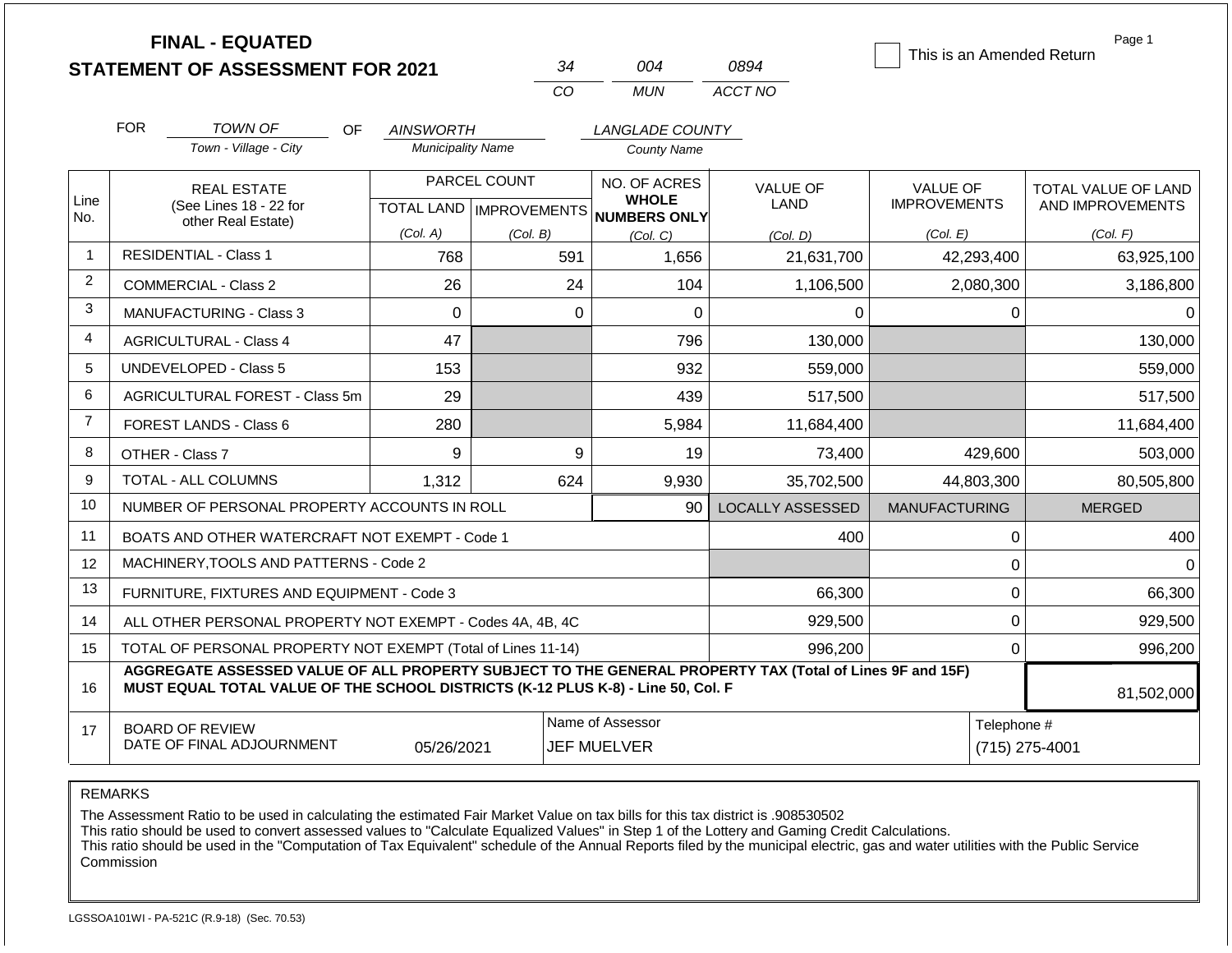FOREST LANDS (Line 7) and FOREST CROPS (in this section) - are **NOT** the same *YEAR CO MUN ACCT NO*

| Private Forest Crop - Reg Class @ 10¢ per acre                                 |    |                 | Private Forest Crop - Reg Class @ \$2.52 per acre |                                                                 |                                                                              |  |  |
|--------------------------------------------------------------------------------|----|-----------------|---------------------------------------------------|-----------------------------------------------------------------|------------------------------------------------------------------------------|--|--|
| (c) ASSESSED VALUE                                                             | 18 |                 | (d) PARCELS                                       | (e) ACRES                                                       | (f) ASSESSED VALUE                                                           |  |  |
|                                                                                |    |                 | 3                                                 | 120                                                             | 180,000                                                                      |  |  |
| Private Forest Crop - Special Class @ 20¢ per acre                             |    |                 |                                                   |                                                                 | Entered Before 2005 Managed Forest - Ferrous Mining CLOSED @ \$7.87 per acre |  |  |
| (c) ASSESSED VALUE                                                             | 19 |                 | (d) PARCELS                                       | (e) ACRES                                                       | (f) ASSESSED VALUE                                                           |  |  |
|                                                                                |    |                 |                                                   |                                                                 |                                                                              |  |  |
| Entered Before 2005 Managed Forest - OPEN @ 74 ¢ per acre                      |    |                 |                                                   | Entered Before 2005 Managed Forest - CLOSED @                   | $$1.75$ per acre                                                             |  |  |
| (c) ASSESSED VALUE                                                             | 20 |                 | (d) PARCELS                                       | (e) ACRES                                                       | (f) ASSESSED VALUE                                                           |  |  |
| 970.900                                                                        |    |                 | 61                                                | 2,330.73                                                        | 4,388,200                                                                    |  |  |
| Entered After 2004 Managed Forest - OPEN @ \$2.04 per acre                     |    |                 |                                                   |                                                                 | Entered After 2004 Managed Forest - CLOSED @ \$10.20 per acre                |  |  |
| (c) ASSESSED VALUE                                                             | 21 |                 | (d) PARCELS                                       | (e) ACRES                                                       | (f) ASSESSED VALUE                                                           |  |  |
|                                                                                |    |                 |                                                   |                                                                 |                                                                              |  |  |
| 762,000                                                                        |    |                 | 93                                                | 2,825.52                                                        | 5,287,000                                                                    |  |  |
| (b) Federal Acres                                                              |    | (c) State Acres |                                                   | (d) County (NOT FOREST CROP) Acres                              | (e) Other Acres                                                              |  |  |
|                                                                                | 22 |                 |                                                   |                                                                 |                                                                              |  |  |
|                                                                                |    | 4,220.78        |                                                   | 264.82                                                          | 1.683.12                                                                     |  |  |
| Assessed Value of Omitted Property From Prior Years (Sec. 70.44)               |    |                 |                                                   | Assessed Value of Sec. 70.43 Corrections of Errors by Assessors |                                                                              |  |  |
|                                                                                |    |                 |                                                   |                                                                 |                                                                              |  |  |
|                                                                                |    |                 |                                                   |                                                                 |                                                                              |  |  |
| Manufacturing Equated Value of Omitted Property From Prior Years (Sec. 70.995) |    |                 |                                                   |                                                                 | Mfg. Equated Value of Sec.70.43 Corrections of Errors by Assessors           |  |  |
| (e) PERSONAL                                                                   |    |                 |                                                   | (f1) REAL ESTATE                                                | (f2) PERSONAL                                                                |  |  |
|                                                                                |    |                 |                                                   |                                                                 |                                                                              |  |  |
| (b) PERSONAL                                                                   | 23 |                 |                                                   | (c1) REAL ESTATE                                                | (c2) PERSONAL                                                                |  |  |

## **SPECIAL DISTRICTS**

| Line<br>No. | Enter 6-digit<br>Special District<br>Code (Col. A) | <b>Account</b><br><b>Number</b><br>(Col. B) | <b>Special District Name</b><br>(Col. C)  | <b>Locally Assessed Value</b><br>of Real Estate and<br>Personal Property (Col. D) | Mfg Value of Real Estate<br>and Personal Property<br>(Col. E) | <b>Merged Value of</b><br><b>Real Estate and</b><br>Personal Property (Col. F) |
|-------------|----------------------------------------------------|---------------------------------------------|-------------------------------------------|-----------------------------------------------------------------------------------|---------------------------------------------------------------|--------------------------------------------------------------------------------|
| 24          | 218030                                             | 0150                                        | PICKEREL/CRANE LAKES PRO & REHAB DISTRICT | 4,413,300                                                                         |                                                               | 4,413,300                                                                      |
| 25          | 348050                                             | 0202                                        | ROLLING STONE LAKE PRO & REHAB DISTRICT   | 36,803,800                                                                        |                                                               | 36,803,800                                                                     |
| 26          |                                                    |                                             |                                           |                                                                                   |                                                               |                                                                                |
| 27          |                                                    |                                             |                                           |                                                                                   |                                                               |                                                                                |
| 28          |                                                    |                                             |                                           |                                                                                   |                                                               |                                                                                |
| 29          |                                                    |                                             |                                           |                                                                                   |                                                               |                                                                                |
| 30          |                                                    |                                             |                                           |                                                                                   |                                                               |                                                                                |
| 31          |                                                    |                                             |                                           |                                                                                   |                                                               |                                                                                |
| 32          |                                                    |                                             |                                           |                                                                                   |                                                               |                                                                                |
| 33          |                                                    |                                             |                                           |                                                                                   |                                                               |                                                                                |
| 34          |                                                    |                                             |                                           |                                                                                   |                                                               |                                                                                |
| 35          |                                                    |                                             |                                           |                                                                                   |                                                               |                                                                                |

2021 34 004 0894 Page 2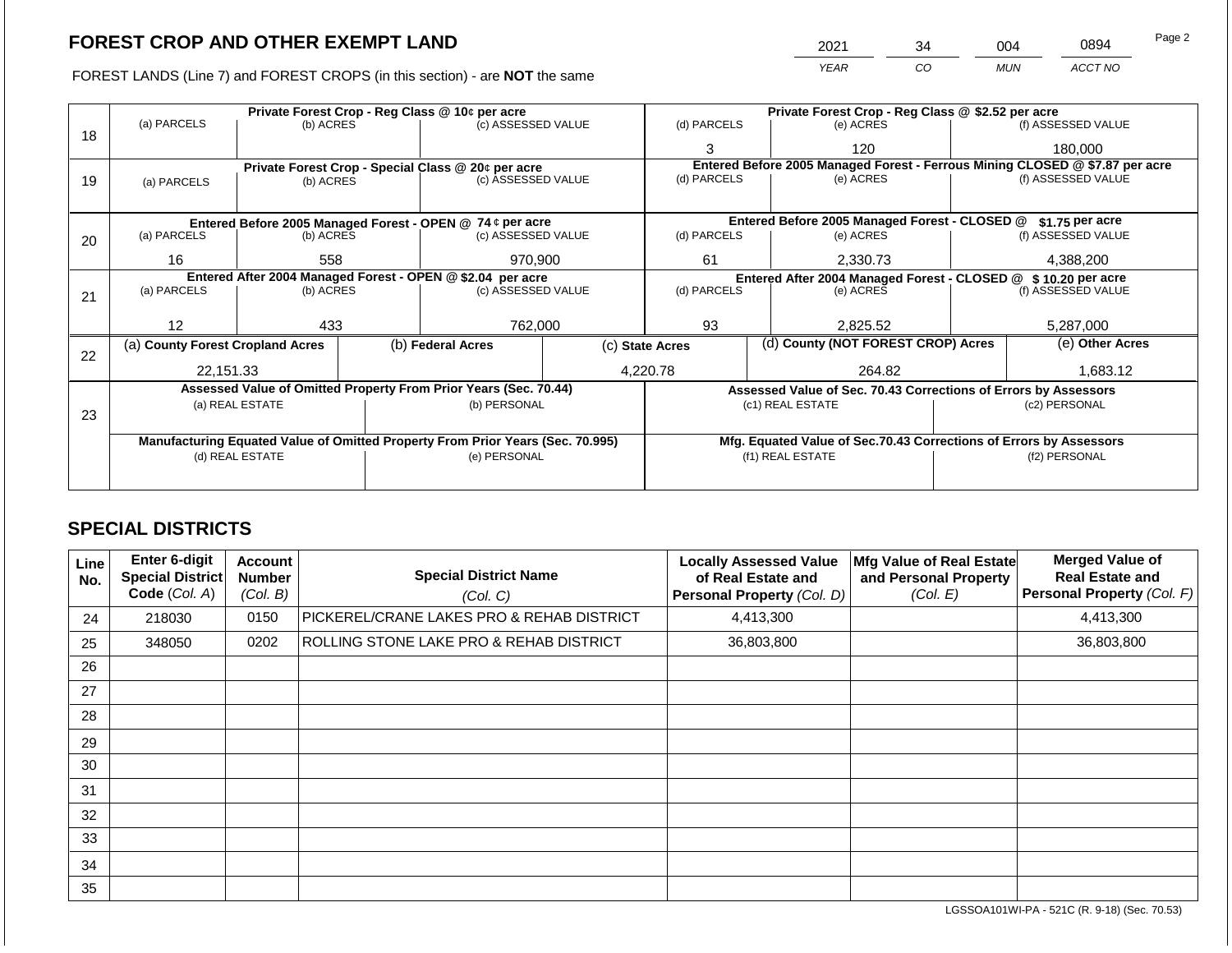| <b>SCHOOL DISTRICTS</b> |                                                          |                                             |                                                         |             | 2021                                                                              | 34                                                            | 004        | 0894                                                                           |
|-------------------------|----------------------------------------------------------|---------------------------------------------|---------------------------------------------------------|-------------|-----------------------------------------------------------------------------------|---------------------------------------------------------------|------------|--------------------------------------------------------------------------------|
|                         |                                                          |                                             |                                                         |             | <b>YEAR</b>                                                                       | CO                                                            | <b>MUN</b> | ACCT NO                                                                        |
| Line<br>No.             | Enter 6-digit<br><b>School District</b><br>Code (Col. A) | <b>Account</b><br><b>Number</b><br>(Col. B) | <b>School District Name</b><br>(Col. C)                 |             | <b>Locally Assessed Value</b><br>of Real Estate and<br>Personal Property (Col. D) | Mfg Value of Real Estate<br>and Personal Property<br>(Col. E) |            | <b>Merged Value of</b><br><b>Real Estate and</b><br>Personal Property (Col. F) |
|                         | A. SCHOOL DISTRICTS (K-8 and K-12)                       |                                             |                                                         |             |                                                                                   |                                                               |            |                                                                                |
| 36                      | 341582                                                   | 0205                                        | SCH D OF ELCHO                                          |             | 81,502,000                                                                        |                                                               |            | 81,502,000                                                                     |
| 37                      |                                                          |                                             |                                                         |             |                                                                                   |                                                               |            |                                                                                |
| 38                      |                                                          |                                             |                                                         |             |                                                                                   |                                                               |            |                                                                                |
| 39                      |                                                          |                                             |                                                         |             |                                                                                   |                                                               |            |                                                                                |
| 40                      |                                                          |                                             |                                                         |             |                                                                                   |                                                               |            |                                                                                |
| 41                      |                                                          |                                             |                                                         |             |                                                                                   |                                                               |            |                                                                                |
| 42                      |                                                          |                                             |                                                         |             |                                                                                   |                                                               |            |                                                                                |
| 43                      |                                                          |                                             |                                                         |             |                                                                                   |                                                               |            |                                                                                |
| 44<br>45                |                                                          |                                             |                                                         |             |                                                                                   |                                                               |            |                                                                                |
| $\overline{46}$         |                                                          |                                             |                                                         |             |                                                                                   |                                                               |            |                                                                                |
| 47                      |                                                          |                                             |                                                         |             |                                                                                   |                                                               |            |                                                                                |
| 48                      |                                                          |                                             |                                                         |             |                                                                                   |                                                               |            |                                                                                |
| 49                      |                                                          |                                             |                                                         |             |                                                                                   |                                                               |            |                                                                                |
| 50                      |                                                          |                                             | TOTAL ASSESSED VALUE OF SCHOOL DISTRICTS (K-8 and K-12) |             | 81,502,000                                                                        |                                                               |            | 81,502,000                                                                     |
|                         | <b>B.</b><br><b>UNION HIGH SCHOOL DISTRICTS</b>          |                                             |                                                         |             |                                                                                   |                                                               |            |                                                                                |
| 51                      |                                                          |                                             |                                                         |             |                                                                                   |                                                               |            |                                                                                |
| 52                      |                                                          |                                             |                                                         |             |                                                                                   |                                                               |            |                                                                                |
| 53                      |                                                          |                                             |                                                         |             |                                                                                   |                                                               |            |                                                                                |
| 54                      |                                                          |                                             |                                                         |             |                                                                                   |                                                               |            |                                                                                |
| 55                      |                                                          |                                             | TOTAL ASSESSED VALUE OF UNION HIGH SCHOOLS              |             |                                                                                   |                                                               |            |                                                                                |
|                         | <b>TECHNICAL COLLEGE DISTRICTS</b><br>C.                 |                                             |                                                         |             |                                                                                   |                                                               |            |                                                                                |
| 56                      | 001600                                                   | 0015                                        | NICOLET TECHNICAL COLLEGE                               | <b>RHIN</b> | 81,502,000                                                                        |                                                               |            | 81,502,000                                                                     |
| 57<br>58                |                                                          |                                             |                                                         |             |                                                                                   |                                                               |            |                                                                                |
| 59                      |                                                          |                                             | TOTAL ASSESSED VALUE OF TECHNICAL COLLEGES              |             | 81,502,000                                                                        |                                                               |            | 81,502,000                                                                     |
|                         |                                                          |                                             |                                                         |             |                                                                                   |                                                               |            |                                                                                |

 *I hereby certify, to the best of my knowledge and belief, this form is complete and correct.*

**SCHOOL DISTRICTS**

| Name                                           |                           | Title | Submission date        |
|------------------------------------------------|---------------------------|-------|------------------------|
| <b>SUE PAYCER</b>                              |                           |       | 2021<br>∩ഭ<br>14<br>νv |
| Phone                                          | Email address             |       |                        |
| 715<br>6287<br>627<br>$\overline{\phantom{0}}$ | SPAYCER@CO.LANGLADE.WI.US |       |                        |

Page 3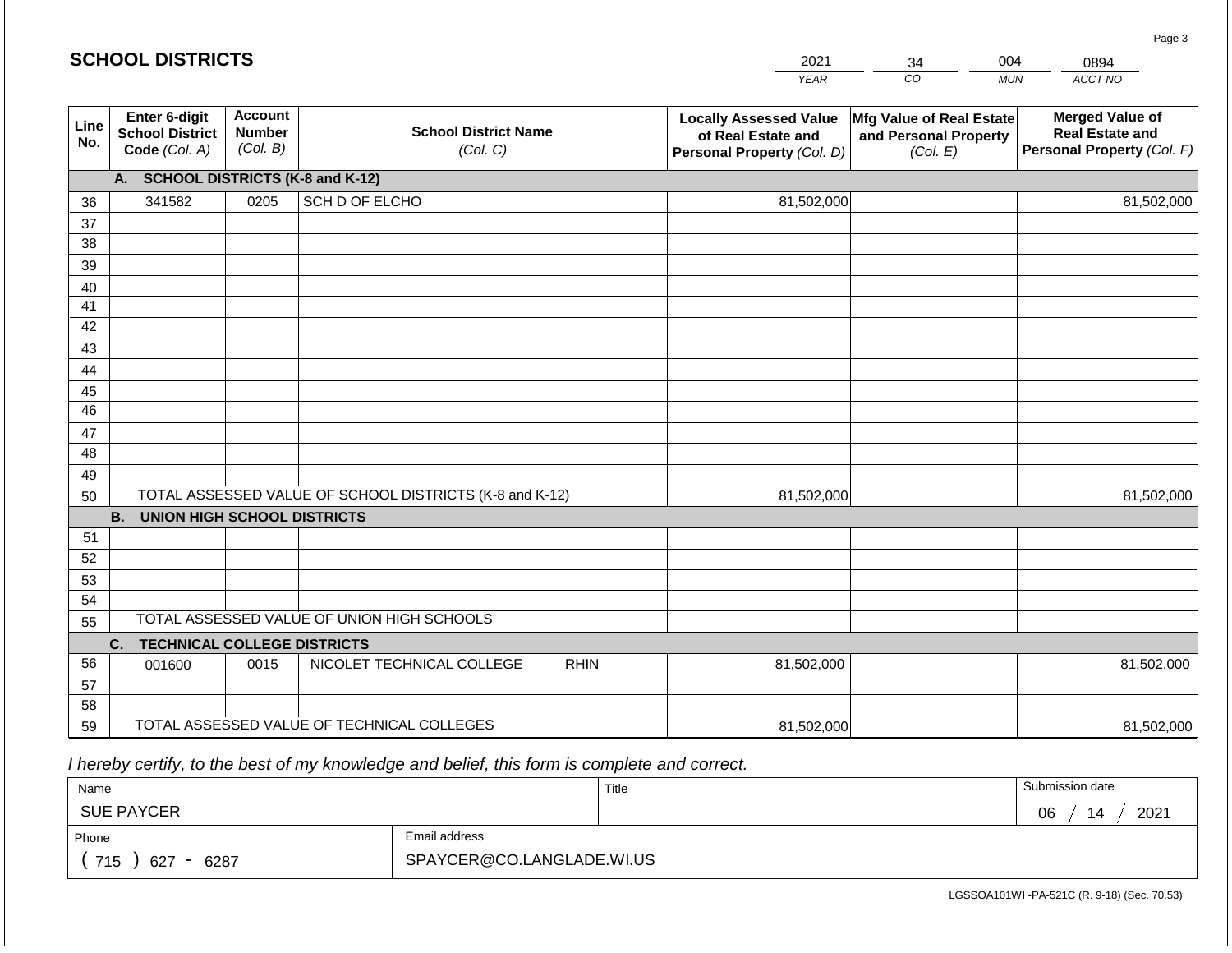- Each municipality's SOA is completed after the Board of Review and includes any changes made to the locally assessed values, under state law (sec. 70.53, Wis. Stats.)
- The Wisconsin Department of Revenue (DOR) merges the locally assessed values with the state assessed manufacturing values
- DOR provides the information regarding district names and codes. If a district is not listed, contact DOR.

Note: If you submit an amended SOA to DOR after your municipality's SOA is equated and posted to our website, we will process the SOA. However, DOR will not recalculate the *aggregate ratio or update the final SOA posted on our website. You should use the corrected values to calculate your tax rates.*

#### **Page 1: Real Estate and Personal Property**

- Lines 1-9 assessed real estate values, parcel counts and acres by classification
- Lines 10-15 assessed personal property values and number of accounts by class
- Line 16 aggregate assessed value of all property subject to general property; use to calculate tax rates. Note: This line equals the total assessed value of K-8 and K-12 school districts (Line 50) and total assessed value of technical colleges (Line 59).
- Remarks assessment ratio used to calculate estimated fair market value on property tax bills

#### **Page 2: Forest Crop, Other Exempt Land and Special Districts**

- Lines 18-21 private forest crop and managed forest lands assessed values
- Line  $22 -$  tax exempt land acres
- Line 23 prior years assessed value of omitted property under sec. 70.44 and correction of errors under sec. 70.43 shown by locally assessed or manufacturing real estate and personal property. Note: If there is an amount on this line, report the corresponding tax in the Statement of Taxes, Sections J or K.
- Lines 24-35 special district assessed values. These values are used to calculate tax rates for the special districts.

#### **Page 3: School Districts**

- Lines 36-50 school districts (K-8 and K-12) assessed values. These values are used to calculate tax rates for school districts.
- Lines 51-55 union high school district assessed values. These values are used to calculate tax rates for union high school districts.
- Lines 56-59 technical college assessed values. These values are used to calculate tax rates for technical colleges.

If you have questions: Email: lgs@wisconsin.gov

 Phone: (608) 266-2569 or (608) 264-6892 Fax: (608) 264-6887

KATHLEEN A. KOLLER<br>TOWN OF AINSWORTH THROMSMIK LO NNOL N1146 E SHORE ROAD N11146 E SHORE ROAD KATHLEEN A. KOLLER PEARSON, WI 54462 PEARSON, WI 54462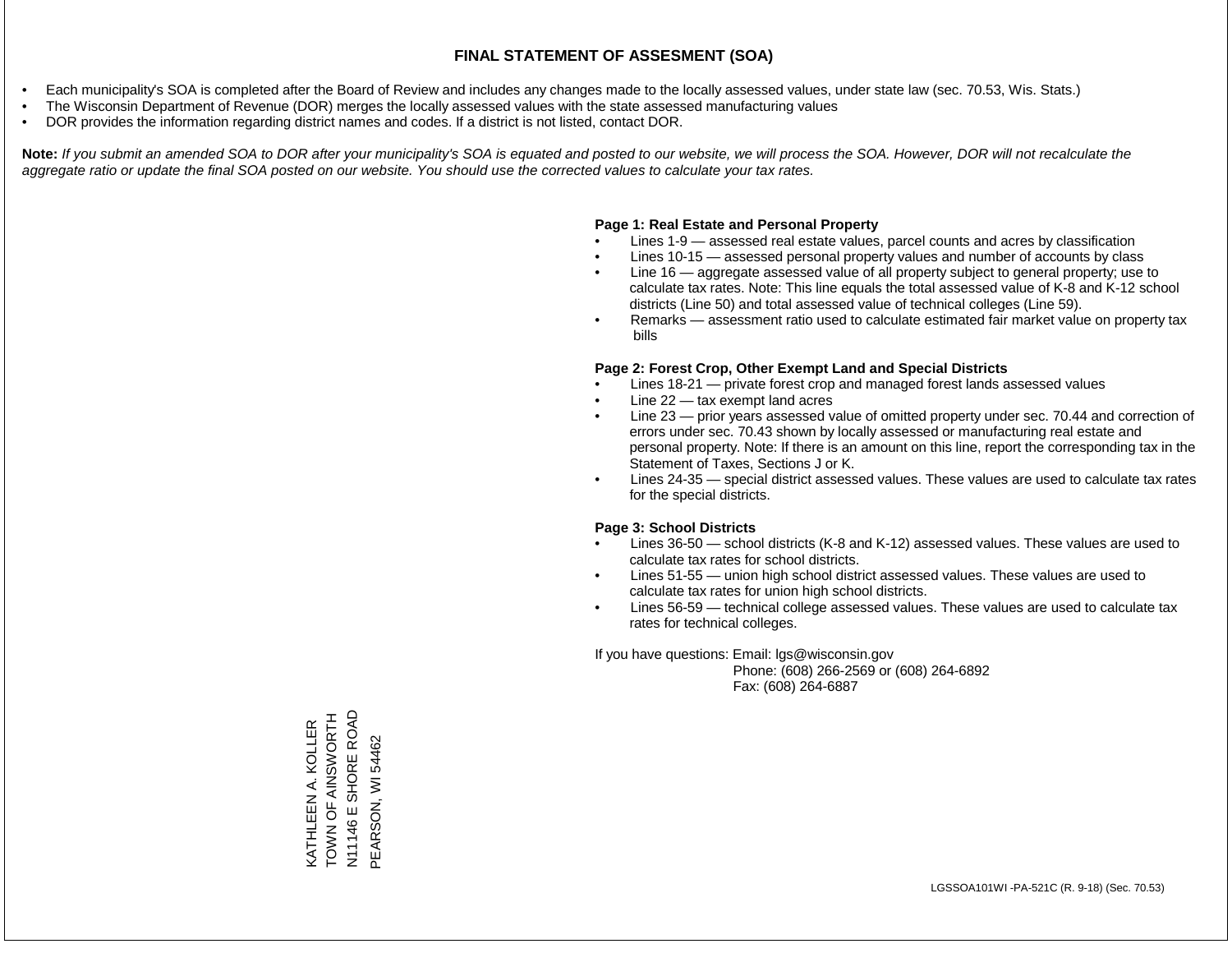|                | <b>FINAL - EQUATED</b><br><b>STATEMENT OF ASSESSMENT FOR 2021</b>                                                                                                                            |                          | 34                        | 006                                        | 0895                    | This is an Amended Return | Page 1                        |  |
|----------------|----------------------------------------------------------------------------------------------------------------------------------------------------------------------------------------------|--------------------------|---------------------------|--------------------------------------------|-------------------------|---------------------------|-------------------------------|--|
|                |                                                                                                                                                                                              |                          | CO                        | <b>MUN</b>                                 | ACCT NO                 |                           |                               |  |
|                | <b>FOR</b><br><b>TOWN OF</b><br><b>OF</b>                                                                                                                                                    | <b>ANTIGO</b>            |                           | <b>LANGLADE COUNTY</b>                     |                         |                           |                               |  |
|                | Town - Village - City                                                                                                                                                                        | <b>Municipality Name</b> |                           | <b>County Name</b>                         |                         |                           |                               |  |
|                | <b>REAL ESTATE</b>                                                                                                                                                                           |                          | PARCEL COUNT              | NO. OF ACRES                               | <b>VALUE OF</b>         | <b>VALUE OF</b>           | TOTAL VALUE OF LAND           |  |
| Line<br>No.    | (See Lines 18 - 22 for<br>other Real Estate)                                                                                                                                                 |                          | TOTAL LAND   IMPROVEMENTS | <b>WHOLE</b><br>NUMBERS ONLY               | LAND                    | <b>IMPROVEMENTS</b>       | AND IMPROVEMENTS              |  |
|                |                                                                                                                                                                                              | (Col. A)                 | (Col. B)                  | (Col, C)                                   | (Col. D)                | (Col. E)                  | (Col. F)                      |  |
| 1              | <b>RESIDENTIAL - Class 1</b>                                                                                                                                                                 | 669                      | 569                       | 1,486                                      | 10,120,460              | 60,400,360                | 70,520,820                    |  |
| 2              | <b>COMMERCIAL - Class 2</b>                                                                                                                                                                  | 102                      | 71                        | 402                                        | 3,582,050               | 10,773,980                | 14,356,030                    |  |
| 3              | <b>MANUFACTURING - Class 3</b>                                                                                                                                                               | 4                        | 4                         | 22                                         | 177,700                 | 1,341,200                 | 1,518,900                     |  |
| 4              | <b>AGRICULTURAL - Class 4</b>                                                                                                                                                                | 521                      |                           | 14,126                                     | 2,503,104               |                           | 2,503,104                     |  |
| 5              | UNDEVELOPED - Class 5                                                                                                                                                                        | 24                       |                           | 393                                        | 194,320                 |                           | 194,320                       |  |
| 6              | AGRICULTURAL FOREST - Class 5m                                                                                                                                                               | 39                       |                           | 561                                        | 500,840                 |                           | 500,840                       |  |
| $\overline{7}$ | FOREST LANDS - Class 6                                                                                                                                                                       | 38                       |                           | 909                                        | 1,622,230               |                           | 1,622,230                     |  |
| 8              | OTHER - Class 7                                                                                                                                                                              | 100                      | 137                       | 203                                        | 1,294,500               | 10,964,820                | 12,259,320                    |  |
| 9              | <b>TOTAL - ALL COLUMNS</b>                                                                                                                                                                   | 1,497                    | 781                       | 18,102                                     | 19,995,204              | 83,480,360                | 103,475,564                   |  |
| 10             | NUMBER OF PERSONAL PROPERTY ACCOUNTS IN ROLL                                                                                                                                                 |                          |                           | 59                                         | <b>LOCALLY ASSESSED</b> | <b>MANUFACTURING</b>      | <b>MERGED</b>                 |  |
| 11             | BOATS AND OTHER WATERCRAFT NOT EXEMPT - Code 1                                                                                                                                               |                          |                           |                                            | 0                       | 0                         | 0                             |  |
| 12             | MACHINERY, TOOLS AND PATTERNS - Code 2                                                                                                                                                       |                          |                           |                                            |                         | 140,500                   | 140,500                       |  |
| 13             | FURNITURE, FIXTURES AND EQUIPMENT - Code 3                                                                                                                                                   |                          |                           |                                            | 96,448                  | 23,300                    | 119,748                       |  |
| 14             | ALL OTHER PERSONAL PROPERTY NOT EXEMPT - Codes 4A, 4B, 4C                                                                                                                                    |                          |                           |                                            | 355,189                 | 9,400                     | 364,589                       |  |
| 15             | TOTAL OF PERSONAL PROPERTY NOT EXEMPT (Total of Lines 11-14)                                                                                                                                 |                          |                           |                                            | 451,637                 | 173,200                   | 624,837                       |  |
| 16             | AGGREGATE ASSESSED VALUE OF ALL PROPERTY SUBJECT TO THE GENERAL PROPERTY TAX (Total of Lines 9F and 15F)<br>MUST EQUAL TOTAL VALUE OF THE SCHOOL DISTRICTS (K-12 PLUS K-8) - Line 50, Col. F |                          |                           |                                            |                         |                           | 104,100,401                   |  |
| 17             | <b>BOARD OF REVIEW</b><br>DATE OF FINAL ADJOURNMENT                                                                                                                                          | 06/08/2021               |                           | Name of Assessor<br>EUGENE MATUSZEWSKI JR. |                         |                           | Telephone #<br>(715) 623-6774 |  |

The Assessment Ratio to be used in calculating the estimated Fair Market Value on tax bills for this tax district is .890960968

This ratio should be used to convert assessed values to "Calculate Equalized Values" in Step 1 of the Lottery and Gaming Credit Calculations.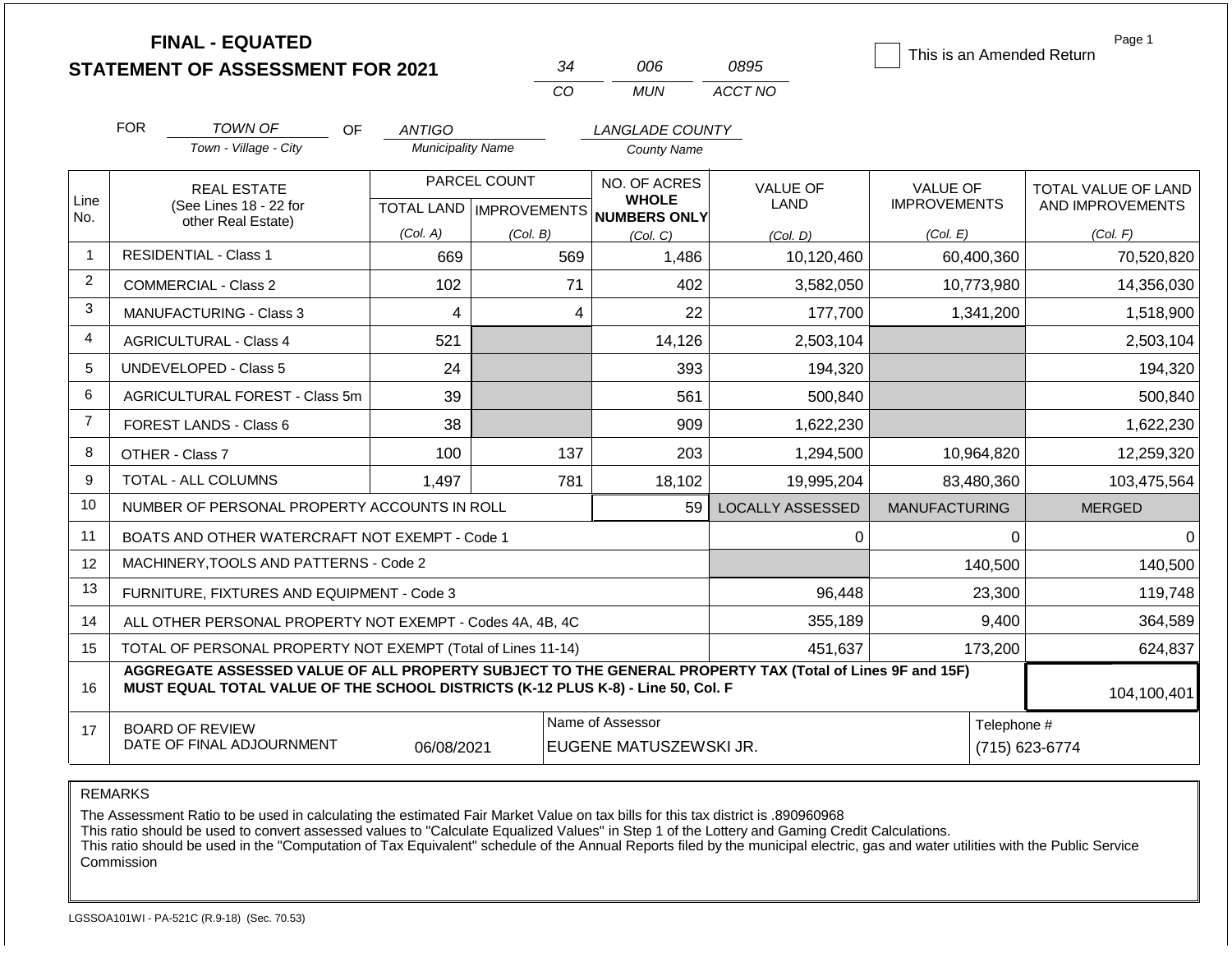2021 34 006 0895

FOREST LANDS (Line 7) and FOREST CROPS (in this section) - are **NOT** the same *YEAR CO MUN ACCT NO*

|    |                                                                                |                 |  | Private Forest Crop - Reg Class @ 10¢ per acre                   |  | Private Forest Crop - Reg Class @ \$2.52 per acre |                  |                                                                              |               |                    |  |
|----|--------------------------------------------------------------------------------|-----------------|--|------------------------------------------------------------------|--|---------------------------------------------------|------------------|------------------------------------------------------------------------------|---------------|--------------------|--|
| 18 | (a) PARCELS                                                                    | (b) ACRES       |  | (c) ASSESSED VALUE                                               |  | (d) PARCELS                                       |                  | (e) ACRES                                                                    |               | (f) ASSESSED VALUE |  |
|    |                                                                                |                 |  |                                                                  |  |                                                   |                  |                                                                              |               |                    |  |
|    |                                                                                |                 |  | Private Forest Crop - Special Class @ 20¢ per acre               |  |                                                   |                  | Entered Before 2005 Managed Forest - Ferrous Mining CLOSED @ \$7.87 per acre |               |                    |  |
| 19 | (a) PARCELS                                                                    | (b) ACRES       |  | (c) ASSESSED VALUE                                               |  | (d) PARCELS                                       |                  | (e) ACRES                                                                    |               | (f) ASSESSED VALUE |  |
|    |                                                                                |                 |  |                                                                  |  |                                                   |                  |                                                                              |               |                    |  |
|    |                                                                                |                 |  |                                                                  |  |                                                   |                  | Entered Before 2005 Managed Forest - CLOSED @                                |               |                    |  |
|    |                                                                                |                 |  | Entered Before 2005 Managed Forest - OPEN @ 74 ¢ per acre        |  |                                                   |                  |                                                                              |               | $$1.75$ per acre   |  |
| 20 | (a) PARCELS<br>(b) ACRES                                                       |                 |  | (c) ASSESSED VALUE                                               |  | (d) PARCELS                                       |                  | (e) ACRES                                                                    |               | (f) ASSESSED VALUE |  |
|    |                                                                                |                 |  |                                                                  |  | 8                                                 |                  | 208                                                                          |               | 379,610            |  |
|    | Entered After 2004 Managed Forest - OPEN @ \$2.04 per acre                     |                 |  |                                                                  |  |                                                   |                  | Entered After 2004 Managed Forest - CLOSED @ \$10.20 per acre                |               |                    |  |
| 21 | (a) PARCELS                                                                    | (b) ACRES       |  | (c) ASSESSED VALUE                                               |  | (d) PARCELS                                       |                  | (e) ACRES                                                                    |               | (f) ASSESSED VALUE |  |
|    |                                                                                |                 |  |                                                                  |  |                                                   |                  |                                                                              |               |                    |  |
|    | っ                                                                              | 51.72           |  | 94,390                                                           |  | 18                                                |                  | 328.5                                                                        |               | 608,630            |  |
|    | (a) County Forest Cropland Acres                                               |                 |  | (b) Federal Acres                                                |  | (c) State Acres                                   |                  | (d) County (NOT FOREST CROP) Acres                                           |               | (e) Other Acres    |  |
| 22 |                                                                                |                 |  |                                                                  |  |                                                   |                  |                                                                              |               |                    |  |
|    |                                                                                |                 |  |                                                                  |  | 294.01<br>.5                                      |                  |                                                                              | 220.46        |                    |  |
|    |                                                                                |                 |  | Assessed Value of Omitted Property From Prior Years (Sec. 70.44) |  |                                                   |                  | Assessed Value of Sec. 70.43 Corrections of Errors by Assessors              |               |                    |  |
|    |                                                                                | (a) REAL ESTATE |  | (b) PERSONAL                                                     |  |                                                   |                  | (c1) REAL ESTATE                                                             | (c2) PERSONAL |                    |  |
| 23 |                                                                                |                 |  |                                                                  |  |                                                   |                  |                                                                              |               |                    |  |
|    | Manufacturing Equated Value of Omitted Property From Prior Years (Sec. 70.995) |                 |  |                                                                  |  |                                                   |                  | Mfg. Equated Value of Sec.70.43 Corrections of Errors by Assessors           |               |                    |  |
|    | (d) REAL ESTATE                                                                |                 |  | (e) PERSONAL                                                     |  |                                                   | (f1) REAL ESTATE |                                                                              | (f2) PERSONAL |                    |  |
|    |                                                                                |                 |  |                                                                  |  |                                                   |                  |                                                                              |               |                    |  |
|    |                                                                                |                 |  |                                                                  |  |                                                   |                  |                                                                              |               |                    |  |

## **SPECIAL DISTRICTS**

| Line<br>No. | <b>Enter 6-digit</b><br>Special District<br>Code (Col. A) | <b>Account</b><br><b>Number</b><br>(Col. B) | <b>Special District Name</b><br>(Col. C) | <b>Locally Assessed Value</b><br>of Real Estate and<br>Personal Property (Col. D) | Mfg Value of Real Estate<br>and Personal Property<br>(Col. E) | <b>Merged Value of</b><br><b>Real Estate and</b><br>Personal Property (Col. F) |
|-------------|-----------------------------------------------------------|---------------------------------------------|------------------------------------------|-----------------------------------------------------------------------------------|---------------------------------------------------------------|--------------------------------------------------------------------------------|
| 24          | 347030                                                    | 0200                                        | <b>ANTIGO SANITARY DISTRICT #1</b>       | 21,564,030                                                                        | 1,272,800                                                     | 22,836,830                                                                     |
| 25          |                                                           |                                             |                                          |                                                                                   |                                                               |                                                                                |
| 26          |                                                           |                                             |                                          |                                                                                   |                                                               |                                                                                |
| 27          |                                                           |                                             |                                          |                                                                                   |                                                               |                                                                                |
| 28          |                                                           |                                             |                                          |                                                                                   |                                                               |                                                                                |
| 29          |                                                           |                                             |                                          |                                                                                   |                                                               |                                                                                |
| 30          |                                                           |                                             |                                          |                                                                                   |                                                               |                                                                                |
| 31          |                                                           |                                             |                                          |                                                                                   |                                                               |                                                                                |
| 32          |                                                           |                                             |                                          |                                                                                   |                                                               |                                                                                |
| 33          |                                                           |                                             |                                          |                                                                                   |                                                               |                                                                                |
| 34          |                                                           |                                             |                                          |                                                                                   |                                                               |                                                                                |
| 35          |                                                           |                                             |                                          |                                                                                   |                                                               |                                                                                |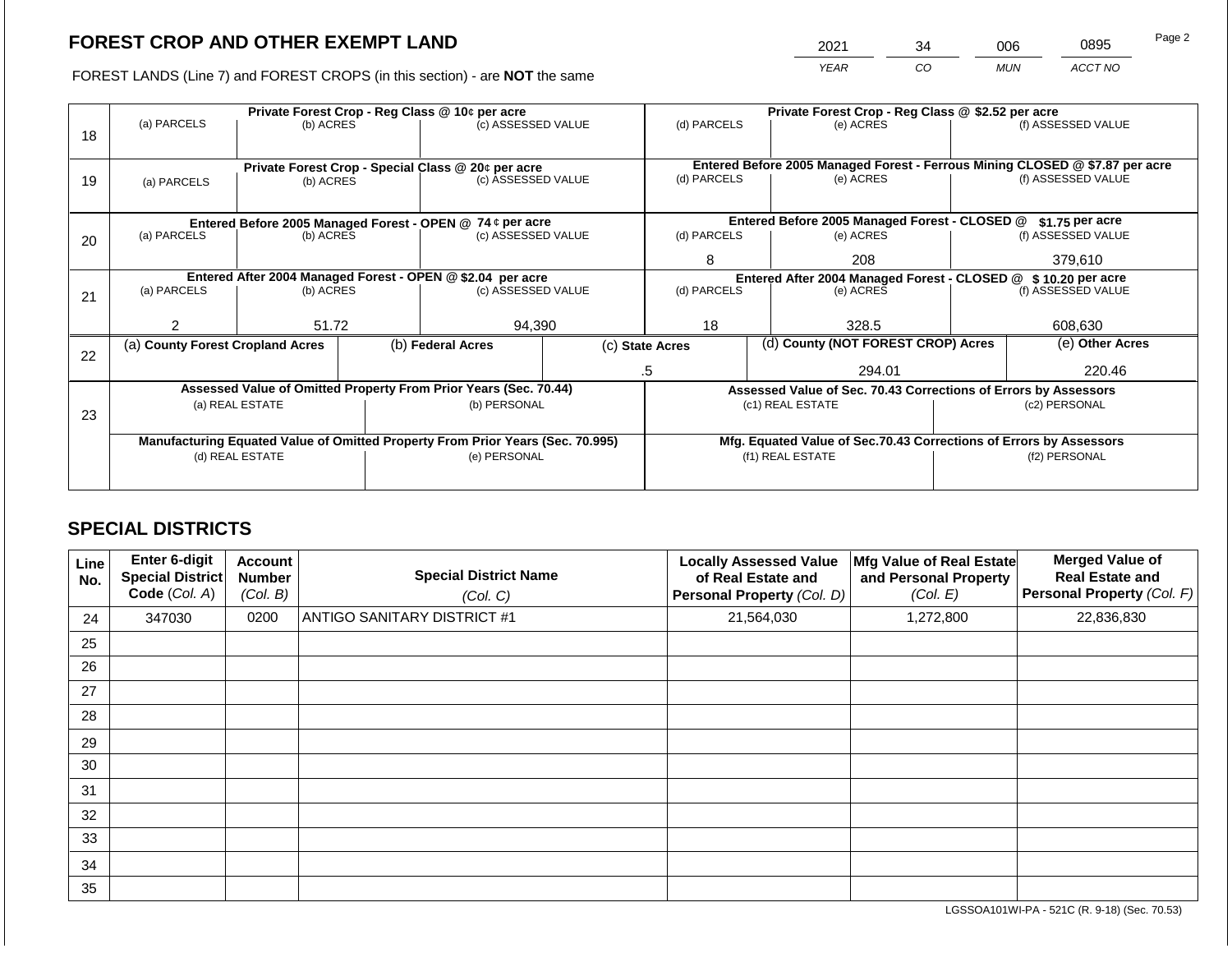|                 | <b>SCHOOL DISTRICTS</b>                                  |                                             |                                                         | 2021        | 006<br>34                                                                         | 0895                                                          |                                                                                |
|-----------------|----------------------------------------------------------|---------------------------------------------|---------------------------------------------------------|-------------|-----------------------------------------------------------------------------------|---------------------------------------------------------------|--------------------------------------------------------------------------------|
|                 |                                                          |                                             |                                                         |             | <b>YEAR</b>                                                                       | CO<br><b>MUN</b>                                              | ACCT NO                                                                        |
| Line<br>No.     | Enter 6-digit<br><b>School District</b><br>Code (Col. A) | <b>Account</b><br><b>Number</b><br>(Col. B) | <b>School District Name</b><br>(Col. C)                 |             | <b>Locally Assessed Value</b><br>of Real Estate and<br>Personal Property (Col. D) | Mfg Value of Real Estate<br>and Personal Property<br>(Col. E) | <b>Merged Value of</b><br><b>Real Estate and</b><br>Personal Property (Col. F) |
|                 | <b>SCHOOL DISTRICTS (K-8 and K-12)</b><br>A.             |                                             |                                                         |             |                                                                                   |                                                               |                                                                                |
| 36              | 340140                                                   | 0204                                        | SCH D OF ANTIGO                                         |             | 102,408,301                                                                       | 1,692,100                                                     | 104,100,401                                                                    |
| 37              |                                                          |                                             |                                                         |             |                                                                                   |                                                               |                                                                                |
| 38              |                                                          |                                             |                                                         |             |                                                                                   |                                                               |                                                                                |
| 39              |                                                          |                                             |                                                         |             |                                                                                   |                                                               |                                                                                |
| 40<br>41        |                                                          |                                             |                                                         |             |                                                                                   |                                                               |                                                                                |
| 42              |                                                          |                                             |                                                         |             |                                                                                   |                                                               |                                                                                |
| 43              |                                                          |                                             |                                                         |             |                                                                                   |                                                               |                                                                                |
| 44              |                                                          |                                             |                                                         |             |                                                                                   |                                                               |                                                                                |
| 45              |                                                          |                                             |                                                         |             |                                                                                   |                                                               |                                                                                |
| $\overline{46}$ |                                                          |                                             |                                                         |             |                                                                                   |                                                               |                                                                                |
| 47              |                                                          |                                             |                                                         |             |                                                                                   |                                                               |                                                                                |
| 48              |                                                          |                                             |                                                         |             |                                                                                   |                                                               |                                                                                |
| 49              |                                                          |                                             |                                                         |             |                                                                                   |                                                               |                                                                                |
| 50              |                                                          |                                             | TOTAL ASSESSED VALUE OF SCHOOL DISTRICTS (K-8 and K-12) |             | 102,408,301                                                                       | 1,692,100                                                     | 104,100,401                                                                    |
|                 | <b>B.</b><br><b>UNION HIGH SCHOOL DISTRICTS</b>          |                                             |                                                         |             |                                                                                   |                                                               |                                                                                |
| 51              |                                                          |                                             |                                                         |             |                                                                                   |                                                               |                                                                                |
| 52<br>53        |                                                          |                                             |                                                         |             |                                                                                   |                                                               |                                                                                |
| 54              |                                                          |                                             |                                                         |             |                                                                                   |                                                               |                                                                                |
| 55              |                                                          |                                             | TOTAL ASSESSED VALUE OF UNION HIGH SCHOOLS              |             |                                                                                   |                                                               |                                                                                |
|                 | <b>TECHNICAL COLLEGE DISTRICTS</b><br>C.                 |                                             |                                                         |             |                                                                                   |                                                               |                                                                                |
| 56              | 001500                                                   | 0014                                        | NORTH CENTRAL TECHNICAL COLLEGE                         | <b>WAUS</b> | 102,408,301                                                                       | 1,692,100                                                     | 104,100,401                                                                    |
| 57              |                                                          |                                             |                                                         |             |                                                                                   |                                                               |                                                                                |
| 58              |                                                          |                                             |                                                         |             |                                                                                   |                                                               |                                                                                |
| 59              |                                                          |                                             | TOTAL ASSESSED VALUE OF TECHNICAL COLLEGES              | 102,408,301 | 1,692,100                                                                         | 104,100,401                                                   |                                                                                |

 *I hereby certify, to the best of my knowledge and belief, this form is complete and correct.*

| Name                         |                           | Title | Submission date  |
|------------------------------|---------------------------|-------|------------------|
| <b>SUE PAYCER</b>            |                           |       | 2021<br>15<br>06 |
| Phone                        | Email address             |       |                  |
| 715<br>627<br>6287<br>$\sim$ | SPAYCER@CO.LANGLADE.WI.US |       |                  |

LGSSOA101WI -PA-521C (R. 9-18) (Sec. 70.53)

Page 3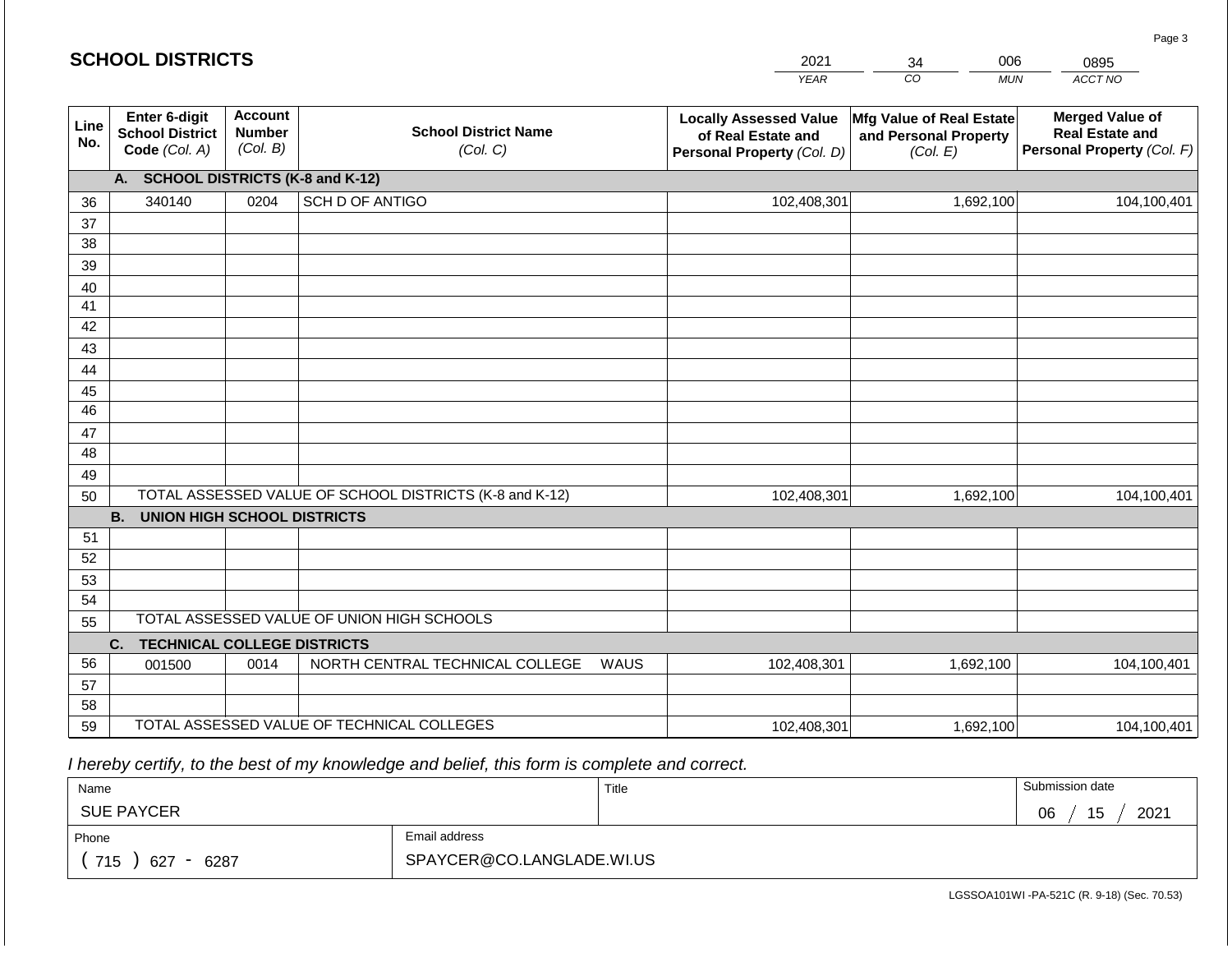- Each municipality's SOA is completed after the Board of Review and includes any changes made to the locally assessed values, under state law (sec. 70.53, Wis. Stats.)
- The Wisconsin Department of Revenue (DOR) merges the locally assessed values with the state assessed manufacturing values
- DOR provides the information regarding district names and codes. If a district is not listed, contact DOR.

Note: If you submit an amended SOA to DOR after your municipality's SOA is equated and posted to our website, we will process the SOA. However, DOR will not recalculate the *aggregate ratio or update the final SOA posted on our website. You should use the corrected values to calculate your tax rates.*

### **Page 1: Real Estate and Personal Property**

- Lines 1-9 assessed real estate values, parcel counts and acres by classification
- Lines 10-15 assessed personal property values and number of accounts by class
- Line 16 aggregate assessed value of all property subject to general property; use to calculate tax rates. Note: This line equals the total assessed value of K-8 and K-12 school districts (Line 50) and total assessed value of technical colleges (Line 59).
- Remarks assessment ratio used to calculate estimated fair market value on property tax bills

### **Page 2: Forest Crop, Other Exempt Land and Special Districts**

- Lines 18-21 private forest crop and managed forest lands assessed values
- Line  $22 -$  tax exempt land acres
- Line 23 prior years assessed value of omitted property under sec. 70.44 and correction of errors under sec. 70.43 shown by locally assessed or manufacturing real estate and personal property. Note: If there is an amount on this line, report the corresponding tax in the Statement of Taxes, Sections J or K.
- Lines 24-35 special district assessed values. These values are used to calculate tax rates for the special districts.

### **Page 3: School Districts**

- Lines 36-50 school districts (K-8 and K-12) assessed values. These values are used to calculate tax rates for school districts.
- Lines 51-55 union high school district assessed values. These values are used to calculate tax rates for union high school districts.
- Lines 56-59 technical college assessed values. These values are used to calculate tax rates for technical colleges.

If you have questions: Email: lgs@wisconsin.gov

 Phone: (608) 266-2569 or (608) 264-6892 Fax: (608) 264-6887

ANTIGO, WI 54409 - 9199 8959 - 90449 IN (OULNY TOWN OF ANTIGO<br>N3185 N STONEY RD N3185 N STONEY RD OOLN ALONSOL ROSEMARY SERVI ROSEMARY SERVI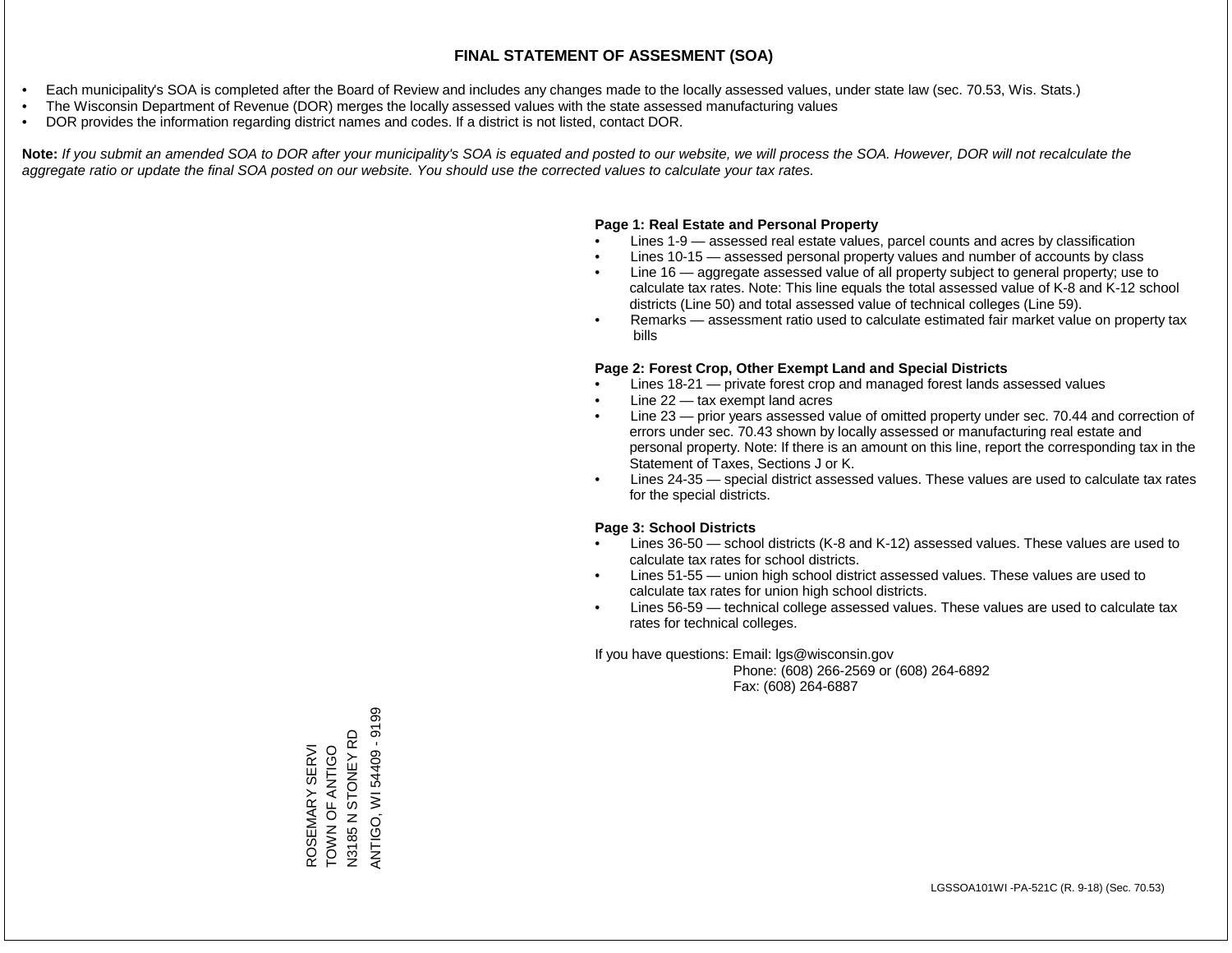| -34 | nnr. | 0896    |
|-----|------|---------|
| ററ  | MUN  | ACCT NO |

**FINAL - EQUATED**<br>  $\overline{X}$  This is an Amended Return

Page 1

|  |               | <b>FOR</b>                                   | TOWN OF<br>OF                  | <b>ELCHO</b>                             |          | <i>LANGLADE COUNTY</i>       |                 |                     |                     |  |
|--|---------------|----------------------------------------------|--------------------------------|------------------------------------------|----------|------------------------------|-----------------|---------------------|---------------------|--|
|  |               |                                              | Town - Village - City          | <b>Municipality Name</b>                 |          | <b>County Name</b>           |                 |                     |                     |  |
|  |               |                                              | <b>REAL ESTATE</b>             | <b>PARCEL COUNT</b>                      |          | NO. OF ACRES                 | <b>VALUE OF</b> | <b>VALUE OF</b>     | TOTAL VALUE OF LAND |  |
|  | Line<br>l No. | (See Lines 18 - 22 for<br>other Real Estate) |                                | <b>TOTAL LAND</b><br><b>IMPROVEMENTS</b> |          | <b>WHOLE</b><br>NUMBERS ONLY | LAND            | <b>IMPROVEMENTS</b> | AND IMPROVEMENTS    |  |
|  |               |                                              |                                | (Col. A)                                 | (Col. B) | (Col. C)                     | (Col. D)        | (Col. E)            | (Col. F)            |  |
|  |               |                                              | <b>RESIDENTIAL - Class 1</b>   | 1,951                                    | 1,513    | 3,023                        | 104,304,700     | 126,585,600         | 230,890,300         |  |
|  | 2             |                                              | COMMERCIAL - Class 2           | 66                                       | 63       | 87                           | 2,312,000       | 6,519,200           | 8,831,200           |  |
|  | 3             |                                              | <b>MANUFACTURING - Class 3</b> |                                          |          |                              | 7,200           | 326,500             | 333,700             |  |
|  |               |                                              | <b>AGRICULTURAL - Class 4</b>  | 51                                       |          | 1,115                        | 178,200         |                     | 178,200             |  |
|  | 5             |                                              | UNDEVELOPED - Class 5          | 165                                      |          | 1,598                        | 1,056,400       |                     | 1,056,400           |  |
|  |               |                                              |                                | $\sim$                                   |          | $-1$                         | --^ ^^^         |                     | $   -$              |  |

|    |                                                                                                                                                                                                             | טטו<br>טטט, ו |       |        | 1,000,700        |                      | 1,000,700     |  |  |
|----|-------------------------------------------------------------------------------------------------------------------------------------------------------------------------------------------------------------|---------------|-------|--------|------------------|----------------------|---------------|--|--|
| 6  | AGRICULTURAL FOREST - Class 5m                                                                                                                                                                              | 33            |       | 547    | 552,300          |                      | 552,300       |  |  |
|    | FOREST LANDS - Class 6                                                                                                                                                                                      | 466           |       | 11,262 | 22,784,600       |                      | 22,784,600    |  |  |
| 8  | OTHER - Class 7                                                                                                                                                                                             | 10            | 10    | 19     | 78,600           | 583,000              | 661,600       |  |  |
| 9  | <b>TOTAL - ALL COLUMNS</b>                                                                                                                                                                                  | 2,743         | 1,587 | 17,653 | 131,274,000      | 134,014,300          | 265,288,300   |  |  |
| 10 | NUMBER OF PERSONAL PROPERTY ACCOUNTS IN ROLL                                                                                                                                                                |               |       | 117    | LOCALLY ASSESSED | <b>MANUFACTURING</b> | <b>MERGED</b> |  |  |
| 11 | BOATS AND OTHER WATERCRAFT NOT EXEMPT - Code 1                                                                                                                                                              |               |       |        | 103,100          |                      | 103,100       |  |  |
| 12 | MACHINERY, TOOLS AND PATTERNS - Code 2                                                                                                                                                                      |               |       |        |                  | 6,700                | 6,700         |  |  |
| 13 | FURNITURE, FIXTURES AND EQUIPMENT - Code 3                                                                                                                                                                  |               |       |        | 360,500          | 0                    | 360,500       |  |  |
| 14 | ALL OTHER PERSONAL PROPERTY NOT EXEMPT - Codes 4A, 4B, 4C                                                                                                                                                   |               |       |        | 4,819,200        | 0                    | 4,819,200     |  |  |
| 15 | TOTAL OF PERSONAL PROPERTY NOT EXEMPT (Total of Lines 11-14)                                                                                                                                                |               |       |        | 5,282,800        | 6,700                | 5,289,500     |  |  |
| 16 | AGGREGATE ASSESSED VALUE OF ALL PROPERTY SUBJECT TO THE GENERAL PROPERTY TAX (Total of Lines 9F and 15F)<br>MUST EQUAL TOTAL VALUE OF THE SCHOOL DISTRICTS (K-12 PLUS K-8) - Line 50, Col. F<br>270,577,800 |               |       |        |                  |                      |               |  |  |
| 17 | Name of Assessor<br>Telephone #<br><b>BOARD OF REVIEW</b><br>DATE OF FINAL ADJOURNMENT<br>(715) 250-6342<br>05/25/2021<br><b>KELLY ZILLMER</b>                                                              |               |       |        |                  |                      |               |  |  |

REMARKS

The Assessment Ratio to be used in calculating the estimated Fair Market Value on tax bills for this tax district is .977922705

This ratio should be used to convert assessed values to "Calculate Equalized Values" in Step 1 of the Lottery and Gaming Credit Calculations.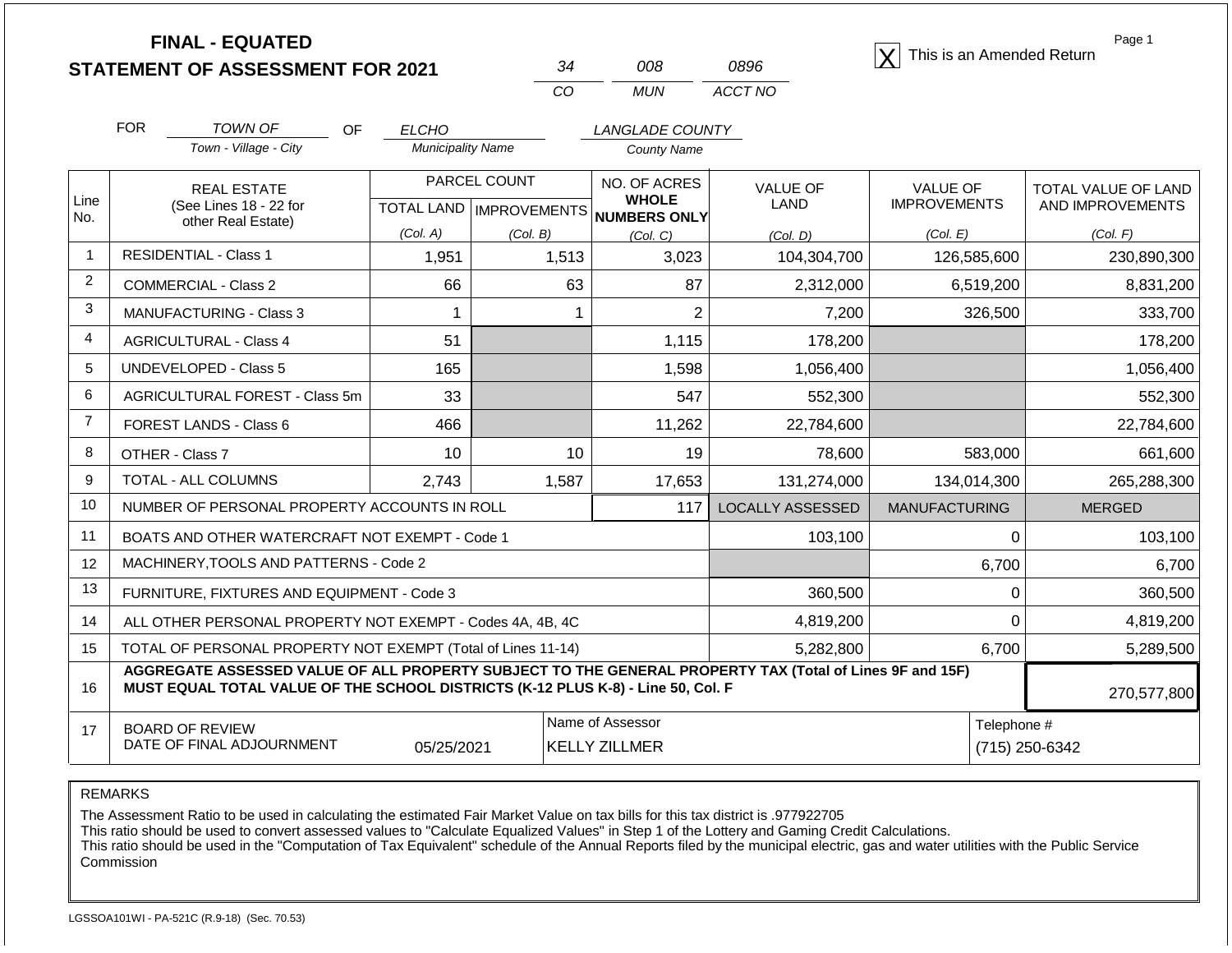2021 34 008 0896

FOREST LANDS (Line 7) and FOREST CROPS (in this section) - are **NOT** the same *YEAR CO MUN ACCT NO*

|    |                                  |                 |                                                            | Private Forest Crop - Reg Class @ 10¢ per acre                                 |                                                                | Private Forest Crop - Reg Class @ \$2.52 per acre                                         |           |                                                                    |                    |                    |
|----|----------------------------------|-----------------|------------------------------------------------------------|--------------------------------------------------------------------------------|----------------------------------------------------------------|-------------------------------------------------------------------------------------------|-----------|--------------------------------------------------------------------|--------------------|--------------------|
|    | (a) PARCELS                      | (b) ACRES       |                                                            | (c) ASSESSED VALUE                                                             |                                                                | (d) PARCELS                                                                               |           | (e) ACRES                                                          |                    | (f) ASSESSED VALUE |
| 18 |                                  |                 |                                                            |                                                                                |                                                                |                                                                                           |           |                                                                    |                    |                    |
|    |                                  |                 |                                                            |                                                                                |                                                                |                                                                                           |           |                                                                    |                    |                    |
|    |                                  |                 |                                                            | Private Forest Crop - Special Class @ 20¢ per acre                             |                                                                | Entered Before 2005 Managed Forest - Ferrous Mining CLOSED @ \$7.87 per acre<br>(e) ACRES |           |                                                                    |                    | (f) ASSESSED VALUE |
| 19 | (a) PARCELS                      | (b) ACRES       |                                                            | (c) ASSESSED VALUE                                                             |                                                                | (d) PARCELS                                                                               |           |                                                                    |                    |                    |
|    |                                  |                 |                                                            |                                                                                |                                                                |                                                                                           |           |                                                                    |                    |                    |
|    |                                  |                 |                                                            | Entered Before 2005 Managed Forest - OPEN @ 74 ¢ per acre                      |                                                                |                                                                                           |           | Entered Before 2005 Managed Forest - CLOSED @                      |                    | \$1.75 per acre    |
| 20 | (a) PARCELS                      | (b) ACRES       |                                                            | (c) ASSESSED VALUE                                                             |                                                                | (d) PARCELS                                                                               |           | (e) ACRES                                                          |                    | (f) ASSESSED VALUE |
|    |                                  |                 |                                                            |                                                                                |                                                                |                                                                                           |           |                                                                    |                    |                    |
|    | 28                               | 1,039.91        |                                                            | 1,915,000                                                                      | 71<br>2,707.83                                                 |                                                                                           | 4,952,700 |                                                                    |                    |                    |
|    |                                  |                 | Entered After 2004 Managed Forest - OPEN @ \$2.04 per acre |                                                                                | Entered After 2004 Managed Forest - CLOSED @ \$ 10.20 per acre |                                                                                           |           |                                                                    |                    |                    |
| 21 | (a) PARCELS                      | (b) ACRES       |                                                            | (c) ASSESSED VALUE                                                             |                                                                | (d) PARCELS                                                                               |           | (e) ACRES                                                          | (f) ASSESSED VALUE |                    |
|    |                                  |                 |                                                            |                                                                                |                                                                |                                                                                           |           |                                                                    |                    |                    |
|    | 30                               | 1,127.26        |                                                            | 2,016,400                                                                      |                                                                | 111                                                                                       |           | 3,745.49                                                           |                    | 7,321,900          |
|    | (a) County Forest Cropland Acres |                 |                                                            | (b) Federal Acres                                                              |                                                                | (c) State Acres                                                                           |           | (d) County (NOT FOREST CROP) Acres                                 |                    | (e) Other Acres    |
| 22 |                                  |                 |                                                            |                                                                                |                                                                |                                                                                           |           |                                                                    |                    |                    |
|    | 961.28                           |                 |                                                            |                                                                                |                                                                | 1,034.9                                                                                   |           | 13,831.55                                                          |                    | 1,122.03           |
|    |                                  |                 |                                                            | Assessed Value of Omitted Property From Prior Years (Sec. 70.44)               |                                                                |                                                                                           |           | Assessed Value of Sec. 70.43 Corrections of Errors by Assessors    |                    |                    |
|    |                                  | (a) REAL ESTATE |                                                            | (b) PERSONAL                                                                   |                                                                |                                                                                           |           | (c1) REAL ESTATE                                                   |                    | (c2) PERSONAL      |
| 23 |                                  |                 |                                                            |                                                                                |                                                                |                                                                                           |           |                                                                    |                    |                    |
|    |                                  |                 |                                                            | Manufacturing Equated Value of Omitted Property From Prior Years (Sec. 70.995) |                                                                |                                                                                           |           | Mfg. Equated Value of Sec.70.43 Corrections of Errors by Assessors |                    |                    |
|    |                                  | (d) REAL ESTATE |                                                            | (e) PERSONAL                                                                   |                                                                |                                                                                           |           | (f1) REAL ESTATE                                                   |                    | (f2) PERSONAL      |
|    |                                  |                 |                                                            |                                                                                |                                                                |                                                                                           |           |                                                                    |                    |                    |
|    |                                  |                 |                                                            |                                                                                |                                                                |                                                                                           |           |                                                                    |                    |                    |

## **SPECIAL DISTRICTS**

| Line<br>No. | Enter 6-digit<br>Special District<br>Code (Col. A) | <b>Account</b><br><b>Number</b><br>(Col. B) | <b>Special District Name</b><br>(Col. C) | <b>Locally Assessed Value</b><br>of Real Estate and<br>Personal Property (Col. D) | Mfg Value of Real Estate<br>and Personal Property<br>(Col. E) | <b>Merged Value of</b><br><b>Real Estate and</b><br>Personal Property (Col. F) |
|-------------|----------------------------------------------------|---------------------------------------------|------------------------------------------|-----------------------------------------------------------------------------------|---------------------------------------------------------------|--------------------------------------------------------------------------------|
| 24          | 347020                                             | 0199                                        | ELCHO SANITARY DISTRICT #1               | 17,500,200                                                                        | 340,400                                                       | 17,840,600                                                                     |
| 25          | 348060                                             | 0203                                        | ENTERPRISE LAKE PRO & REHAB DISTRICT     | 34,388,200                                                                        |                                                               | 34,388,200                                                                     |
| 26          | 348080                                             | 0205                                        | POST LAKES PROT & REHAB DISTRICT         | 120,599,700                                                                       |                                                               | 120,599,700                                                                    |
| 27          |                                                    |                                             |                                          |                                                                                   |                                                               |                                                                                |
| 28          |                                                    |                                             |                                          |                                                                                   |                                                               |                                                                                |
| 29          |                                                    |                                             |                                          |                                                                                   |                                                               |                                                                                |
| 30          |                                                    |                                             |                                          |                                                                                   |                                                               |                                                                                |
| 31          |                                                    |                                             |                                          |                                                                                   |                                                               |                                                                                |
| 32          |                                                    |                                             |                                          |                                                                                   |                                                               |                                                                                |
| 33          |                                                    |                                             |                                          |                                                                                   |                                                               |                                                                                |
| 34          |                                                    |                                             |                                          |                                                                                   |                                                               |                                                                                |
| 35          |                                                    |                                             |                                          |                                                                                   |                                                               |                                                                                |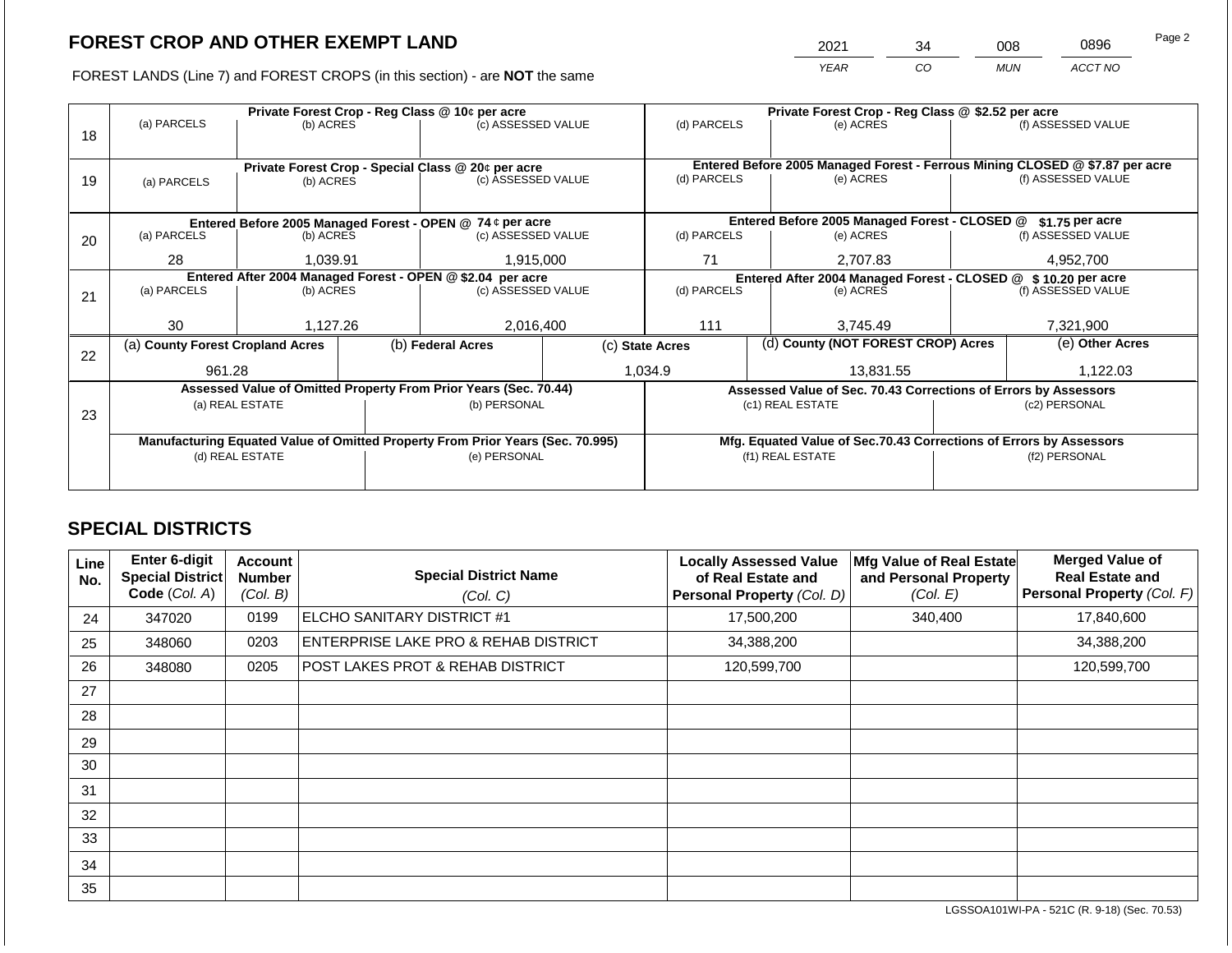|                                                                                        | <b>SCHOOL DISTRICTS</b>                                  |                                             |                                                         |             | 2021                                                                              | 008<br>34                                                            | 0896                                                                           |  |
|----------------------------------------------------------------------------------------|----------------------------------------------------------|---------------------------------------------|---------------------------------------------------------|-------------|-----------------------------------------------------------------------------------|----------------------------------------------------------------------|--------------------------------------------------------------------------------|--|
|                                                                                        |                                                          |                                             |                                                         |             | <b>YEAR</b>                                                                       | CO<br><b>MUN</b>                                                     | ACCT NO                                                                        |  |
| Line<br>No.                                                                            | Enter 6-digit<br><b>School District</b><br>Code (Col. A) | <b>Account</b><br><b>Number</b><br>(Col. B) | <b>School District Name</b><br>(Col. C)                 |             | <b>Locally Assessed Value</b><br>of Real Estate and<br>Personal Property (Col. D) | <b>Mfg Value of Real Estate</b><br>and Personal Property<br>(Col. E) | <b>Merged Value of</b><br><b>Real Estate and</b><br>Personal Property (Col. F) |  |
|                                                                                        | <b>SCHOOL DISTRICTS (K-8 and K-12)</b><br>A.             |                                             |                                                         |             |                                                                                   |                                                                      |                                                                                |  |
| 36                                                                                     | 341582                                                   | 0205                                        | SCH D OF ELCHO                                          |             | 270,237,400                                                                       | 340,400                                                              | 270,577,800                                                                    |  |
| 37                                                                                     |                                                          |                                             |                                                         |             |                                                                                   |                                                                      |                                                                                |  |
| 38                                                                                     |                                                          |                                             |                                                         |             |                                                                                   |                                                                      |                                                                                |  |
| 39                                                                                     |                                                          |                                             |                                                         |             |                                                                                   |                                                                      |                                                                                |  |
| 40                                                                                     |                                                          |                                             |                                                         |             |                                                                                   |                                                                      |                                                                                |  |
| 41<br>42                                                                               |                                                          |                                             |                                                         |             |                                                                                   |                                                                      |                                                                                |  |
| 43                                                                                     |                                                          |                                             |                                                         |             |                                                                                   |                                                                      |                                                                                |  |
| 44                                                                                     |                                                          |                                             |                                                         |             |                                                                                   |                                                                      |                                                                                |  |
| 45                                                                                     |                                                          |                                             |                                                         |             |                                                                                   |                                                                      |                                                                                |  |
| 46                                                                                     |                                                          |                                             |                                                         |             |                                                                                   |                                                                      |                                                                                |  |
| 47                                                                                     |                                                          |                                             |                                                         |             |                                                                                   |                                                                      |                                                                                |  |
| 48                                                                                     |                                                          |                                             |                                                         |             |                                                                                   |                                                                      |                                                                                |  |
| 49                                                                                     |                                                          |                                             |                                                         |             |                                                                                   |                                                                      |                                                                                |  |
| 50                                                                                     |                                                          |                                             | TOTAL ASSESSED VALUE OF SCHOOL DISTRICTS (K-8 and K-12) |             | 270,237,400                                                                       | 340,400                                                              | 270,577,800                                                                    |  |
|                                                                                        | <b>B.</b><br><b>UNION HIGH SCHOOL DISTRICTS</b>          |                                             |                                                         |             |                                                                                   |                                                                      |                                                                                |  |
| 51                                                                                     |                                                          |                                             |                                                         |             |                                                                                   |                                                                      |                                                                                |  |
| 52                                                                                     |                                                          |                                             |                                                         |             |                                                                                   |                                                                      |                                                                                |  |
| 53                                                                                     |                                                          |                                             |                                                         |             |                                                                                   |                                                                      |                                                                                |  |
| 54                                                                                     |                                                          |                                             |                                                         |             |                                                                                   |                                                                      |                                                                                |  |
| TOTAL ASSESSED VALUE OF UNION HIGH SCHOOLS<br>55<br><b>TECHNICAL COLLEGE DISTRICTS</b> |                                                          |                                             |                                                         |             |                                                                                   |                                                                      |                                                                                |  |
| 56                                                                                     | C.<br>001600                                             | 0015                                        | NICOLET TECHNICAL COLLEGE                               | <b>RHIN</b> | 270,237,400                                                                       | 340.400                                                              | 270,577,800                                                                    |  |
| 57                                                                                     |                                                          |                                             |                                                         |             |                                                                                   |                                                                      |                                                                                |  |
| 58                                                                                     |                                                          |                                             |                                                         |             |                                                                                   |                                                                      |                                                                                |  |
| 59                                                                                     |                                                          |                                             | TOTAL ASSESSED VALUE OF TECHNICAL COLLEGES              |             | 270,237,400                                                                       | 340,400                                                              | 270,577,800                                                                    |  |

 *I hereby certify, to the best of my knowledge and belief, this form is complete and correct.*

| Name                                           |                           | Title | Submission date               |
|------------------------------------------------|---------------------------|-------|-------------------------------|
| <b>SUE PAYCER</b>                              |                           |       | 2021<br>29<br><b>OR</b><br>◡◡ |
| Phone                                          | Email address             |       |                               |
| 715<br>6287<br>627<br>$\overline{\phantom{0}}$ | SPAYCER@CO.LANGLADE.WI.US |       |                               |

LGSSOA101WI -PA-521C (R. 9-18) (Sec. 70.53)

Page 3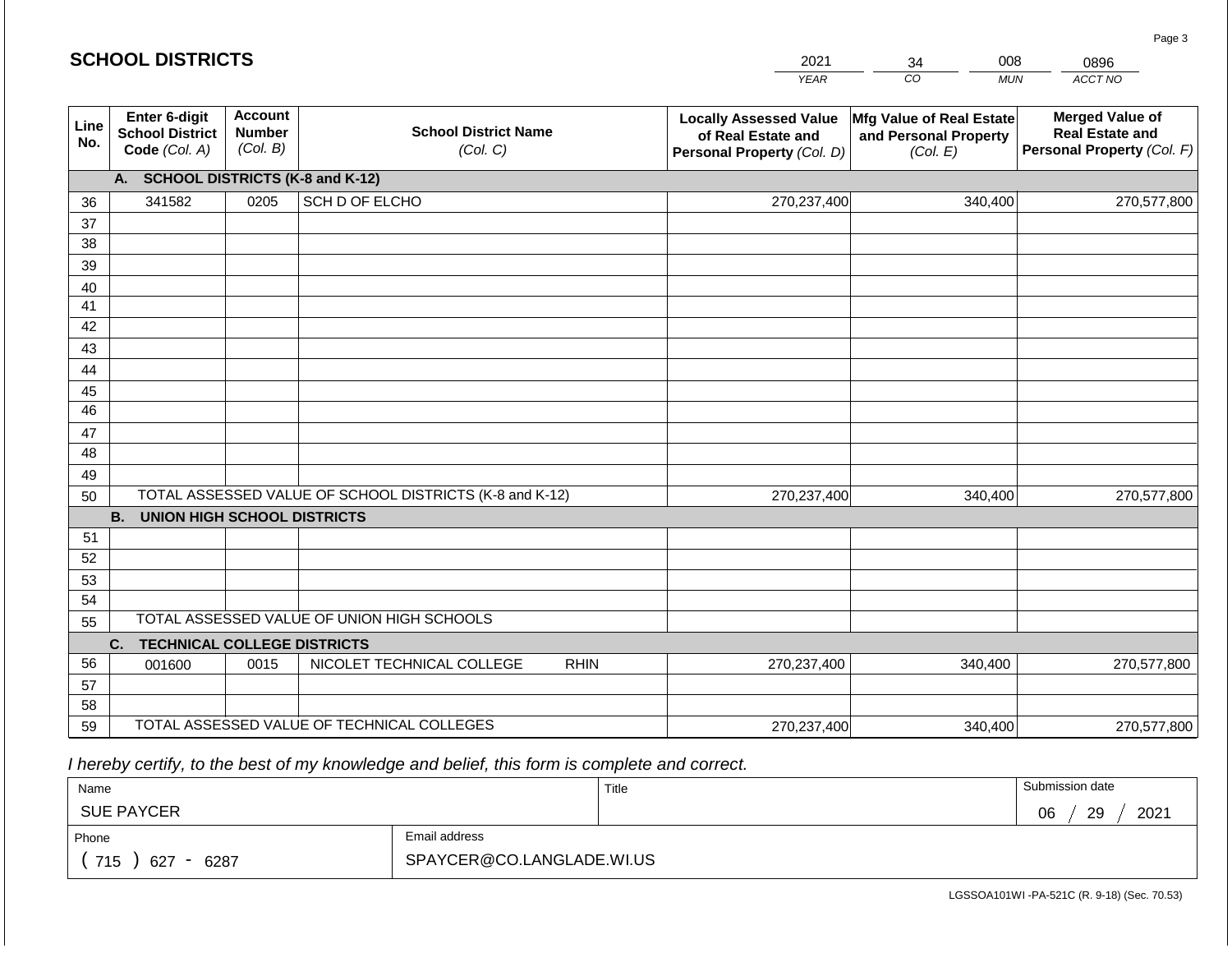- Each municipality's SOA is completed after the Board of Review and includes any changes made to the locally assessed values, under state law (sec. 70.53, Wis. Stats.)
- The Wisconsin Department of Revenue (DOR) merges the locally assessed values with the state assessed manufacturing values
- DOR provides the information regarding district names and codes. If a district is not listed, contact DOR.

Note: If you submit an amended SOA to DOR after your municipality's SOA is equated and posted to our website, we will process the SOA. However, DOR will not recalculate the *aggregate ratio or update the final SOA posted on our website. You should use the corrected values to calculate your tax rates.*

#### **Page 1: Real Estate and Personal Property**

- Lines 1-9 assessed real estate values, parcel counts and acres by classification
- Lines 10-15 assessed personal property values and number of accounts by class
- Line 16 aggregate assessed value of all property subject to general property; use to calculate tax rates. Note: This line equals the total assessed value of K-8 and K-12 school districts (Line 50) and total assessed value of technical colleges (Line 59).
- Remarks assessment ratio used to calculate estimated fair market value on property tax bills

#### **Page 2: Forest Crop, Other Exempt Land and Special Districts**

- Lines 18-21 private forest crop and managed forest lands assessed values
- Line  $22 -$  tax exempt land acres
- Line 23 prior years assessed value of omitted property under sec. 70.44 and correction of errors under sec. 70.43 shown by locally assessed or manufacturing real estate and personal property. Note: If there is an amount on this line, report the corresponding tax in the Statement of Taxes, Sections J or K.
- Lines 24-35 special district assessed values. These values are used to calculate tax rates for the special districts.

#### **Page 3: School Districts**

- Lines 36-50 school districts (K-8 and K-12) assessed values. These values are used to calculate tax rates for school districts.
- Lines 51-55 union high school district assessed values. These values are used to calculate tax rates for union high school districts.
- Lines 56-59 technical college assessed values. These values are used to calculate tax rates for technical colleges.

If you have questions: Email: lgs@wisconsin.gov

 Phone: (608) 266-2569 or (608) 264-6892 Fax: (608) 264-6887

LYN OLENSKI TOWN OF ELCHO LYN OLENSKI<br>TOWN OF ELCHO<br>PO BOX 206<br>ELCHO, WI 54428 ELCHO, WI 54428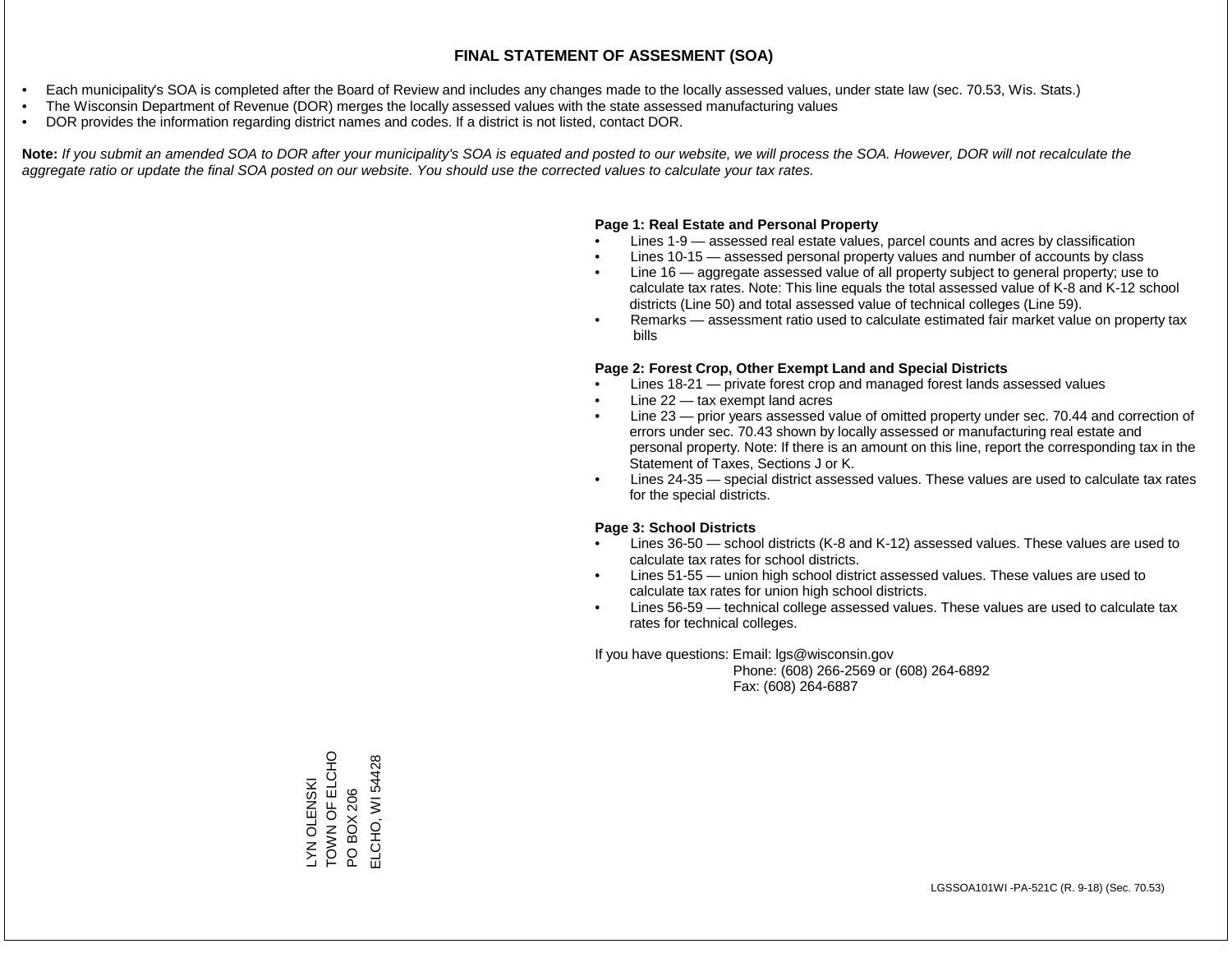|                |                                                                   | <b>FINAL - EQUATED</b><br><b>STATEMENT OF ASSESSMENT FOR 2021</b>                                                                                                                            |                                              |              | 34  | 010                                      | 0897                    | This is an Amended Return |             | Page 1              |
|----------------|-------------------------------------------------------------------|----------------------------------------------------------------------------------------------------------------------------------------------------------------------------------------------|----------------------------------------------|--------------|-----|------------------------------------------|-------------------------|---------------------------|-------------|---------------------|
|                |                                                                   |                                                                                                                                                                                              |                                              |              | CO  | <b>MUN</b>                               | ACCT NO                 |                           |             |                     |
|                |                                                                   |                                                                                                                                                                                              |                                              |              |     |                                          |                         |                           |             |                     |
|                | <b>FOR</b>                                                        | <b>TOWN OF</b><br>OF<br>Town - Village - City                                                                                                                                                | <b>EVERGREEN</b><br><b>Municipality Name</b> |              |     | <b>LANGLADE COUNTY</b>                   |                         |                           |             |                     |
|                |                                                                   |                                                                                                                                                                                              |                                              |              |     | <b>County Name</b>                       |                         |                           |             |                     |
|                |                                                                   | <b>REAL ESTATE</b>                                                                                                                                                                           |                                              | PARCEL COUNT |     | NO. OF ACRES                             | <b>VALUE OF</b>         | VALUE OF                  |             | TOTAL VALUE OF LAND |
| Line<br>No.    |                                                                   | (See Lines 18 - 22 for<br>other Real Estate)                                                                                                                                                 | TOTAL LAND   IMPROVEMENTS                    |              |     | <b>WHOLE</b><br><b>NUMBERS ONLY</b>      | LAND                    | <b>IMPROVEMENTS</b>       |             | AND IMPROVEMENTS    |
|                |                                                                   |                                                                                                                                                                                              | (Col. A)                                     | (Col. B)     |     | (Col, C)                                 | (Col, D)                | (Col. E)                  |             | (Col. F)            |
| $\mathbf{1}$   |                                                                   | <b>RESIDENTIAL - Class 1</b>                                                                                                                                                                 | 423                                          |              | 313 | 1,263                                    | 3,973,400               |                           | 22,425,400  | 26,398,800          |
| $\overline{2}$ |                                                                   | COMMERCIAL - Class 2                                                                                                                                                                         | $\overline{7}$                               |              | 6   | 26                                       | 76,400                  |                           | 694,200     | 770,600             |
| 3              |                                                                   | <b>MANUFACTURING - Class 3</b>                                                                                                                                                               | $\mathbf 0$                                  |              | 0   | $\Omega$                                 | 0                       |                           | 0           | 0                   |
| $\overline{4}$ |                                                                   | <b>AGRICULTURAL - Class 4</b>                                                                                                                                                                | 200                                          |              |     | 3,189                                    | 492,100                 |                           |             | 492,100             |
| 5              |                                                                   | <b>UNDEVELOPED - Class 5</b>                                                                                                                                                                 | 109                                          |              |     | 481                                      | 311,800                 |                           |             | 311,800             |
| 6              |                                                                   | AGRICULTURAL FOREST - Class 5m                                                                                                                                                               | 128                                          |              |     | 1,629                                    | 1,516,800               |                           |             | 1,516,800           |
| $\overline{7}$ |                                                                   | <b>FOREST LANDS - Class 6</b>                                                                                                                                                                | 190                                          |              |     | 3,521                                    | 6,947,500               |                           |             | 6,947,500           |
| 8              |                                                                   | OTHER - Class 7                                                                                                                                                                              | 19                                           |              | 21  | 45                                       | 155,900                 |                           | 1,571,800   | 1,727,700           |
| 9              |                                                                   | TOTAL - ALL COLUMNS                                                                                                                                                                          | 1,076                                        |              | 340 | 10,154                                   | 13,473,900              |                           | 24,691,400  | 38,165,300          |
| 10             |                                                                   | NUMBER OF PERSONAL PROPERTY ACCOUNTS IN ROLL                                                                                                                                                 |                                              |              |     | 8                                        | <b>LOCALLY ASSESSED</b> | <b>MANUFACTURING</b>      |             | <b>MERGED</b>       |
| 11             |                                                                   | BOATS AND OTHER WATERCRAFT NOT EXEMPT - Code 1                                                                                                                                               |                                              |              |     |                                          | 0                       |                           | 0           | $\Omega$            |
| 12             |                                                                   | MACHINERY, TOOLS AND PATTERNS - Code 2                                                                                                                                                       |                                              |              |     |                                          |                         |                           | 0           | $\Omega$            |
| 13             |                                                                   | FURNITURE, FIXTURES AND EQUIPMENT - Code 3                                                                                                                                                   |                                              |              |     |                                          | 13,600                  |                           | 0           | 13,600              |
| 14             |                                                                   | ALL OTHER PERSONAL PROPERTY NOT EXEMPT - Codes 4A, 4B, 4C                                                                                                                                    |                                              |              |     |                                          | 61,000                  |                           | 0           | 61,000              |
| 15             | TOTAL OF PERSONAL PROPERTY NOT EXEMPT (Total of Lines 11-14)      |                                                                                                                                                                                              |                                              |              |     |                                          | 74,600                  |                           | 0           | 74,600              |
| 16             |                                                                   | AGGREGATE ASSESSED VALUE OF ALL PROPERTY SUBJECT TO THE GENERAL PROPERTY TAX (Total of Lines 9F and 15F)<br>MUST EQUAL TOTAL VALUE OF THE SCHOOL DISTRICTS (K-12 PLUS K-8) - Line 50, Col. F |                                              |              |     |                                          |                         |                           |             | 38,239,900          |
| 17             | <b>BOARD OF REVIEW</b><br>DATE OF FINAL ADJOURNMENT<br>05/17/2021 |                                                                                                                                                                                              |                                              |              |     | Name of Assessor<br><b>KELLY ZILLMER</b> |                         |                           | Telephone # | (715) 250-2471      |

The Assessment Ratio to be used in calculating the estimated Fair Market Value on tax bills for this tax district is .966498506

This ratio should be used to convert assessed values to "Calculate Equalized Values" in Step 1 of the Lottery and Gaming Credit Calculations.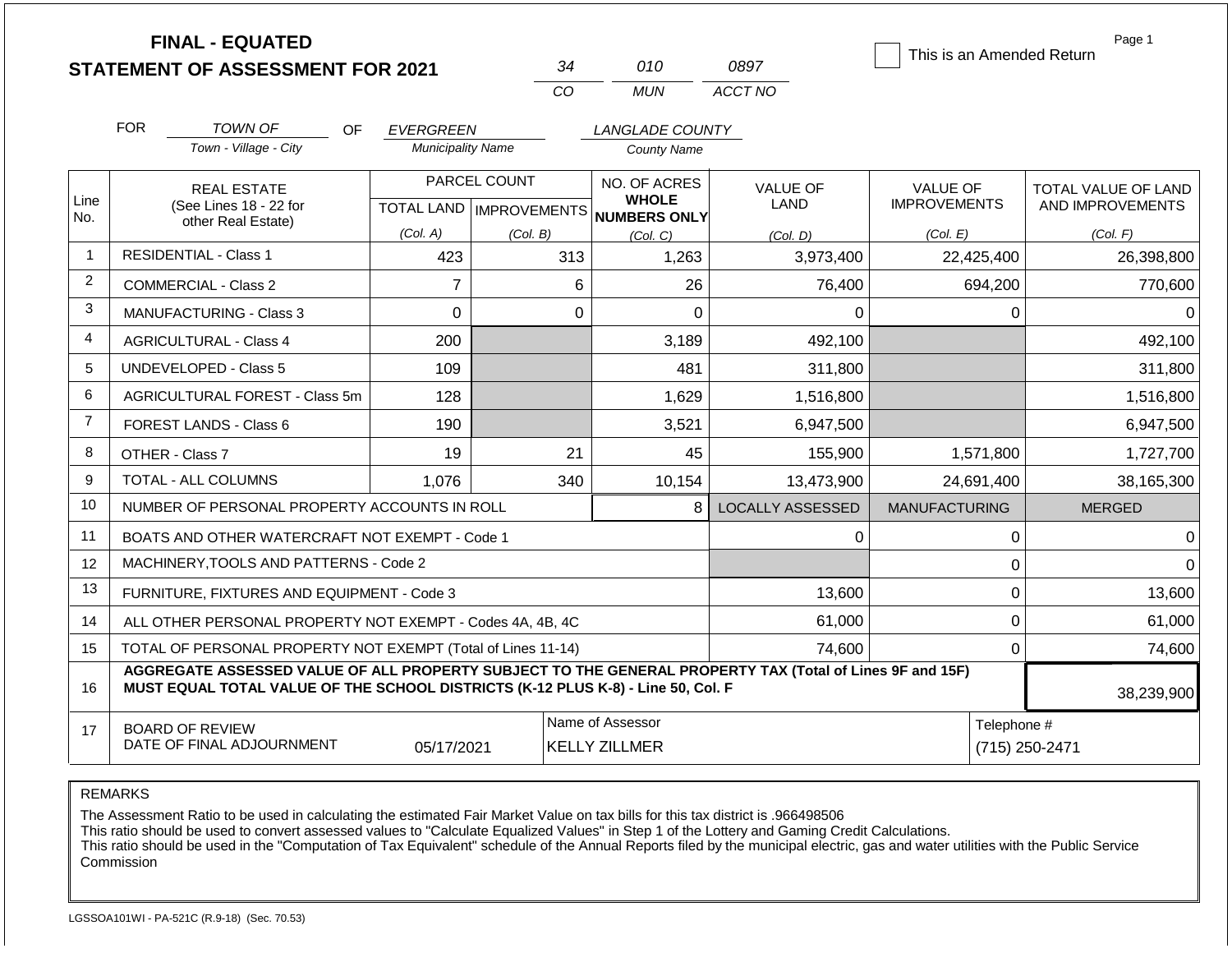2021 34 010 0897

FOREST LANDS (Line 7) and FOREST CROPS (in this section) - are **NOT** the same *YEAR CO MUN ACCT NO*

|    |                                                                                | Private Forest Crop - Reg Class @ 10¢ per acre |              |                                                                          |                  |                                                                                             |  | Private Forest Crop - Reg Class @ \$2.52 per acre                  |                    |                    |  |  |
|----|--------------------------------------------------------------------------------|------------------------------------------------|--------------|--------------------------------------------------------------------------|------------------|---------------------------------------------------------------------------------------------|--|--------------------------------------------------------------------|--------------------|--------------------|--|--|
|    | (a) PARCELS                                                                    | (b) ACRES                                      |              | (c) ASSESSED VALUE                                                       |                  | (d) PARCELS                                                                                 |  | (e) ACRES                                                          |                    | (f) ASSESSED VALUE |  |  |
| 18 |                                                                                |                                                |              |                                                                          |                  |                                                                                             |  |                                                                    |                    |                    |  |  |
|    |                                                                                |                                                |              |                                                                          |                  |                                                                                             |  |                                                                    |                    |                    |  |  |
| 19 |                                                                                |                                                |              | Private Forest Crop - Special Class @ 20¢ per acre<br>(c) ASSESSED VALUE |                  | Entered Before 2005 Managed Forest - Ferrous Mining CLOSED @ \$7.87 per acre<br>(d) PARCELS |  | (e) ACRES                                                          | (f) ASSESSED VALUE |                    |  |  |
|    | (a) PARCELS                                                                    | (b) ACRES                                      |              |                                                                          |                  |                                                                                             |  |                                                                    |                    |                    |  |  |
|    |                                                                                |                                                |              |                                                                          |                  |                                                                                             |  |                                                                    |                    |                    |  |  |
|    |                                                                                |                                                |              | Entered Before 2005 Managed Forest - OPEN @ 74 ¢ per acre                |                  |                                                                                             |  | Entered Before 2005 Managed Forest - CLOSED @                      |                    | \$1.75 per acre    |  |  |
| 20 | (a) PARCELS<br>(b) ACRES                                                       |                                                |              | (c) ASSESSED VALUE                                                       |                  | (d) PARCELS                                                                                 |  | (e) ACRES                                                          |                    | (f) ASSESSED VALUE |  |  |
|    |                                                                                |                                                |              |                                                                          |                  | 48                                                                                          |  | 1.296.35                                                           |                    | 2,287,900          |  |  |
|    |                                                                                |                                                |              |                                                                          |                  |                                                                                             |  |                                                                    |                    |                    |  |  |
|    | Entered After 2004 Managed Forest - OPEN @ \$2.04 per acre                     |                                                |              | (c) ASSESSED VALUE                                                       |                  | Entered After 2004 Managed Forest - CLOSED @ \$10.20 per acre<br>(d) PARCELS                |  |                                                                    |                    |                    |  |  |
| 21 |                                                                                | (a) PARCELS<br>(b) ACRES                       |              |                                                                          |                  |                                                                                             |  | (e) ACRES                                                          |                    | (f) ASSESSED VALUE |  |  |
|    |                                                                                |                                                |              |                                                                          |                  |                                                                                             |  |                                                                    |                    |                    |  |  |
|    | 22                                                                             | 801.33                                         |              | 1,512,800                                                                |                  | 62                                                                                          |  | 1,839.38                                                           |                    | 3,547,000          |  |  |
|    | (a) County Forest Cropland Acres                                               |                                                |              | (b) Federal Acres                                                        |                  | (c) State Acres                                                                             |  | (d) County (NOT FOREST CROP) Acres                                 |                    | (e) Other Acres    |  |  |
| 22 |                                                                                |                                                |              |                                                                          |                  |                                                                                             |  |                                                                    |                    |                    |  |  |
|    | 6,768.1                                                                        |                                                |              |                                                                          |                  | 1,676.3                                                                                     |  | 65.2                                                               | 379.73             |                    |  |  |
|    |                                                                                |                                                |              | Assessed Value of Omitted Property From Prior Years (Sec. 70.44)         |                  |                                                                                             |  | Assessed Value of Sec. 70.43 Corrections of Errors by Assessors    |                    |                    |  |  |
|    |                                                                                | (a) REAL ESTATE                                |              | (b) PERSONAL                                                             |                  |                                                                                             |  | (c1) REAL ESTATE                                                   |                    | (c2) PERSONAL      |  |  |
| 23 |                                                                                |                                                |              |                                                                          |                  |                                                                                             |  |                                                                    |                    |                    |  |  |
|    | Manufacturing Equated Value of Omitted Property From Prior Years (Sec. 70.995) |                                                |              |                                                                          |                  |                                                                                             |  | Mfg. Equated Value of Sec.70.43 Corrections of Errors by Assessors |                    |                    |  |  |
|    | (d) REAL ESTATE                                                                |                                                | (e) PERSONAL |                                                                          | (f1) REAL ESTATE |                                                                                             |  | (f2) PERSONAL                                                      |                    |                    |  |  |
|    |                                                                                |                                                |              |                                                                          |                  |                                                                                             |  |                                                                    |                    |                    |  |  |
|    |                                                                                |                                                |              |                                                                          |                  |                                                                                             |  |                                                                    |                    |                    |  |  |

## **SPECIAL DISTRICTS**

| Line<br>No. | Enter 6-digit<br>Special District | <b>Account</b><br><b>Number</b> | <b>Special District Name</b> | <b>Locally Assessed Value</b><br>of Real Estate and | Mfg Value of Real Estate<br>and Personal Property | <b>Merged Value of</b><br><b>Real Estate and</b> |
|-------------|-----------------------------------|---------------------------------|------------------------------|-----------------------------------------------------|---------------------------------------------------|--------------------------------------------------|
|             | Code (Col. A)                     | (Col. B)                        | (Col. C)                     | Personal Property (Col. D)                          | (Col. E)                                          | Personal Property (Col. F)                       |
| 24          |                                   |                                 |                              |                                                     |                                                   |                                                  |
| 25          |                                   |                                 |                              |                                                     |                                                   |                                                  |
| 26          |                                   |                                 |                              |                                                     |                                                   |                                                  |
| 27          |                                   |                                 |                              |                                                     |                                                   |                                                  |
| 28          |                                   |                                 |                              |                                                     |                                                   |                                                  |
| 29          |                                   |                                 |                              |                                                     |                                                   |                                                  |
| 30          |                                   |                                 |                              |                                                     |                                                   |                                                  |
| 31          |                                   |                                 |                              |                                                     |                                                   |                                                  |
| 32          |                                   |                                 |                              |                                                     |                                                   |                                                  |
| 33          |                                   |                                 |                              |                                                     |                                                   |                                                  |
| 34          |                                   |                                 |                              |                                                     |                                                   |                                                  |
| 35          |                                   |                                 |                              |                                                     |                                                   |                                                  |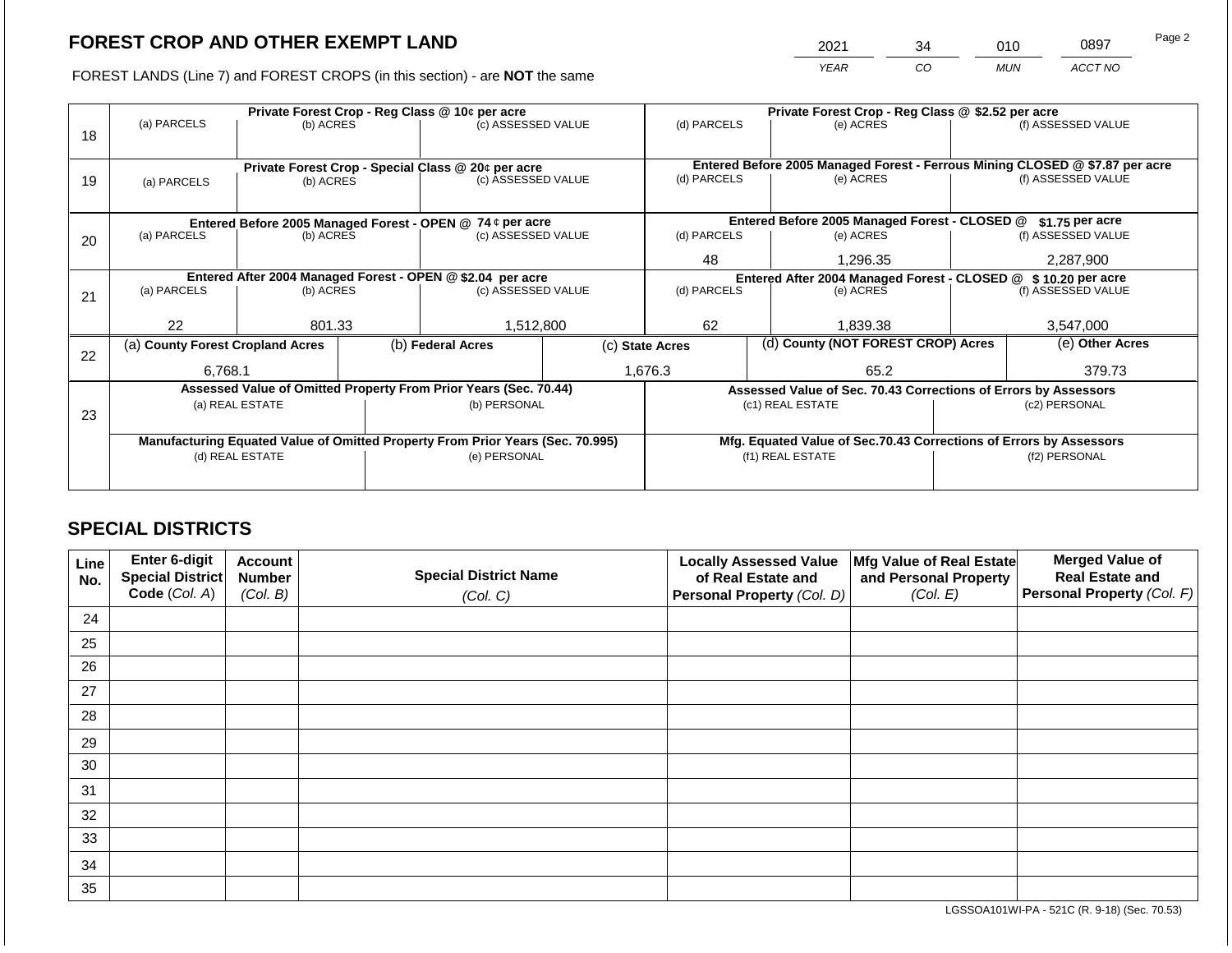|                 | <b>SCHOOL DISTRICTS</b>                                  |                                             |                                                         |      | 2021                                                                              | 34                                                            | 010        | 0897                                                                           |
|-----------------|----------------------------------------------------------|---------------------------------------------|---------------------------------------------------------|------|-----------------------------------------------------------------------------------|---------------------------------------------------------------|------------|--------------------------------------------------------------------------------|
|                 |                                                          |                                             |                                                         |      | <b>YEAR</b>                                                                       | $\overline{co}$                                               | <b>MUN</b> | ACCT NO                                                                        |
| Line<br>No.     | Enter 6-digit<br><b>School District</b><br>Code (Col. A) | <b>Account</b><br><b>Number</b><br>(Col. B) | <b>School District Name</b><br>(Col. C)                 |      | <b>Locally Assessed Value</b><br>of Real Estate and<br>Personal Property (Col. D) | Mfg Value of Real Estate<br>and Personal Property<br>(Col. E) |            | <b>Merged Value of</b><br><b>Real Estate and</b><br>Personal Property (Col. F) |
|                 | A. SCHOOL DISTRICTS (K-8 and K-12)                       |                                             |                                                         |      |                                                                                   |                                                               |            |                                                                                |
| 36              | 346440                                                   | 0206                                        | SCH D OF WHITE LAKE                                     |      | 38,239,900                                                                        |                                                               |            | 38,239,900                                                                     |
| 37              |                                                          |                                             |                                                         |      |                                                                                   |                                                               |            |                                                                                |
| 38              |                                                          |                                             |                                                         |      |                                                                                   |                                                               |            |                                                                                |
| 39              |                                                          |                                             |                                                         |      |                                                                                   |                                                               |            |                                                                                |
| 40              |                                                          |                                             |                                                         |      |                                                                                   |                                                               |            |                                                                                |
| 41              |                                                          |                                             |                                                         |      |                                                                                   |                                                               |            |                                                                                |
| 42              |                                                          |                                             |                                                         |      |                                                                                   |                                                               |            |                                                                                |
| 43<br>44        |                                                          |                                             |                                                         |      |                                                                                   |                                                               |            |                                                                                |
| 45              |                                                          |                                             |                                                         |      |                                                                                   |                                                               |            |                                                                                |
| $\overline{46}$ |                                                          |                                             |                                                         |      |                                                                                   |                                                               |            |                                                                                |
| 47              |                                                          |                                             |                                                         |      |                                                                                   |                                                               |            |                                                                                |
| 48              |                                                          |                                             |                                                         |      |                                                                                   |                                                               |            |                                                                                |
| 49              |                                                          |                                             |                                                         |      |                                                                                   |                                                               |            |                                                                                |
| 50              |                                                          |                                             | TOTAL ASSESSED VALUE OF SCHOOL DISTRICTS (K-8 and K-12) |      | 38,239,900                                                                        |                                                               |            | 38,239,900                                                                     |
|                 | <b>B.</b><br><b>UNION HIGH SCHOOL DISTRICTS</b>          |                                             |                                                         |      |                                                                                   |                                                               |            |                                                                                |
| 51              |                                                          |                                             |                                                         |      |                                                                                   |                                                               |            |                                                                                |
| 52              |                                                          |                                             |                                                         |      |                                                                                   |                                                               |            |                                                                                |
| 53              |                                                          |                                             |                                                         |      |                                                                                   |                                                               |            |                                                                                |
| 54              |                                                          |                                             | TOTAL ASSESSED VALUE OF UNION HIGH SCHOOLS              |      |                                                                                   |                                                               |            |                                                                                |
| 55              |                                                          |                                             |                                                         |      |                                                                                   |                                                               |            |                                                                                |
|                 | <b>TECHNICAL COLLEGE DISTRICTS</b><br>C.                 |                                             |                                                         |      |                                                                                   |                                                               |            |                                                                                |
| 56<br>57        | 001500                                                   | 0014                                        | NORTH CENTRAL TECHNICAL COLLEGE                         | WAUS | 38,239,900                                                                        |                                                               |            | 38,239,900                                                                     |
| 58              |                                                          |                                             |                                                         |      |                                                                                   |                                                               |            |                                                                                |
| 59              |                                                          |                                             | TOTAL ASSESSED VALUE OF TECHNICAL COLLEGES              |      | 38,239,900                                                                        |                                                               |            | 38,239,900                                                                     |

2021

 *I hereby certify, to the best of my knowledge and belief, this form is complete and correct.*

**SCHOOL DISTRICTS**

| Name               |                           | Title | Submission date           |
|--------------------|---------------------------|-------|---------------------------|
| <b>SUE PAYCER</b>  |                           |       | 2021<br>05<br>$\sim$<br>- |
| Phone              | Email address             |       |                           |
| 715<br>6287<br>627 | SPAYCER@CO.LANGLADE.WI.US |       |                           |

LGSSOA101WI -PA-521C (R. 9-18) (Sec. 70.53)

Page 3

010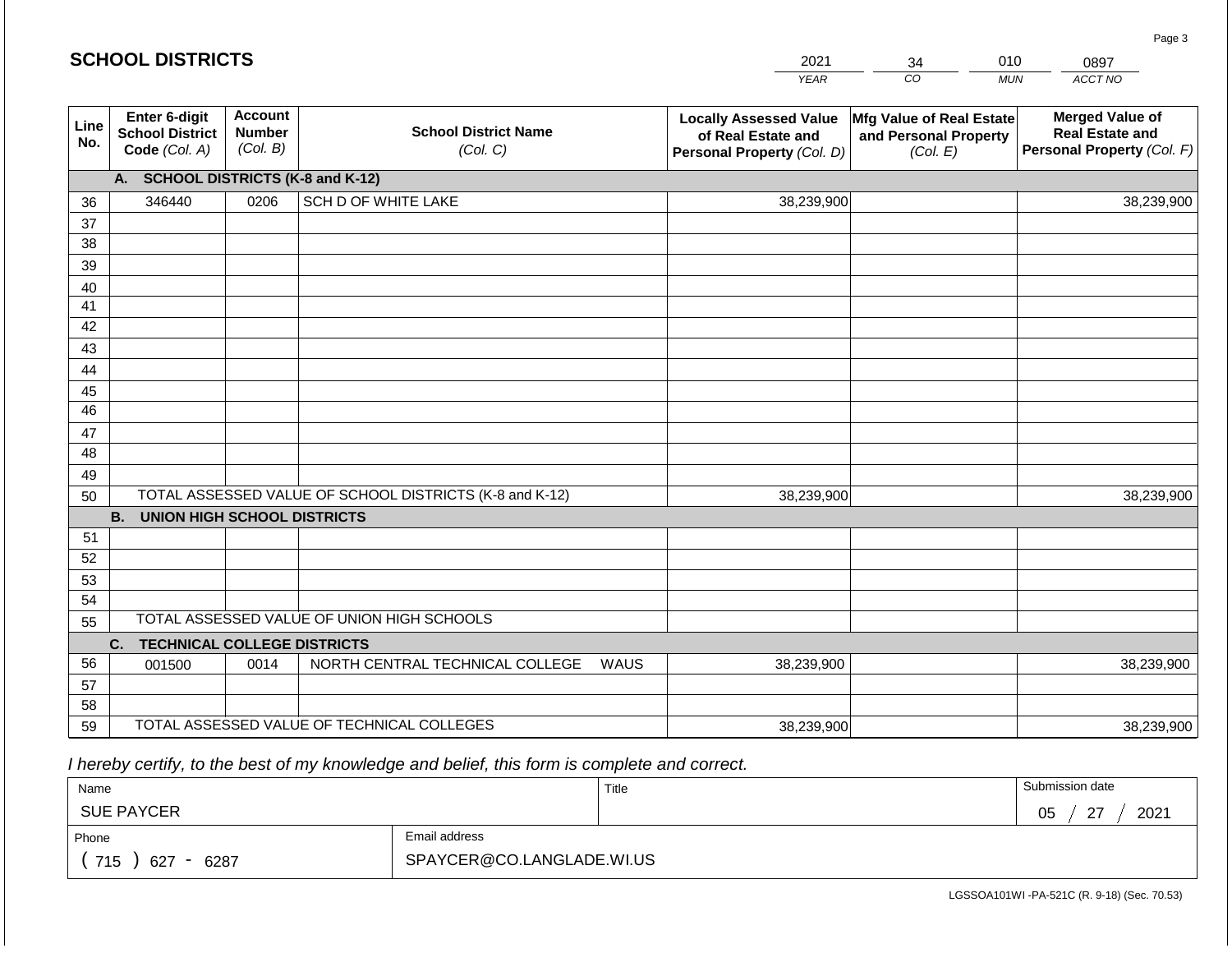- Each municipality's SOA is completed after the Board of Review and includes any changes made to the locally assessed values, under state law (sec. 70.53, Wis. Stats.)
- The Wisconsin Department of Revenue (DOR) merges the locally assessed values with the state assessed manufacturing values
- DOR provides the information regarding district names and codes. If a district is not listed, contact DOR.

Note: If you submit an amended SOA to DOR after your municipality's SOA is equated and posted to our website, we will process the SOA. However, DOR will not recalculate the *aggregate ratio or update the final SOA posted on our website. You should use the corrected values to calculate your tax rates.*

### **Page 1: Real Estate and Personal Property**

- Lines 1-9 assessed real estate values, parcel counts and acres by classification
- Lines 10-15 assessed personal property values and number of accounts by class
- Line 16 aggregate assessed value of all property subject to general property; use to calculate tax rates. Note: This line equals the total assessed value of K-8 and K-12 school districts (Line 50) and total assessed value of technical colleges (Line 59).
- Remarks assessment ratio used to calculate estimated fair market value on property tax bills

### **Page 2: Forest Crop, Other Exempt Land and Special Districts**

- Lines 18-21 private forest crop and managed forest lands assessed values
- Line  $22 -$  tax exempt land acres
- Line 23 prior years assessed value of omitted property under sec. 70.44 and correction of errors under sec. 70.43 shown by locally assessed or manufacturing real estate and personal property. Note: If there is an amount on this line, report the corresponding tax in the Statement of Taxes, Sections J or K.
- Lines 24-35 special district assessed values. These values are used to calculate tax rates for the special districts.

### **Page 3: School Districts**

- Lines 36-50 school districts (K-8 and K-12) assessed values. These values are used to calculate tax rates for school districts.
- Lines 51-55 union high school district assessed values. These values are used to calculate tax rates for union high school districts.
- Lines 56-59 technical college assessed values. These values are used to calculate tax rates for technical colleges.

If you have questions: Email: lgs@wisconsin.gov

 Phone: (608) 266-2569 or (608) 264-6892 Fax: (608) 264-6887

WHITE LAKE, WI 54491 - 9760 WHITE LAKE, WI 54491 - 9760GERALD MCGEE, INTERIM<br>TOWN OF EVERGREEN GERALD MCGEE, INTERIM TOWN OF EVERGREEN MCGEE RD N2695 MCGEE RD N2695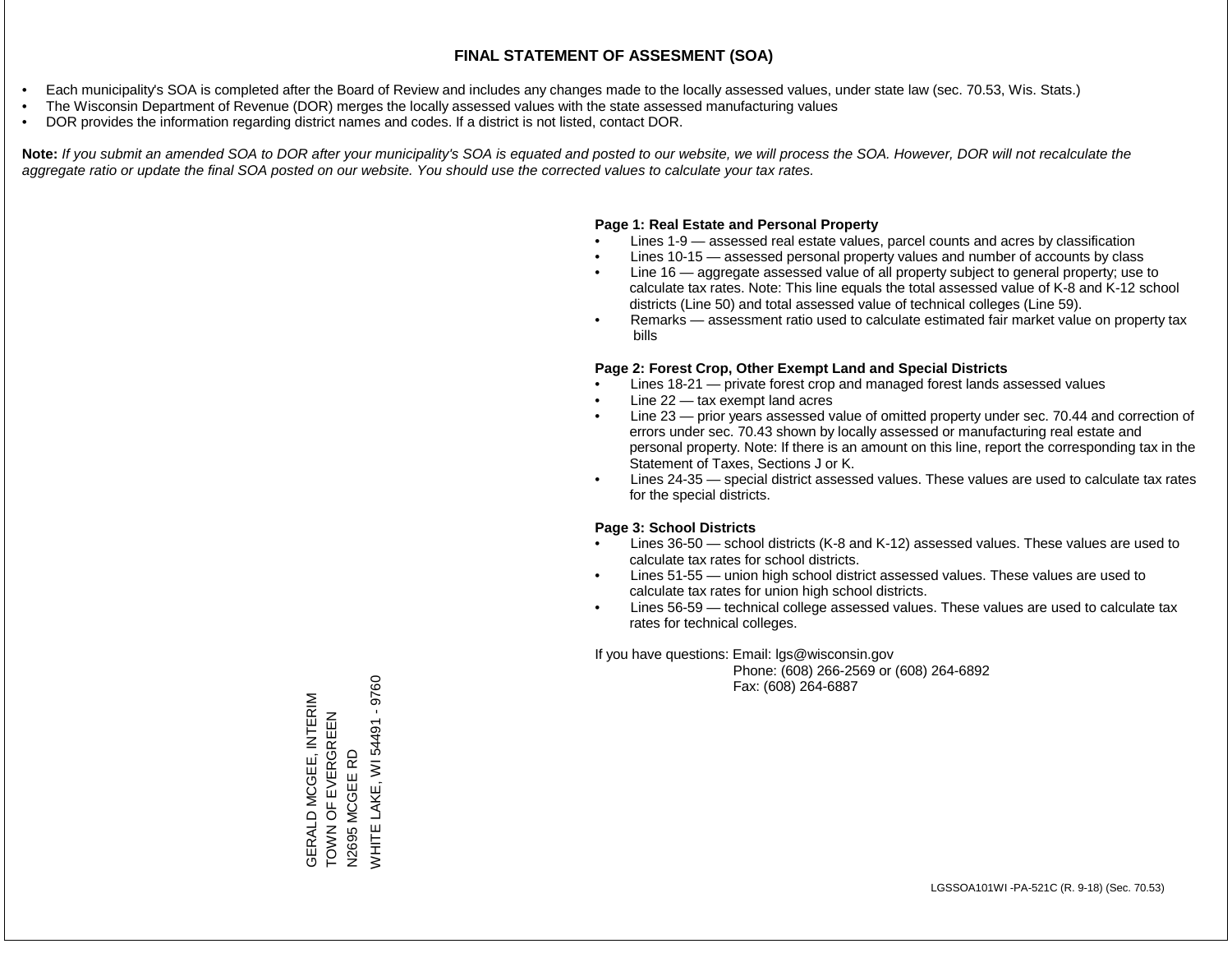|                | <b>FINAL - EQUATED</b>                                                                                                                                                                       |                          |                           |                                        |                         | This is an Amended Return     | Page 1              |
|----------------|----------------------------------------------------------------------------------------------------------------------------------------------------------------------------------------------|--------------------------|---------------------------|----------------------------------------|-------------------------|-------------------------------|---------------------|
|                | <b>STATEMENT OF ASSESSMENT FOR 2021</b>                                                                                                                                                      |                          | 34                        | 012                                    | 0898                    |                               |                     |
|                |                                                                                                                                                                                              |                          | CO                        | <b>MUN</b>                             | ACCT NO                 |                               |                     |
|                | <b>FOR</b><br><b>TOWN OF</b><br>OF.                                                                                                                                                          | LANGLADE                 |                           | LANGLADE COUNTY                        |                         |                               |                     |
|                | Town - Village - City                                                                                                                                                                        | <b>Municipality Name</b> |                           | <b>County Name</b>                     |                         |                               |                     |
|                | <b>REAL ESTATE</b>                                                                                                                                                                           |                          | PARCEL COUNT              | NO. OF ACRES                           | <b>VALUE OF</b>         | <b>VALUE OF</b>               | TOTAL VALUE OF LAND |
| Line<br>No.    | (See Lines 18 - 22 for<br>other Real Estate)                                                                                                                                                 |                          | TOTAL LAND   IMPROVEMENTS | <b>WHOLE</b><br><b>NUMBERS ONLY</b>    | <b>LAND</b>             | <b>IMPROVEMENTS</b>           | AND IMPROVEMENTS    |
|                |                                                                                                                                                                                              | (Col. A)                 | (Col. B)                  | (Col, C)                               | (Col, D)                | (Col. E)                      | (Col. F)            |
| 1              | <b>RESIDENTIAL - Class 1</b><br>619                                                                                                                                                          |                          | 471                       | 1,186                                  | 13,396,400              | 36,926,600                    | 50,323,000          |
| $\overline{2}$ | <b>COMMERCIAL - Class 2</b>                                                                                                                                                                  | 31                       | 28                        | 128                                    | 518,800                 | 2,283,300                     | 2,802,100           |
| 3              | MANUFACTURING - Class 3                                                                                                                                                                      | $\Omega$                 | $\Omega$                  | $\Omega$                               | $\Omega$                | 0                             | $\Omega$            |
| 4              | <b>AGRICULTURAL - Class 4</b>                                                                                                                                                                | 107                      |                           | 2,241                                  | 338,300                 |                               | 338,300             |
| 5              | <b>UNDEVELOPED - Class 5</b>                                                                                                                                                                 | 175                      |                           | 1,544                                  | 712,300                 |                               | 712,300             |
| 6              | AGRICULTURAL FOREST - Class 5m                                                                                                                                                               | 49                       |                           | 598                                    | 582,500                 |                               | 582,500             |
| $\overline{7}$ | FOREST LANDS - Class 6                                                                                                                                                                       | 270                      |                           | 5,302                                  | 10,486,500              |                               | 10,486,500          |
| 8              | OTHER - Class 7                                                                                                                                                                              | 21                       | 21                        | 34                                     | 177,000                 | 1,518,300                     | 1,695,300           |
| 9              | TOTAL - ALL COLUMNS                                                                                                                                                                          | 1,272                    | 520                       | 11,033                                 | 26,211,800              | 40,728,200                    | 66,940,000          |
| 10             | NUMBER OF PERSONAL PROPERTY ACCOUNTS IN ROLL                                                                                                                                                 |                          |                           | 40                                     | <b>LOCALLY ASSESSED</b> | <b>MANUFACTURING</b>          | <b>MERGED</b>       |
| 11             | BOATS AND OTHER WATERCRAFT NOT EXEMPT - Code 1                                                                                                                                               |                          |                           |                                        | 0                       | $\mathbf 0$                   | $\Omega$            |
| 12             | MACHINERY, TOOLS AND PATTERNS - Code 2                                                                                                                                                       |                          |                           |                                        |                         | $\mathbf 0$                   | $\Omega$            |
| 13             | FURNITURE, FIXTURES AND EQUIPMENT - Code 3                                                                                                                                                   |                          |                           |                                        | 76,700                  | $\mathbf 0$                   | 76,700              |
| 14             | ALL OTHER PERSONAL PROPERTY NOT EXEMPT - Codes 4A, 4B, 4C                                                                                                                                    |                          |                           |                                        | 461,200                 | $\mathbf 0$                   | 461,200             |
| 15             | TOTAL OF PERSONAL PROPERTY NOT EXEMPT (Total of Lines 11-14)                                                                                                                                 |                          |                           |                                        | 537,900                 | $\mathbf 0$                   | 537,900             |
| 16             | AGGREGATE ASSESSED VALUE OF ALL PROPERTY SUBJECT TO THE GENERAL PROPERTY TAX (Total of Lines 9F and 15F)<br>MUST EQUAL TOTAL VALUE OF THE SCHOOL DISTRICTS (K-12 PLUS K-8) - Line 50, Col. F |                          |                           |                                        |                         |                               | 67,477,900          |
| 17             | <b>BOARD OF REVIEW</b><br>DATE OF FINAL ADJOURNMENT                                                                                                                                          | 05/26/2021               |                           | Name of Assessor<br><b>JEF MUELVER</b> |                         | Telephone #<br>(715) 275-4001 |                     |

The Assessment Ratio to be used in calculating the estimated Fair Market Value on tax bills for this tax district is .976187686

This ratio should be used to convert assessed values to "Calculate Equalized Values" in Step 1 of the Lottery and Gaming Credit Calculations.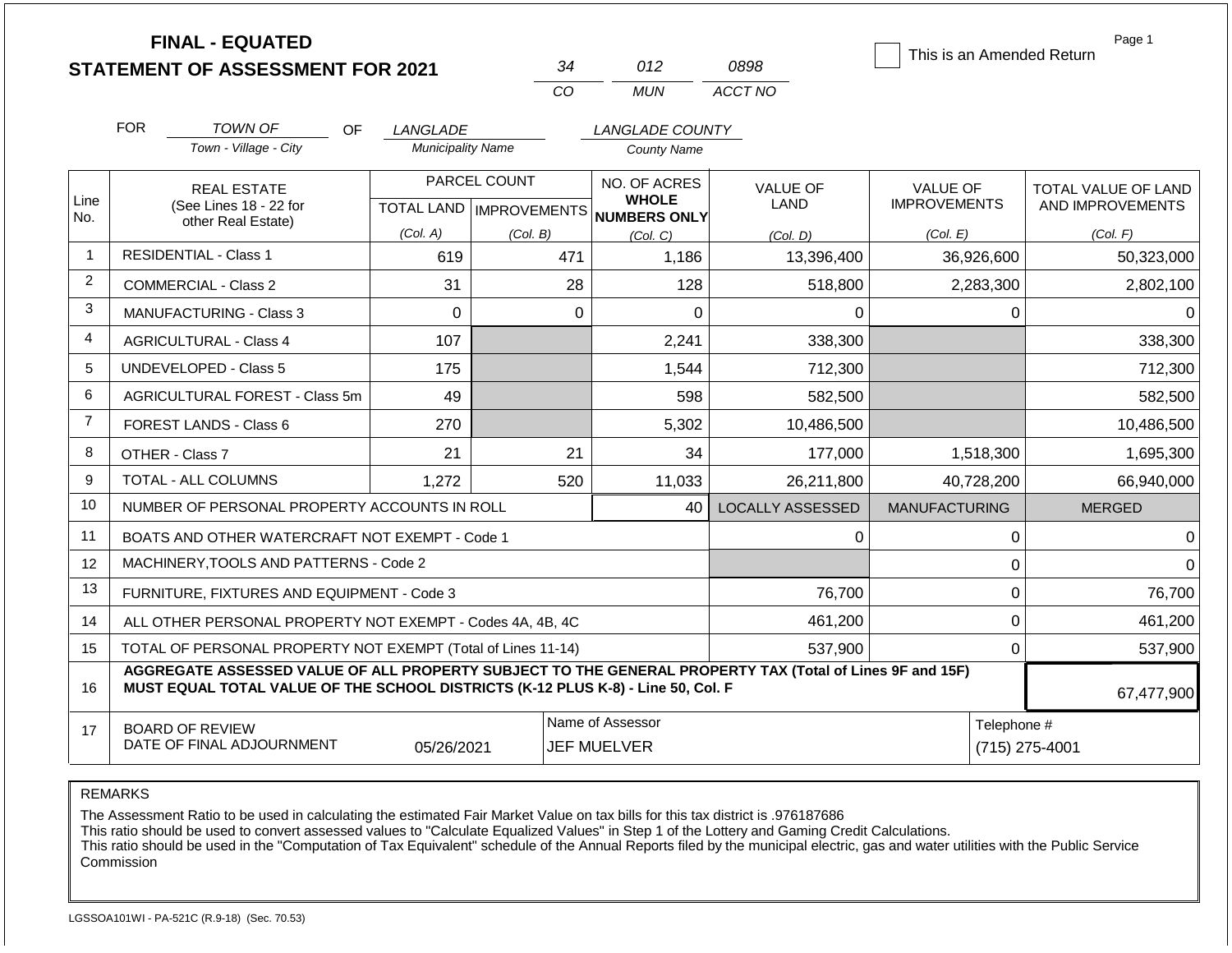FOREST LANDS (Line 7) and FOREST CROPS (in this section) - are NOT the same

| 2021 | 34 | 012        | 0898    | Page 2 |
|------|----|------------|---------|--------|
| YEAR | CO | <b>MUN</b> | ACCT NO |        |

|    |                                                                                | Private Forest Crop - Reg Class @ 10¢ per acre |  |                                                                  |  |                                                                              | Private Forest Crop - Reg Class @ \$2.52 per acre                  |                 |                    |  |
|----|--------------------------------------------------------------------------------|------------------------------------------------|--|------------------------------------------------------------------|--|------------------------------------------------------------------------------|--------------------------------------------------------------------|-----------------|--------------------|--|
| 18 | (a) PARCELS                                                                    | (b) ACRES                                      |  | (c) ASSESSED VALUE                                               |  | (d) PARCELS                                                                  | (e) ACRES                                                          |                 | (f) ASSESSED VALUE |  |
|    |                                                                                |                                                |  |                                                                  |  | 15                                                                           | 552.42                                                             |                 | 1,018,800          |  |
|    |                                                                                |                                                |  | Private Forest Crop - Special Class @ 20¢ per acre               |  | Entered Before 2005 Managed Forest - Ferrous Mining CLOSED @ \$7.87 per acre |                                                                    |                 |                    |  |
| 19 | (a) PARCELS                                                                    | (b) ACRES                                      |  | (c) ASSESSED VALUE                                               |  | (d) PARCELS                                                                  | (e) ACRES                                                          |                 | (f) ASSESSED VALUE |  |
|    |                                                                                |                                                |  |                                                                  |  |                                                                              |                                                                    |                 |                    |  |
|    |                                                                                |                                                |  | Entered Before 2005 Managed Forest - OPEN @ 74 ¢ per acre        |  |                                                                              | Entered Before 2005 Managed Forest - CLOSED @                      |                 | \$1.75 per acre    |  |
| 20 | (a) PARCELS<br>(b) ACRES                                                       |                                                |  | (c) ASSESSED VALUE                                               |  | (d) PARCELS                                                                  | (e) ACRES                                                          |                 | (f) ASSESSED VALUE |  |
|    |                                                                                |                                                |  |                                                                  |  |                                                                              |                                                                    |                 |                    |  |
|    | 433                                                                            | 17.166.13                                      |  | 20,042,000                                                       |  | 107                                                                          | 3.837.35                                                           |                 | 6,599,200          |  |
|    | Entered After 2004 Managed Forest - OPEN @ \$2.04 per acre                     |                                                |  |                                                                  |  |                                                                              | Entered After 2004 Managed Forest - CLOSED @ \$10.20 per acre      |                 |                    |  |
| 21 | (a) PARCELS                                                                    | (b) ACRES                                      |  | (c) ASSESSED VALUE                                               |  | (d) PARCELS                                                                  | (e) ACRES                                                          |                 | (f) ASSESSED VALUE |  |
|    |                                                                                |                                                |  |                                                                  |  |                                                                              |                                                                    |                 |                    |  |
|    | 75                                                                             | 2,243.21                                       |  | 3,866,600                                                        |  | 91                                                                           | 2,841.72                                                           |                 | 5,101,000          |  |
| 22 | (a) County Forest Cropland Acres                                               |                                                |  | (b) Federal Acres                                                |  | (d) County (NOT FOREST CROP) Acres<br>(c) State Acres                        |                                                                    | (e) Other Acres |                    |  |
|    |                                                                                |                                                |  |                                                                  |  |                                                                              |                                                                    |                 |                    |  |
|    | 2,309.89                                                                       |                                                |  |                                                                  |  | 1,959.14                                                                     | 3,985.77                                                           |                 | 98.24              |  |
|    |                                                                                |                                                |  | Assessed Value of Omitted Property From Prior Years (Sec. 70.44) |  |                                                                              | Assessed Value of Sec. 70.43 Corrections of Errors by Assessors    |                 |                    |  |
| 23 |                                                                                | (a) REAL ESTATE                                |  | (b) PERSONAL                                                     |  |                                                                              | (c1) REAL ESTATE                                                   | (c2) PERSONAL   |                    |  |
|    |                                                                                |                                                |  |                                                                  |  |                                                                              |                                                                    |                 |                    |  |
|    | Manufacturing Equated Value of Omitted Property From Prior Years (Sec. 70.995) |                                                |  |                                                                  |  |                                                                              | Mfg. Equated Value of Sec.70.43 Corrections of Errors by Assessors |                 |                    |  |
|    |                                                                                | (d) REAL ESTATE                                |  | (e) PERSONAL                                                     |  |                                                                              | (f1) REAL ESTATE                                                   |                 | (f2) PERSONAL      |  |
|    |                                                                                |                                                |  |                                                                  |  |                                                                              |                                                                    |                 |                    |  |
|    |                                                                                |                                                |  |                                                                  |  |                                                                              |                                                                    |                 |                    |  |

## **SPECIAL DISTRICTS**

| Line<br>No. | Enter 6-digit<br>Special District<br>Code (Col. A) | <b>Account</b><br><b>Number</b><br>(Col. B) | <b>Special District Name</b><br>(Col. C) | <b>Locally Assessed Value</b><br>of Real Estate and<br>Personal Property (Col. D) | Mfg Value of Real Estate<br>and Personal Property<br>(Col. E) | <b>Merged Value of</b><br><b>Real Estate and</b><br>Personal Property (Col. F) |
|-------------|----------------------------------------------------|---------------------------------------------|------------------------------------------|-----------------------------------------------------------------------------------|---------------------------------------------------------------|--------------------------------------------------------------------------------|
| 24          |                                                    |                                             |                                          |                                                                                   |                                                               |                                                                                |
| 25          |                                                    |                                             |                                          |                                                                                   |                                                               |                                                                                |
| 26          |                                                    |                                             |                                          |                                                                                   |                                                               |                                                                                |
| 27          |                                                    |                                             |                                          |                                                                                   |                                                               |                                                                                |
| 28          |                                                    |                                             |                                          |                                                                                   |                                                               |                                                                                |
| 29          |                                                    |                                             |                                          |                                                                                   |                                                               |                                                                                |
| 30          |                                                    |                                             |                                          |                                                                                   |                                                               |                                                                                |
| 31          |                                                    |                                             |                                          |                                                                                   |                                                               |                                                                                |
| 32          |                                                    |                                             |                                          |                                                                                   |                                                               |                                                                                |
| 33          |                                                    |                                             |                                          |                                                                                   |                                                               |                                                                                |
| 34          |                                                    |                                             |                                          |                                                                                   |                                                               |                                                                                |
| 35          |                                                    |                                             |                                          |                                                                                   |                                                               |                                                                                |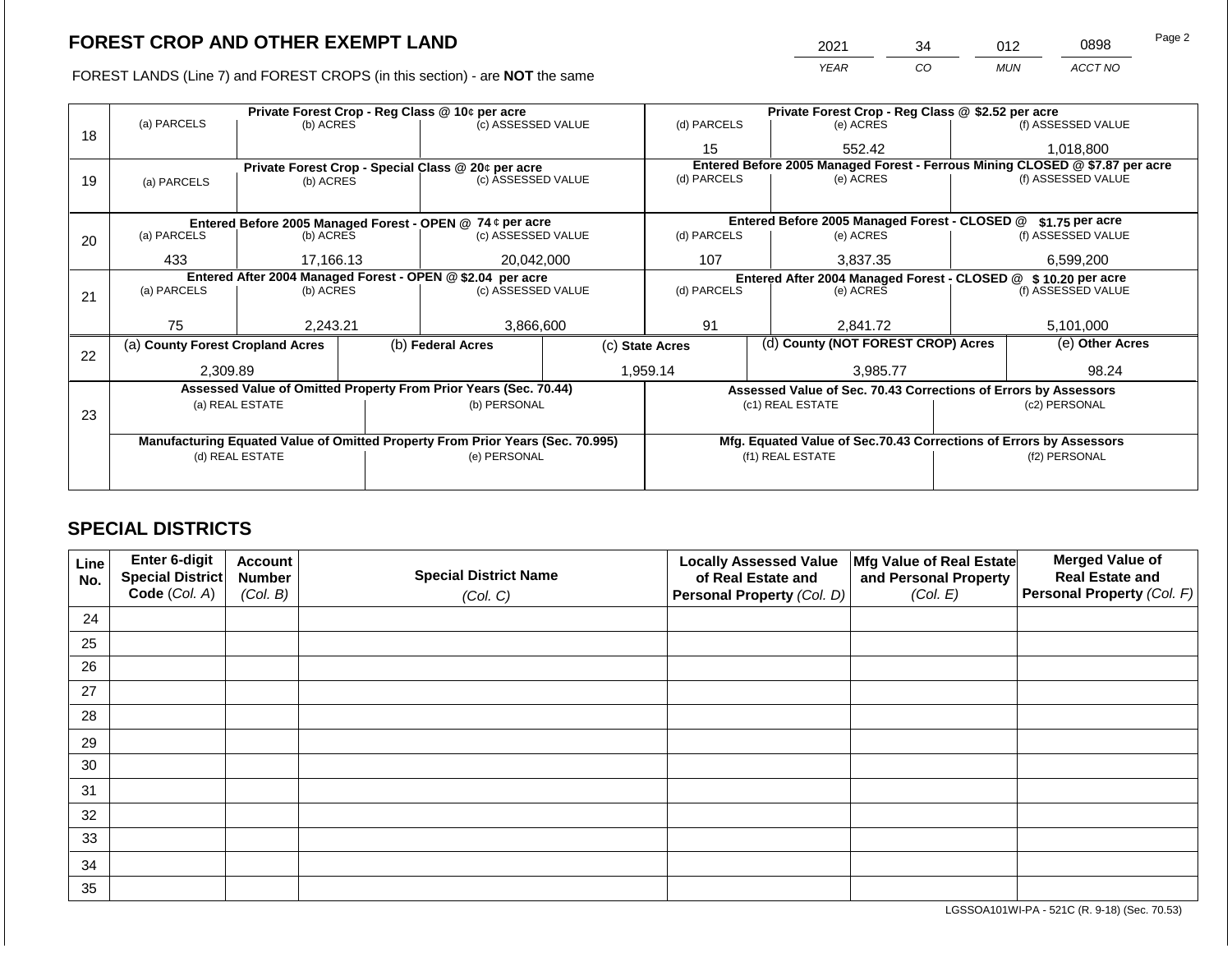|             | <b>SCHOOL DISTRICTS</b>                                  |                                             |                                                         | 2021                                                                              | 34                                                            | 012<br>0898                                                                    |  |
|-------------|----------------------------------------------------------|---------------------------------------------|---------------------------------------------------------|-----------------------------------------------------------------------------------|---------------------------------------------------------------|--------------------------------------------------------------------------------|--|
|             |                                                          |                                             |                                                         | <b>YEAR</b>                                                                       | CO                                                            | ACCT NO<br><b>MUN</b>                                                          |  |
| Line<br>No. | Enter 6-digit<br><b>School District</b><br>Code (Col. A) | <b>Account</b><br><b>Number</b><br>(Col. B) | <b>School District Name</b><br>(Col. C)                 | <b>Locally Assessed Value</b><br>of Real Estate and<br>Personal Property (Col. D) | Mfg Value of Real Estate<br>and Personal Property<br>(Col. E) | <b>Merged Value of</b><br><b>Real Estate and</b><br>Personal Property (Col. F) |  |
|             | A. SCHOOL DISTRICTS (K-8 and K-12)                       |                                             |                                                         |                                                                                   |                                                               |                                                                                |  |
| 36          | 340140                                                   | 0204                                        | SCH D OF ANTIGO                                         | 63,612,500                                                                        |                                                               | 63,612,500                                                                     |  |
| 37          | 346440                                                   | 0206                                        | SCH D OF WHITE LAKE                                     | 3,865,400                                                                         |                                                               | 3,865,400                                                                      |  |
| 38          |                                                          |                                             |                                                         |                                                                                   |                                                               |                                                                                |  |
| 39          |                                                          |                                             |                                                         |                                                                                   |                                                               |                                                                                |  |
| 40          |                                                          |                                             |                                                         |                                                                                   |                                                               |                                                                                |  |
| 41          |                                                          |                                             |                                                         |                                                                                   |                                                               |                                                                                |  |
| 42          |                                                          |                                             |                                                         |                                                                                   |                                                               |                                                                                |  |
| 43          |                                                          |                                             |                                                         |                                                                                   |                                                               |                                                                                |  |
| 44          |                                                          |                                             |                                                         |                                                                                   |                                                               |                                                                                |  |
| 45<br>46    |                                                          |                                             |                                                         |                                                                                   |                                                               |                                                                                |  |
| 47          |                                                          |                                             |                                                         |                                                                                   |                                                               |                                                                                |  |
| 48          |                                                          |                                             |                                                         |                                                                                   |                                                               |                                                                                |  |
| 49          |                                                          |                                             |                                                         |                                                                                   |                                                               |                                                                                |  |
| 50          |                                                          |                                             | TOTAL ASSESSED VALUE OF SCHOOL DISTRICTS (K-8 and K-12) | 67,477,900                                                                        |                                                               | 67,477,900                                                                     |  |
|             | <b>B.</b><br><b>UNION HIGH SCHOOL DISTRICTS</b>          |                                             |                                                         |                                                                                   |                                                               |                                                                                |  |
| 51          |                                                          |                                             |                                                         |                                                                                   |                                                               |                                                                                |  |
| 52          |                                                          |                                             |                                                         |                                                                                   |                                                               |                                                                                |  |
| 53          |                                                          |                                             |                                                         |                                                                                   |                                                               |                                                                                |  |
| 54          |                                                          |                                             |                                                         |                                                                                   |                                                               |                                                                                |  |
| 55          |                                                          |                                             | TOTAL ASSESSED VALUE OF UNION HIGH SCHOOLS              |                                                                                   |                                                               |                                                                                |  |
|             | <b>TECHNICAL COLLEGE DISTRICTS</b><br>C.                 |                                             |                                                         |                                                                                   |                                                               |                                                                                |  |
| 56          | 001500                                                   | 0014                                        | NORTH CENTRAL TECHNICAL COLLEGE<br>WAUS                 | 67,477,900                                                                        |                                                               | 67,477,900                                                                     |  |
| 57          |                                                          |                                             |                                                         |                                                                                   |                                                               |                                                                                |  |
| 58          |                                                          |                                             | TOTAL ASSESSED VALUE OF TECHNICAL COLLEGES              |                                                                                   |                                                               |                                                                                |  |
| 59          |                                                          |                                             |                                                         | 67,477,900                                                                        |                                                               | 67,477,900                                                                     |  |

 *I hereby certify, to the best of my knowledge and belief, this form is complete and correct.*

**SCHOOL DISTRICTS**

| Name                                           |                           | Title | Submission date  |
|------------------------------------------------|---------------------------|-------|------------------|
| <b>SUE PAYCER</b>                              |                           |       | 2021<br>06<br>14 |
| Phone                                          | Email address             |       |                  |
| 715<br>627<br>6287<br>$\overline{\phantom{0}}$ | SPAYCER@CO.LANGLADE.WI.US |       |                  |

Page 3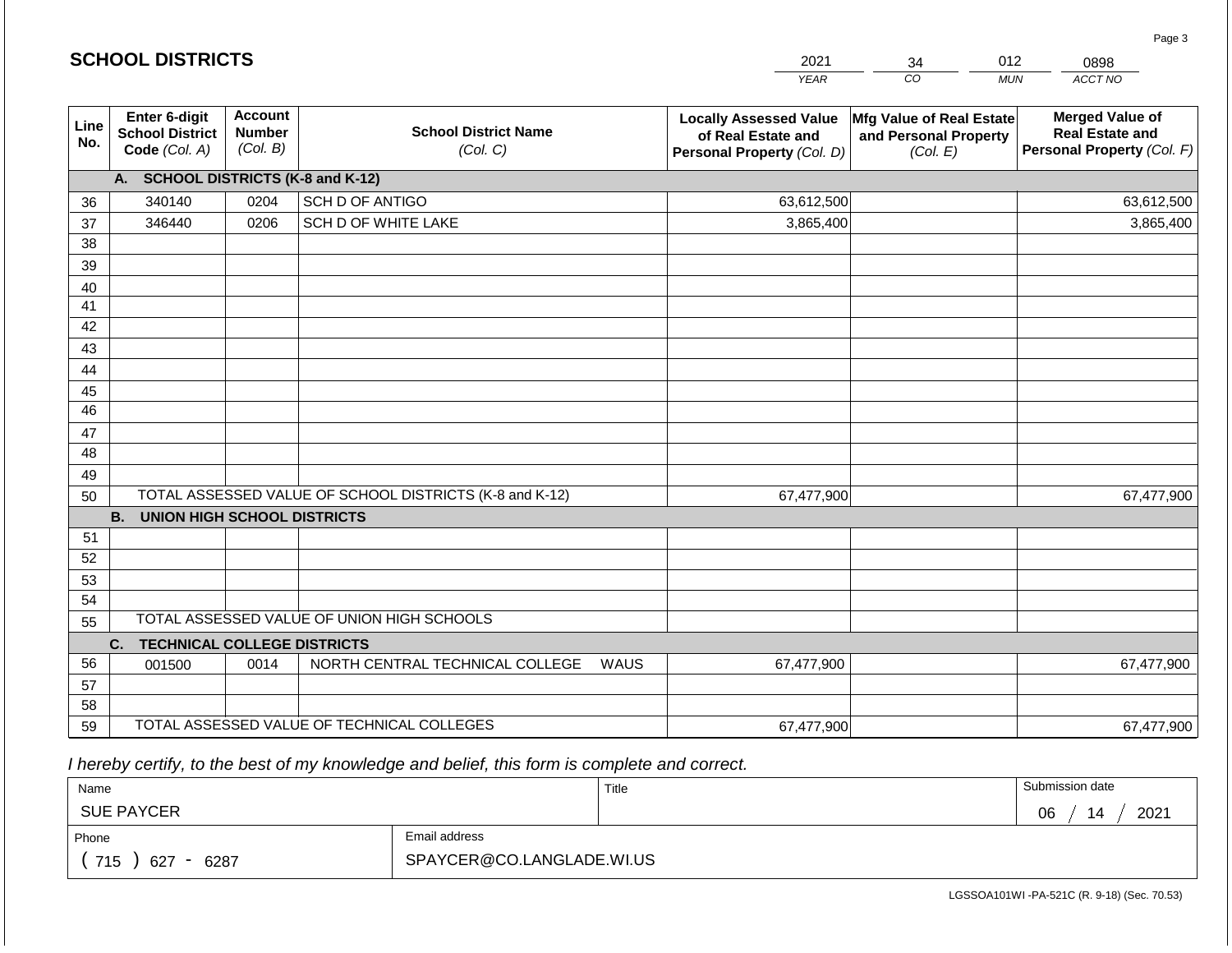- Each municipality's SOA is completed after the Board of Review and includes any changes made to the locally assessed values, under state law (sec. 70.53, Wis. Stats.)
- The Wisconsin Department of Revenue (DOR) merges the locally assessed values with the state assessed manufacturing values
- DOR provides the information regarding district names and codes. If a district is not listed, contact DOR.

Note: If you submit an amended SOA to DOR after your municipality's SOA is equated and posted to our website, we will process the SOA. However, DOR will not recalculate the *aggregate ratio or update the final SOA posted on our website. You should use the corrected values to calculate your tax rates.*

### **Page 1: Real Estate and Personal Property**

- Lines 1-9 assessed real estate values, parcel counts and acres by classification
- Lines 10-15 assessed personal property values and number of accounts by class
- Line 16 aggregate assessed value of all property subject to general property; use to calculate tax rates. Note: This line equals the total assessed value of K-8 and K-12 school districts (Line 50) and total assessed value of technical colleges (Line 59).
- Remarks assessment ratio used to calculate estimated fair market value on property tax bills

### **Page 2: Forest Crop, Other Exempt Land and Special Districts**

- Lines 18-21 private forest crop and managed forest lands assessed values
- Line  $22 -$  tax exempt land acres
- Line 23 prior years assessed value of omitted property under sec. 70.44 and correction of errors under sec. 70.43 shown by locally assessed or manufacturing real estate and personal property. Note: If there is an amount on this line, report the corresponding tax in the Statement of Taxes, Sections J or K.
- Lines 24-35 special district assessed values. These values are used to calculate tax rates for the special districts.

### **Page 3: School Districts**

- Lines 36-50 school districts (K-8 and K-12) assessed values. These values are used to calculate tax rates for school districts.
- Lines 51-55 union high school district assessed values. These values are used to calculate tax rates for union high school districts.
- Lines 56-59 technical college assessed values. These values are used to calculate tax rates for technical colleges.

If you have questions: Email: lgs@wisconsin.gov

 Phone: (608) 266-2569 or (608) 264-6892 Fax: (608) 264-6887

TOWN OF LANGLADE TOWN OF LANGLADE  $\blacktriangleleft$ W5607 COUNTY RD A W5607 COUNTY RD PICKEREL, WI 54465 PICKEREL, WI 54465CLAUDIA CLARK CLAUDIA CLARK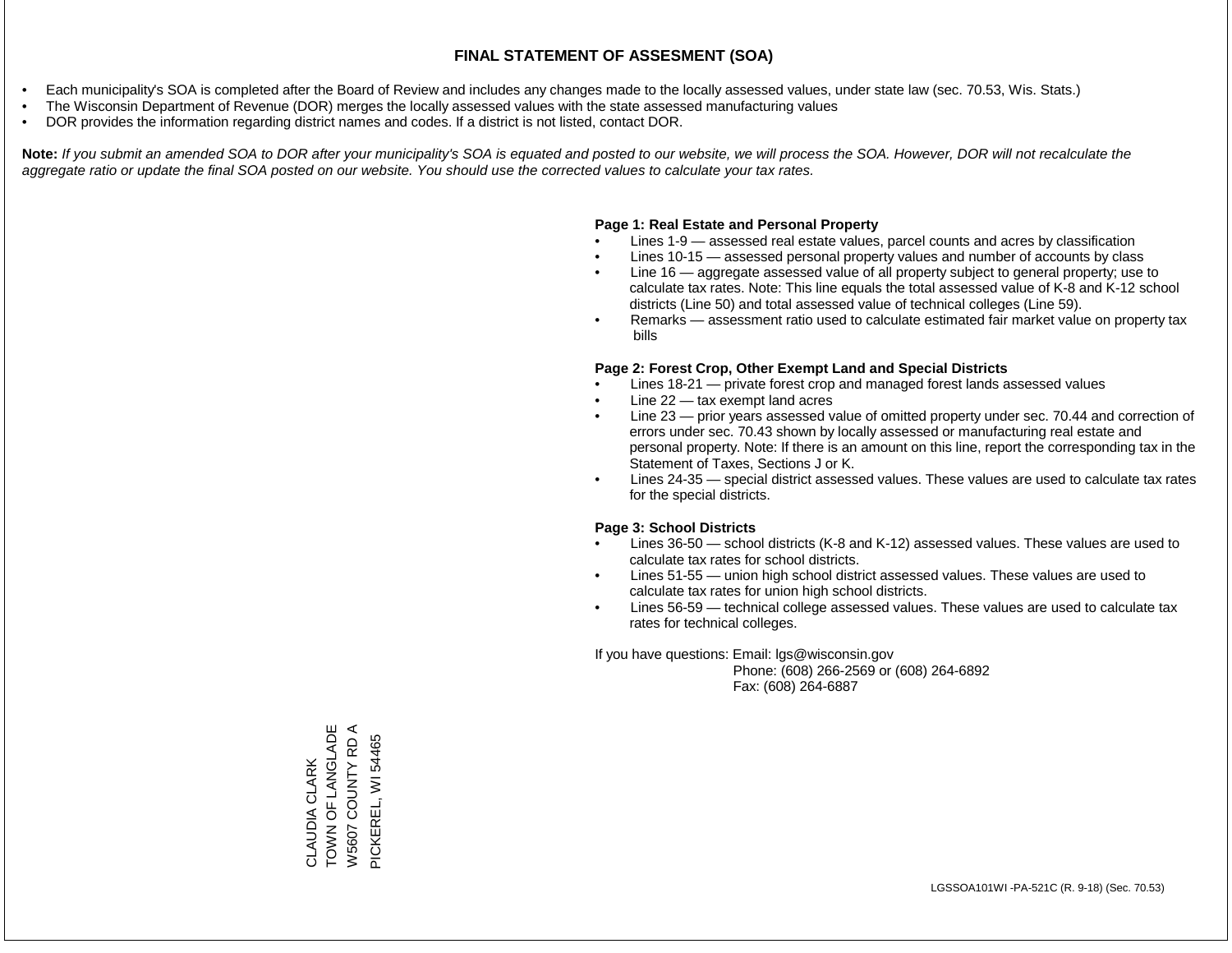|                | <b>FINAL - EQUATED</b>                                                                                                                                                                       |                          | 34                        | 014                                        | 0899                          | This is an Amended Return | Page 1                     |  |
|----------------|----------------------------------------------------------------------------------------------------------------------------------------------------------------------------------------------|--------------------------|---------------------------|--------------------------------------------|-------------------------------|---------------------------|----------------------------|--|
|                | <b>STATEMENT OF ASSESSMENT FOR 2021</b>                                                                                                                                                      |                          | CO                        | <b>MUN</b>                                 | ACCT NO                       |                           |                            |  |
|                |                                                                                                                                                                                              |                          |                           |                                            |                               |                           |                            |  |
|                | <b>FOR</b><br>TOWN OF<br><b>OF</b>                                                                                                                                                           | <b>NEVA</b>              |                           | LANGLADE COUNTY                            |                               |                           |                            |  |
|                | Town - Village - City                                                                                                                                                                        | <b>Municipality Name</b> |                           | <b>County Name</b>                         |                               |                           |                            |  |
|                | <b>REAL ESTATE</b>                                                                                                                                                                           |                          | PARCEL COUNT              | NO. OF ACRES                               | <b>VALUE OF</b>               | <b>VALUE OF</b>           | <b>TOTAL VALUE OF LAND</b> |  |
| Line<br>No.    | (See Lines 18 - 22 for<br>other Real Estate)                                                                                                                                                 |                          | TOTAL LAND   IMPROVEMENTS | <b>WHOLE</b><br><b>NUMBERS ONLY</b>        | <b>LAND</b>                   | <b>IMPROVEMENTS</b>       | AND IMPROVEMENTS           |  |
|                |                                                                                                                                                                                              | (Col. A)                 | (Col. B)                  | (Col, C)                                   | (Col. D)                      | (Col. E)                  | (Col. F)                   |  |
| -1             | <b>RESIDENTIAL - Class 1</b>                                                                                                                                                                 | 584                      | 467                       | 1,292                                      | 10,997,500                    | 44,459,200                | 55,456,700                 |  |
| 2              | COMMERCIAL - Class 2                                                                                                                                                                         | 31                       | 23                        | 154                                        | 602,200                       | 2,022,700                 | 2,624,900                  |  |
| 3              | <b>MANUFACTURING - Class 3</b>                                                                                                                                                               | 3                        | 3                         | 10                                         | 50,800                        | 527,700                   | 578,500                    |  |
| 4              | <b>AGRICULTURAL - Class 4</b>                                                                                                                                                                | 439                      |                           | 9,830                                      | 1,870,000                     |                           | 1,870,000                  |  |
| 5              | UNDEVELOPED - Class 5                                                                                                                                                                        | 284                      |                           | 1,059                                      | 391,000                       |                           | 391,000                    |  |
| 6              | AGRICULTURAL FOREST - Class 5m                                                                                                                                                               | 147                      |                           | 1,548                                      | 1,732,300                     |                           | 1,732,300                  |  |
| $\overline{7}$ | <b>FOREST LANDS - Class 6</b>                                                                                                                                                                | 135                      |                           | 1,977                                      | 4,184,700                     |                           | 4,184,700                  |  |
| 8              | OTHER - Class 7                                                                                                                                                                              | 55                       | 53                        | 122                                        | 520,600                       | 5,896,500                 | 6,417,100                  |  |
| 9              | <b>TOTAL - ALL COLUMNS</b>                                                                                                                                                                   | 1,678                    | 546                       | 15,992                                     | 20,349,100                    | 52,906,100                | 73,255,200                 |  |
| 10             | NUMBER OF PERSONAL PROPERTY ACCOUNTS IN ROLL                                                                                                                                                 |                          |                           | 22                                         | <b>LOCALLY ASSESSED</b>       | <b>MANUFACTURING</b>      | <b>MERGED</b>              |  |
| 11             | BOATS AND OTHER WATERCRAFT NOT EXEMPT - Code 1                                                                                                                                               |                          |                           |                                            | 0                             | 0                         | $\Omega$                   |  |
| 12             | MACHINERY, TOOLS AND PATTERNS - Code 2                                                                                                                                                       |                          |                           |                                            |                               | 5,000                     | 5,000                      |  |
| 13             | FURNITURE, FIXTURES AND EQUIPMENT - Code 3                                                                                                                                                   |                          |                           |                                            | 545,600                       | 0                         | 545,600                    |  |
| 14             | ALL OTHER PERSONAL PROPERTY NOT EXEMPT - Codes 4A, 4B, 4C                                                                                                                                    |                          |                           |                                            | 79,300                        | 100                       | 79,400                     |  |
| 15             | TOTAL OF PERSONAL PROPERTY NOT EXEMPT (Total of Lines 11-14)                                                                                                                                 |                          |                           |                                            | 624,900                       | 5,100                     | 630,000                    |  |
| 16             | AGGREGATE ASSESSED VALUE OF ALL PROPERTY SUBJECT TO THE GENERAL PROPERTY TAX (Total of Lines 9F and 15F)<br>MUST EQUAL TOTAL VALUE OF THE SCHOOL DISTRICTS (K-12 PLUS K-8) - Line 50, Col. F |                          | 73,885,200                |                                            |                               |                           |                            |  |
| 17             | <b>BOARD OF REVIEW</b><br>DATE OF FINAL ADJOURNMENT                                                                                                                                          | 08/10/2021               |                           | Name of Assessor<br><b>MICHAEL MUELVER</b> | Telephone #<br>(715) 627-4001 |                           |                            |  |

The Assessment Ratio to be used in calculating the estimated Fair Market Value on tax bills for this tax district is .952464855

This ratio should be used to convert assessed values to "Calculate Equalized Values" in Step 1 of the Lottery and Gaming Credit Calculations.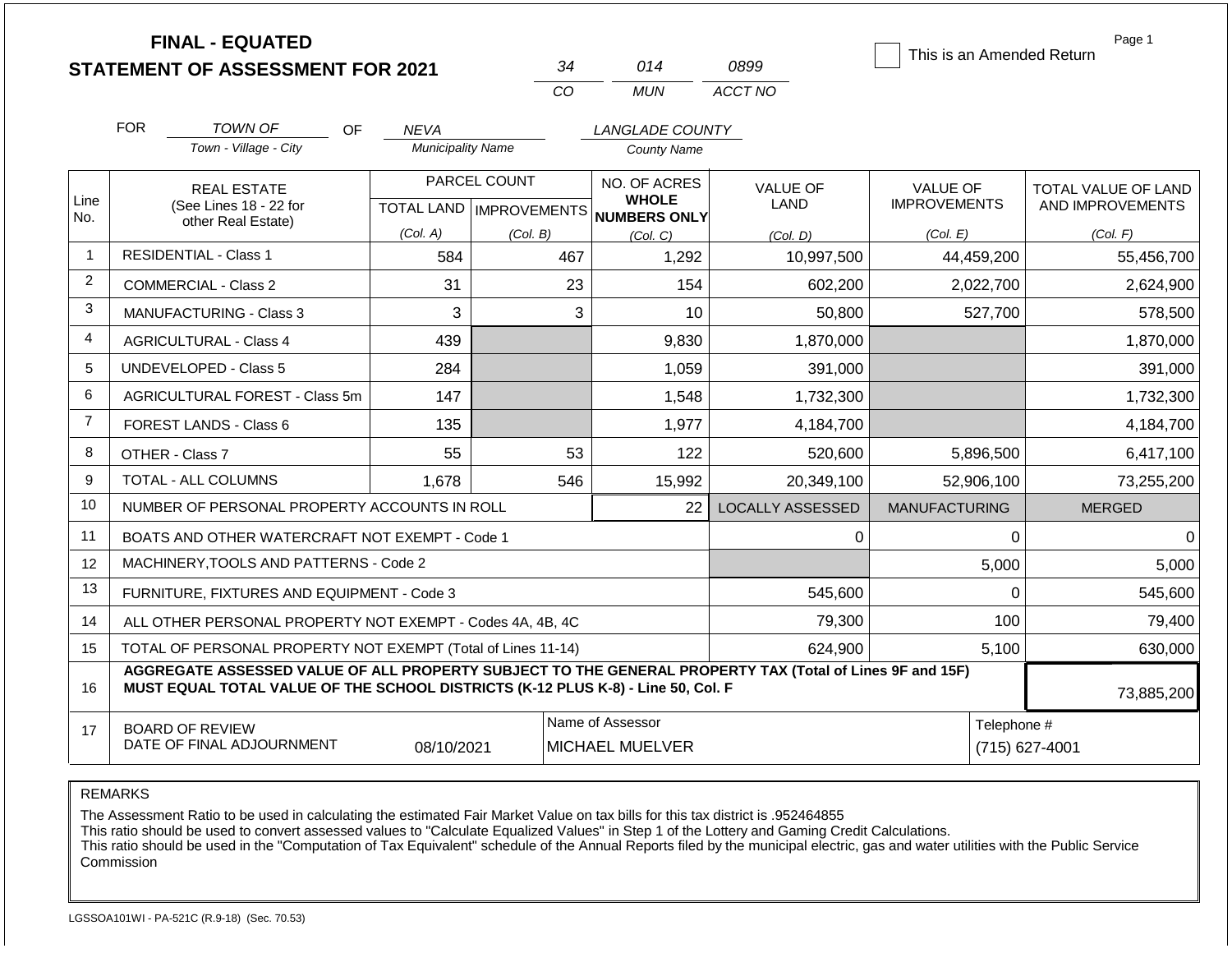2021 34 014 0899

FOREST LANDS (Line 7) and FOREST CROPS (in this section) - are **NOT** the same *YEAR CO MUN ACCT NO*

|    |                                                                                | Private Forest Crop - Reg Class @ 10¢ per acre |                   |                                                                  |                                               |                                                               |                                                                              | Private Forest Crop - Reg Class @ \$2.52 per acre                  |                  |                    |  |  |
|----|--------------------------------------------------------------------------------|------------------------------------------------|-------------------|------------------------------------------------------------------|-----------------------------------------------|---------------------------------------------------------------|------------------------------------------------------------------------------|--------------------------------------------------------------------|------------------|--------------------|--|--|
|    | (a) PARCELS                                                                    | (b) ACRES                                      |                   | (c) ASSESSED VALUE                                               |                                               | (d) PARCELS                                                   |                                                                              | (e) ACRES                                                          |                  | (f) ASSESSED VALUE |  |  |
| 18 |                                                                                |                                                |                   |                                                                  |                                               |                                                               |                                                                              |                                                                    |                  |                    |  |  |
|    |                                                                                |                                                |                   |                                                                  |                                               |                                                               |                                                                              |                                                                    |                  |                    |  |  |
|    |                                                                                |                                                |                   | Private Forest Crop - Special Class @ 20¢ per acre               |                                               |                                                               | Entered Before 2005 Managed Forest - Ferrous Mining CLOSED @ \$7.87 per acre |                                                                    |                  |                    |  |  |
| 19 | (a) PARCELS                                                                    | (b) ACRES                                      |                   | (c) ASSESSED VALUE                                               |                                               | (d) PARCELS                                                   |                                                                              | (e) ACRES                                                          |                  | (f) ASSESSED VALUE |  |  |
|    |                                                                                |                                                |                   |                                                                  |                                               |                                                               |                                                                              |                                                                    |                  |                    |  |  |
|    |                                                                                |                                                |                   | Entered Before 2005 Managed Forest - OPEN @ 74 ¢ per acre        | Entered Before 2005 Managed Forest - CLOSED @ |                                                               |                                                                              |                                                                    | $$1.75$ per acre |                    |  |  |
| 20 | (a) PARCELS<br>(b) ACRES                                                       |                                                |                   | (c) ASSESSED VALUE                                               |                                               | (d) PARCELS                                                   |                                                                              | (e) ACRES                                                          |                  | (f) ASSESSED VALUE |  |  |
|    |                                                                                |                                                |                   |                                                                  |                                               |                                                               |                                                                              |                                                                    |                  |                    |  |  |
|    | 4                                                                              | 164                                            |                   | 266,500                                                          |                                               | 31                                                            |                                                                              | 1,173.53                                                           |                  | 1,928,400          |  |  |
|    | Entered After 2004 Managed Forest - OPEN @ \$2.04 per acre                     |                                                |                   |                                                                  |                                               | Entered After 2004 Managed Forest - CLOSED @ \$10.20 per acre |                                                                              |                                                                    |                  |                    |  |  |
| 21 | (a) PARCELS                                                                    | (b) ACRES                                      |                   | (c) ASSESSED VALUE                                               |                                               | (d) PARCELS                                                   |                                                                              | (e) ACRES                                                          |                  | (f) ASSESSED VALUE |  |  |
|    |                                                                                |                                                |                   |                                                                  |                                               |                                                               |                                                                              |                                                                    |                  |                    |  |  |
|    | 25                                                                             | 901.6                                          |                   | 1,515,200                                                        |                                               | 80                                                            |                                                                              | 2,529.01                                                           |                  | 4,395,100          |  |  |
|    | (a) County Forest Cropland Acres                                               |                                                | (b) Federal Acres |                                                                  |                                               | (c) State Acres                                               |                                                                              | (d) County (NOT FOREST CROP) Acres                                 |                  | (e) Other Acres    |  |  |
| 22 |                                                                                |                                                |                   |                                                                  |                                               |                                                               |                                                                              |                                                                    |                  |                    |  |  |
|    | 875.86                                                                         |                                                |                   |                                                                  |                                               | 632.28                                                        |                                                                              | 51.21                                                              |                  | 567.94             |  |  |
|    |                                                                                |                                                |                   | Assessed Value of Omitted Property From Prior Years (Sec. 70.44) |                                               |                                                               |                                                                              | Assessed Value of Sec. 70.43 Corrections of Errors by Assessors    |                  |                    |  |  |
|    |                                                                                | (a) REAL ESTATE                                |                   | (b) PERSONAL                                                     |                                               |                                                               |                                                                              | (c1) REAL ESTATE                                                   |                  | (c2) PERSONAL      |  |  |
| 23 |                                                                                |                                                |                   |                                                                  |                                               |                                                               |                                                                              |                                                                    |                  |                    |  |  |
|    | Manufacturing Equated Value of Omitted Property From Prior Years (Sec. 70.995) |                                                |                   |                                                                  |                                               |                                                               |                                                                              | Mfg. Equated Value of Sec.70.43 Corrections of Errors by Assessors |                  |                    |  |  |
|    |                                                                                | (d) REAL ESTATE                                |                   | (e) PERSONAL                                                     |                                               |                                                               |                                                                              | (f1) REAL ESTATE                                                   | (f2) PERSONAL    |                    |  |  |
|    |                                                                                |                                                |                   |                                                                  |                                               |                                                               |                                                                              |                                                                    |                  |                    |  |  |
|    |                                                                                |                                                |                   |                                                                  |                                               |                                                               |                                                                              |                                                                    |                  |                    |  |  |
|    |                                                                                |                                                |                   |                                                                  |                                               |                                                               |                                                                              |                                                                    |                  |                    |  |  |

## **SPECIAL DISTRICTS**

| Line<br>No. | <b>Enter 6-digit</b><br>Special District | <b>Account</b><br><b>Number</b> | <b>Special District Name</b> | <b>Locally Assessed Value</b><br>of Real Estate and | Mfg Value of Real Estate<br>and Personal Property | <b>Merged Value of</b><br><b>Real Estate and</b> |
|-------------|------------------------------------------|---------------------------------|------------------------------|-----------------------------------------------------|---------------------------------------------------|--------------------------------------------------|
|             | Code (Col. A)                            | (Col. B)                        | (Col. C)                     | Personal Property (Col. D)                          | (Col. E)                                          | Personal Property (Col. F)                       |
| 24          |                                          |                                 |                              |                                                     |                                                   |                                                  |
| 25          |                                          |                                 |                              |                                                     |                                                   |                                                  |
| 26          |                                          |                                 |                              |                                                     |                                                   |                                                  |
| 27          |                                          |                                 |                              |                                                     |                                                   |                                                  |
| 28          |                                          |                                 |                              |                                                     |                                                   |                                                  |
| 29          |                                          |                                 |                              |                                                     |                                                   |                                                  |
| 30          |                                          |                                 |                              |                                                     |                                                   |                                                  |
| 31          |                                          |                                 |                              |                                                     |                                                   |                                                  |
| 32          |                                          |                                 |                              |                                                     |                                                   |                                                  |
| 33          |                                          |                                 |                              |                                                     |                                                   |                                                  |
| 34          |                                          |                                 |                              |                                                     |                                                   |                                                  |
| 35          |                                          |                                 |                              |                                                     |                                                   |                                                  |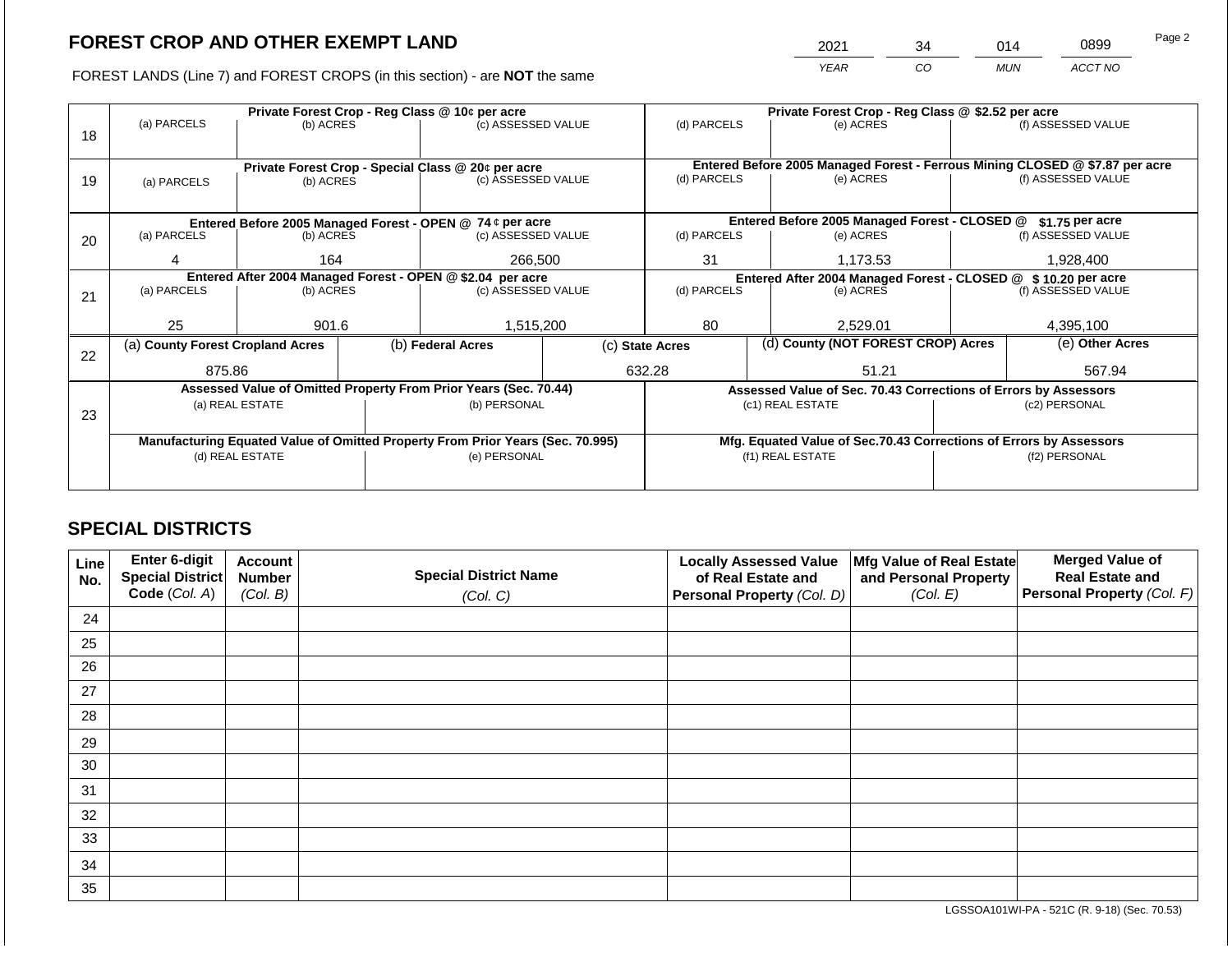|                 | <b>SCHOOL DISTRICTS</b>                                                                                 |      |                                                         | 2021                                                                              | 014<br>34<br>0899                                             |                                                                                |  |
|-----------------|---------------------------------------------------------------------------------------------------------|------|---------------------------------------------------------|-----------------------------------------------------------------------------------|---------------------------------------------------------------|--------------------------------------------------------------------------------|--|
|                 |                                                                                                         |      |                                                         | <b>YEAR</b>                                                                       | CO<br><b>MUN</b>                                              | ACCT NO                                                                        |  |
| Line<br>No.     | <b>Account</b><br>Enter 6-digit<br><b>Number</b><br><b>School District</b><br>(Col. B)<br>Code (Col. A) |      | <b>School District Name</b><br>(Col. C)                 | <b>Locally Assessed Value</b><br>of Real Estate and<br>Personal Property (Col. D) | Mfg Value of Real Estate<br>and Personal Property<br>(Col. E) | <b>Merged Value of</b><br><b>Real Estate and</b><br>Personal Property (Col. F) |  |
|                 | A. SCHOOL DISTRICTS (K-8 and K-12)                                                                      |      |                                                         |                                                                                   |                                                               |                                                                                |  |
| 36              | 340140                                                                                                  | 0204 | SCH D OF ANTIGO                                         | 60,431,200                                                                        | 196,500                                                       | 60,627,700                                                                     |  |
| 37              | 341582                                                                                                  | 0205 | SCH D OF ELCHO                                          | 12,870,400                                                                        | 387,100                                                       | 13,257,500                                                                     |  |
| 38              |                                                                                                         |      |                                                         |                                                                                   |                                                               |                                                                                |  |
| 39              |                                                                                                         |      |                                                         |                                                                                   |                                                               |                                                                                |  |
| 40              |                                                                                                         |      |                                                         |                                                                                   |                                                               |                                                                                |  |
| 41              |                                                                                                         |      |                                                         |                                                                                   |                                                               |                                                                                |  |
| 42              |                                                                                                         |      |                                                         |                                                                                   |                                                               |                                                                                |  |
| 43              |                                                                                                         |      |                                                         |                                                                                   |                                                               |                                                                                |  |
| 44              |                                                                                                         |      |                                                         |                                                                                   |                                                               |                                                                                |  |
| 45              |                                                                                                         |      |                                                         |                                                                                   |                                                               |                                                                                |  |
| $\overline{46}$ |                                                                                                         |      |                                                         |                                                                                   |                                                               |                                                                                |  |
| 47<br>48        |                                                                                                         |      |                                                         |                                                                                   |                                                               |                                                                                |  |
|                 |                                                                                                         |      |                                                         |                                                                                   |                                                               |                                                                                |  |
| 49<br>50        |                                                                                                         |      | TOTAL ASSESSED VALUE OF SCHOOL DISTRICTS (K-8 and K-12) | 73,301,600                                                                        | 583,600                                                       | 73,885,200                                                                     |  |
|                 | <b>B.</b><br><b>UNION HIGH SCHOOL DISTRICTS</b>                                                         |      |                                                         |                                                                                   |                                                               |                                                                                |  |
| 51              |                                                                                                         |      |                                                         |                                                                                   |                                                               |                                                                                |  |
| 52              |                                                                                                         |      |                                                         |                                                                                   |                                                               |                                                                                |  |
| 53              |                                                                                                         |      |                                                         |                                                                                   |                                                               |                                                                                |  |
| 54              |                                                                                                         |      |                                                         |                                                                                   |                                                               |                                                                                |  |
| 55              |                                                                                                         |      | TOTAL ASSESSED VALUE OF UNION HIGH SCHOOLS              |                                                                                   |                                                               |                                                                                |  |
|                 | <b>TECHNICAL COLLEGE DISTRICTS</b><br>C.                                                                |      |                                                         |                                                                                   |                                                               |                                                                                |  |
| 56              | 001500                                                                                                  | 0014 | NORTH CENTRAL TECHNICAL COLLEGE<br>WAUS                 | 60,431,200                                                                        | 196,500                                                       | 60,627,700                                                                     |  |
| 57              | 001600                                                                                                  | 0015 | NICOLET TECHNICAL COLLEGE<br><b>RHIN</b>                | 12,870,400                                                                        | 387,100                                                       | 13,257,500                                                                     |  |
| 58              |                                                                                                         |      |                                                         |                                                                                   |                                                               |                                                                                |  |
| 59              |                                                                                                         |      | TOTAL ASSESSED VALUE OF TECHNICAL COLLEGES              | 73,301,600                                                                        | 583,600                                                       | 73,885,200                                                                     |  |

2021

 *I hereby certify, to the best of my knowledge and belief, this form is complete and correct.*

**SCHOOL DISTRICTS**

| Name                                           |                           | Title | Submission date  |
|------------------------------------------------|---------------------------|-------|------------------|
| <b>SUE PAYCER</b>                              |                           |       | 2021<br>08<br>24 |
| Phone                                          | Email address             |       |                  |
| 715<br>6287<br>627<br>$\overline{\phantom{0}}$ | SPAYCER@CO.LANGLADE.WI.US |       |                  |

LGSSOA101WI -PA-521C (R. 9-18) (Sec. 70.53)

Page 3

014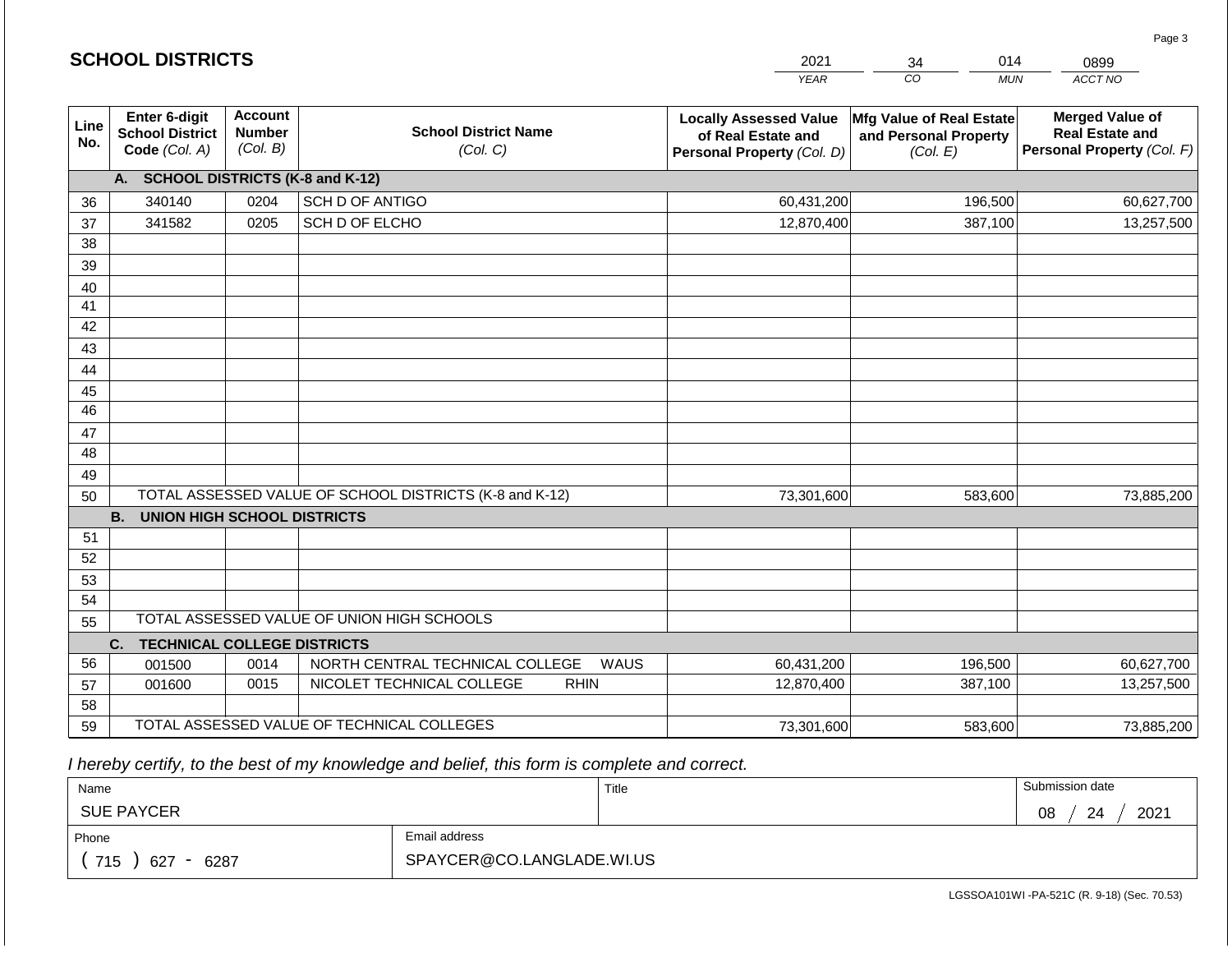- Each municipality's SOA is completed after the Board of Review and includes any changes made to the locally assessed values, under state law (sec. 70.53, Wis. Stats.)
- The Wisconsin Department of Revenue (DOR) merges the locally assessed values with the state assessed manufacturing values
- DOR provides the information regarding district names and codes. If a district is not listed, contact DOR.

Note: If you submit an amended SOA to DOR after your municipality's SOA is equated and posted to our website, we will process the SOA. However, DOR will not recalculate the *aggregate ratio or update the final SOA posted on our website. You should use the corrected values to calculate your tax rates.*

### **Page 1: Real Estate and Personal Property**

- Lines 1-9 assessed real estate values, parcel counts and acres by classification
- Lines 10-15 assessed personal property values and number of accounts by class
- Line 16 aggregate assessed value of all property subject to general property; use to calculate tax rates. Note: This line equals the total assessed value of K-8 and K-12 school districts (Line 50) and total assessed value of technical colleges (Line 59).
- Remarks assessment ratio used to calculate estimated fair market value on property tax bills

### **Page 2: Forest Crop, Other Exempt Land and Special Districts**

- Lines 18-21 private forest crop and managed forest lands assessed values
- Line  $22 -$  tax exempt land acres
- Line 23 prior years assessed value of omitted property under sec. 70.44 and correction of errors under sec. 70.43 shown by locally assessed or manufacturing real estate and personal property. Note: If there is an amount on this line, report the corresponding tax in the Statement of Taxes, Sections J or K.
- Lines 24-35 special district assessed values. These values are used to calculate tax rates for the special districts.

### **Page 3: School Districts**

- Lines 36-50 school districts (K-8 and K-12) assessed values. These values are used to calculate tax rates for school districts.
- Lines 51-55 union high school district assessed values. These values are used to calculate tax rates for union high school districts.
- Lines 56-59 technical college assessed values. These values are used to calculate tax rates for technical colleges.

If you have questions: Email: lgs@wisconsin.gov

 Phone: (608) 266-2569 or (608) 264-6892 Fax: (608) 264-6887

DEERBROOK, WI54424 - 9530 DEERBROOK, WI 54424 - 9530NEVA LAKE ROAD N6598 NEVA LAKE ROAD KRISTEN ROLLING<br>TOWN OF NEVA KRISTEN ROLLING TOWN OF NEW A N6598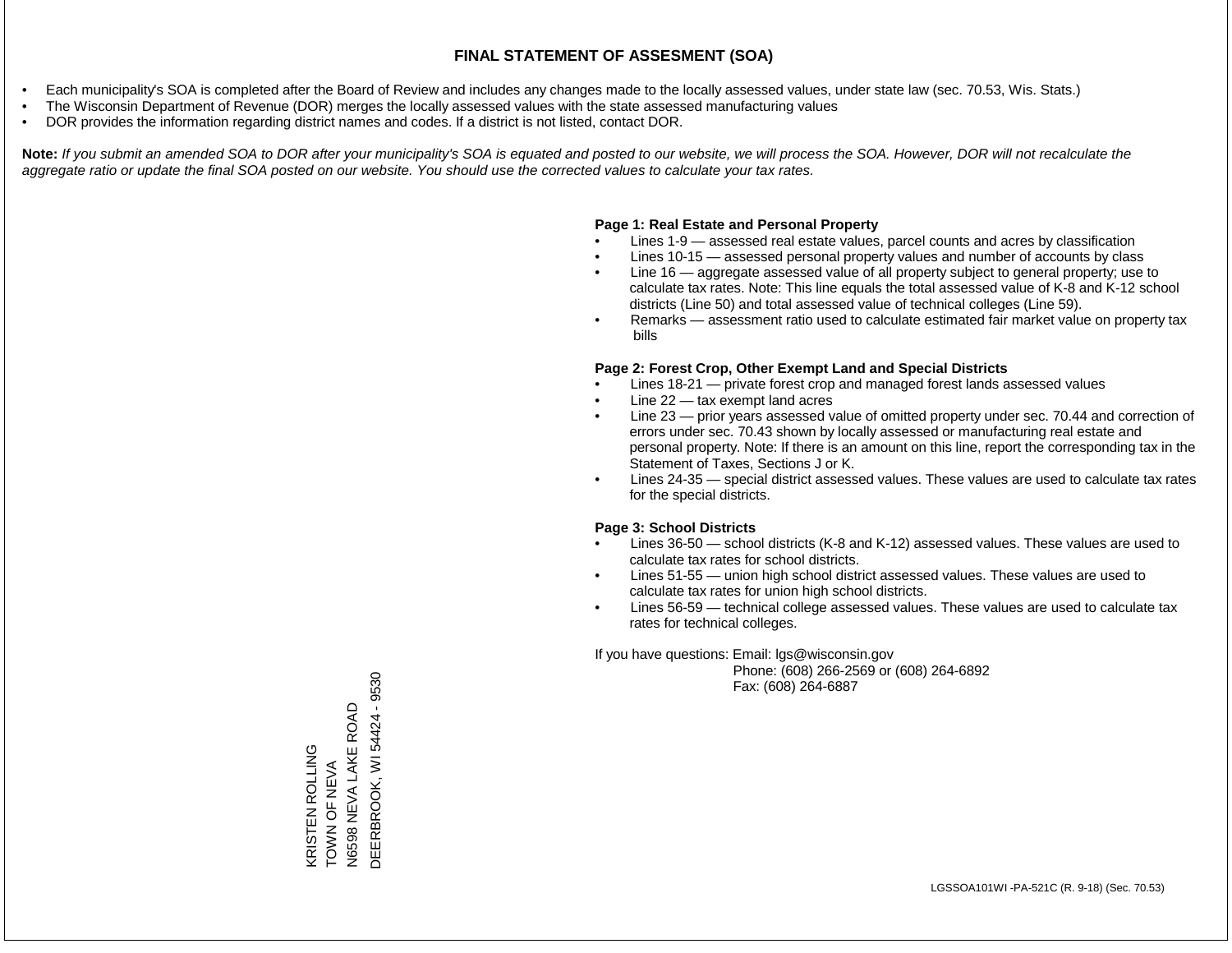|                | <b>FINAL - EQUATED</b><br><b>STATEMENT OF ASSESSMENT FOR 2021</b>                                                                                                                                          |                                            | 34                                        | 016                                                 | 0900                           | This is an Amended Return              | Page 1                                  |  |  |  |
|----------------|------------------------------------------------------------------------------------------------------------------------------------------------------------------------------------------------------------|--------------------------------------------|-------------------------------------------|-----------------------------------------------------|--------------------------------|----------------------------------------|-----------------------------------------|--|--|--|
|                |                                                                                                                                                                                                            |                                            | CO                                        | <b>MUN</b>                                          | ACCT NO                        |                                        |                                         |  |  |  |
|                | <b>FOR</b><br>TOWN OF                                                                                                                                                                                      |                                            |                                           |                                                     |                                |                                        |                                         |  |  |  |
|                | OF<br>Town - Village - City                                                                                                                                                                                | <b>NORWOOD</b><br><b>Municipality Name</b> |                                           | LANGLADE COUNTY<br><b>County Name</b>               |                                |                                        |                                         |  |  |  |
| Line<br>No.    | <b>REAL ESTATE</b><br>(See Lines 18 - 22 for                                                                                                                                                               |                                            | PARCEL COUNT<br>TOTAL LAND   IMPROVEMENTS | NO. OF ACRES<br><b>WHOLE</b><br><b>NUMBERS ONLY</b> | <b>VALUE OF</b><br><b>LAND</b> | <b>VALUE OF</b><br><b>IMPROVEMENTS</b> | TOTAL VALUE OF LAND<br>AND IMPROVEMENTS |  |  |  |
|                | other Real Estate)                                                                                                                                                                                         | (Col. A)                                   | (Col. B)                                  | (Col. C)                                            | (Col. D)                       | (Col. E)                               | (Col. F)                                |  |  |  |
| $\overline{1}$ | <b>RESIDENTIAL - Class 1</b>                                                                                                                                                                               | 459                                        | 400                                       | 821                                                 | 5,390,510                      | 43,652,100                             | 49,042,610                              |  |  |  |
| 2              | <b>COMMERCIAL - Class 2</b>                                                                                                                                                                                | 24                                         | 22                                        | 40                                                  | 258,420                        | 1,974,290                              | 2,232,710                               |  |  |  |
| 3              | <b>MANUFACTURING - Class 3</b>                                                                                                                                                                             |                                            |                                           | 13                                                  | 24,500                         | 253,600                                | 278,100                                 |  |  |  |
| 4              | <b>AGRICULTURAL - Class 4</b>                                                                                                                                                                              | 499                                        |                                           | 8,103                                               | 1,310,900                      |                                        | 1,310,900                               |  |  |  |
| 5              | <b>UNDEVELOPED - Class 5</b>                                                                                                                                                                               | 392                                        |                                           | 3,241                                               | 1,956,210                      |                                        | 1,956,210                               |  |  |  |
| 6              | AGRICULTURAL FOREST - Class 5m                                                                                                                                                                             | 195                                        |                                           | 2,235                                               | 2,067,860                      |                                        | 2,067,860                               |  |  |  |
| $\overline{7}$ | FOREST LANDS - Class 6                                                                                                                                                                                     | 250                                        |                                           | 3,943                                               | 7,221,530                      |                                        | 7,221,530                               |  |  |  |
| 8              | OTHER - Class 7                                                                                                                                                                                            | 124                                        | 118                                       | 211                                                 | 1,240,360                      | 9,751,980                              | 10,992,340                              |  |  |  |
| 9              | TOTAL - ALL COLUMNS                                                                                                                                                                                        | 1,944                                      | 541                                       | 18,607                                              | 19,470,290                     | 55,631,970                             | 75,102,260                              |  |  |  |
| 10             | NUMBER OF PERSONAL PROPERTY ACCOUNTS IN ROLL                                                                                                                                                               |                                            |                                           | 29                                                  | <b>LOCALLY ASSESSED</b>        | <b>MANUFACTURING</b>                   | <b>MERGED</b>                           |  |  |  |
| 11             | BOATS AND OTHER WATERCRAFT NOT EXEMPT - Code 1                                                                                                                                                             |                                            |                                           |                                                     | 0                              | $\Omega$                               | $\Omega$                                |  |  |  |
| 12             | MACHINERY, TOOLS AND PATTERNS - Code 2                                                                                                                                                                     |                                            |                                           |                                                     |                                | 3,400                                  | 3,400                                   |  |  |  |
| 13             | FURNITURE, FIXTURES AND EQUIPMENT - Code 3                                                                                                                                                                 |                                            |                                           |                                                     | 297,224                        | 600                                    | 297,824                                 |  |  |  |
| 14             | ALL OTHER PERSONAL PROPERTY NOT EXEMPT - Codes 4A, 4B, 4C                                                                                                                                                  |                                            |                                           |                                                     | 75,338                         | 100                                    | 75,438                                  |  |  |  |
| 15             | TOTAL OF PERSONAL PROPERTY NOT EXEMPT (Total of Lines 11-14)                                                                                                                                               |                                            |                                           |                                                     | 372,562                        | 4,100                                  | 376,662                                 |  |  |  |
| 16             | AGGREGATE ASSESSED VALUE OF ALL PROPERTY SUBJECT TO THE GENERAL PROPERTY TAX (Total of Lines 9F and 15F)<br>MUST EQUAL TOTAL VALUE OF THE SCHOOL DISTRICTS (K-12 PLUS K-8) - Line 50, Col. F<br>75,478,922 |                                            |                                           |                                                     |                                |                                        |                                         |  |  |  |
| 17             | <b>BOARD OF REVIEW</b><br>DATE OF FINAL ADJOURNMENT                                                                                                                                                        | 07/23/2021                                 |                                           | Name of Assessor<br><b>EUGENE MATUSZEWSKI</b>       |                                | Telephone #<br>(715) 623-6774          |                                         |  |  |  |

The Assessment Ratio to be used in calculating the estimated Fair Market Value on tax bills for this tax district is .934195042

This ratio should be used to convert assessed values to "Calculate Equalized Values" in Step 1 of the Lottery and Gaming Credit Calculations.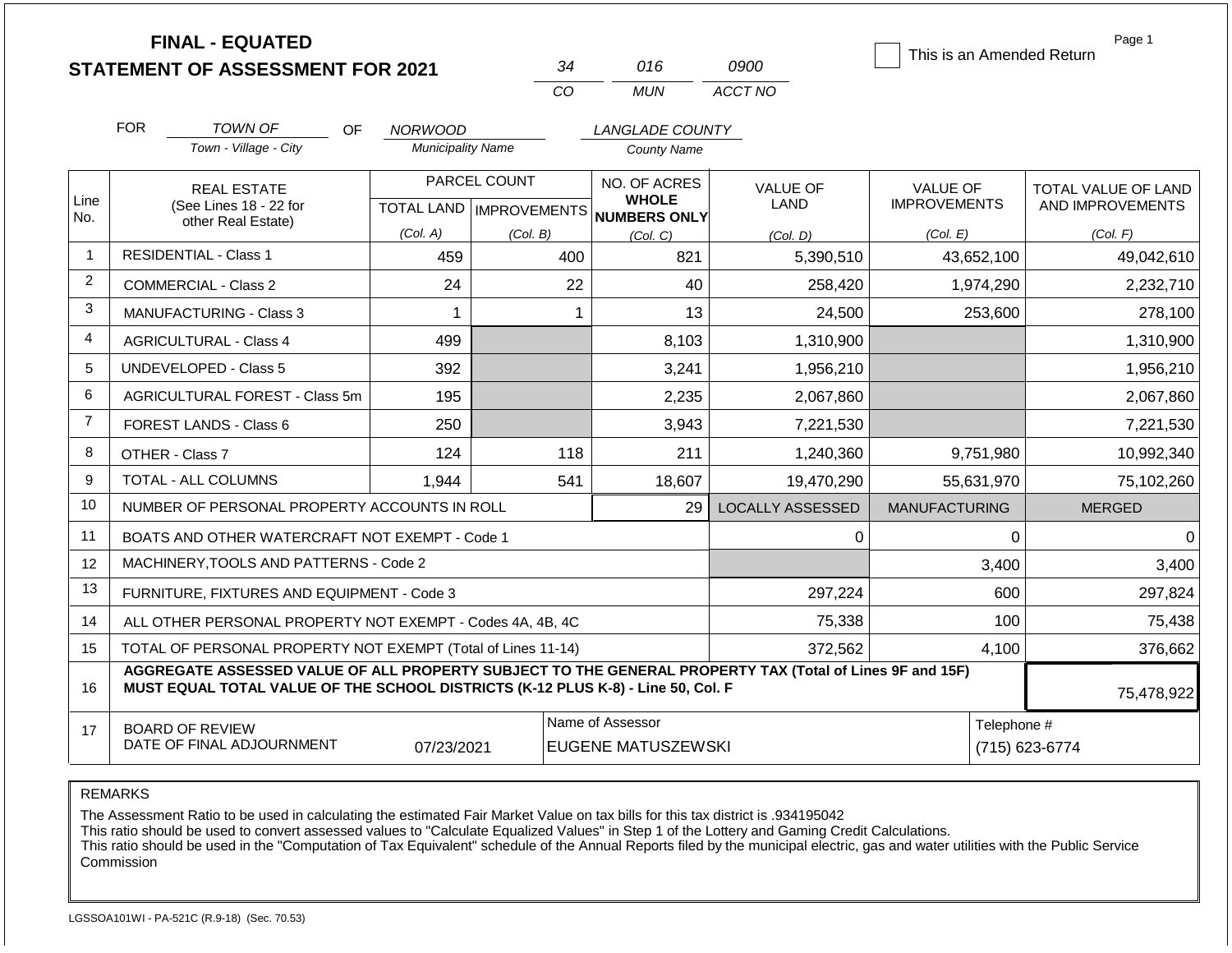2021 34 016 0900

FOREST LANDS (Line 7) and FOREST CROPS (in this section) - are **NOT** the same *YEAR CO MUN ACCT NO*

|    |                                                                                |                 |  | Private Forest Crop - Reg Class @ 10¢ per acre                           | Private Forest Crop - Reg Class @ \$2.52 per acre |                 |                                                                |                                                                    |                                                                                                    |                    |
|----|--------------------------------------------------------------------------------|-----------------|--|--------------------------------------------------------------------------|---------------------------------------------------|-----------------|----------------------------------------------------------------|--------------------------------------------------------------------|----------------------------------------------------------------------------------------------------|--------------------|
|    | (a) PARCELS                                                                    | (b) ACRES       |  | (c) ASSESSED VALUE                                                       |                                                   | (d) PARCELS     |                                                                | (e) ACRES                                                          |                                                                                                    | (f) ASSESSED VALUE |
| 18 |                                                                                |                 |  |                                                                          |                                                   |                 |                                                                |                                                                    |                                                                                                    |                    |
|    |                                                                                |                 |  |                                                                          |                                                   |                 |                                                                |                                                                    |                                                                                                    |                    |
|    |                                                                                |                 |  | Private Forest Crop - Special Class @ 20¢ per acre<br>(c) ASSESSED VALUE |                                                   | (d) PARCELS     |                                                                | (e) ACRES                                                          | Entered Before 2005 Managed Forest - Ferrous Mining CLOSED @ \$7.87 per acre<br>(f) ASSESSED VALUE |                    |
| 19 | (a) PARCELS                                                                    | (b) ACRES       |  |                                                                          |                                                   |                 |                                                                |                                                                    |                                                                                                    |                    |
|    |                                                                                |                 |  |                                                                          |                                                   |                 |                                                                |                                                                    |                                                                                                    |                    |
|    |                                                                                |                 |  | Entered Before 2005 Managed Forest - OPEN @ 74 ¢ per acre                |                                                   |                 |                                                                | Entered Before 2005 Managed Forest - CLOSED @                      |                                                                                                    | $$1.75$ per acre   |
| 20 | (a) PARCELS                                                                    | (b) ACRES       |  | (c) ASSESSED VALUE                                                       |                                                   | (d) PARCELS     |                                                                | (e) ACRES                                                          |                                                                                                    | (f) ASSESSED VALUE |
|    |                                                                                |                 |  |                                                                          |                                                   |                 |                                                                |                                                                    |                                                                                                    |                    |
|    | $\overline{2}$                                                                 | 71              |  | 130,350                                                                  |                                                   | 72<br>1,924.92  |                                                                | 3,508,520                                                          |                                                                                                    |                    |
|    | Entered After 2004 Managed Forest - OPEN @ \$2.04 per acre                     |                 |  |                                                                          |                                                   |                 | Entered After 2004 Managed Forest - CLOSED @ \$ 10.20 per acre |                                                                    |                                                                                                    |                    |
| 21 | (a) PARCELS                                                                    | (b) ACRES       |  | (c) ASSESSED VALUE                                                       |                                                   | (d) PARCELS     |                                                                | (e) ACRES                                                          |                                                                                                    | (f) ASSESSED VALUE |
|    |                                                                                |                 |  |                                                                          |                                                   |                 |                                                                |                                                                    |                                                                                                    |                    |
|    | 5                                                                              | 147.89          |  | 222,050                                                                  |                                                   | 51              |                                                                | 1,662.48                                                           |                                                                                                    | 3,025,690          |
|    | (a) County Forest Cropland Acres                                               |                 |  | (b) Federal Acres                                                        |                                                   | (c) State Acres |                                                                | (d) County (NOT FOREST CROP) Acres                                 |                                                                                                    | (e) Other Acres    |
| 22 |                                                                                |                 |  |                                                                          |                                                   |                 |                                                                |                                                                    |                                                                                                    |                    |
|    |                                                                                |                 |  |                                                                          |                                                   | 444.25          |                                                                | 11.99                                                              |                                                                                                    | 91.23              |
|    |                                                                                |                 |  | Assessed Value of Omitted Property From Prior Years (Sec. 70.44)         |                                                   |                 |                                                                | Assessed Value of Sec. 70.43 Corrections of Errors by Assessors    |                                                                                                    |                    |
|    |                                                                                | (a) REAL ESTATE |  | (b) PERSONAL                                                             |                                                   |                 |                                                                | (c1) REAL ESTATE                                                   |                                                                                                    | (c2) PERSONAL      |
| 23 |                                                                                |                 |  |                                                                          |                                                   |                 |                                                                |                                                                    |                                                                                                    |                    |
|    | Manufacturing Equated Value of Omitted Property From Prior Years (Sec. 70.995) |                 |  |                                                                          |                                                   |                 |                                                                | Mfg. Equated Value of Sec.70.43 Corrections of Errors by Assessors |                                                                                                    |                    |
|    | (d) REAL ESTATE                                                                |                 |  | (e) PERSONAL                                                             |                                                   |                 |                                                                | (f1) REAL ESTATE                                                   | (f2) PERSONAL                                                                                      |                    |
|    |                                                                                |                 |  |                                                                          |                                                   |                 |                                                                |                                                                    |                                                                                                    |                    |
|    |                                                                                |                 |  |                                                                          |                                                   |                 |                                                                |                                                                    |                                                                                                    |                    |

## **SPECIAL DISTRICTS**

| Line<br>No. | Enter 6-digit<br>Special District | <b>Account</b><br><b>Number</b> | <b>Special District Name</b> | <b>Locally Assessed Value</b><br>of Real Estate and | Mfg Value of Real Estate<br>and Personal Property | <b>Merged Value of</b><br><b>Real Estate and</b> |
|-------------|-----------------------------------|---------------------------------|------------------------------|-----------------------------------------------------|---------------------------------------------------|--------------------------------------------------|
|             | Code (Col. A)                     | (Col. B)                        | (Col. C)                     | Personal Property (Col. D)                          | (Col. E)                                          | Personal Property (Col. F)                       |
| 24          |                                   |                                 |                              |                                                     |                                                   |                                                  |
| 25          |                                   |                                 |                              |                                                     |                                                   |                                                  |
| 26          |                                   |                                 |                              |                                                     |                                                   |                                                  |
| 27          |                                   |                                 |                              |                                                     |                                                   |                                                  |
| 28          |                                   |                                 |                              |                                                     |                                                   |                                                  |
| 29          |                                   |                                 |                              |                                                     |                                                   |                                                  |
| 30          |                                   |                                 |                              |                                                     |                                                   |                                                  |
| 31          |                                   |                                 |                              |                                                     |                                                   |                                                  |
| 32          |                                   |                                 |                              |                                                     |                                                   |                                                  |
| 33          |                                   |                                 |                              |                                                     |                                                   |                                                  |
| 34          |                                   |                                 |                              |                                                     |                                                   |                                                  |
| 35          |                                   |                                 |                              |                                                     |                                                   |                                                  |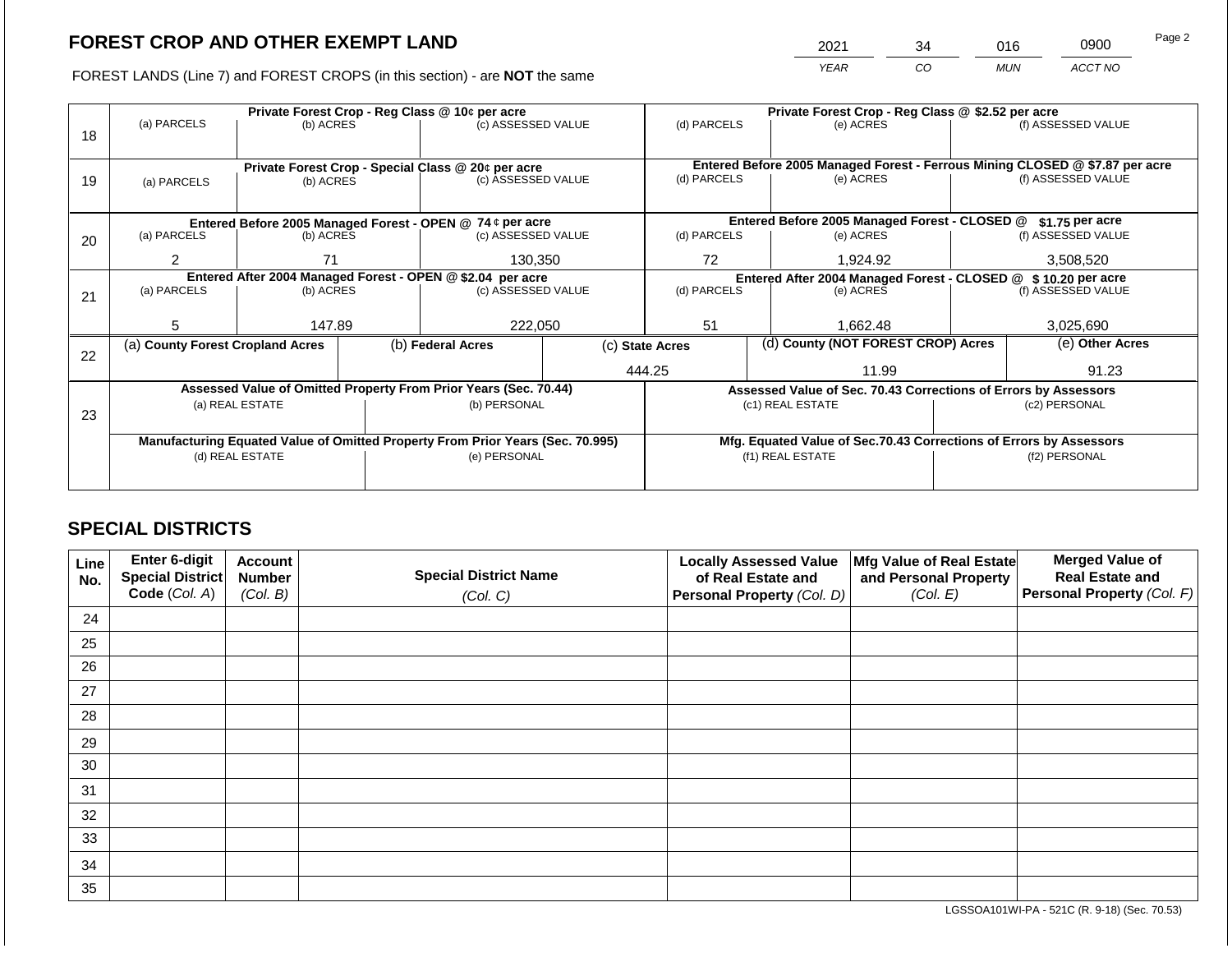| <b>SCHOOL DISTRICTS</b> |                                                          |                                             |                                                         |      | 2021                                                                              | 016<br>34                                                     | 0900                                                                           |
|-------------------------|----------------------------------------------------------|---------------------------------------------|---------------------------------------------------------|------|-----------------------------------------------------------------------------------|---------------------------------------------------------------|--------------------------------------------------------------------------------|
|                         |                                                          |                                             |                                                         |      | <b>YEAR</b>                                                                       | CO<br><b>MUN</b>                                              | ACCT NO                                                                        |
| Line<br>No.             | Enter 6-digit<br><b>School District</b><br>Code (Col. A) | <b>Account</b><br><b>Number</b><br>(Col. B) | <b>School District Name</b><br>(Col. C)                 |      | <b>Locally Assessed Value</b><br>of Real Estate and<br>Personal Property (Col. D) | Mfg Value of Real Estate<br>and Personal Property<br>(Col. E) | <b>Merged Value of</b><br><b>Real Estate and</b><br>Personal Property (Col. F) |
|                         | A. SCHOOL DISTRICTS (K-8 and K-12)                       |                                             |                                                         |      |                                                                                   |                                                               |                                                                                |
| 36                      | 340140                                                   | 0204                                        | SCH D OF ANTIGO                                         |      | 75,196,722                                                                        | 282,200                                                       | 75,478,922                                                                     |
| 37                      |                                                          |                                             |                                                         |      |                                                                                   |                                                               |                                                                                |
| 38                      |                                                          |                                             |                                                         |      |                                                                                   |                                                               |                                                                                |
| 39                      |                                                          |                                             |                                                         |      |                                                                                   |                                                               |                                                                                |
| 40                      |                                                          |                                             |                                                         |      |                                                                                   |                                                               |                                                                                |
| 41                      |                                                          |                                             |                                                         |      |                                                                                   |                                                               |                                                                                |
| 42<br>43                |                                                          |                                             |                                                         |      |                                                                                   |                                                               |                                                                                |
| 44                      |                                                          |                                             |                                                         |      |                                                                                   |                                                               |                                                                                |
| 45                      |                                                          |                                             |                                                         |      |                                                                                   |                                                               |                                                                                |
| $\overline{46}$         |                                                          |                                             |                                                         |      |                                                                                   |                                                               |                                                                                |
| 47                      |                                                          |                                             |                                                         |      |                                                                                   |                                                               |                                                                                |
| 48                      |                                                          |                                             |                                                         |      |                                                                                   |                                                               |                                                                                |
| 49                      |                                                          |                                             |                                                         |      |                                                                                   |                                                               |                                                                                |
| 50                      |                                                          |                                             | TOTAL ASSESSED VALUE OF SCHOOL DISTRICTS (K-8 and K-12) |      | 75,196,722                                                                        | 282,200                                                       | 75,478,922                                                                     |
|                         | <b>B.</b><br><b>UNION HIGH SCHOOL DISTRICTS</b>          |                                             |                                                         |      |                                                                                   |                                                               |                                                                                |
| 51                      |                                                          |                                             |                                                         |      |                                                                                   |                                                               |                                                                                |
| 52                      |                                                          |                                             |                                                         |      |                                                                                   |                                                               |                                                                                |
| 53                      |                                                          |                                             |                                                         |      |                                                                                   |                                                               |                                                                                |
| 54                      |                                                          |                                             | TOTAL ASSESSED VALUE OF UNION HIGH SCHOOLS              |      |                                                                                   |                                                               |                                                                                |
| 55                      | <b>TECHNICAL COLLEGE DISTRICTS</b><br>C.                 |                                             |                                                         |      |                                                                                   |                                                               |                                                                                |
| 56                      | 001500                                                   | 0014                                        | NORTH CENTRAL TECHNICAL COLLEGE                         | WAUS | 75,196,722                                                                        | 282,200                                                       | 75,478,922                                                                     |
| 57                      |                                                          |                                             |                                                         |      |                                                                                   |                                                               |                                                                                |
| 58                      |                                                          |                                             |                                                         |      |                                                                                   |                                                               |                                                                                |
| 59                      |                                                          |                                             | TOTAL ASSESSED VALUE OF TECHNICAL COLLEGES              |      | 75,196,722                                                                        | 282,200                                                       | 75,478,922                                                                     |

 *I hereby certify, to the best of my knowledge and belief, this form is complete and correct.*

**SCHOOL DISTRICTS**

| Name                                           |                           | Title | Submission date       |
|------------------------------------------------|---------------------------|-------|-----------------------|
| <b>SUE PAYCER</b>                              |                           |       | 2021<br>ാറ<br>09<br>◡ |
| Phone                                          | Email address             |       |                       |
| 715<br>6287<br>627<br>$\overline{\phantom{0}}$ | SPAYCER@CO.LANGLADE.WI.US |       |                       |

Page 3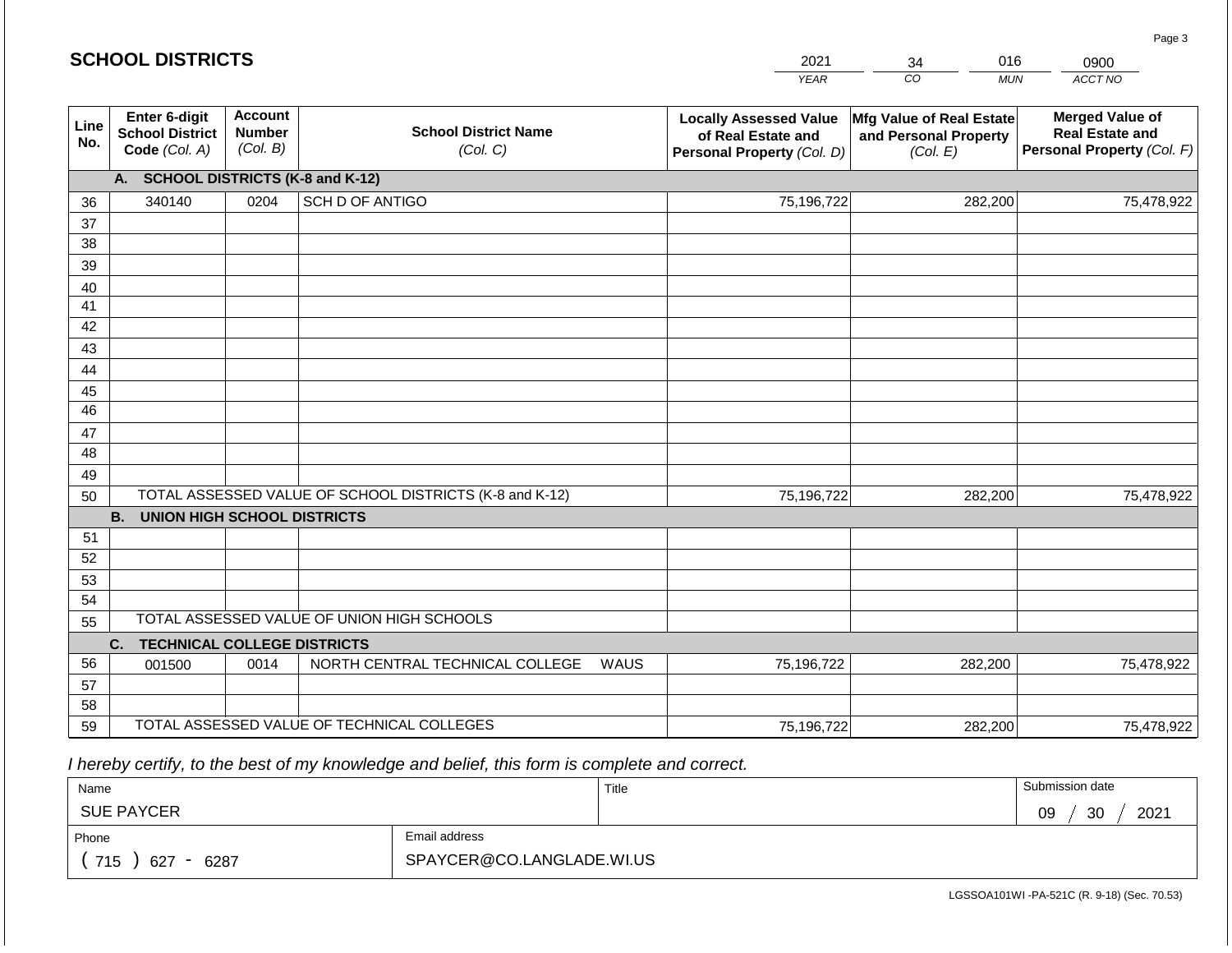- Each municipality's SOA is completed after the Board of Review and includes any changes made to the locally assessed values, under state law (sec. 70.53, Wis. Stats.)
- The Wisconsin Department of Revenue (DOR) merges the locally assessed values with the state assessed manufacturing values
- DOR provides the information regarding district names and codes. If a district is not listed, contact DOR.

Note: If you submit an amended SOA to DOR after your municipality's SOA is equated and posted to our website, we will process the SOA. However, DOR will not recalculate the *aggregate ratio or update the final SOA posted on our website. You should use the corrected values to calculate your tax rates.*

### **Page 1: Real Estate and Personal Property**

- Lines 1-9 assessed real estate values, parcel counts and acres by classification
- Lines 10-15 assessed personal property values and number of accounts by class
- Line 16 aggregate assessed value of all property subject to general property; use to calculate tax rates. Note: This line equals the total assessed value of K-8 and K-12 school districts (Line 50) and total assessed value of technical colleges (Line 59).
- Remarks assessment ratio used to calculate estimated fair market value on property tax bills

### **Page 2: Forest Crop, Other Exempt Land and Special Districts**

- Lines 18-21 private forest crop and managed forest lands assessed values
- Line  $22 -$  tax exempt land acres
- Line 23 prior years assessed value of omitted property under sec. 70.44 and correction of errors under sec. 70.43 shown by locally assessed or manufacturing real estate and personal property. Note: If there is an amount on this line, report the corresponding tax in the Statement of Taxes, Sections J or K.
- Lines 24-35 special district assessed values. These values are used to calculate tax rates for the special districts.

### **Page 3: School Districts**

- Lines 36-50 school districts (K-8 and K-12) assessed values. These values are used to calculate tax rates for school districts.
- Lines 51-55 union high school district assessed values. These values are used to calculate tax rates for union high school districts.
- Lines 56-59 technical college assessed values. These values are used to calculate tax rates for technical colleges.

If you have questions: Email: lgs@wisconsin.gov

 Phone: (608) 266-2569 or (608) 264-6892 Fax: (608) 264-6887

TONN OF NO ZNOL PAULA RESCH<br>TOWN OF NORWOOD N1119 TROUT RD **ANTIGO, WI 54409** ANTIGO, WI 54409N1119 TROUT RD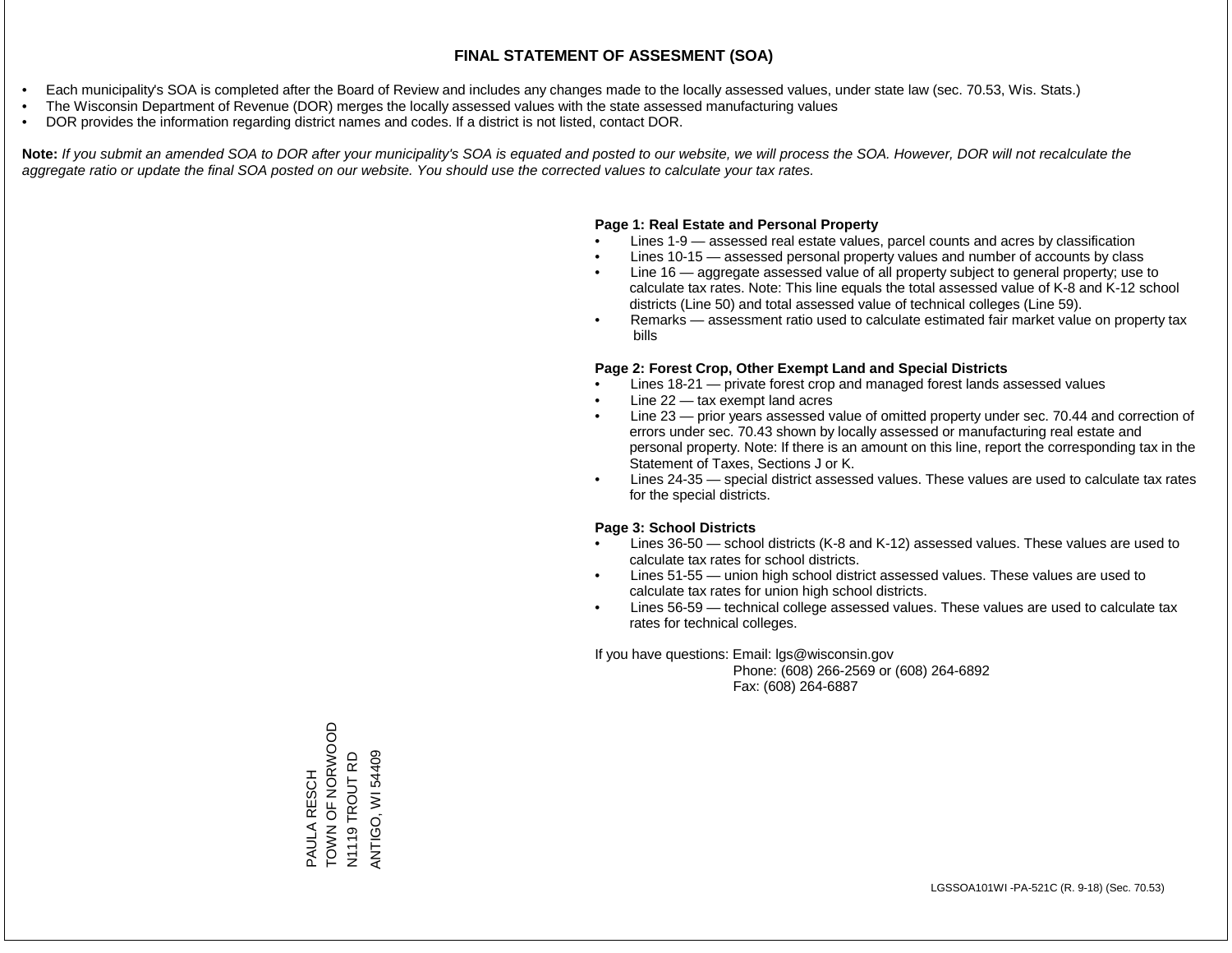|                | <b>FINAL - EQUATED</b><br><b>STATEMENT OF ASSESSMENT FOR 2021</b>                                                                                                                            |                                                   | 34       | 018                                           | 0901                    | This is an Amended Return              | Page 1                                  |  |
|----------------|----------------------------------------------------------------------------------------------------------------------------------------------------------------------------------------------|---------------------------------------------------|----------|-----------------------------------------------|-------------------------|----------------------------------------|-----------------------------------------|--|
|                |                                                                                                                                                                                              |                                                   | CO       | <b>MUN</b>                                    | ACCT NO                 |                                        |                                         |  |
|                | <b>FOR</b>                                                                                                                                                                                   |                                                   |          |                                               |                         |                                        |                                         |  |
|                | <b>TOWN OF</b><br>Town - Village - City                                                                                                                                                      | OF.<br><b>PARRISH</b><br><b>Municipality Name</b> |          | <b>LANGLADE COUNTY</b><br><b>County Name</b>  |                         |                                        |                                         |  |
| Line           | <b>REAL ESTATE</b><br>(See Lines 18 - 22 for                                                                                                                                                 | PARCEL COUNT<br>TOTAL LAND   IMPROVEMENTS         |          | NO. OF ACRES<br><b>WHOLE</b>                  | <b>VALUE OF</b><br>LAND | <b>VALUE OF</b><br><b>IMPROVEMENTS</b> | TOTAL VALUE OF LAND<br>AND IMPROVEMENTS |  |
| No.            | other Real Estate)                                                                                                                                                                           | (Col. A)                                          | (Col. B) | NUMBERS ONLY<br>(Col, C)                      | (Col. D)                | (Col. E)                               | (Col. F)                                |  |
| $\mathbf{1}$   | <b>RESIDENTIAL - Class 1</b>                                                                                                                                                                 | 123                                               | 114      | 161                                           | 1,957,600               | 8,058,400                              | 10,016,000                              |  |
| $\overline{2}$ | <b>COMMERCIAL - Class 2</b>                                                                                                                                                                  | $\overline{2}$                                    |          | 8                                             | 12,200                  | 101,400                                | 113,600                                 |  |
| 3              | <b>MANUFACTURING - Class 3</b>                                                                                                                                                               | 0                                                 |          | $\mathbf 0$<br>0                              | 0                       | 0                                      | $\Omega$                                |  |
| 4              | <b>AGRICULTURAL - Class 4</b>                                                                                                                                                                | 6                                                 |          | 99                                            | 13,820                  |                                        | 13,820                                  |  |
| 5              | <b>UNDEVELOPED - Class 5</b>                                                                                                                                                                 | 58                                                |          | 438                                           | 158,900                 |                                        | 158,900                                 |  |
| 6              | AGRICULTURAL FOREST - Class 5m                                                                                                                                                               | $\Omega$                                          |          | 0                                             | 0                       |                                        | $\Omega$                                |  |
| $\overline{7}$ | <b>FOREST LANDS - Class 6</b>                                                                                                                                                                | 100                                               |          | 2,129                                         | 3,613,700               |                                        | 3,613,700                               |  |
| 8              | OTHER - Class 7                                                                                                                                                                              | 1                                                 |          | $\mathbf 1$<br>1                              | 2,000                   | 18,600                                 | 20,600                                  |  |
| 9              | <b>TOTAL - ALL COLUMNS</b>                                                                                                                                                                   | 290                                               | 116      | 2,836                                         | 5,758,220               | 8,178,400                              | 13,936,620                              |  |
| 10             | NUMBER OF PERSONAL PROPERTY ACCOUNTS IN ROLL                                                                                                                                                 |                                                   |          | 8                                             | <b>LOCALLY ASSESSED</b> | <b>MANUFACTURING</b>                   | <b>MERGED</b>                           |  |
| 11             | BOATS AND OTHER WATERCRAFT NOT EXEMPT - Code 1                                                                                                                                               |                                                   |          |                                               | 0                       | 0                                      | 0                                       |  |
| 12             | MACHINERY, TOOLS AND PATTERNS - Code 2                                                                                                                                                       |                                                   |          |                                               |                         | $\pmb{0}$                              | $\Omega$                                |  |
| 13             | FURNITURE, FIXTURES AND EQUIPMENT - Code 3                                                                                                                                                   |                                                   |          |                                               | 1,154                   | $\pmb{0}$                              | 1,154                                   |  |
| 14             | ALL OTHER PERSONAL PROPERTY NOT EXEMPT - Codes 4A, 4B, 4C                                                                                                                                    |                                                   |          |                                               | 162,702                 | $\mathbf 0$                            | 162,702                                 |  |
| 15             | TOTAL OF PERSONAL PROPERTY NOT EXEMPT (Total of Lines 11-14)                                                                                                                                 |                                                   |          |                                               | 163,856                 | $\mathbf 0$                            | 163,856                                 |  |
| 16             | AGGREGATE ASSESSED VALUE OF ALL PROPERTY SUBJECT TO THE GENERAL PROPERTY TAX (Total of Lines 9F and 15F)<br>MUST EQUAL TOTAL VALUE OF THE SCHOOL DISTRICTS (K-12 PLUS K-8) - Line 50, Col. F |                                                   |          |                                               |                         |                                        | 14,100,476                              |  |
| 17             | <b>BOARD OF REVIEW</b><br>DATE OF FINAL ADJOURNMENT                                                                                                                                          | 07/06/2021                                        |          | Name of Assessor<br><b>EUGENE MATUSZEWSKI</b> |                         | Telephone #<br>(715) 623-6774          |                                         |  |

The Assessment Ratio to be used in calculating the estimated Fair Market Value on tax bills for this tax district is .934691529

This ratio should be used to convert assessed values to "Calculate Equalized Values" in Step 1 of the Lottery and Gaming Credit Calculations.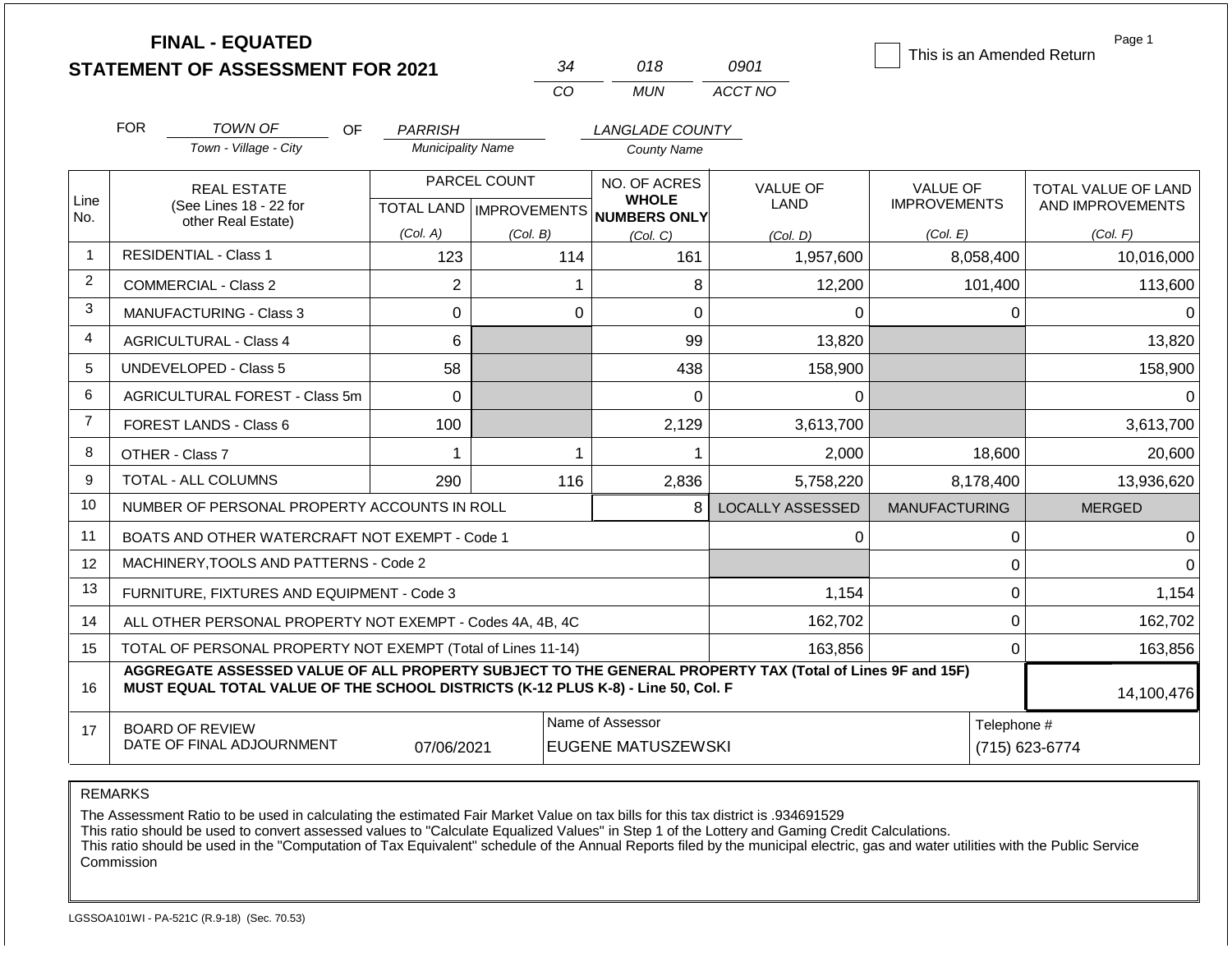2021 34 018 0901

FOREST LANDS (Line 7) and FOREST CROPS (in this section) - are **NOT** the same *YEAR CO MUN ACCT NO*

|    |                                                                                |                                                            | Private Forest Crop - Reg Class @ 10¢ per acre |                                                                          | Private Forest Crop - Reg Class @ \$2.52 per acre                  |                                                                              |  |                                                                 |               |                    |
|----|--------------------------------------------------------------------------------|------------------------------------------------------------|------------------------------------------------|--------------------------------------------------------------------------|--------------------------------------------------------------------|------------------------------------------------------------------------------|--|-----------------------------------------------------------------|---------------|--------------------|
| 18 | (a) PARCELS                                                                    | (b) ACRES                                                  |                                                | (c) ASSESSED VALUE                                                       |                                                                    | (d) PARCELS                                                                  |  | (e) ACRES                                                       |               | (f) ASSESSED VALUE |
|    |                                                                                |                                                            |                                                |                                                                          |                                                                    |                                                                              |  |                                                                 |               |                    |
|    |                                                                                |                                                            |                                                |                                                                          |                                                                    | Entered Before 2005 Managed Forest - Ferrous Mining CLOSED @ \$7.87 per acre |  |                                                                 |               |                    |
| 19 |                                                                                | (b) ACRES                                                  |                                                | Private Forest Crop - Special Class @ 20¢ per acre<br>(c) ASSESSED VALUE |                                                                    | (d) PARCELS                                                                  |  | (e) ACRES                                                       |               | (f) ASSESSED VALUE |
|    | (a) PARCELS                                                                    |                                                            |                                                |                                                                          |                                                                    |                                                                              |  |                                                                 |               |                    |
|    |                                                                                |                                                            |                                                |                                                                          |                                                                    |                                                                              |  |                                                                 |               |                    |
|    | Entered Before 2005 Managed Forest - OPEN @ 74 ¢ per acre                      |                                                            |                                                |                                                                          |                                                                    |                                                                              |  | Entered Before 2005 Managed Forest - CLOSED @                   |               | $$1.75$ per acre   |
| 20 | (a) PARCELS                                                                    | (b) ACRES                                                  |                                                | (c) ASSESSED VALUE                                                       |                                                                    | (d) PARCELS                                                                  |  | (e) ACRES                                                       |               | (f) ASSESSED VALUE |
|    | 2                                                                              | 80                                                         |                                                |                                                                          |                                                                    | 9                                                                            |  | 276                                                             |               | 418,200            |
|    |                                                                                |                                                            |                                                | 124,000                                                                  |                                                                    |                                                                              |  |                                                                 |               |                    |
|    |                                                                                | Entered After 2004 Managed Forest - OPEN @ \$2.04 per acre |                                                |                                                                          |                                                                    | Entered After 2004 Managed Forest - CLOSED @ \$ 10.20 per acre               |  |                                                                 |               |                    |
| 21 | (a) PARCELS                                                                    | (b) ACRES                                                  |                                                | (c) ASSESSED VALUE                                                       |                                                                    | (d) PARCELS                                                                  |  | (e) ACRES                                                       |               | (f) ASSESSED VALUE |
|    |                                                                                |                                                            |                                                |                                                                          |                                                                    |                                                                              |  |                                                                 |               |                    |
|    | 6                                                                              | 219                                                        |                                                | 340,700                                                                  |                                                                    | 41                                                                           |  | 1,278.71                                                        |               | 1,909,800          |
|    | (a) County Forest Cropland Acres                                               |                                                            |                                                | (b) Federal Acres                                                        |                                                                    | (c) State Acres                                                              |  | (d) County (NOT FOREST CROP) Acres                              |               | (e) Other Acres    |
| 22 |                                                                                |                                                            |                                                |                                                                          |                                                                    |                                                                              |  |                                                                 |               |                    |
|    |                                                                                |                                                            |                                                | 40                                                                       |                                                                    | 149.47                                                                       |  | 18,142.63                                                       |               | 7.07               |
|    |                                                                                |                                                            |                                                | Assessed Value of Omitted Property From Prior Years (Sec. 70.44)         |                                                                    |                                                                              |  | Assessed Value of Sec. 70.43 Corrections of Errors by Assessors |               |                    |
|    |                                                                                | (a) REAL ESTATE                                            |                                                | (b) PERSONAL                                                             |                                                                    |                                                                              |  | (c1) REAL ESTATE                                                |               | (c2) PERSONAL      |
| 23 |                                                                                |                                                            |                                                |                                                                          |                                                                    |                                                                              |  |                                                                 |               |                    |
|    | Manufacturing Equated Value of Omitted Property From Prior Years (Sec. 70.995) |                                                            |                                                |                                                                          | Mfg. Equated Value of Sec.70.43 Corrections of Errors by Assessors |                                                                              |  |                                                                 |               |                    |
|    | (d) REAL ESTATE                                                                |                                                            |                                                | (e) PERSONAL                                                             |                                                                    |                                                                              |  | (f1) REAL ESTATE                                                | (f2) PERSONAL |                    |
|    |                                                                                |                                                            |                                                |                                                                          |                                                                    |                                                                              |  |                                                                 |               |                    |
|    |                                                                                |                                                            |                                                |                                                                          |                                                                    |                                                                              |  |                                                                 |               |                    |

## **SPECIAL DISTRICTS**

| Line<br>No. | Enter 6-digit<br>Special District<br>Code (Col. A) | <b>Account</b><br><b>Number</b><br>(Col. B) | <b>Special District Name</b><br>(Col. C) | <b>Locally Assessed Value</b><br>of Real Estate and<br><b>Personal Property (Col. D)</b> | Mfg Value of Real Estate<br>and Personal Property<br>(Col. E) | <b>Merged Value of</b><br><b>Real Estate and</b><br>Personal Property (Col. F) |
|-------------|----------------------------------------------------|---------------------------------------------|------------------------------------------|------------------------------------------------------------------------------------------|---------------------------------------------------------------|--------------------------------------------------------------------------------|
| 24          |                                                    |                                             |                                          |                                                                                          |                                                               |                                                                                |
| 25          |                                                    |                                             |                                          |                                                                                          |                                                               |                                                                                |
| 26          |                                                    |                                             |                                          |                                                                                          |                                                               |                                                                                |
| 27          |                                                    |                                             |                                          |                                                                                          |                                                               |                                                                                |
| 28          |                                                    |                                             |                                          |                                                                                          |                                                               |                                                                                |
| 29          |                                                    |                                             |                                          |                                                                                          |                                                               |                                                                                |
| 30          |                                                    |                                             |                                          |                                                                                          |                                                               |                                                                                |
| 31          |                                                    |                                             |                                          |                                                                                          |                                                               |                                                                                |
| 32          |                                                    |                                             |                                          |                                                                                          |                                                               |                                                                                |
| 33          |                                                    |                                             |                                          |                                                                                          |                                                               |                                                                                |
| 34          |                                                    |                                             |                                          |                                                                                          |                                                               |                                                                                |
| 35          |                                                    |                                             |                                          |                                                                                          |                                                               |                                                                                |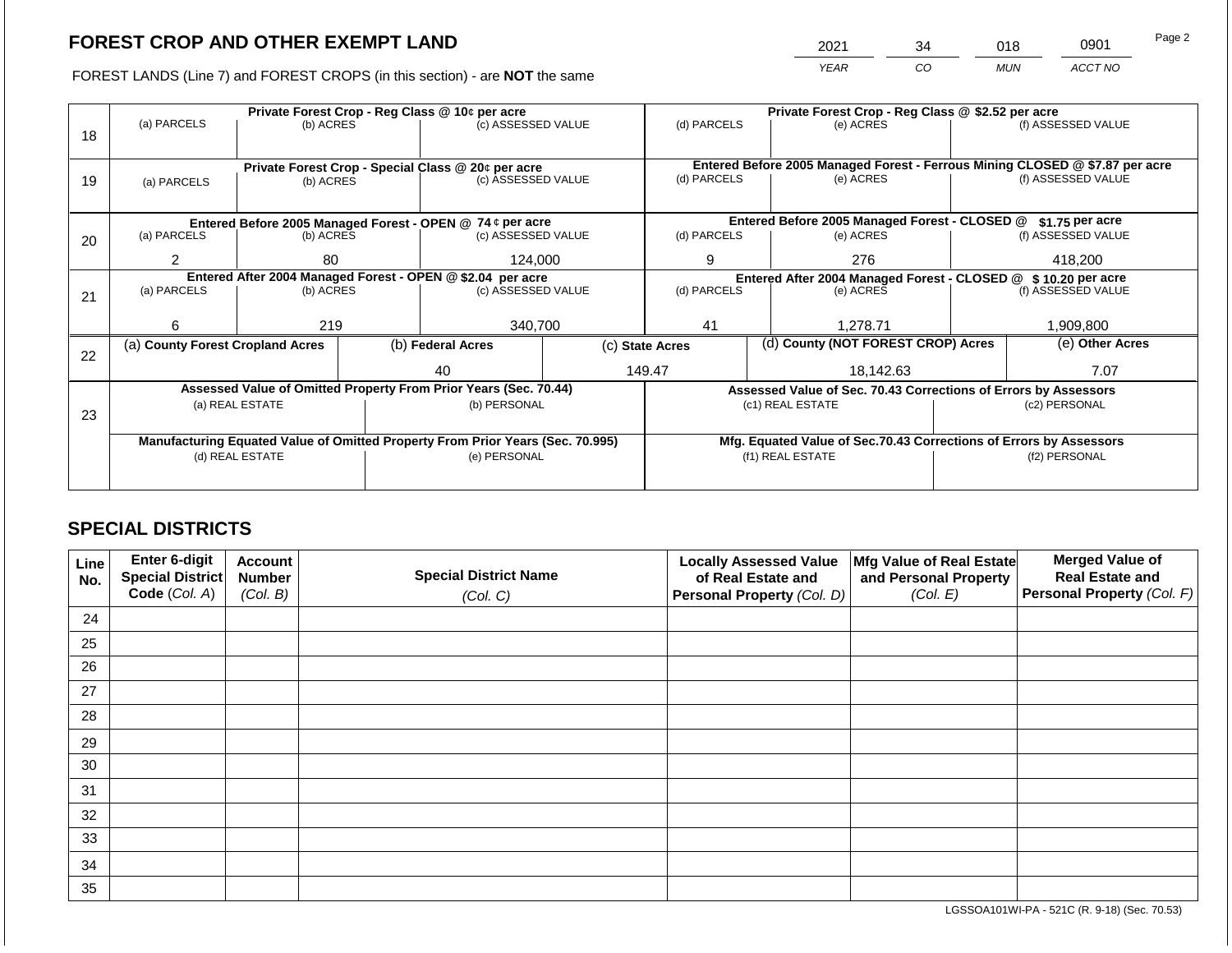|             | <b>SCHOOL DISTRICTS</b>                                  |                                             |                                                         |             | 2021                                                                              | 34                                                            | 018        | 0901                                                                           |
|-------------|----------------------------------------------------------|---------------------------------------------|---------------------------------------------------------|-------------|-----------------------------------------------------------------------------------|---------------------------------------------------------------|------------|--------------------------------------------------------------------------------|
|             |                                                          |                                             |                                                         |             | <b>YEAR</b>                                                                       | CO                                                            | <b>MUN</b> | ACCT NO                                                                        |
| Line<br>No. | Enter 6-digit<br><b>School District</b><br>Code (Col. A) | <b>Account</b><br><b>Number</b><br>(Col. B) | <b>School District Name</b><br>(Col. C)                 |             | <b>Locally Assessed Value</b><br>of Real Estate and<br>Personal Property (Col. D) | Mfg Value of Real Estate<br>and Personal Property<br>(Col. E) |            | <b>Merged Value of</b><br><b>Real Estate and</b><br>Personal Property (Col. F) |
|             | A. SCHOOL DISTRICTS (K-8 and K-12)                       |                                             |                                                         |             |                                                                                   |                                                               |            |                                                                                |
| 36          | 434781                                                   | 0262                                        | SCH D OF RHINELANDER                                    |             | 14,100,476                                                                        |                                                               |            | 14,100,476                                                                     |
| 37          |                                                          |                                             |                                                         |             |                                                                                   |                                                               |            |                                                                                |
| 38          |                                                          |                                             |                                                         |             |                                                                                   |                                                               |            |                                                                                |
| 39          |                                                          |                                             |                                                         |             |                                                                                   |                                                               |            |                                                                                |
| 40          |                                                          |                                             |                                                         |             |                                                                                   |                                                               |            |                                                                                |
| 41<br>42    |                                                          |                                             |                                                         |             |                                                                                   |                                                               |            |                                                                                |
| 43          |                                                          |                                             |                                                         |             |                                                                                   |                                                               |            |                                                                                |
| 44          |                                                          |                                             |                                                         |             |                                                                                   |                                                               |            |                                                                                |
| 45          |                                                          |                                             |                                                         |             |                                                                                   |                                                               |            |                                                                                |
| 46          |                                                          |                                             |                                                         |             |                                                                                   |                                                               |            |                                                                                |
| 47          |                                                          |                                             |                                                         |             |                                                                                   |                                                               |            |                                                                                |
| 48          |                                                          |                                             |                                                         |             |                                                                                   |                                                               |            |                                                                                |
| 49          |                                                          |                                             |                                                         |             |                                                                                   |                                                               |            |                                                                                |
| 50          |                                                          |                                             | TOTAL ASSESSED VALUE OF SCHOOL DISTRICTS (K-8 and K-12) |             | 14,100,476                                                                        |                                                               |            | 14,100,476                                                                     |
| 51          | <b>B. UNION HIGH SCHOOL DISTRICTS</b>                    |                                             |                                                         |             |                                                                                   |                                                               |            |                                                                                |
| 52          |                                                          |                                             |                                                         |             |                                                                                   |                                                               |            |                                                                                |
| 53          |                                                          |                                             |                                                         |             |                                                                                   |                                                               |            |                                                                                |
| 54          |                                                          |                                             |                                                         |             |                                                                                   |                                                               |            |                                                                                |
| 55          |                                                          |                                             | TOTAL ASSESSED VALUE OF UNION HIGH SCHOOLS              |             |                                                                                   |                                                               |            |                                                                                |
|             | C.<br><b>TECHNICAL COLLEGE DISTRICTS</b>                 |                                             |                                                         |             |                                                                                   |                                                               |            |                                                                                |
| 56          | 001600                                                   | 0015                                        | NICOLET TECHNICAL COLLEGE                               | <b>RHIN</b> | 14,100,476                                                                        |                                                               |            | 14,100,476                                                                     |
| 57          |                                                          |                                             |                                                         |             |                                                                                   |                                                               |            |                                                                                |
| 58          |                                                          |                                             |                                                         |             |                                                                                   |                                                               |            |                                                                                |
| 59          |                                                          |                                             | TOTAL ASSESSED VALUE OF TECHNICAL COLLEGES              |             | 14,100,476                                                                        |                                                               |            | 14,100,476                                                                     |

 *I hereby certify, to the best of my knowledge and belief, this form is complete and correct.*

| Name                                           |                           | Title | Submission date  |
|------------------------------------------------|---------------------------|-------|------------------|
| <b>SUE PAYCER</b>                              |                           |       | 2021<br>14<br>10 |
| Phone                                          | Email address             |       |                  |
| 715<br>6287<br>627<br>$\overline{\phantom{0}}$ | SPAYCER@CO.LANGLADE.WI.US |       |                  |

LGSSOA101WI -PA-521C (R. 9-18) (Sec. 70.53)

Page 3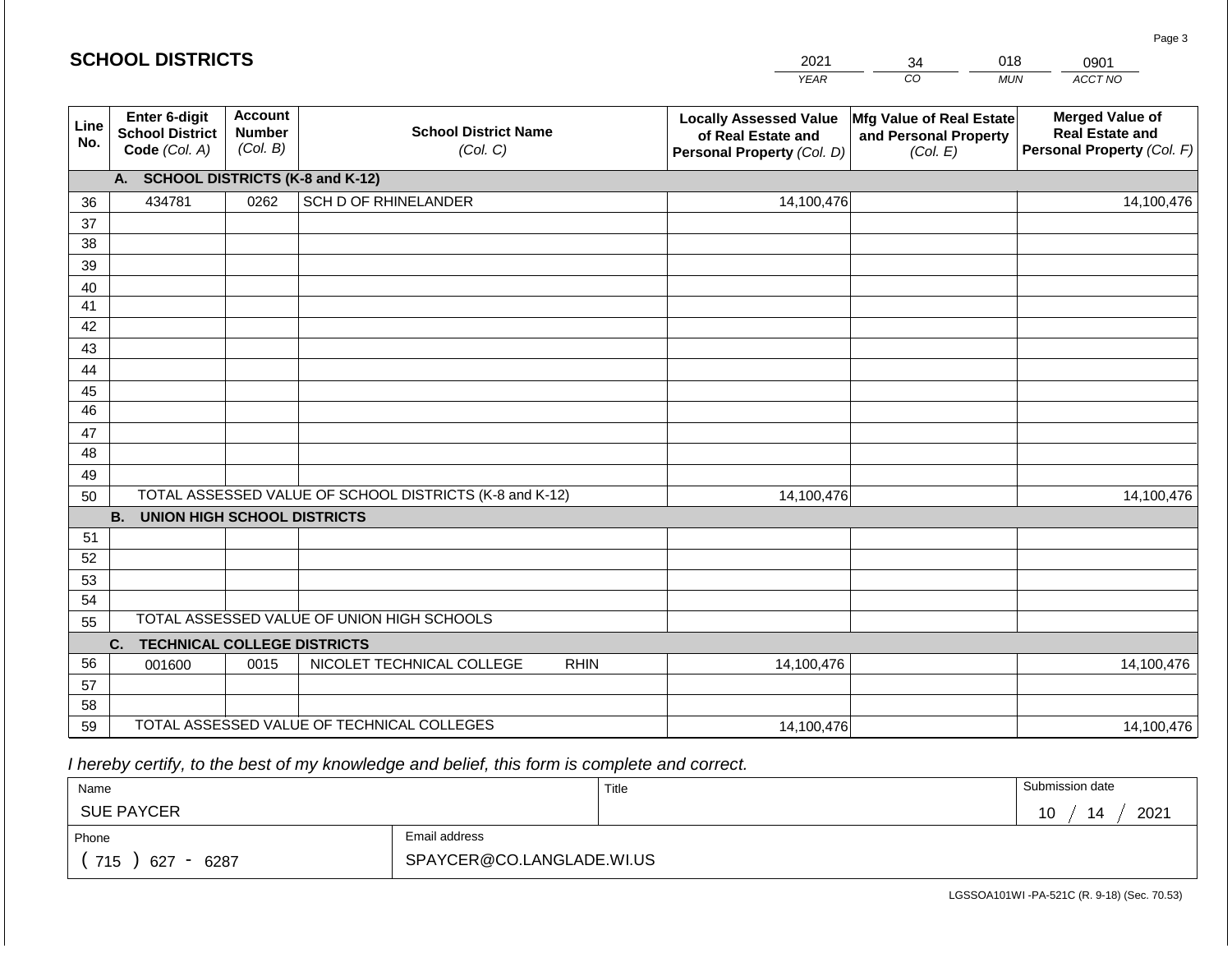- Each municipality's SOA is completed after the Board of Review and includes any changes made to the locally assessed values, under state law (sec. 70.53, Wis. Stats.)
- The Wisconsin Department of Revenue (DOR) merges the locally assessed values with the state assessed manufacturing values
- DOR provides the information regarding district names and codes. If a district is not listed, contact DOR.

Note: If you submit an amended SOA to DOR after your municipality's SOA is equated and posted to our website, we will process the SOA. However, DOR will not recalculate the *aggregate ratio or update the final SOA posted on our website. You should use the corrected values to calculate your tax rates.*

### **Page 1: Real Estate and Personal Property**

- Lines 1-9 assessed real estate values, parcel counts and acres by classification
- Lines 10-15 assessed personal property values and number of accounts by class
- Line 16 aggregate assessed value of all property subject to general property; use to calculate tax rates. Note: This line equals the total assessed value of K-8 and K-12 school districts (Line 50) and total assessed value of technical colleges (Line 59).
- Remarks assessment ratio used to calculate estimated fair market value on property tax bills

### **Page 2: Forest Crop, Other Exempt Land and Special Districts**

- Lines 18-21 private forest crop and managed forest lands assessed values
- Line  $22 -$  tax exempt land acres
- Line 23 prior years assessed value of omitted property under sec. 70.44 and correction of errors under sec. 70.43 shown by locally assessed or manufacturing real estate and personal property. Note: If there is an amount on this line, report the corresponding tax in the Statement of Taxes, Sections J or K.
- Lines 24-35 special district assessed values. These values are used to calculate tax rates for the special districts.

### **Page 3: School Districts**

- Lines 36-50 school districts (K-8 and K-12) assessed values. These values are used to calculate tax rates for school districts.
- Lines 51-55 union high school district assessed values. These values are used to calculate tax rates for union high school districts.
- Lines 56-59 technical college assessed values. These values are used to calculate tax rates for technical colleges.

If you have questions: Email: lgs@wisconsin.gov

 Phone: (608) 266-2569 or (608) 264-6892 Fax: (608) 264-6887

TOWN OF PARRISH GLEASON, WI54435 TRACY BAILEY<br>TOWN OF PARRISH GLEASON, WI 54435W14700 PINE RD W14700 PINE RD TRACY BAILEY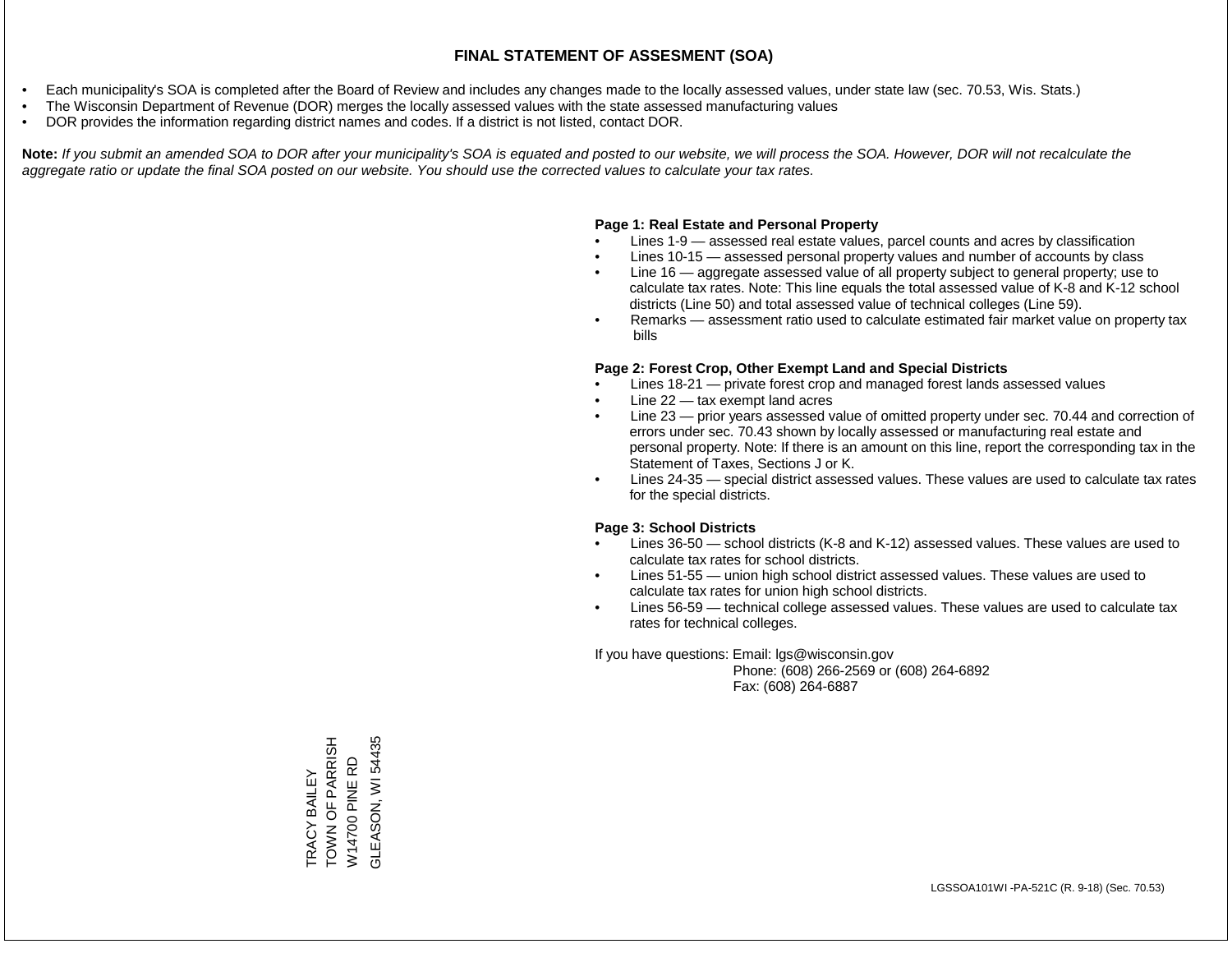|                | <b>FINAL - EQUATED</b>                                                                                                                                                                       |    |                           |              |          |                                          |                         | This is an Amended Return |         | Page 1                        |  |
|----------------|----------------------------------------------------------------------------------------------------------------------------------------------------------------------------------------------|----|---------------------------|--------------|----------|------------------------------------------|-------------------------|---------------------------|---------|-------------------------------|--|
|                | <b>STATEMENT OF ASSESSMENT FOR 2021</b>                                                                                                                                                      |    |                           |              | 34       | 020                                      | 0902                    |                           |         |                               |  |
|                |                                                                                                                                                                                              |    |                           |              | CO       | <b>MUN</b>                               | ACCT NO                 |                           |         |                               |  |
|                | <b>FOR</b><br><b>TOWN OF</b>                                                                                                                                                                 | OF | <b>PECK</b>               |              |          | LANGLADE COUNTY                          |                         |                           |         |                               |  |
|                | Town - Village - City                                                                                                                                                                        |    | <b>Municipality Name</b>  |              |          | <b>County Name</b>                       |                         |                           |         |                               |  |
| Line           | <b>REAL ESTATE</b>                                                                                                                                                                           |    |                           | PARCEL COUNT |          | NO. OF ACRES<br><b>WHOLE</b>             | <b>VALUE OF</b>         | <b>VALUE OF</b>           |         | TOTAL VALUE OF LAND           |  |
| No.            | (See Lines 18 - 22 for<br>other Real Estate)                                                                                                                                                 |    | TOTAL LAND   IMPROVEMENTS |              |          | NUMBERS ONLY                             | <b>LAND</b>             | <b>IMPROVEMENTS</b>       |         | AND IMPROVEMENTS              |  |
|                |                                                                                                                                                                                              |    | (Col. A)                  | (Col. B)     |          | (Col, C)                                 | (Col. D)                | (Col. E)                  |         | (Col. F)                      |  |
| $\overline{1}$ | <b>RESIDENTIAL - Class 1</b>                                                                                                                                                                 |    | 206                       |              | 192      | 395                                      | 1,994,200               | 17,781,400                |         | 19,775,600                    |  |
| 2              | <b>COMMERCIAL - Class 2</b>                                                                                                                                                                  |    | $\overline{2}$            |              | 3        | 4                                        | 83,300                  |                           | 101,400 | 184,700                       |  |
| 3              | <b>MANUFACTURING - Class 3</b>                                                                                                                                                               |    | $\Omega$                  |              | $\Omega$ | 0                                        | $\Omega$                |                           | 0       | $\Omega$                      |  |
| $\overline{4}$ | <b>AGRICULTURAL - Class 4</b>                                                                                                                                                                |    | 307                       |              |          | 6,565                                    | 1,169,500               |                           |         | 1,169,500                     |  |
| 5              | <b>UNDEVELOPED - Class 5</b>                                                                                                                                                                 |    | 301                       |              |          | 2,362                                    | 1,088,900               |                           |         | 1,088,900                     |  |
| 6              | AGRICULTURAL FOREST - Class 5m                                                                                                                                                               |    | 139                       |              |          | 1,865                                    | 1,679,200               |                           |         | 1,679,200                     |  |
| $\overline{7}$ | <b>FOREST LANDS - Class 6</b>                                                                                                                                                                |    | 184                       |              |          | 4,039                                    | 6,743,000               |                           |         | 6,743,000                     |  |
| 8              | OTHER - Class 7                                                                                                                                                                              |    | 41                        |              | 42       | 96                                       | 311,700                 | 3,078,000                 |         | 3,389,700                     |  |
| 9              | TOTAL - ALL COLUMNS                                                                                                                                                                          |    | 1,180                     |              | 237      | 15,326                                   | 13,069,800              | 20,960,800                |         | 34,030,600                    |  |
| 10             | NUMBER OF PERSONAL PROPERTY ACCOUNTS IN ROLL                                                                                                                                                 |    |                           |              |          | 6                                        | <b>LOCALLY ASSESSED</b> | <b>MANUFACTURING</b>      |         | <b>MERGED</b>                 |  |
| 11             | BOATS AND OTHER WATERCRAFT NOT EXEMPT - Code 1                                                                                                                                               |    |                           |              |          |                                          | 0                       |                           | 0       | $\Omega$                      |  |
| 12             | MACHINERY, TOOLS AND PATTERNS - Code 2                                                                                                                                                       |    |                           |              |          |                                          |                         |                           | 0       | $\Omega$                      |  |
| 13             | FURNITURE, FIXTURES AND EQUIPMENT - Code 3                                                                                                                                                   |    |                           |              |          |                                          | 9,600                   |                           | 0       | 9,600                         |  |
| 14             | ALL OTHER PERSONAL PROPERTY NOT EXEMPT - Codes 4A, 4B, 4C                                                                                                                                    |    |                           |              |          | 1,700                                    |                         | 0                         | 1,700   |                               |  |
| 15             | TOTAL OF PERSONAL PROPERTY NOT EXEMPT (Total of Lines 11-14)                                                                                                                                 |    |                           |              |          | 11,300                                   |                         | 0                         | 11,300  |                               |  |
| 16             | AGGREGATE ASSESSED VALUE OF ALL PROPERTY SUBJECT TO THE GENERAL PROPERTY TAX (Total of Lines 9F and 15F)<br>MUST EQUAL TOTAL VALUE OF THE SCHOOL DISTRICTS (K-12 PLUS K-8) - Line 50, Col. F |    |                           | 34,041,900   |          |                                          |                         |                           |         |                               |  |
| 17             | <b>BOARD OF REVIEW</b><br>DATE OF FINAL ADJOURNMENT                                                                                                                                          |    | 10/01/2021                |              |          | Name of Assessor<br><b>SCOTT ZILLMER</b> |                         |                           |         | Telephone #<br>(715) 754-2287 |  |

The Assessment Ratio to be used in calculating the estimated Fair Market Value on tax bills for this tax district is 1.021616609

This ratio should be used to convert assessed values to "Calculate Equalized Values" in Step 1 of the Lottery and Gaming Credit Calculations.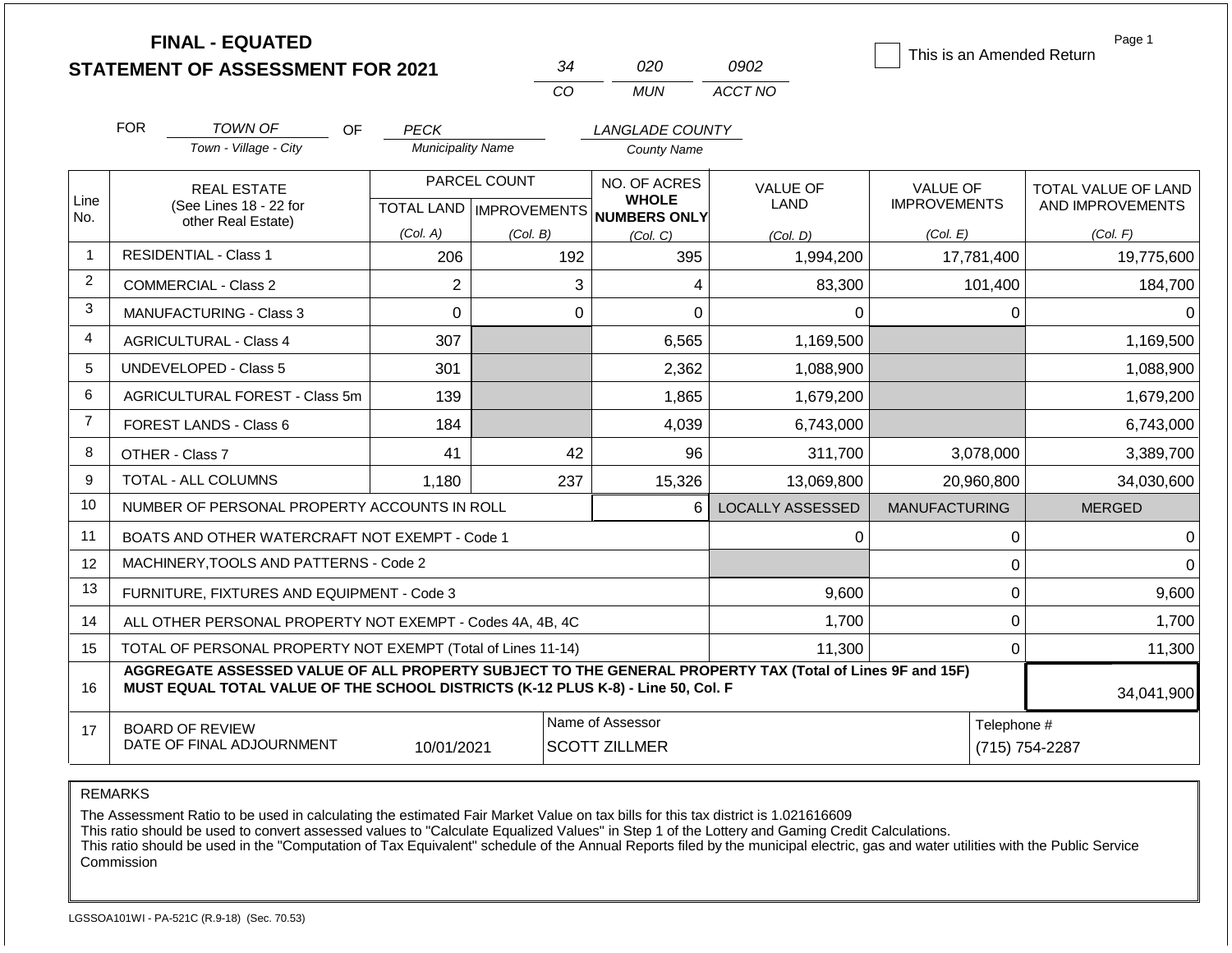2021 34 020 0902

FOREST LANDS (Line 7) and FOREST CROPS (in this section) - are **NOT** the same *YEAR CO MUN ACCT NO*

|    |                                                            |                 |  | Private Forest Crop - Reg Class @ 10¢ per acre                                 |  | Private Forest Crop - Reg Class @ \$2.52 per acre                            |                  |                                               |                                                                    |                    |  |
|----|------------------------------------------------------------|-----------------|--|--------------------------------------------------------------------------------|--|------------------------------------------------------------------------------|------------------|-----------------------------------------------|--------------------------------------------------------------------|--------------------|--|
| 18 | (a) PARCELS                                                | (b) ACRES       |  | (c) ASSESSED VALUE                                                             |  | (d) PARCELS                                                                  |                  | (e) ACRES                                     |                                                                    | (f) ASSESSED VALUE |  |
|    |                                                            |                 |  |                                                                                |  |                                                                              |                  |                                               |                                                                    |                    |  |
|    |                                                            |                 |  | Private Forest Crop - Special Class @ 20¢ per acre                             |  | Entered Before 2005 Managed Forest - Ferrous Mining CLOSED @ \$7.87 per acre |                  |                                               |                                                                    |                    |  |
| 19 | (a) PARCELS                                                | (b) ACRES       |  | (c) ASSESSED VALUE                                                             |  | (d) PARCELS                                                                  |                  | (e) ACRES                                     |                                                                    | (f) ASSESSED VALUE |  |
|    |                                                            |                 |  |                                                                                |  |                                                                              |                  |                                               |                                                                    |                    |  |
|    |                                                            |                 |  |                                                                                |  |                                                                              |                  |                                               |                                                                    |                    |  |
|    |                                                            |                 |  | Entered Before 2005 Managed Forest - OPEN @ 74 ¢ per acre                      |  |                                                                              |                  | Entered Before 2005 Managed Forest - CLOSED @ |                                                                    | $$1.75$ per acre   |  |
| 20 | (a) PARCELS                                                | (b) ACRES       |  | (c) ASSESSED VALUE                                                             |  | (d) PARCELS                                                                  |                  | (e) ACRES                                     |                                                                    | (f) ASSESSED VALUE |  |
|    | 12                                                         | 475             |  | 731.400                                                                        |  | 70                                                                           |                  | 2,446.27                                      |                                                                    | 3,752,200          |  |
|    | Entered After 2004 Managed Forest - OPEN @ \$2.04 per acre |                 |  |                                                                                |  | Entered After 2004 Managed Forest - CLOSED @ \$10.20 per acre                |                  |                                               |                                                                    |                    |  |
| 21 | (a) PARCELS                                                | (b) ACRES       |  | (c) ASSESSED VALUE                                                             |  | (d) PARCELS                                                                  |                  | (e) ACRES                                     |                                                                    | (f) ASSESSED VALUE |  |
|    |                                                            |                 |  |                                                                                |  |                                                                              |                  |                                               |                                                                    |                    |  |
|    |                                                            | 40              |  | 60,900                                                                         |  | 73                                                                           |                  | 2,245.54                                      |                                                                    | 3,268,600          |  |
|    | (a) County Forest Cropland Acres                           |                 |  | (b) Federal Acres                                                              |  | (d) County (NOT FOREST CROP) Acres<br>(c) State Acres                        |                  |                                               |                                                                    | (e) Other Acres    |  |
| 22 |                                                            |                 |  |                                                                                |  |                                                                              |                  |                                               |                                                                    |                    |  |
|    |                                                            |                 |  |                                                                                |  | 80                                                                           |                  |                                               | 2,447.8                                                            |                    |  |
|    |                                                            |                 |  | Assessed Value of Omitted Property From Prior Years (Sec. 70.44)               |  |                                                                              |                  |                                               | Assessed Value of Sec. 70.43 Corrections of Errors by Assessors    |                    |  |
| 23 |                                                            | (a) REAL ESTATE |  | (b) PERSONAL                                                                   |  |                                                                              |                  | (c1) REAL ESTATE                              | (c2) PERSONAL                                                      |                    |  |
|    |                                                            |                 |  |                                                                                |  |                                                                              |                  |                                               |                                                                    |                    |  |
|    |                                                            |                 |  | Manufacturing Equated Value of Omitted Property From Prior Years (Sec. 70.995) |  |                                                                              |                  |                                               | Mfg. Equated Value of Sec.70.43 Corrections of Errors by Assessors |                    |  |
|    |                                                            | (d) REAL ESTATE |  | (e) PERSONAL                                                                   |  |                                                                              | (f1) REAL ESTATE |                                               |                                                                    | (f2) PERSONAL      |  |
|    |                                                            |                 |  |                                                                                |  |                                                                              |                  |                                               |                                                                    |                    |  |
|    |                                                            |                 |  |                                                                                |  |                                                                              |                  |                                               |                                                                    |                    |  |

# **SPECIAL DISTRICTS**

| Line<br>No. | Enter 6-digit<br>Special District<br>Code (Col. A) | <b>Account</b><br><b>Number</b><br>(Col. B) | <b>Special District Name</b><br>(Col. C) | <b>Locally Assessed Value</b><br>of Real Estate and<br><b>Personal Property (Col. D)</b> | Mfg Value of Real Estate<br>and Personal Property<br>(Col. E) | <b>Merged Value of</b><br><b>Real Estate and</b><br>Personal Property (Col. F) |
|-------------|----------------------------------------------------|---------------------------------------------|------------------------------------------|------------------------------------------------------------------------------------------|---------------------------------------------------------------|--------------------------------------------------------------------------------|
| 24          |                                                    |                                             |                                          |                                                                                          |                                                               |                                                                                |
| 25          |                                                    |                                             |                                          |                                                                                          |                                                               |                                                                                |
| 26          |                                                    |                                             |                                          |                                                                                          |                                                               |                                                                                |
| 27          |                                                    |                                             |                                          |                                                                                          |                                                               |                                                                                |
| 28          |                                                    |                                             |                                          |                                                                                          |                                                               |                                                                                |
| 29          |                                                    |                                             |                                          |                                                                                          |                                                               |                                                                                |
| 30          |                                                    |                                             |                                          |                                                                                          |                                                               |                                                                                |
| 31          |                                                    |                                             |                                          |                                                                                          |                                                               |                                                                                |
| 32          |                                                    |                                             |                                          |                                                                                          |                                                               |                                                                                |
| 33          |                                                    |                                             |                                          |                                                                                          |                                                               |                                                                                |
| 34          |                                                    |                                             |                                          |                                                                                          |                                                               |                                                                                |
| 35          |                                                    |                                             |                                          |                                                                                          |                                                               |                                                                                |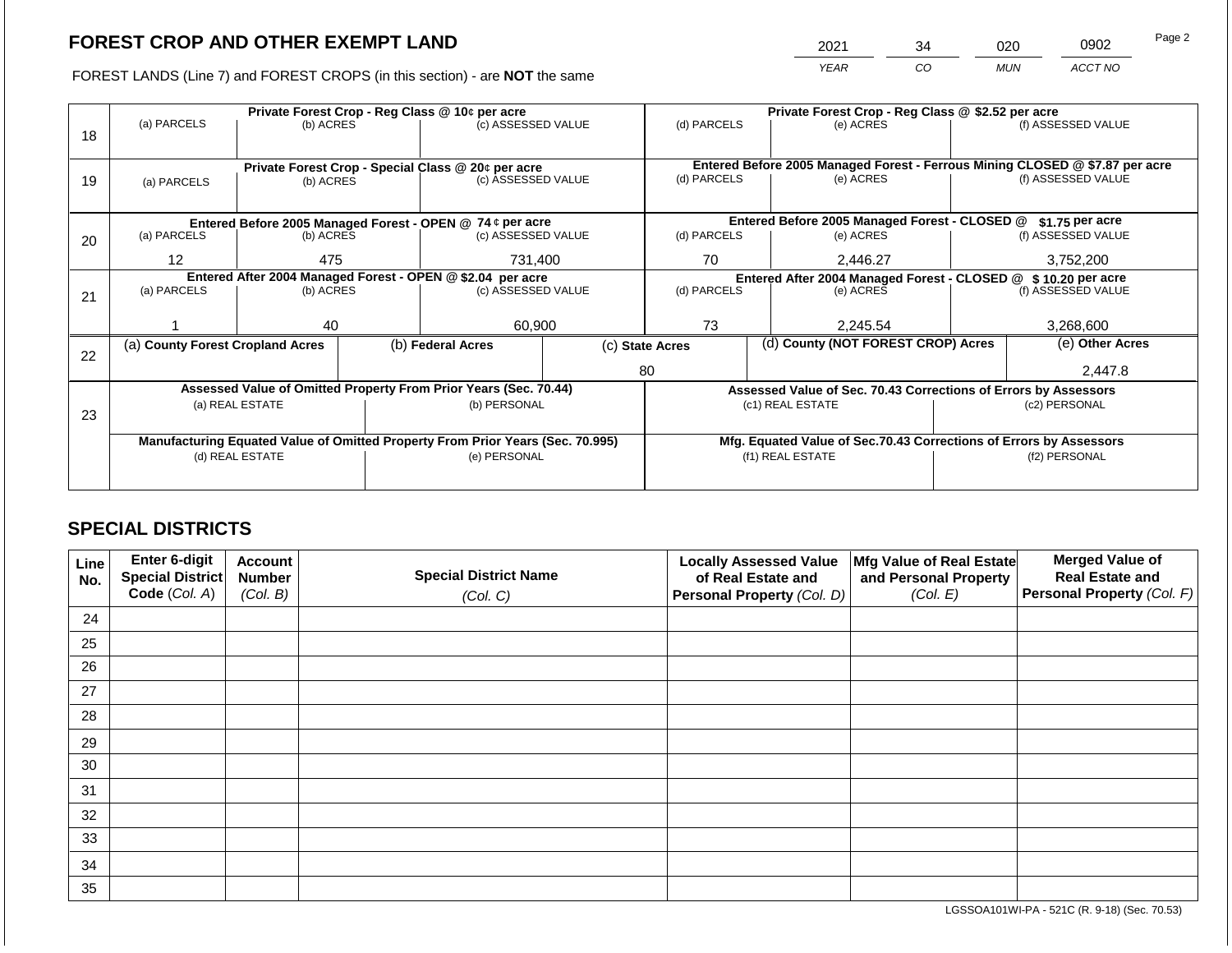|                 | <b>SCHOOL DISTRICTS</b>                                  |                                             |                                                         | 2021                                                                              | 34                                                            | 020<br>0902                                                                    |
|-----------------|----------------------------------------------------------|---------------------------------------------|---------------------------------------------------------|-----------------------------------------------------------------------------------|---------------------------------------------------------------|--------------------------------------------------------------------------------|
|                 |                                                          |                                             |                                                         | <b>YEAR</b>                                                                       | CO                                                            | ACCT NO<br><b>MUN</b>                                                          |
| Line<br>No.     | Enter 6-digit<br><b>School District</b><br>Code (Col. A) | <b>Account</b><br><b>Number</b><br>(Col. B) | <b>School District Name</b><br>(Col. C)                 | <b>Locally Assessed Value</b><br>of Real Estate and<br>Personal Property (Col. D) | Mfg Value of Real Estate<br>and Personal Property<br>(Col. E) | <b>Merged Value of</b><br><b>Real Estate and</b><br>Personal Property (Col. F) |
|                 | <b>SCHOOL DISTRICTS (K-8 and K-12)</b><br>A.             |                                             |                                                         |                                                                                   |                                                               |                                                                                |
| 36              | 340140                                                   | 0204                                        | SCH D OF ANTIGO                                         | 31,148,000                                                                        |                                                               | 31,148,000                                                                     |
| 37              | 341582                                                   | 0205                                        | SCH D OF ELCHO                                          | 2,893,900                                                                         |                                                               | 2,893,900                                                                      |
| 38              |                                                          |                                             |                                                         |                                                                                   |                                                               |                                                                                |
| 39              |                                                          |                                             |                                                         |                                                                                   |                                                               |                                                                                |
| 40              |                                                          |                                             |                                                         |                                                                                   |                                                               |                                                                                |
| 41              |                                                          |                                             |                                                         |                                                                                   |                                                               |                                                                                |
| 42              |                                                          |                                             |                                                         |                                                                                   |                                                               |                                                                                |
| 43              |                                                          |                                             |                                                         |                                                                                   |                                                               |                                                                                |
| 44              |                                                          |                                             |                                                         |                                                                                   |                                                               |                                                                                |
| 45              |                                                          |                                             |                                                         |                                                                                   |                                                               |                                                                                |
| $\overline{46}$ |                                                          |                                             |                                                         |                                                                                   |                                                               |                                                                                |
| 47              |                                                          |                                             |                                                         |                                                                                   |                                                               |                                                                                |
| 48              |                                                          |                                             |                                                         |                                                                                   |                                                               |                                                                                |
| 49<br>50        |                                                          |                                             | TOTAL ASSESSED VALUE OF SCHOOL DISTRICTS (K-8 and K-12) | 34,041,900                                                                        |                                                               | 34,041,900                                                                     |
|                 | <b>B.</b><br><b>UNION HIGH SCHOOL DISTRICTS</b>          |                                             |                                                         |                                                                                   |                                                               |                                                                                |
| 51              |                                                          |                                             |                                                         |                                                                                   |                                                               |                                                                                |
| 52              |                                                          |                                             |                                                         |                                                                                   |                                                               |                                                                                |
| 53              |                                                          |                                             |                                                         |                                                                                   |                                                               |                                                                                |
| 54              |                                                          |                                             |                                                         |                                                                                   |                                                               |                                                                                |
| 55              |                                                          |                                             | TOTAL ASSESSED VALUE OF UNION HIGH SCHOOLS              |                                                                                   |                                                               |                                                                                |
|                 | <b>TECHNICAL COLLEGE DISTRICTS</b><br>C.                 |                                             |                                                         |                                                                                   |                                                               |                                                                                |
| 56              | 001500                                                   | 0014                                        | NORTH CENTRAL TECHNICAL COLLEGE<br>WAUS                 | 31,148,000                                                                        |                                                               | 31,148,000                                                                     |
| 57              | 001600                                                   | 0015                                        | NICOLET TECHNICAL COLLEGE<br><b>RHIN</b>                | 2,893,900                                                                         |                                                               | 2,893,900                                                                      |
| 58              |                                                          |                                             |                                                         |                                                                                   |                                                               |                                                                                |
| 59              |                                                          |                                             | TOTAL ASSESSED VALUE OF TECHNICAL COLLEGES              | 34,041,900                                                                        |                                                               | 34,041,900                                                                     |

 *I hereby certify, to the best of my knowledge and belief, this form is complete and correct.*

**SCHOOL DISTRICTS**

| Name                                           |                           | Title | Submission date  |
|------------------------------------------------|---------------------------|-------|------------------|
| <b>SUE PAYCER</b>                              |                           |       | 2021<br>14<br>44 |
| Phone                                          | Email address             |       |                  |
| 715<br>6287<br>627<br>$\overline{\phantom{0}}$ | SPAYCER@CO.LANGLADE.WI.US |       |                  |

Page 3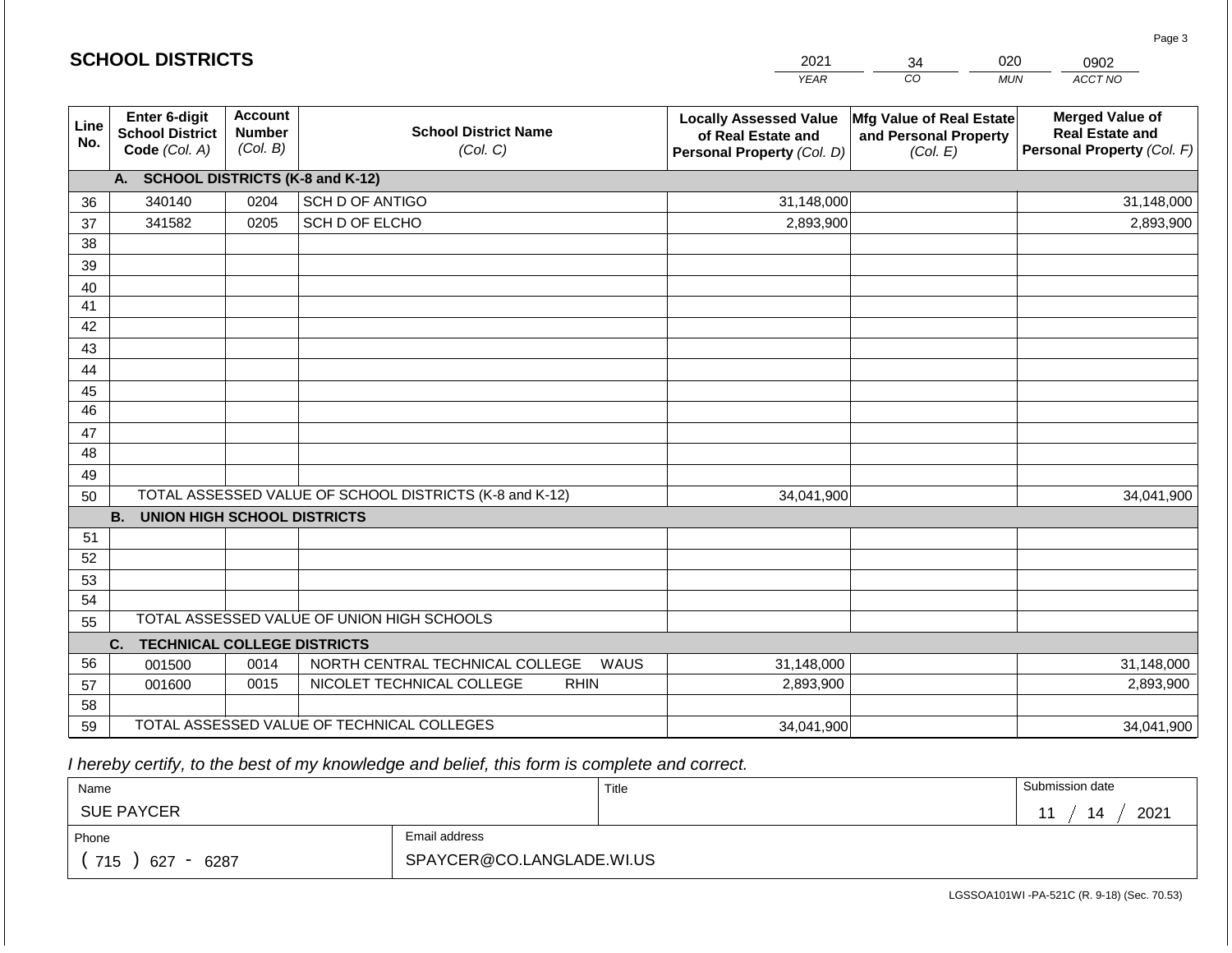- Each municipality's SOA is completed after the Board of Review and includes any changes made to the locally assessed values, under state law (sec. 70.53, Wis. Stats.)
- The Wisconsin Department of Revenue (DOR) merges the locally assessed values with the state assessed manufacturing values
- DOR provides the information regarding district names and codes. If a district is not listed, contact DOR.

Note: If you submit an amended SOA to DOR after your municipality's SOA is equated and posted to our website, we will process the SOA. However, DOR will not recalculate the *aggregate ratio or update the final SOA posted on our website. You should use the corrected values to calculate your tax rates.*

#### **Page 1: Real Estate and Personal Property**

- Lines 1-9 assessed real estate values, parcel counts and acres by classification
- Lines 10-15 assessed personal property values and number of accounts by class
- Line 16 aggregate assessed value of all property subject to general property; use to calculate tax rates. Note: This line equals the total assessed value of K-8 and K-12 school districts (Line 50) and total assessed value of technical colleges (Line 59).
- Remarks assessment ratio used to calculate estimated fair market value on property tax bills

#### **Page 2: Forest Crop, Other Exempt Land and Special Districts**

- Lines 18-21 private forest crop and managed forest lands assessed values
- Line  $22 -$  tax exempt land acres
- Line 23 prior years assessed value of omitted property under sec. 70.44 and correction of errors under sec. 70.43 shown by locally assessed or manufacturing real estate and personal property. Note: If there is an amount on this line, report the corresponding tax in the Statement of Taxes, Sections J or K.
- Lines 24-35 special district assessed values. These values are used to calculate tax rates for the special districts.

#### **Page 3: School Districts**

- Lines 36-50 school districts (K-8 and K-12) assessed values. These values are used to calculate tax rates for school districts.
- Lines 51-55 union high school district assessed values. These values are used to calculate tax rates for union high school districts.
- Lines 56-59 technical college assessed values. These values are used to calculate tax rates for technical colleges.

If you have questions: Email: lgs@wisconsin.gov

 Phone: (608) 266-2569 or (608) 264-6892 Fax: (608) 264-6887

CYNTHIA WALRATH, INTERIM<br>TOWN OF PECK CYNTHIA WALRATH, INTERIM DEERBROOK, WI 54424  $\circ$ DEERBROOK, WI 54424W11385 COUNTY RD C W11385 COUNTY RD TOWN OF PECK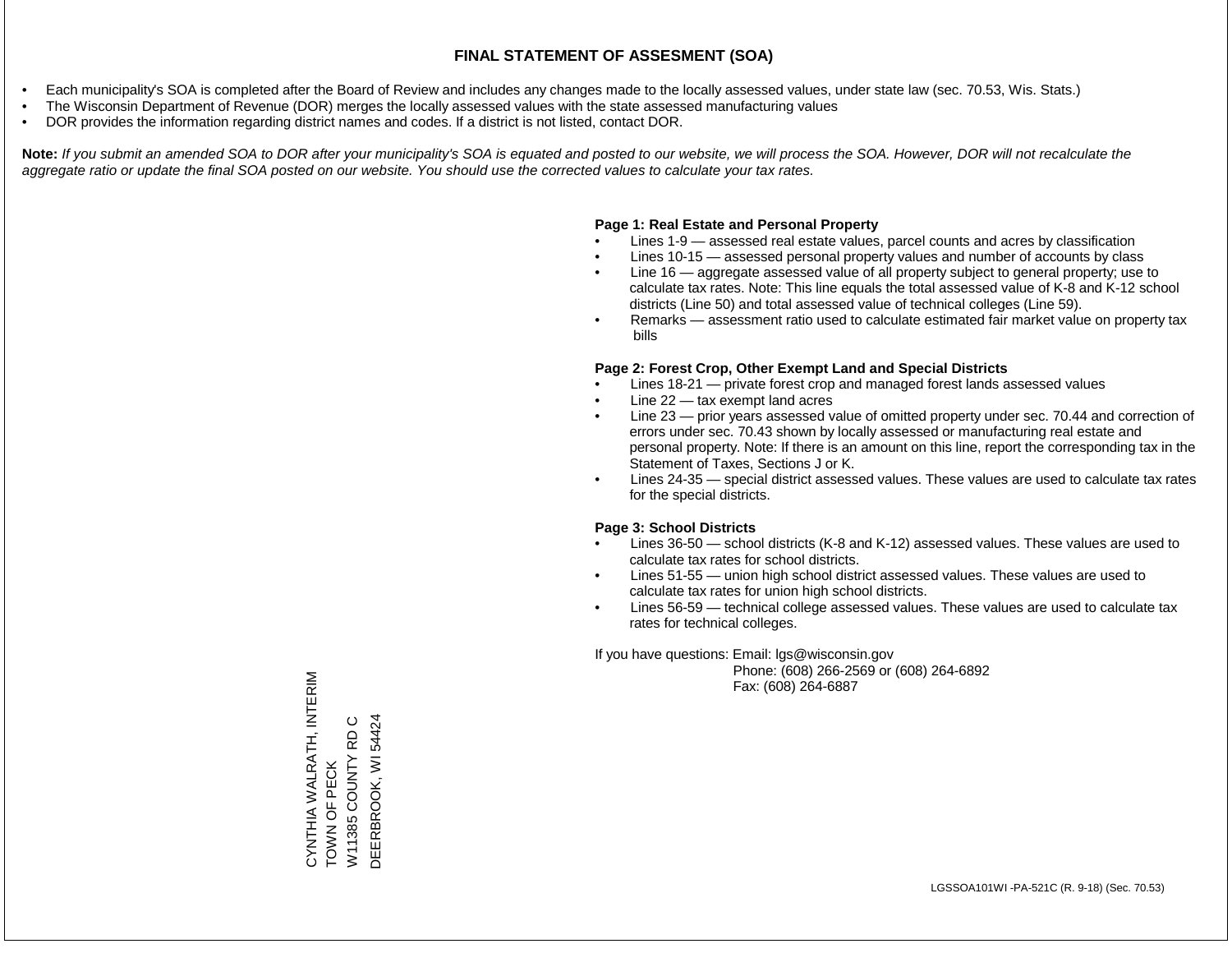|                 | <b>FINAL - EQUATED</b><br><b>STATEMENT OF ASSESSMENT FOR 2021</b>                                                                                                                            |                          | 34                                        | 022                                                 | 0903                    | This is an Amended Return              | Page 1                                         |  |
|-----------------|----------------------------------------------------------------------------------------------------------------------------------------------------------------------------------------------|--------------------------|-------------------------------------------|-----------------------------------------------------|-------------------------|----------------------------------------|------------------------------------------------|--|
|                 |                                                                                                                                                                                              |                          | CO                                        | <b>MUN</b>                                          | ACCT NO                 |                                        |                                                |  |
|                 | <b>FOR</b><br><b>TOWN OF</b><br>OF                                                                                                                                                           | POLAR                    |                                           | LANGLADE COUNTY                                     |                         |                                        |                                                |  |
|                 | Town - Village - City                                                                                                                                                                        | <b>Municipality Name</b> |                                           | <b>County Name</b>                                  |                         |                                        |                                                |  |
| Line<br>No.     | <b>REAL ESTATE</b><br>(See Lines 18 - 22 for                                                                                                                                                 |                          | PARCEL COUNT<br>TOTAL LAND   IMPROVEMENTS | NO. OF ACRES<br><b>WHOLE</b><br><b>NUMBERS ONLY</b> | <b>VALUE OF</b><br>LAND | <b>VALUE OF</b><br><b>IMPROVEMENTS</b> | <b>TOTAL VALUE OF LAND</b><br>AND IMPROVEMENTS |  |
|                 | other Real Estate)                                                                                                                                                                           | (Col. A)                 | (Col. B)                                  | (Col, C)                                            | (Col. D)                | (Col. E)                               | (Col. F)                                       |  |
| $\overline{1}$  | <b>RESIDENTIAL - Class 1</b>                                                                                                                                                                 | 533                      | 465                                       | 1,311                                               | 8,866,700               | 51,110,300                             | 59,977,000                                     |  |
| 2               | <b>COMMERCIAL - Class 2</b>                                                                                                                                                                  | 6                        | 3                                         | 18                                                  | 65,800                  | 436,400                                | 502,200                                        |  |
| 3               | <b>MANUFACTURING - Class 3</b>                                                                                                                                                               | 3                        | 3                                         | 33                                                  | 96,100                  | 809,800                                | 905,900                                        |  |
| 4               | <b>AGRICULTURAL - Class 4</b>                                                                                                                                                                | 346                      |                                           | 7,085                                               | 1,200,800               |                                        | 1,200,800                                      |  |
| 5               | <b>UNDEVELOPED - Class 5</b>                                                                                                                                                                 | 321                      |                                           | 2,277                                               | 1,541,600               |                                        | 1,541,600                                      |  |
| 6               | AGRICULTURAL FOREST - Class 5m                                                                                                                                                               | 142                      |                                           | 1,752                                               | 1,646,500               |                                        | 1,646,500                                      |  |
| $\overline{7}$  | <b>FOREST LANDS - Class 6</b>                                                                                                                                                                | 242                      |                                           | 4,413                                               | 8,562,700               |                                        | 8,562,700                                      |  |
| 8               | OTHER - Class 7                                                                                                                                                                              | 69                       | 68                                        | 136                                                 | 565,000                 | 5,323,000                              | 5,888,000                                      |  |
| 9               | TOTAL - ALL COLUMNS                                                                                                                                                                          | 1,662                    | 539                                       | 17,025                                              | 22,545,200              | 57,679,500                             | 80,224,700                                     |  |
| 10              | NUMBER OF PERSONAL PROPERTY ACCOUNTS IN ROLL                                                                                                                                                 |                          |                                           | 17                                                  | <b>LOCALLY ASSESSED</b> | <b>MANUFACTURING</b>                   | <b>MERGED</b>                                  |  |
| 11              | BOATS AND OTHER WATERCRAFT NOT EXEMPT - Code 1                                                                                                                                               |                          |                                           |                                                     | 0                       | 0                                      | $\Omega$                                       |  |
| 12 <sup>2</sup> | MACHINERY, TOOLS AND PATTERNS - Code 2                                                                                                                                                       |                          |                                           |                                                     |                         | 21,500                                 | 21,500                                         |  |
| 13              | FURNITURE, FIXTURES AND EQUIPMENT - Code 3                                                                                                                                                   |                          |                                           |                                                     | 21,152                  | 13,100                                 | 34,252                                         |  |
| 14              | ALL OTHER PERSONAL PROPERTY NOT EXEMPT - Codes 4A, 4B, 4C                                                                                                                                    |                          |                                           |                                                     | 48,956                  | 400                                    | 49,356                                         |  |
| 15              | TOTAL OF PERSONAL PROPERTY NOT EXEMPT (Total of Lines 11-14)                                                                                                                                 |                          |                                           |                                                     | 70,108                  | 35,000                                 | 105,108                                        |  |
| 16              | AGGREGATE ASSESSED VALUE OF ALL PROPERTY SUBJECT TO THE GENERAL PROPERTY TAX (Total of Lines 9F and 15F)<br>MUST EQUAL TOTAL VALUE OF THE SCHOOL DISTRICTS (K-12 PLUS K-8) - Line 50, Col. F |                          |                                           |                                                     | 80,329,808              |                                        |                                                |  |
| 17              | <b>BOARD OF REVIEW</b><br>DATE OF FINAL ADJOURNMENT                                                                                                                                          | 04/27/2021               |                                           | Name of Assessor<br><b>TODD ANDERSON</b>            |                         | Telephone #                            | (715) 845-2022                                 |  |

The Assessment Ratio to be used in calculating the estimated Fair Market Value on tax bills for this tax district is .876345284

This ratio should be used to convert assessed values to "Calculate Equalized Values" in Step 1 of the Lottery and Gaming Credit Calculations.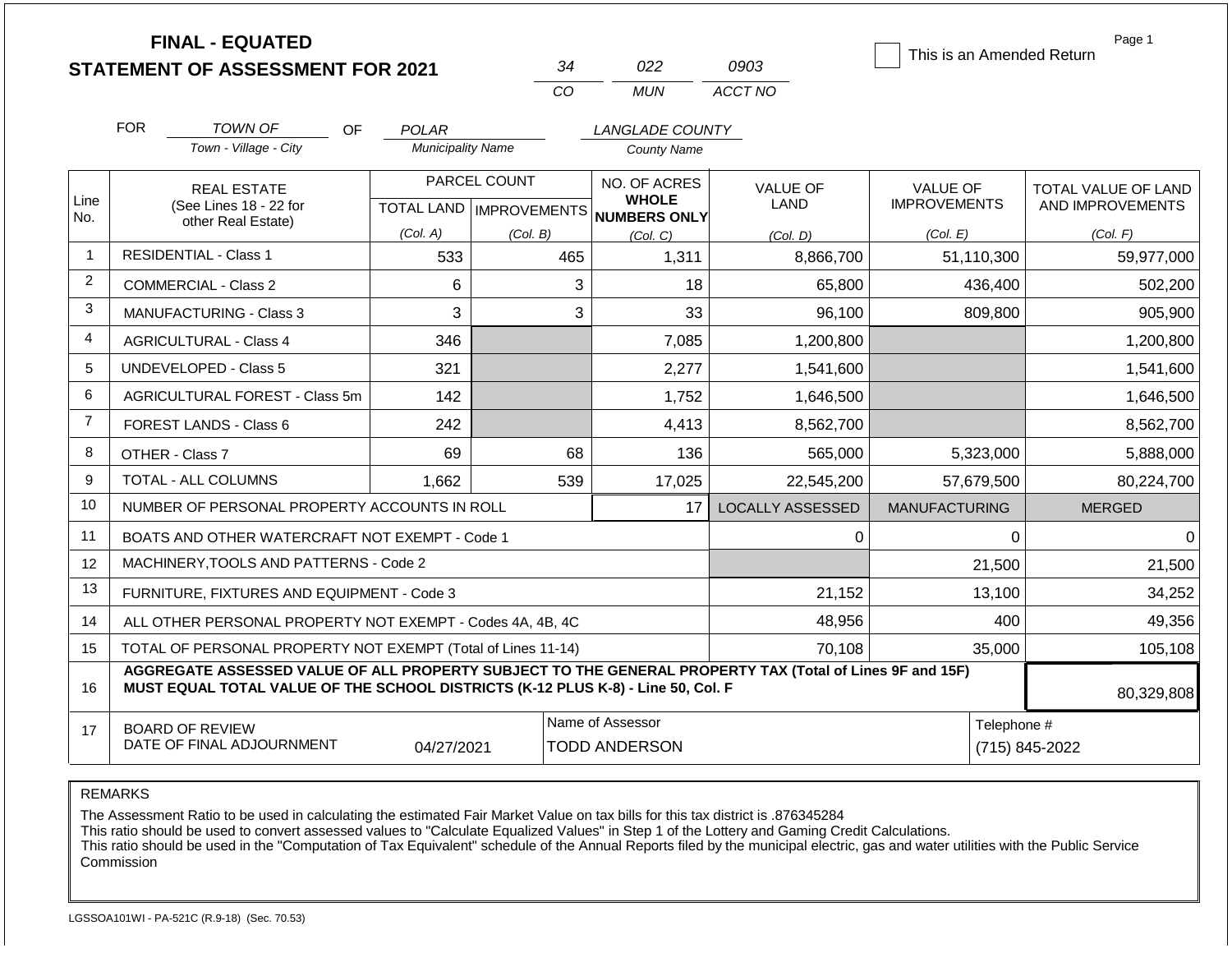FOREST LANDS (Line 7) and FOREST CROPS (in this section) - are **NOT** the same

| 2021        | 34 | າ22        | 0903    | Page 2 |
|-------------|----|------------|---------|--------|
| <b>YEAR</b> | CO | <b>MUN</b> | ACCT NO |        |

|    |                                  |                 | Private Forest Crop - Reg Class @ 10¢ per acre                                 |                                                                  | Private Forest Crop - Reg Class @ \$2.52 per acre     |                  |                                                                    |                 |                                                                              |  |
|----|----------------------------------|-----------------|--------------------------------------------------------------------------------|------------------------------------------------------------------|-------------------------------------------------------|------------------|--------------------------------------------------------------------|-----------------|------------------------------------------------------------------------------|--|
|    | (a) PARCELS                      | (b) ACRES       | (c) ASSESSED VALUE                                                             |                                                                  | (d) PARCELS                                           |                  | (e) ACRES                                                          |                 | (f) ASSESSED VALUE                                                           |  |
| 18 |                                  |                 |                                                                                |                                                                  | 2                                                     |                  | 80                                                                 |                 | 160,000                                                                      |  |
|    |                                  |                 | Private Forest Crop - Special Class @ 20¢ per acre                             |                                                                  |                                                       |                  |                                                                    |                 | Entered Before 2005 Managed Forest - Ferrous Mining CLOSED @ \$7.87 per acre |  |
| 19 | (a) PARCELS                      | (b) ACRES       | (c) ASSESSED VALUE                                                             |                                                                  | (d) PARCELS                                           |                  | (e) ACRES                                                          |                 | (f) ASSESSED VALUE                                                           |  |
|    |                                  |                 |                                                                                |                                                                  |                                                       |                  |                                                                    |                 |                                                                              |  |
|    |                                  |                 | Entered Before 2005 Managed Forest - OPEN @ 74 ¢ per acre                      |                                                                  |                                                       |                  | Entered Before 2005 Managed Forest - CLOSED @                      |                 | \$1.75 per acre                                                              |  |
| 20 | (a) PARCELS                      | (b) ACRES       | (c) ASSESSED VALUE                                                             |                                                                  | (d) PARCELS                                           |                  | (e) ACRES                                                          |                 | (f) ASSESSED VALUE                                                           |  |
|    | 14                               | 519.17          | 1,038,300                                                                      |                                                                  | 26                                                    |                  | 811.7                                                              |                 | 1,623,400                                                                    |  |
|    |                                  |                 | Entered After 2004 Managed Forest - OPEN @ \$2.04 per acre                     | Entered After 2004 Managed Forest - CLOSED @<br>\$10.20 per acre |                                                       |                  |                                                                    |                 |                                                                              |  |
| 21 | (a) PARCELS                      | (b) ACRES       | (c) ASSESSED VALUE                                                             |                                                                  | (d) PARCELS                                           |                  | (e) ACRES                                                          |                 | (f) ASSESSED VALUE                                                           |  |
|    |                                  |                 |                                                                                |                                                                  |                                                       |                  |                                                                    |                 |                                                                              |  |
|    | 59                               | 1,715.75        | 3,398,100                                                                      | 58                                                               |                                                       | 1,768.46         |                                                                    | 3,470,600       |                                                                              |  |
| 22 | (a) County Forest Cropland Acres |                 | (b) Federal Acres                                                              |                                                                  | (d) County (NOT FOREST CROP) Acres<br>(c) State Acres |                  |                                                                    | (e) Other Acres |                                                                              |  |
|    |                                  |                 |                                                                                |                                                                  | 600.17                                                |                  | 201                                                                |                 | 77.74                                                                        |  |
|    |                                  |                 | Assessed Value of Omitted Property From Prior Years (Sec. 70.44)               |                                                                  |                                                       |                  | Assessed Value of Sec. 70.43 Corrections of Errors by Assessors    |                 |                                                                              |  |
|    |                                  | (a) REAL ESTATE | (b) PERSONAL                                                                   |                                                                  |                                                       | (c1) REAL ESTATE |                                                                    |                 | (c2) PERSONAL                                                                |  |
| 23 |                                  |                 |                                                                                |                                                                  |                                                       |                  |                                                                    |                 |                                                                              |  |
|    |                                  |                 | Manufacturing Equated Value of Omitted Property From Prior Years (Sec. 70.995) |                                                                  |                                                       |                  | Mfg. Equated Value of Sec.70.43 Corrections of Errors by Assessors |                 |                                                                              |  |
|    |                                  | (d) REAL ESTATE | (e) PERSONAL                                                                   |                                                                  |                                                       | (f1) REAL ESTATE |                                                                    |                 | (f2) PERSONAL                                                                |  |
|    |                                  |                 |                                                                                |                                                                  |                                                       |                  |                                                                    |                 |                                                                              |  |
|    |                                  |                 |                                                                                |                                                                  |                                                       |                  |                                                                    |                 |                                                                              |  |

# **SPECIAL DISTRICTS**

| Line<br>No. | Enter 6-digit<br>Special District<br>Code (Col. A) | <b>Account</b><br><b>Number</b><br>(Col. B) | <b>Special District Name</b><br>(Col. C) | <b>Locally Assessed Value</b><br>of Real Estate and<br>Personal Property (Col. D) | Mfg Value of Real Estate<br>and Personal Property<br>(Col. E) | <b>Merged Value of</b><br><b>Real Estate and</b><br>Personal Property (Col. F) |
|-------------|----------------------------------------------------|---------------------------------------------|------------------------------------------|-----------------------------------------------------------------------------------|---------------------------------------------------------------|--------------------------------------------------------------------------------|
| 24          |                                                    |                                             |                                          |                                                                                   |                                                               |                                                                                |
| 25          |                                                    |                                             |                                          |                                                                                   |                                                               |                                                                                |
| 26          |                                                    |                                             |                                          |                                                                                   |                                                               |                                                                                |
| 27          |                                                    |                                             |                                          |                                                                                   |                                                               |                                                                                |
| 28          |                                                    |                                             |                                          |                                                                                   |                                                               |                                                                                |
| 29          |                                                    |                                             |                                          |                                                                                   |                                                               |                                                                                |
| 30          |                                                    |                                             |                                          |                                                                                   |                                                               |                                                                                |
| 31          |                                                    |                                             |                                          |                                                                                   |                                                               |                                                                                |
| 32          |                                                    |                                             |                                          |                                                                                   |                                                               |                                                                                |
| 33          |                                                    |                                             |                                          |                                                                                   |                                                               |                                                                                |
| 34          |                                                    |                                             |                                          |                                                                                   |                                                               |                                                                                |
| 35          |                                                    |                                             |                                          |                                                                                   |                                                               |                                                                                |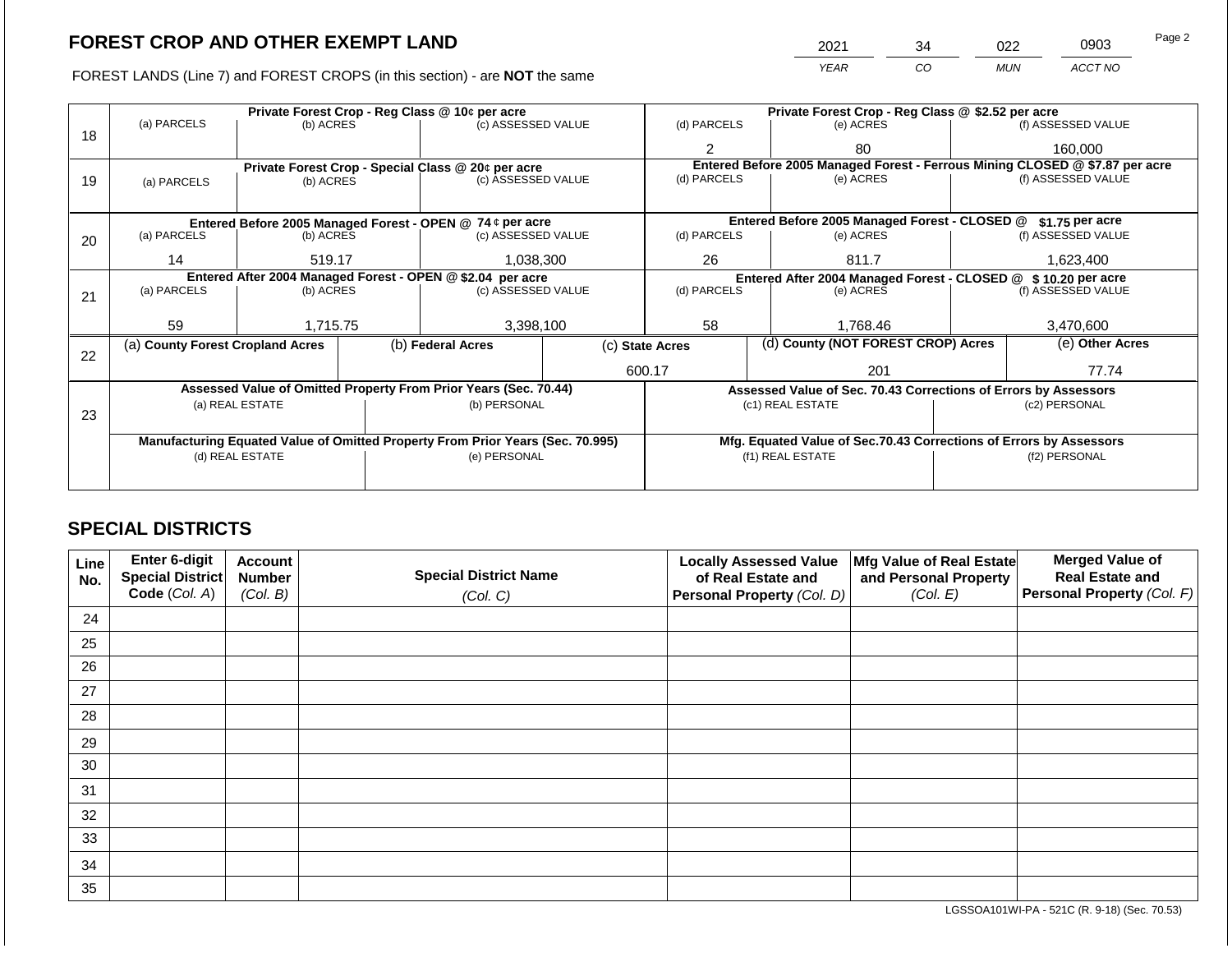|                 | <b>SCHOOL DISTRICTS</b>                                  |                                             |                                                         |      | 2021                                                                              | 022<br>34                                                     | 0903                                                                           |
|-----------------|----------------------------------------------------------|---------------------------------------------|---------------------------------------------------------|------|-----------------------------------------------------------------------------------|---------------------------------------------------------------|--------------------------------------------------------------------------------|
|                 |                                                          |                                             |                                                         |      | <b>YEAR</b>                                                                       | CO<br><b>MUN</b>                                              | ACCT NO                                                                        |
| Line<br>No.     | Enter 6-digit<br><b>School District</b><br>Code (Col. A) | <b>Account</b><br><b>Number</b><br>(Col. B) | <b>School District Name</b><br>(Col. C)                 |      | <b>Locally Assessed Value</b><br>of Real Estate and<br>Personal Property (Col. D) | Mfg Value of Real Estate<br>and Personal Property<br>(Col. E) | <b>Merged Value of</b><br><b>Real Estate and</b><br>Personal Property (Col. F) |
|                 | A. SCHOOL DISTRICTS (K-8 and K-12)                       |                                             |                                                         |      |                                                                                   |                                                               |                                                                                |
| 36              | 340140                                                   | 0204                                        | SCH D OF ANTIGO                                         |      | 79,388,908                                                                        | 940,900                                                       | 80,329,808                                                                     |
| 37              |                                                          |                                             |                                                         |      |                                                                                   |                                                               |                                                                                |
| 38              |                                                          |                                             |                                                         |      |                                                                                   |                                                               |                                                                                |
| 39              |                                                          |                                             |                                                         |      |                                                                                   |                                                               |                                                                                |
| 40              |                                                          |                                             |                                                         |      |                                                                                   |                                                               |                                                                                |
| 41              |                                                          |                                             |                                                         |      |                                                                                   |                                                               |                                                                                |
| 42              |                                                          |                                             |                                                         |      |                                                                                   |                                                               |                                                                                |
| 43<br>44        |                                                          |                                             |                                                         |      |                                                                                   |                                                               |                                                                                |
| 45              |                                                          |                                             |                                                         |      |                                                                                   |                                                               |                                                                                |
| $\overline{46}$ |                                                          |                                             |                                                         |      |                                                                                   |                                                               |                                                                                |
| 47              |                                                          |                                             |                                                         |      |                                                                                   |                                                               |                                                                                |
| 48              |                                                          |                                             |                                                         |      |                                                                                   |                                                               |                                                                                |
| 49              |                                                          |                                             |                                                         |      |                                                                                   |                                                               |                                                                                |
| 50              |                                                          |                                             | TOTAL ASSESSED VALUE OF SCHOOL DISTRICTS (K-8 and K-12) |      | 79,388,908                                                                        | 940,900                                                       | 80,329,808                                                                     |
|                 | <b>B.</b><br><b>UNION HIGH SCHOOL DISTRICTS</b>          |                                             |                                                         |      |                                                                                   |                                                               |                                                                                |
| 51              |                                                          |                                             |                                                         |      |                                                                                   |                                                               |                                                                                |
| 52              |                                                          |                                             |                                                         |      |                                                                                   |                                                               |                                                                                |
| 53              |                                                          |                                             |                                                         |      |                                                                                   |                                                               |                                                                                |
| 54              |                                                          |                                             | TOTAL ASSESSED VALUE OF UNION HIGH SCHOOLS              |      |                                                                                   |                                                               |                                                                                |
| 55              |                                                          |                                             |                                                         |      |                                                                                   |                                                               |                                                                                |
| 56              | <b>TECHNICAL COLLEGE DISTRICTS</b><br>C.                 | 0014                                        | NORTH CENTRAL TECHNICAL COLLEGE                         | WAUS |                                                                                   | 940,900                                                       |                                                                                |
| 57              | 001500                                                   |                                             |                                                         |      | 79,388,908                                                                        |                                                               | 80,329,808                                                                     |
| 58              |                                                          |                                             |                                                         |      |                                                                                   |                                                               |                                                                                |
| 59              |                                                          |                                             | TOTAL ASSESSED VALUE OF TECHNICAL COLLEGES              |      | 79,388,908                                                                        | 940,900                                                       | 80,329,808                                                                     |

 *I hereby certify, to the best of my knowledge and belief, this form is complete and correct.*

**SCHOOL DISTRICTS**

| Name                                           |                           | Title | Submission date        |
|------------------------------------------------|---------------------------|-------|------------------------|
| <b>SUE PAYCER</b>                              |                           |       | 2021<br>ാറ<br>04<br>ບບ |
| Phone                                          | Email address             |       |                        |
| 715<br>6287<br>627<br>$\overline{\phantom{0}}$ | SPAYCER@CO.LANGLADE.WI.US |       |                        |

Page 3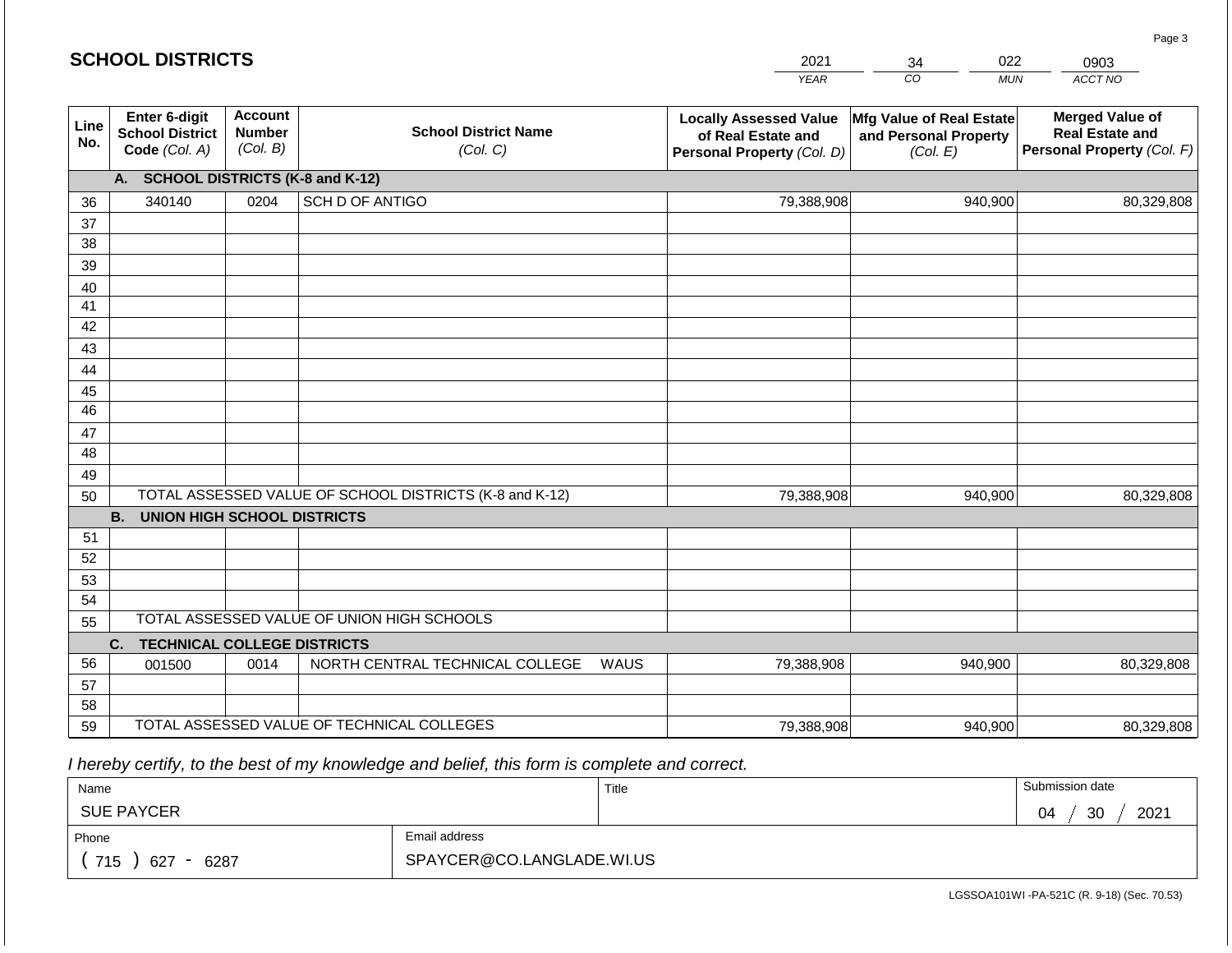- Each municipality's SOA is completed after the Board of Review and includes any changes made to the locally assessed values, under state law (sec. 70.53, Wis. Stats.)
- The Wisconsin Department of Revenue (DOR) merges the locally assessed values with the state assessed manufacturing values
- DOR provides the information regarding district names and codes. If a district is not listed, contact DOR.

Note: If you submit an amended SOA to DOR after your municipality's SOA is equated and posted to our website, we will process the SOA. However, DOR will not recalculate the *aggregate ratio or update the final SOA posted on our website. You should use the corrected values to calculate your tax rates.*

#### **Page 1: Real Estate and Personal Property**

- Lines 1-9 assessed real estate values, parcel counts and acres by classification
- Lines 10-15 assessed personal property values and number of accounts by class
- Line 16 aggregate assessed value of all property subject to general property; use to calculate tax rates. Note: This line equals the total assessed value of K-8 and K-12 school districts (Line 50) and total assessed value of technical colleges (Line 59).
- Remarks assessment ratio used to calculate estimated fair market value on property tax bills

#### **Page 2: Forest Crop, Other Exempt Land and Special Districts**

- Lines 18-21 private forest crop and managed forest lands assessed values
- Line  $22 -$  tax exempt land acres
- Line 23 prior years assessed value of omitted property under sec. 70.44 and correction of errors under sec. 70.43 shown by locally assessed or manufacturing real estate and personal property. Note: If there is an amount on this line, report the corresponding tax in the Statement of Taxes, Sections J or K.
- Lines 24-35 special district assessed values. These values are used to calculate tax rates for the special districts.

#### **Page 3: School Districts**

- Lines 36-50 school districts (K-8 and K-12) assessed values. These values are used to calculate tax rates for school districts.
- Lines 51-55 union high school district assessed values. These values are used to calculate tax rates for union high school districts.
- Lines 56-59 technical college assessed values. These values are used to calculate tax rates for technical colleges.

If you have questions: Email: lgs@wisconsin.gov

 Phone: (608) 266-2569 or (608) 264-6892 Fax: (608) 264-6887

W6870 FIFTH AVENUE ROAD W6870 FIFTH AVENUE ROAD BRYANT, WI 54418 BRYANT, WI 54418TOWN OF POLAR TOWN OF POLAR **JANE KOLPACK** JANE KOLPACK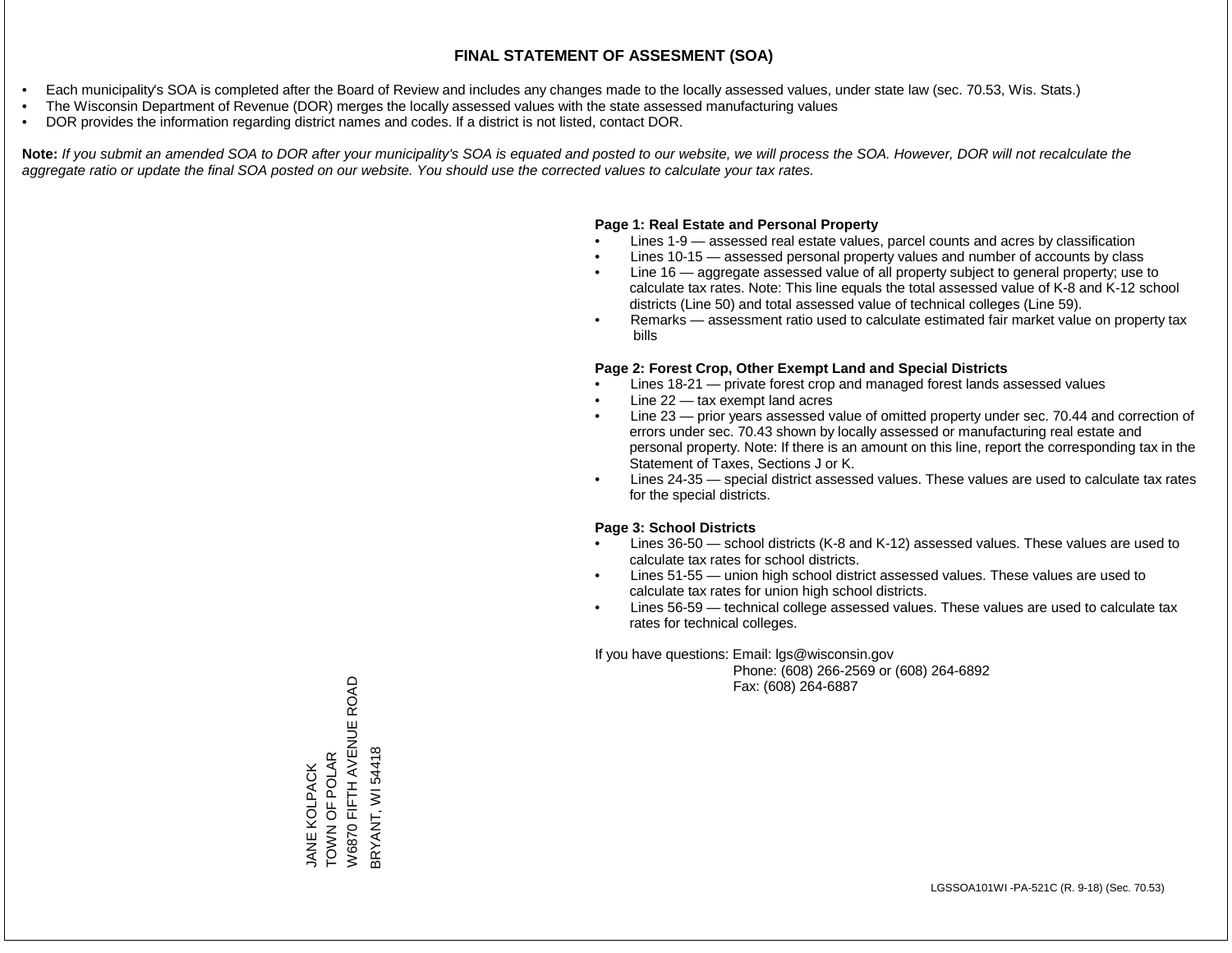|                | <b>FINAL - EQUATED</b><br><b>STATEMENT OF ASSESSMENT FOR 2021</b>                                                                                                                            |                          | 34                                        | 024                                          | 0904                    | This is an Amended Return              | Page 1                                  |
|----------------|----------------------------------------------------------------------------------------------------------------------------------------------------------------------------------------------|--------------------------|-------------------------------------------|----------------------------------------------|-------------------------|----------------------------------------|-----------------------------------------|
|                |                                                                                                                                                                                              |                          | CO                                        | <b>MUN</b>                                   | ACCT NO                 |                                        |                                         |
|                | <b>FOR</b><br><b>TOWN OF</b><br><b>OF</b>                                                                                                                                                    | <b>PRICE</b>             |                                           | LANGLADE COUNTY                              |                         |                                        |                                         |
|                | Town - Village - City                                                                                                                                                                        | <b>Municipality Name</b> |                                           | <b>County Name</b>                           |                         |                                        |                                         |
| Line           | <b>REAL ESTATE</b><br>(See Lines 18 - 22 for                                                                                                                                                 |                          | PARCEL COUNT<br>TOTAL LAND   IMPROVEMENTS | NO. OF ACRES<br><b>WHOLE</b><br>NUMBERS ONLY | VALUE OF<br><b>LAND</b> | <b>VALUE OF</b><br><b>IMPROVEMENTS</b> | TOTAL VALUE OF LAND<br>AND IMPROVEMENTS |
| No.            | other Real Estate)                                                                                                                                                                           | (Col. A)                 | (Col. B)                                  | (Col, C)                                     | (Col. D)                | (Col. E)                               | (Col. F)                                |
| $\mathbf{1}$   | <b>RESIDENTIAL - Class 1</b>                                                                                                                                                                 | 163                      | 136                                       | 329                                          | 1,347,000               | 13,500,400                             | 14,847,400                              |
| $\overline{2}$ | COMMERCIAL - Class 2                                                                                                                                                                         | 9                        | 5                                         | 23                                           | 76,100                  | 305,700                                | 381,800                                 |
| 3              | MANUFACTURING - Class 3                                                                                                                                                                      | $\overline{0}$           | $\overline{0}$                            | $\Omega$                                     | 0                       | $\mathbf 0$                            | $\Omega$                                |
| $\overline{4}$ | <b>AGRICULTURAL - Class 4</b>                                                                                                                                                                | 193                      |                                           | 5,126                                        | 977,600                 |                                        | 977,600                                 |
| 5              | UNDEVELOPED - Class 5                                                                                                                                                                        | 163                      |                                           | 340                                          | 159,800                 |                                        | 159,800                                 |
| 6              | AGRICULTURAL FOREST - Class 5m                                                                                                                                                               | 34                       |                                           | 451                                          | 434,000                 |                                        | 434,000                                 |
| $\overline{7}$ | <b>FOREST LANDS - Class 6</b>                                                                                                                                                                | 95                       |                                           | 2,216                                        | 4,178,700               |                                        | 4,178,700                               |
| 8              | OTHER - Class 7                                                                                                                                                                              | 18                       | 33                                        | 57                                           | 257,500                 | 1,983,100                              | 2,240,600                               |
| 9              | <b>TOTAL - ALL COLUMNS</b>                                                                                                                                                                   | 675                      | 174                                       | 8,542                                        | 7,430,700               | 15,789,200                             | 23,219,900                              |
| 10             | NUMBER OF PERSONAL PROPERTY ACCOUNTS IN ROLL                                                                                                                                                 |                          |                                           | 14                                           | <b>LOCALLY ASSESSED</b> | <b>MANUFACTURING</b>                   | <b>MERGED</b>                           |
| 11             | BOATS AND OTHER WATERCRAFT NOT EXEMPT - Code 1                                                                                                                                               |                          |                                           |                                              | 0                       | 0                                      | $\Omega$                                |
| 12             | MACHINERY, TOOLS AND PATTERNS - Code 2                                                                                                                                                       |                          |                                           |                                              |                         | 0                                      | $\Omega$                                |
| 13             | FURNITURE, FIXTURES AND EQUIPMENT - Code 3                                                                                                                                                   |                          |                                           |                                              | 7,300                   | $\mathbf 0$                            | 7,300                                   |
| 14             | ALL OTHER PERSONAL PROPERTY NOT EXEMPT - Codes 4A, 4B, 4C                                                                                                                                    |                          |                                           |                                              | 172,800                 | $\mathbf 0$                            | 172,800                                 |
| 15             | TOTAL OF PERSONAL PROPERTY NOT EXEMPT (Total of Lines 11-14)                                                                                                                                 |                          |                                           |                                              | 180,100                 | $\mathbf 0$                            |                                         |
| 16             | AGGREGATE ASSESSED VALUE OF ALL PROPERTY SUBJECT TO THE GENERAL PROPERTY TAX (Total of Lines 9F and 15F)<br>MUST EQUAL TOTAL VALUE OF THE SCHOOL DISTRICTS (K-12 PLUS K-8) - Line 50, Col. F |                          |                                           |                                              |                         |                                        | 23,400,000                              |
| 17             | <b>BOARD OF REVIEW</b><br>DATE OF FINAL ADJOURNMENT                                                                                                                                          | 10/04/2021               |                                           | Name of Assessor<br><b>SCOTT ZILLMER</b>     |                         | Telephone #<br>(715) 754-2287          |                                         |

The Assessment Ratio to be used in calculating the estimated Fair Market Value on tax bills for this tax district is 1.006127056

This ratio should be used to convert assessed values to "Calculate Equalized Values" in Step 1 of the Lottery and Gaming Credit Calculations.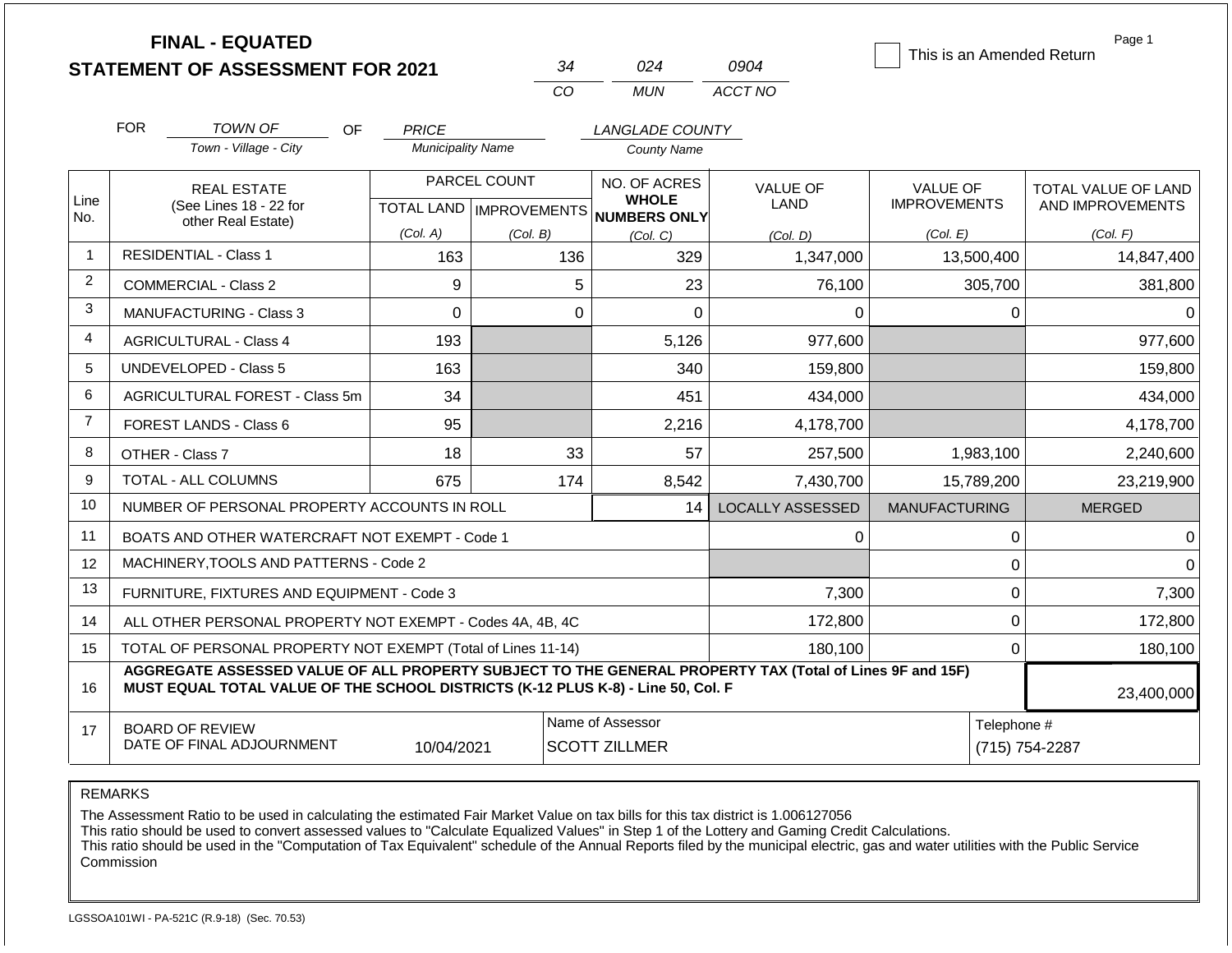FOREST LANDS (Line 7) and FOREST CROPS (in this section) - are **NOT** the same

| 2021 | 34 | )24 | 0904    | Page 2 |
|------|----|-----|---------|--------|
| YFAR | CO | MUN | ACCT NO |        |

|    |                                                            | Private Forest Crop - Reg Class @ 10¢ per acre |  |                                                                                |  |                                                                              | Private Forest Crop - Reg Class @ \$2.52 per acre |                                                                 |                                                                    |                    |  |
|----|------------------------------------------------------------|------------------------------------------------|--|--------------------------------------------------------------------------------|--|------------------------------------------------------------------------------|---------------------------------------------------|-----------------------------------------------------------------|--------------------------------------------------------------------|--------------------|--|
|    | (a) PARCELS                                                | (b) ACRES                                      |  | (c) ASSESSED VALUE                                                             |  | (d) PARCELS                                                                  |                                                   | (e) ACRES                                                       |                                                                    | (f) ASSESSED VALUE |  |
| 18 |                                                            |                                                |  |                                                                                |  | 10                                                                           |                                                   | 410.95                                                          |                                                                    | 783,000            |  |
|    |                                                            |                                                |  | Private Forest Crop - Special Class @ 20¢ per acre                             |  | Entered Before 2005 Managed Forest - Ferrous Mining CLOSED @ \$7.87 per acre |                                                   |                                                                 |                                                                    |                    |  |
| 19 | (a) PARCELS                                                | (b) ACRES                                      |  | (c) ASSESSED VALUE                                                             |  | (d) PARCELS                                                                  |                                                   | (e) ACRES                                                       |                                                                    | (f) ASSESSED VALUE |  |
|    |                                                            |                                                |  |                                                                                |  |                                                                              |                                                   |                                                                 |                                                                    |                    |  |
|    |                                                            |                                                |  | Entered Before 2005 Managed Forest - OPEN @ 74 ¢ per acre                      |  |                                                                              |                                                   | Entered Before 2005 Managed Forest - CLOSED @                   |                                                                    | \$1.75 per acre    |  |
| 20 | (a) PARCELS                                                | (b) ACRES                                      |  | (c) ASSESSED VALUE                                                             |  | (d) PARCELS                                                                  |                                                   | (e) ACRES                                                       |                                                                    | (f) ASSESSED VALUE |  |
|    |                                                            |                                                |  |                                                                                |  |                                                                              |                                                   |                                                                 |                                                                    |                    |  |
|    |                                                            | 39<br>1.381.71                                 |  | 2,589,400                                                                      |  | 40                                                                           |                                                   | 1.464.45                                                        |                                                                    | 2,779,500          |  |
|    | Entered After 2004 Managed Forest - OPEN @ \$2.04 per acre |                                                |  |                                                                                |  |                                                                              |                                                   | Entered After 2004 Managed Forest - CLOSED @ \$10.20 per acre   |                                                                    |                    |  |
| 21 | (a) PARCELS                                                | (b) ACRES                                      |  | (c) ASSESSED VALUE                                                             |  | (d) PARCELS                                                                  |                                                   | (e) ACRES                                                       |                                                                    | (f) ASSESSED VALUE |  |
|    |                                                            |                                                |  |                                                                                |  |                                                                              |                                                   |                                                                 |                                                                    |                    |  |
|    | 36                                                         | 1,361.8                                        |  | 2,564,300                                                                      |  | 1,251.17<br>40                                                               |                                                   | 2,488,100                                                       |                                                                    |                    |  |
|    | (a) County Forest Cropland Acres                           |                                                |  | (b) Federal Acres                                                              |  | (d) County (NOT FOREST CROP) Acres<br>(c) State Acres                        |                                                   |                                                                 |                                                                    | (e) Other Acres    |  |
| 22 |                                                            |                                                |  |                                                                                |  |                                                                              |                                                   |                                                                 |                                                                    |                    |  |
|    | 8.175.3                                                    |                                                |  |                                                                                |  | 499.99                                                                       |                                                   | 240                                                             |                                                                    | 41.07              |  |
|    |                                                            |                                                |  | Assessed Value of Omitted Property From Prior Years (Sec. 70.44)               |  |                                                                              |                                                   | Assessed Value of Sec. 70.43 Corrections of Errors by Assessors |                                                                    |                    |  |
|    |                                                            | (a) REAL ESTATE                                |  | (b) PERSONAL                                                                   |  |                                                                              |                                                   | (c1) REAL ESTATE                                                |                                                                    | (c2) PERSONAL      |  |
| 23 |                                                            |                                                |  |                                                                                |  |                                                                              |                                                   |                                                                 |                                                                    |                    |  |
|    |                                                            |                                                |  | Manufacturing Equated Value of Omitted Property From Prior Years (Sec. 70.995) |  |                                                                              |                                                   |                                                                 | Mfg. Equated Value of Sec.70.43 Corrections of Errors by Assessors |                    |  |
|    |                                                            | (d) REAL ESTATE                                |  | (e) PERSONAL                                                                   |  |                                                                              |                                                   | (f1) REAL ESTATE                                                |                                                                    |                    |  |
|    |                                                            |                                                |  |                                                                                |  |                                                                              |                                                   |                                                                 | (f2) PERSONAL                                                      |                    |  |
|    |                                                            |                                                |  |                                                                                |  |                                                                              |                                                   |                                                                 |                                                                    |                    |  |
|    |                                                            |                                                |  |                                                                                |  |                                                                              |                                                   |                                                                 |                                                                    |                    |  |

# **SPECIAL DISTRICTS**

| Line<br>No. | <b>Enter 6-digit</b><br>Special District | <b>Account</b><br><b>Number</b> | <b>Special District Name</b> | <b>Locally Assessed Value</b><br>of Real Estate and | Mfg Value of Real Estate<br>and Personal Property | <b>Merged Value of</b><br><b>Real Estate and</b> |
|-------------|------------------------------------------|---------------------------------|------------------------------|-----------------------------------------------------|---------------------------------------------------|--------------------------------------------------|
|             | Code (Col. A)                            | (Col. B)                        | (Col. C)                     | Personal Property (Col. D)                          | (Col. E)                                          | Personal Property (Col. F)                       |
| 24          |                                          |                                 |                              |                                                     |                                                   |                                                  |
| 25          |                                          |                                 |                              |                                                     |                                                   |                                                  |
| 26          |                                          |                                 |                              |                                                     |                                                   |                                                  |
| 27          |                                          |                                 |                              |                                                     |                                                   |                                                  |
| 28          |                                          |                                 |                              |                                                     |                                                   |                                                  |
| 29          |                                          |                                 |                              |                                                     |                                                   |                                                  |
| 30          |                                          |                                 |                              |                                                     |                                                   |                                                  |
| 31          |                                          |                                 |                              |                                                     |                                                   |                                                  |
| 32          |                                          |                                 |                              |                                                     |                                                   |                                                  |
| 33          |                                          |                                 |                              |                                                     |                                                   |                                                  |
| 34          |                                          |                                 |                              |                                                     |                                                   |                                                  |
| 35          |                                          |                                 |                              |                                                     |                                                   |                                                  |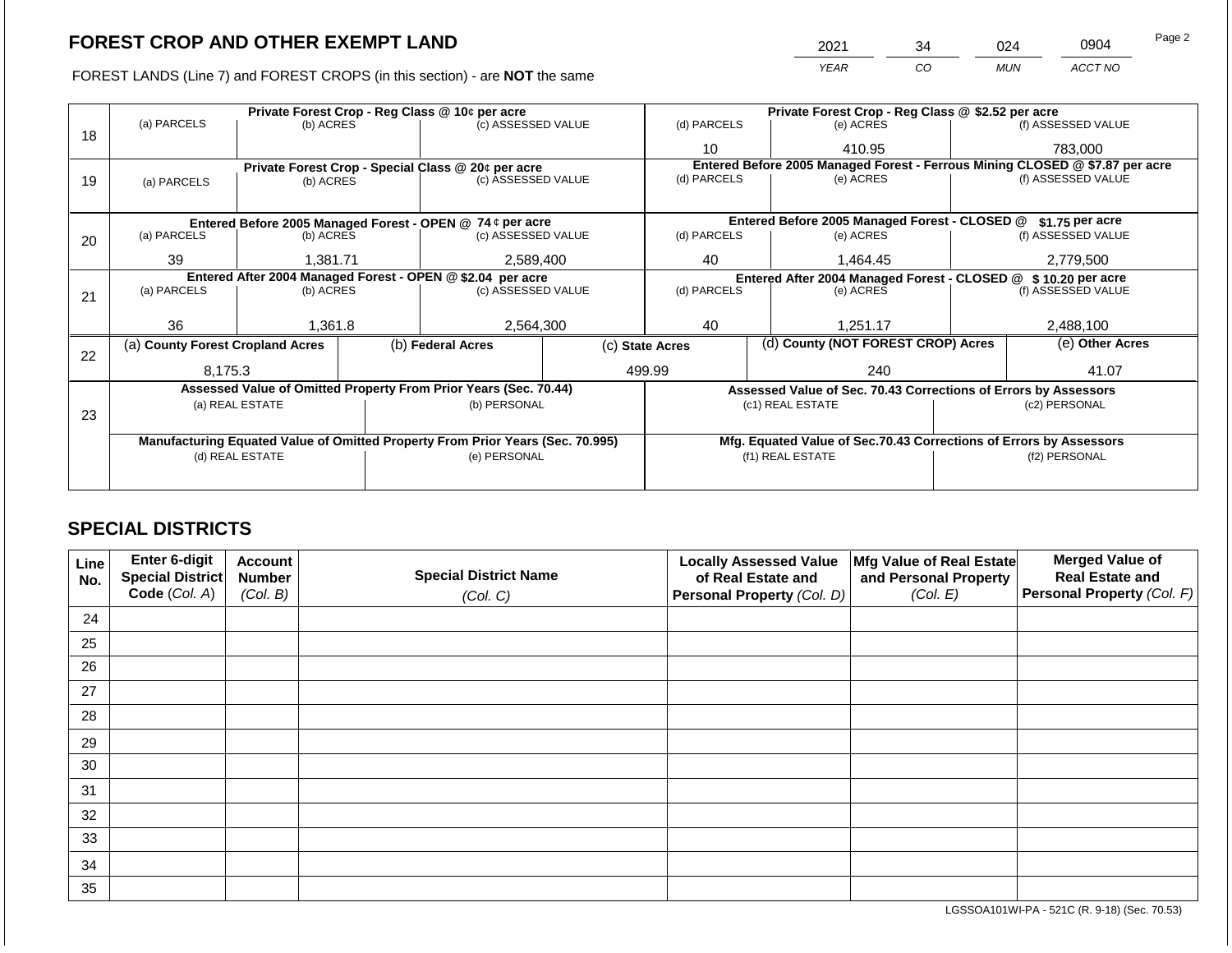|             | <b>SCHOOL DISTRICTS</b>                                  |                                             |                                                         |      | 2021                                                                              | 34                                                            | 024        | 0904                                                                           |
|-------------|----------------------------------------------------------|---------------------------------------------|---------------------------------------------------------|------|-----------------------------------------------------------------------------------|---------------------------------------------------------------|------------|--------------------------------------------------------------------------------|
|             |                                                          |                                             |                                                         |      | <b>YEAR</b>                                                                       | $\overline{co}$                                               | <b>MUN</b> | ACCT NO                                                                        |
| Line<br>No. | Enter 6-digit<br><b>School District</b><br>Code (Col. A) | <b>Account</b><br><b>Number</b><br>(Col. B) | <b>School District Name</b><br>(Col. C)                 |      | <b>Locally Assessed Value</b><br>of Real Estate and<br>Personal Property (Col. D) | Mfg Value of Real Estate<br>and Personal Property<br>(Col. E) |            | <b>Merged Value of</b><br><b>Real Estate and</b><br>Personal Property (Col. F) |
|             | <b>SCHOOL DISTRICTS (K-8 and K-12)</b><br>A.             |                                             |                                                         |      |                                                                                   |                                                               |            |                                                                                |
| 36          | 340140                                                   | 0204                                        | <b>SCH D OF ANTIGO</b>                                  |      | 23,400,000                                                                        |                                                               |            | 23,400,000                                                                     |
| 37          |                                                          |                                             |                                                         |      |                                                                                   |                                                               |            |                                                                                |
| 38          |                                                          |                                             |                                                         |      |                                                                                   |                                                               |            |                                                                                |
| 39          |                                                          |                                             |                                                         |      |                                                                                   |                                                               |            |                                                                                |
| 40          |                                                          |                                             |                                                         |      |                                                                                   |                                                               |            |                                                                                |
| 41          |                                                          |                                             |                                                         |      |                                                                                   |                                                               |            |                                                                                |
| 42<br>43    |                                                          |                                             |                                                         |      |                                                                                   |                                                               |            |                                                                                |
| 44          |                                                          |                                             |                                                         |      |                                                                                   |                                                               |            |                                                                                |
| 45          |                                                          |                                             |                                                         |      |                                                                                   |                                                               |            |                                                                                |
| 46          |                                                          |                                             |                                                         |      |                                                                                   |                                                               |            |                                                                                |
| 47          |                                                          |                                             |                                                         |      |                                                                                   |                                                               |            |                                                                                |
| 48          |                                                          |                                             |                                                         |      |                                                                                   |                                                               |            |                                                                                |
| 49          |                                                          |                                             |                                                         |      |                                                                                   |                                                               |            |                                                                                |
| 50          |                                                          |                                             | TOTAL ASSESSED VALUE OF SCHOOL DISTRICTS (K-8 and K-12) |      | 23,400,000                                                                        |                                                               |            | 23,400,000                                                                     |
|             | <b>B.</b><br><b>UNION HIGH SCHOOL DISTRICTS</b>          |                                             |                                                         |      |                                                                                   |                                                               |            |                                                                                |
| 51          |                                                          |                                             |                                                         |      |                                                                                   |                                                               |            |                                                                                |
| 52          |                                                          |                                             |                                                         |      |                                                                                   |                                                               |            |                                                                                |
| 53          |                                                          |                                             |                                                         |      |                                                                                   |                                                               |            |                                                                                |
| 54<br>55    |                                                          |                                             | TOTAL ASSESSED VALUE OF UNION HIGH SCHOOLS              |      |                                                                                   |                                                               |            |                                                                                |
|             | <b>TECHNICAL COLLEGE DISTRICTS</b><br>C.                 |                                             |                                                         |      |                                                                                   |                                                               |            |                                                                                |
| 56          | 001500                                                   | 0014                                        | NORTH CENTRAL TECHNICAL COLLEGE                         | WAUS | 23,400,000                                                                        |                                                               |            | 23,400,000                                                                     |
| 57          |                                                          |                                             |                                                         |      |                                                                                   |                                                               |            |                                                                                |
| 58          |                                                          |                                             |                                                         |      |                                                                                   |                                                               |            |                                                                                |
| 59          |                                                          |                                             | TOTAL ASSESSED VALUE OF TECHNICAL COLLEGES              |      | 23,400,000                                                                        |                                                               |            | 23,400,000                                                                     |

2021

 *I hereby certify, to the best of my knowledge and belief, this form is complete and correct.*

**SCHOOL DISTRICTS**

| Name                                           |                           | Title | Submission date                        |
|------------------------------------------------|---------------------------|-------|----------------------------------------|
| <b>SUE PAYCER</b>                              |                           |       | 2021<br>01<br>$\overline{\phantom{a}}$ |
| Phone                                          | Email address             |       |                                        |
| 715<br>6287<br>627<br>$\overline{\phantom{0}}$ | SPAYCER@CO.LANGLADE.WI.US |       |                                        |

LGSSOA101WI -PA-521C (R. 9-18) (Sec. 70.53)

Page 3

024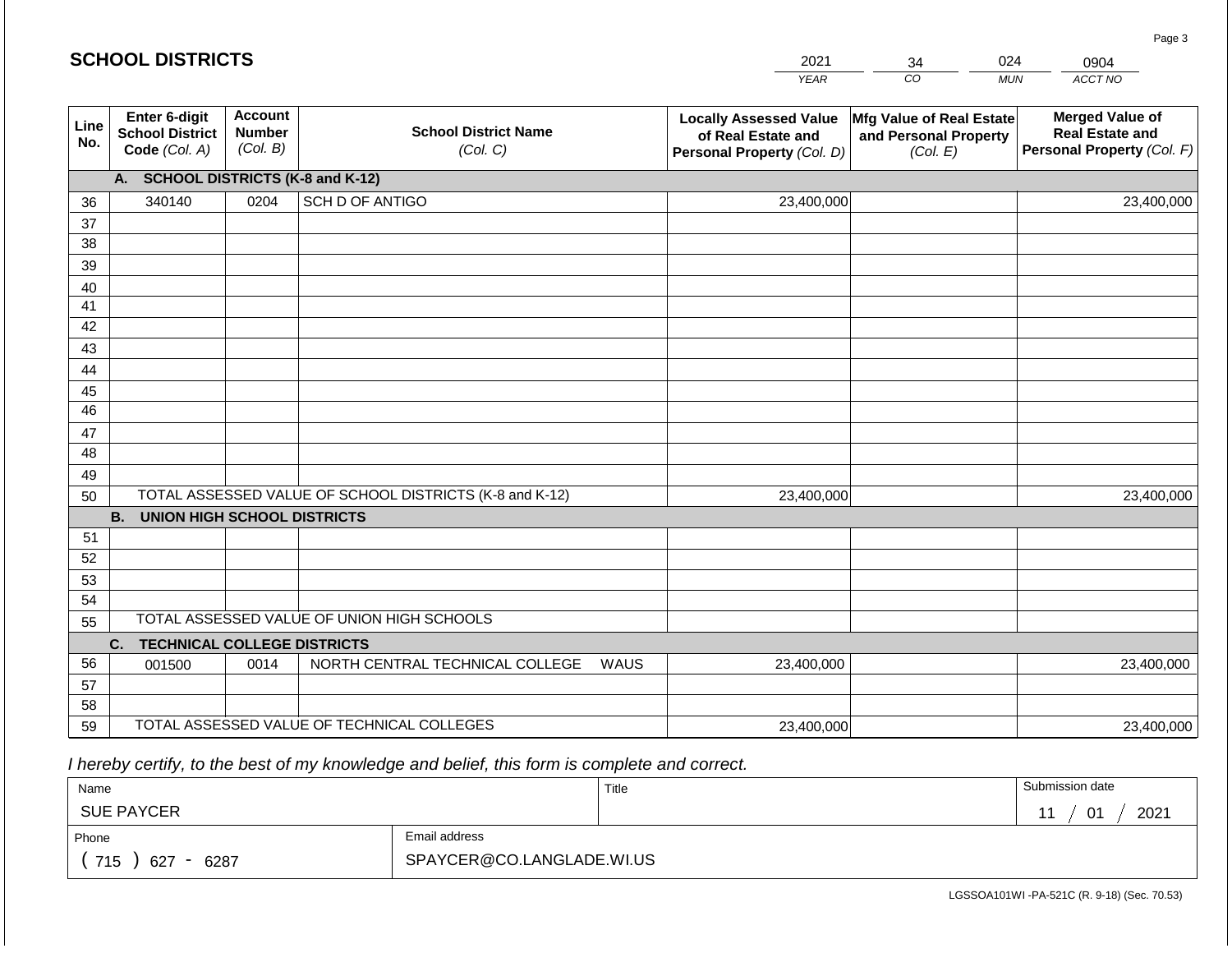- Each municipality's SOA is completed after the Board of Review and includes any changes made to the locally assessed values, under state law (sec. 70.53, Wis. Stats.)
- The Wisconsin Department of Revenue (DOR) merges the locally assessed values with the state assessed manufacturing values
- DOR provides the information regarding district names and codes. If a district is not listed, contact DOR.

Note: If you submit an amended SOA to DOR after your municipality's SOA is equated and posted to our website, we will process the SOA. However, DOR will not recalculate the *aggregate ratio or update the final SOA posted on our website. You should use the corrected values to calculate your tax rates.*

# **Page 1: Real Estate and Personal Property**

- Lines 1-9 assessed real estate values, parcel counts and acres by classification
- Lines 10-15 assessed personal property values and number of accounts by class
- Line 16 aggregate assessed value of all property subject to general property; use to calculate tax rates. Note: This line equals the total assessed value of K-8 and K-12 school districts (Line 50) and total assessed value of technical colleges (Line 59).
- Remarks assessment ratio used to calculate estimated fair market value on property tax bills

# **Page 2: Forest Crop, Other Exempt Land and Special Districts**

- Lines 18-21 private forest crop and managed forest lands assessed values
- Line  $22 -$  tax exempt land acres
- Line 23 prior years assessed value of omitted property under sec. 70.44 and correction of errors under sec. 70.43 shown by locally assessed or manufacturing real estate and personal property. Note: If there is an amount on this line, report the corresponding tax in the Statement of Taxes, Sections J or K.
- Lines 24-35 special district assessed values. These values are used to calculate tax rates for the special districts.

# **Page 3: School Districts**

- Lines 36-50 school districts (K-8 and K-12) assessed values. These values are used to calculate tax rates for school districts.
- Lines 51-55 union high school district assessed values. These values are used to calculate tax rates for union high school districts.
- Lines 56-59 technical college assessed values. These values are used to calculate tax rates for technical colleges.

If you have questions: Email: lgs@wisconsin.gov

 Phone: (608) 266-2569 or (608) 264-6892 Fax: (608) 264-6887

윤 N5479 KENTWOODS RD NANCY JONES<br>TOWN OF PRICE<br>N5479 KENTWOODS R BRYANT, WI 54418 BRYANT, WI 54418TOWN OF PRICE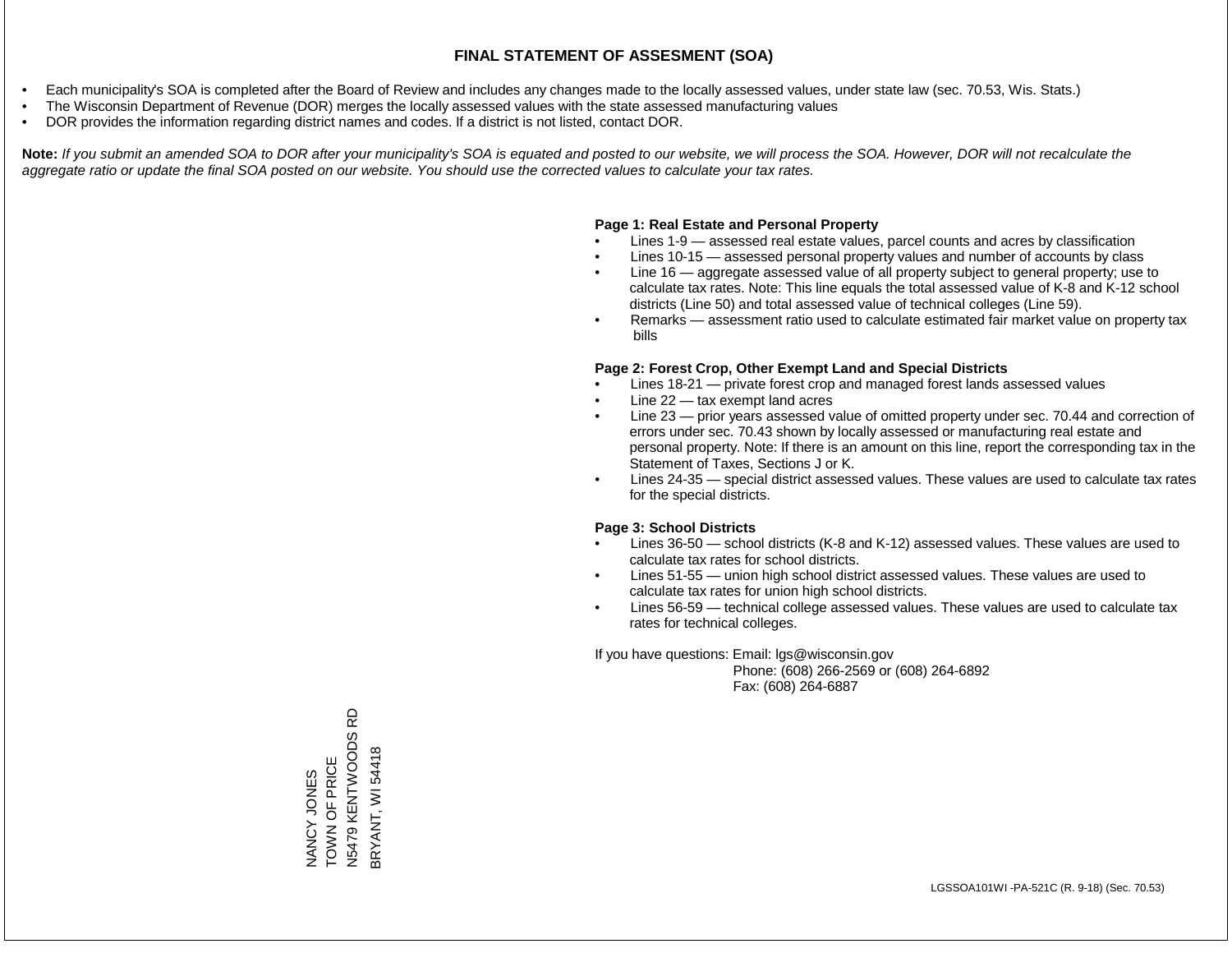|                | <b>FINAL - EQUATED</b><br><b>STATEMENT OF ASSESSMENT FOR 2021</b>                                                                                                                            |                               | 34                        | 026                                 | 0905                    | This is an Amended Return | Page 1              |
|----------------|----------------------------------------------------------------------------------------------------------------------------------------------------------------------------------------------|-------------------------------|---------------------------|-------------------------------------|-------------------------|---------------------------|---------------------|
|                |                                                                                                                                                                                              |                               | CO                        | <b>MUN</b>                          | ACCT NO                 |                           |                     |
|                | <b>FOR</b><br><b>TOWN OF</b><br><b>OF</b>                                                                                                                                                    | <b>ROLLING</b>                |                           | <b>LANGLADE COUNTY</b>              |                         |                           |                     |
|                | Town - Village - City                                                                                                                                                                        | <b>Municipality Name</b>      |                           | <b>County Name</b>                  |                         |                           |                     |
|                | <b>REAL ESTATE</b>                                                                                                                                                                           |                               | PARCEL COUNT              | NO. OF ACRES                        | <b>VALUE OF</b>         | <b>VALUE OF</b>           | TOTAL VALUE OF LAND |
| Line<br>No.    | (See Lines 18 - 22 for<br>other Real Estate)                                                                                                                                                 |                               | TOTAL LAND   IMPROVEMENTS | <b>WHOLE</b><br><b>NUMBERS ONLY</b> | LAND                    | <b>IMPROVEMENTS</b>       | AND IMPROVEMENTS    |
|                |                                                                                                                                                                                              | (Col. A)                      | (Col. B)                  | (Col, C)                            | (Col. D)                | (Col. E)                  | (Col. F)            |
| 1              | <b>RESIDENTIAL - Class 1</b>                                                                                                                                                                 | 694                           | 616                       | 1,551                               | 9,443,600               | 70,398,600                | 79,842,200          |
| 2              | <b>COMMERCIAL - Class 2</b>                                                                                                                                                                  | 38                            | 30                        | 182                                 | 1,079,500               | 4,447,600                 | 5,527,100           |
| 3              | <b>MANUFACTURING - Class 3</b>                                                                                                                                                               | 5                             | 3                         | 150                                 | 393,400                 | 2,359,600                 | 2,753,000           |
| 4              | <b>AGRICULTURAL - Class 4</b>                                                                                                                                                                | 408                           |                           | 7,584                               | 1,391,100               |                           | 1,391,100           |
| 5              | UNDEVELOPED - Class 5                                                                                                                                                                        | 422                           |                           | 3,068                               | 1,617,900               |                           | 1,617,900           |
| 6              | AGRICULTURAL FOREST - Class 5m                                                                                                                                                               | 139                           |                           | 1,544                               | 1,447,400               |                           | 1,447,400           |
| $\overline{7}$ | FOREST LANDS - Class 6                                                                                                                                                                       | 294                           |                           | 4,088                               | 8,172,800               |                           | 8,172,800           |
| 8              | OTHER - Class 7                                                                                                                                                                              | 60                            | 68                        | 141                                 | 462,700                 | 7,046,000                 | 7,508,700           |
| 9              | <b>TOTAL - ALL COLUMNS</b>                                                                                                                                                                   | 2,060                         | 717                       | 18,308                              | 24,008,400              | 84,251,800                | 108,260,200         |
| 10             | NUMBER OF PERSONAL PROPERTY ACCOUNTS IN ROLL                                                                                                                                                 |                               |                           | 36                                  | <b>LOCALLY ASSESSED</b> | <b>MANUFACTURING</b>      | <b>MERGED</b>       |
| 11             | BOATS AND OTHER WATERCRAFT NOT EXEMPT - Code 1                                                                                                                                               |                               |                           |                                     | 0                       | 0                         | 0                   |
| 12             | MACHINERY, TOOLS AND PATTERNS - Code 2                                                                                                                                                       |                               |                           |                                     |                         | 862,200                   | 862,200             |
| 13             | FURNITURE, FIXTURES AND EQUIPMENT - Code 3                                                                                                                                                   |                               |                           |                                     | 119,245                 | 44,900                    | 164,145             |
| 14             | ALL OTHER PERSONAL PROPERTY NOT EXEMPT - Codes 4A, 4B, 4C                                                                                                                                    |                               |                           |                                     | 150,233                 | 51,900                    | 202,133             |
| 15             | TOTAL OF PERSONAL PROPERTY NOT EXEMPT (Total of Lines 11-14)                                                                                                                                 |                               |                           |                                     | 269,478                 | 959,000                   | 1,228,478           |
| 16             | AGGREGATE ASSESSED VALUE OF ALL PROPERTY SUBJECT TO THE GENERAL PROPERTY TAX (Total of Lines 9F and 15F)<br>MUST EQUAL TOTAL VALUE OF THE SCHOOL DISTRICTS (K-12 PLUS K-8) - Line 50, Col. F |                               | 109,488,678               |                                     |                         |                           |                     |
| 17             | <b>BOARD OF REVIEW</b><br>DATE OF FINAL ADJOURNMENT                                                                                                                                          | Telephone #<br>(715) 535-2692 |                           |                                     |                         |                           |                     |

The Assessment Ratio to be used in calculating the estimated Fair Market Value on tax bills for this tax district is .945896542

This ratio should be used to convert assessed values to "Calculate Equalized Values" in Step 1 of the Lottery and Gaming Credit Calculations.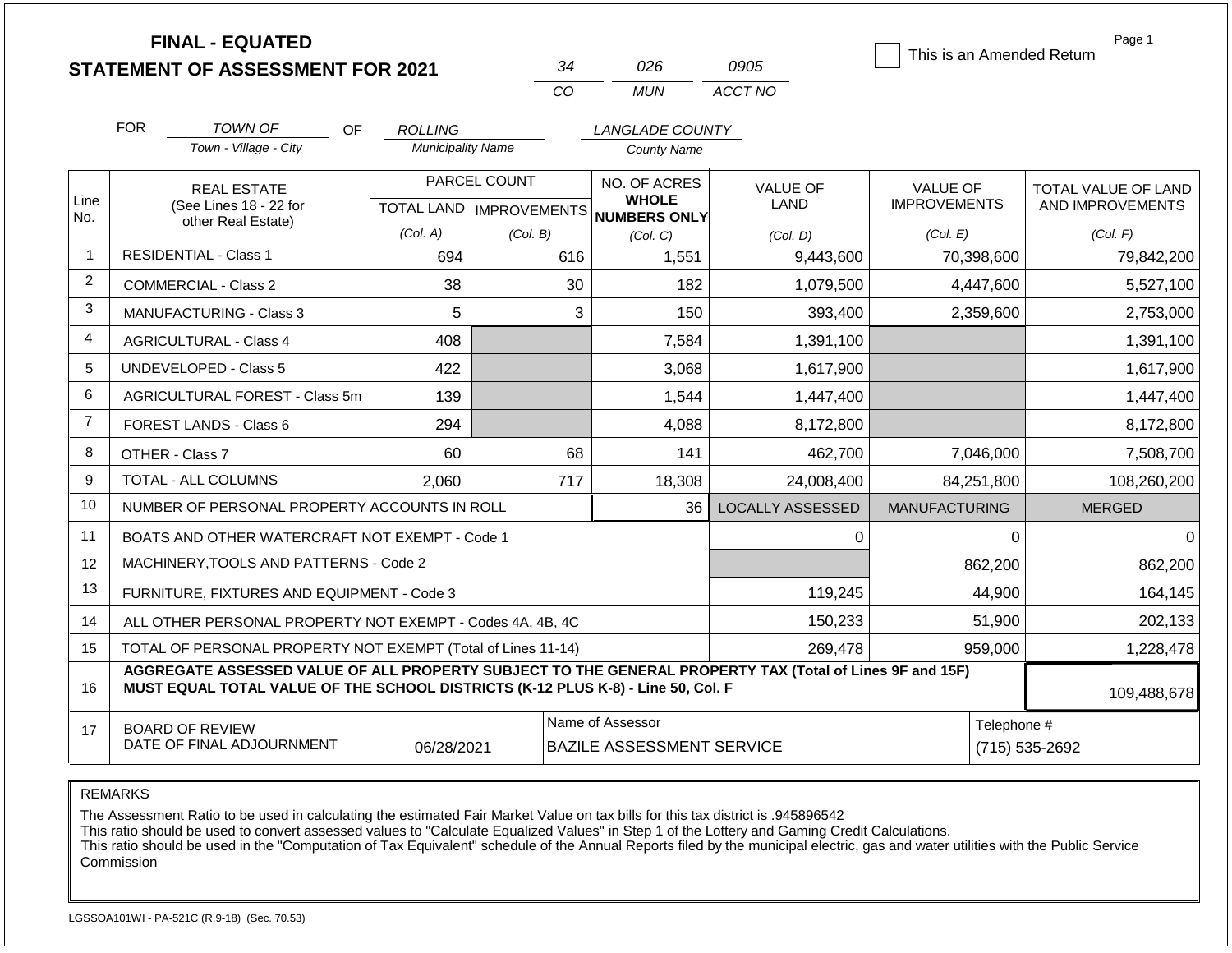FOREST LANDS (Line 7) and FOREST CROPS (in this section) - are NOT the same

| 2021 | 34 | 026 | 0905    | Page 2 |
|------|----|-----|---------|--------|
| YFAR | CO | MUN | ACCT NO |        |

|    |                                                            |                 |  | Private Forest Crop - Reg Class @ 10¢ per acre                                 |                 |                | Private Forest Crop - Reg Class @ \$2.52 per acre                            |               |                    |  |
|----|------------------------------------------------------------|-----------------|--|--------------------------------------------------------------------------------|-----------------|----------------|------------------------------------------------------------------------------|---------------|--------------------|--|
| 18 | (a) PARCELS                                                | (b) ACRES       |  | (c) ASSESSED VALUE                                                             |                 | (d) PARCELS    | (e) ACRES                                                                    |               | (f) ASSESSED VALUE |  |
|    |                                                            |                 |  |                                                                                |                 | 2              | 80                                                                           |               | 184.000            |  |
|    |                                                            |                 |  | Private Forest Crop - Special Class @ 20¢ per acre                             |                 |                | Entered Before 2005 Managed Forest - Ferrous Mining CLOSED @ \$7.87 per acre |               | (f) ASSESSED VALUE |  |
| 19 | (a) PARCELS                                                | (b) ACRES       |  | (c) ASSESSED VALUE                                                             |                 | (d) PARCELS    | (e) ACRES                                                                    |               |                    |  |
|    |                                                            |                 |  |                                                                                |                 |                |                                                                              |               |                    |  |
|    |                                                            |                 |  | Entered Before 2005 Managed Forest - OPEN @ 74 ¢ per acre                      |                 |                | Entered Before 2005 Managed Forest - CLOSED @                                |               | \$1.75 per acre    |  |
| 20 | (a) PARCELS                                                | (b) ACRES       |  | (c) ASSESSED VALUE                                                             |                 | (d) PARCELS    | (e) ACRES                                                                    |               | (f) ASSESSED VALUE |  |
|    |                                                            | 36              |  | 82,800                                                                         |                 | 37             | 1,153.67                                                                     |               | 2,536,000          |  |
|    | Entered After 2004 Managed Forest - OPEN @ \$2.04 per acre |                 |  |                                                                                |                 |                | Entered After 2004 Managed Forest - CLOSED @ \$10.20 per acre                |               |                    |  |
| 21 | (a) PARCELS                                                | (b) ACRES       |  | (c) ASSESSED VALUE                                                             |                 | (d) PARCELS    | (e) ACRES                                                                    |               | (f) ASSESSED VALUE |  |
|    |                                                            |                 |  |                                                                                |                 |                |                                                                              |               |                    |  |
|    |                                                            | 274             |  | 590,200                                                                        |                 | 98<br>2,868.64 |                                                                              |               | 5,898,400          |  |
| 22 | (a) County Forest Cropland Acres                           |                 |  | (b) Federal Acres                                                              | (c) State Acres |                | (d) County (NOT FOREST CROP) Acres                                           |               | (e) Other Acres    |  |
|    |                                                            |                 |  |                                                                                |                 | 40             | 123.16                                                                       |               | 48.8               |  |
|    |                                                            |                 |  | Assessed Value of Omitted Property From Prior Years (Sec. 70.44)               |                 |                | Assessed Value of Sec. 70.43 Corrections of Errors by Assessors              |               |                    |  |
|    |                                                            | (a) REAL ESTATE |  | (b) PERSONAL                                                                   |                 |                | (c1) REAL ESTATE                                                             |               | (c2) PERSONAL      |  |
| 23 |                                                            |                 |  |                                                                                |                 |                |                                                                              |               |                    |  |
|    |                                                            |                 |  | Manufacturing Equated Value of Omitted Property From Prior Years (Sec. 70.995) |                 |                | Mfg. Equated Value of Sec.70.43 Corrections of Errors by Assessors           |               |                    |  |
|    |                                                            | (d) REAL ESTATE |  | (e) PERSONAL                                                                   |                 |                | (f1) REAL ESTATE                                                             | (f2) PERSONAL |                    |  |
|    |                                                            |                 |  |                                                                                |                 |                |                                                                              |               |                    |  |
|    |                                                            |                 |  |                                                                                |                 |                |                                                                              |               |                    |  |

# **SPECIAL DISTRICTS**

| Line<br>No. | Enter 6-digit<br><b>Special District</b> | <b>Account</b><br><b>Number</b> | <b>Special District Name</b> | <b>Locally Assessed Value</b><br>of Real Estate and | Mfg Value of Real Estate<br>and Personal Property | <b>Merged Value of</b><br><b>Real Estate and</b> |
|-------------|------------------------------------------|---------------------------------|------------------------------|-----------------------------------------------------|---------------------------------------------------|--------------------------------------------------|
|             | Code (Col. A)                            | (Col. B)                        | (Col. C)                     | Personal Property (Col. D)                          | (Col. E)                                          | Personal Property (Col. F)                       |
| 24          |                                          |                                 |                              |                                                     |                                                   |                                                  |
| 25          |                                          |                                 |                              |                                                     |                                                   |                                                  |
| 26          |                                          |                                 |                              |                                                     |                                                   |                                                  |
| 27          |                                          |                                 |                              |                                                     |                                                   |                                                  |
| 28          |                                          |                                 |                              |                                                     |                                                   |                                                  |
| 29          |                                          |                                 |                              |                                                     |                                                   |                                                  |
| 30          |                                          |                                 |                              |                                                     |                                                   |                                                  |
| 31          |                                          |                                 |                              |                                                     |                                                   |                                                  |
| 32          |                                          |                                 |                              |                                                     |                                                   |                                                  |
| 33          |                                          |                                 |                              |                                                     |                                                   |                                                  |
| 34          |                                          |                                 |                              |                                                     |                                                   |                                                  |
| 35          |                                          |                                 |                              |                                                     |                                                   |                                                  |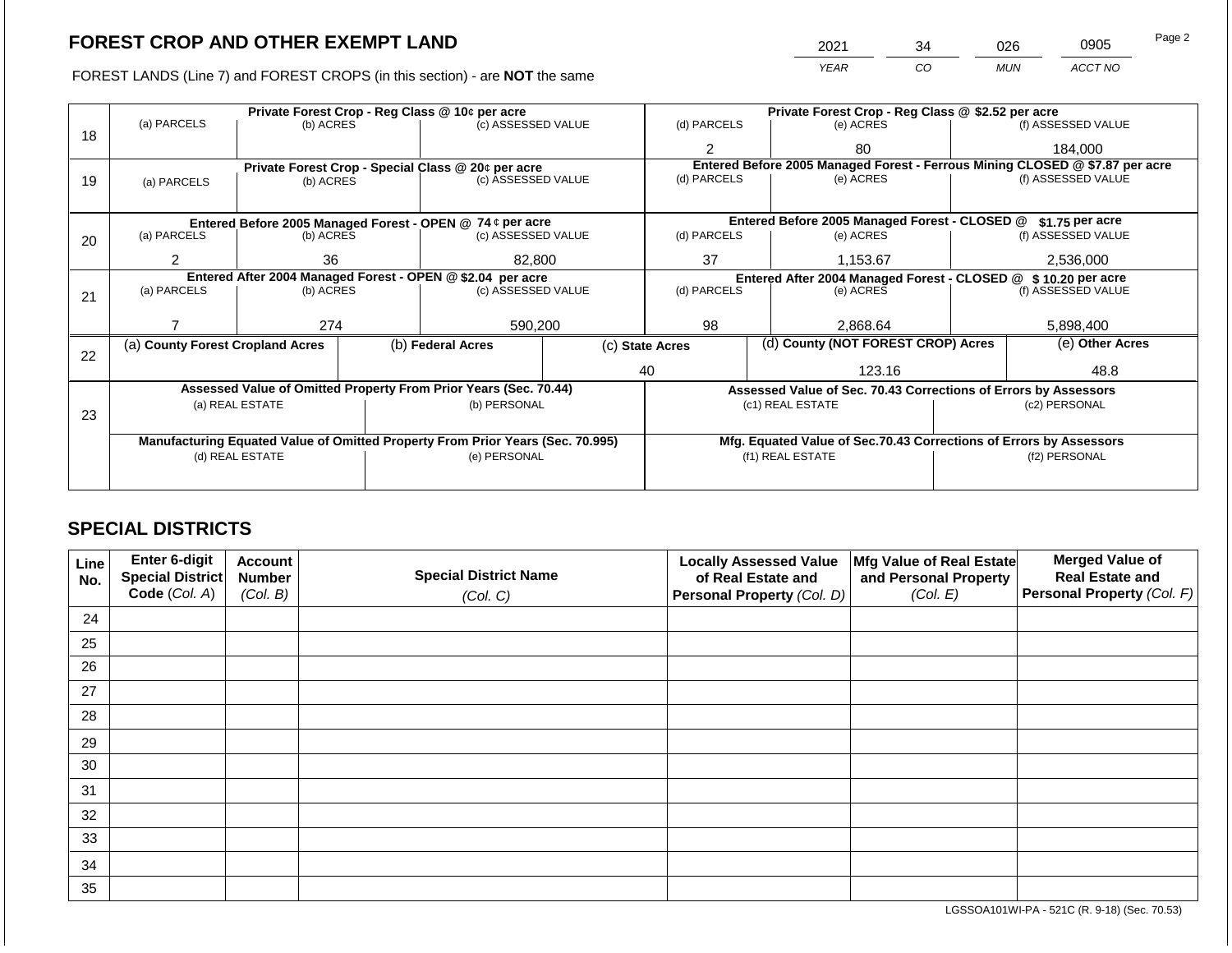|             | <b>SCHOOL DISTRICTS</b>                                  |                                             |                                                         |      | 2021                                                                              | 026<br>34                                                     | 0905                                                                           |
|-------------|----------------------------------------------------------|---------------------------------------------|---------------------------------------------------------|------|-----------------------------------------------------------------------------------|---------------------------------------------------------------|--------------------------------------------------------------------------------|
|             |                                                          |                                             |                                                         |      | <b>YEAR</b>                                                                       | CO<br><b>MUN</b>                                              | ACCT NO                                                                        |
| Line<br>No. | Enter 6-digit<br><b>School District</b><br>Code (Col. A) | <b>Account</b><br><b>Number</b><br>(Col. B) | <b>School District Name</b><br>(Col. C)                 |      | <b>Locally Assessed Value</b><br>of Real Estate and<br>Personal Property (Col. D) | Mfg Value of Real Estate<br>and Personal Property<br>(Col. E) | <b>Merged Value of</b><br><b>Real Estate and</b><br>Personal Property (Col. F) |
|             | <b>SCHOOL DISTRICTS (K-8 and K-12)</b><br>A.             |                                             |                                                         |      |                                                                                   |                                                               |                                                                                |
| 36          | 340140                                                   | 0204                                        | SCH D OF ANTIGO                                         |      | 105,776,678                                                                       | 3,712,000                                                     | 109,488,678                                                                    |
| 37          |                                                          |                                             |                                                         |      |                                                                                   |                                                               |                                                                                |
| 38          |                                                          |                                             |                                                         |      |                                                                                   |                                                               |                                                                                |
| 39          |                                                          |                                             |                                                         |      |                                                                                   |                                                               |                                                                                |
| 40<br>41    |                                                          |                                             |                                                         |      |                                                                                   |                                                               |                                                                                |
| 42          |                                                          |                                             |                                                         |      |                                                                                   |                                                               |                                                                                |
| 43          |                                                          |                                             |                                                         |      |                                                                                   |                                                               |                                                                                |
| 44          |                                                          |                                             |                                                         |      |                                                                                   |                                                               |                                                                                |
| 45          |                                                          |                                             |                                                         |      |                                                                                   |                                                               |                                                                                |
| 46          |                                                          |                                             |                                                         |      |                                                                                   |                                                               |                                                                                |
| 47          |                                                          |                                             |                                                         |      |                                                                                   |                                                               |                                                                                |
| 48          |                                                          |                                             |                                                         |      |                                                                                   |                                                               |                                                                                |
| 49          |                                                          |                                             |                                                         |      |                                                                                   |                                                               |                                                                                |
| 50          |                                                          |                                             | TOTAL ASSESSED VALUE OF SCHOOL DISTRICTS (K-8 and K-12) |      | 105,776,678                                                                       | 3,712,000                                                     | 109,488,678                                                                    |
|             | <b>B.</b><br><b>UNION HIGH SCHOOL DISTRICTS</b>          |                                             |                                                         |      |                                                                                   |                                                               |                                                                                |
| 51          |                                                          |                                             |                                                         |      |                                                                                   |                                                               |                                                                                |
| 52<br>53    |                                                          |                                             |                                                         |      |                                                                                   |                                                               |                                                                                |
| 54          |                                                          |                                             |                                                         |      |                                                                                   |                                                               |                                                                                |
| 55          |                                                          |                                             | TOTAL ASSESSED VALUE OF UNION HIGH SCHOOLS              |      |                                                                                   |                                                               |                                                                                |
|             | <b>TECHNICAL COLLEGE DISTRICTS</b><br>C.                 |                                             |                                                         |      |                                                                                   |                                                               |                                                                                |
| 56          | 001500                                                   | 0014                                        | NORTH CENTRAL TECHNICAL COLLEGE                         | WAUS | 105,776,678                                                                       | 3,712,000                                                     | 109,488,678                                                                    |
| 57          |                                                          |                                             |                                                         |      |                                                                                   |                                                               |                                                                                |
| 58          |                                                          |                                             |                                                         |      |                                                                                   |                                                               |                                                                                |
| 59          |                                                          |                                             | TOTAL ASSESSED VALUE OF TECHNICAL COLLEGES              |      | 105,776,678                                                                       | 3,712,000                                                     | 109,488,678                                                                    |

 *I hereby certify, to the best of my knowledge and belief, this form is complete and correct.*

| Name               |                           | Title | Submission date               |
|--------------------|---------------------------|-------|-------------------------------|
| <b>SUE PAYCER</b>  |                           |       | 2021<br>07<br>$\bigcap$<br>U. |
| Phone              | Email address             |       |                               |
| 715<br>6287<br>627 | SPAYCER@CO.LANGLADE.WI.US |       |                               |

Page 3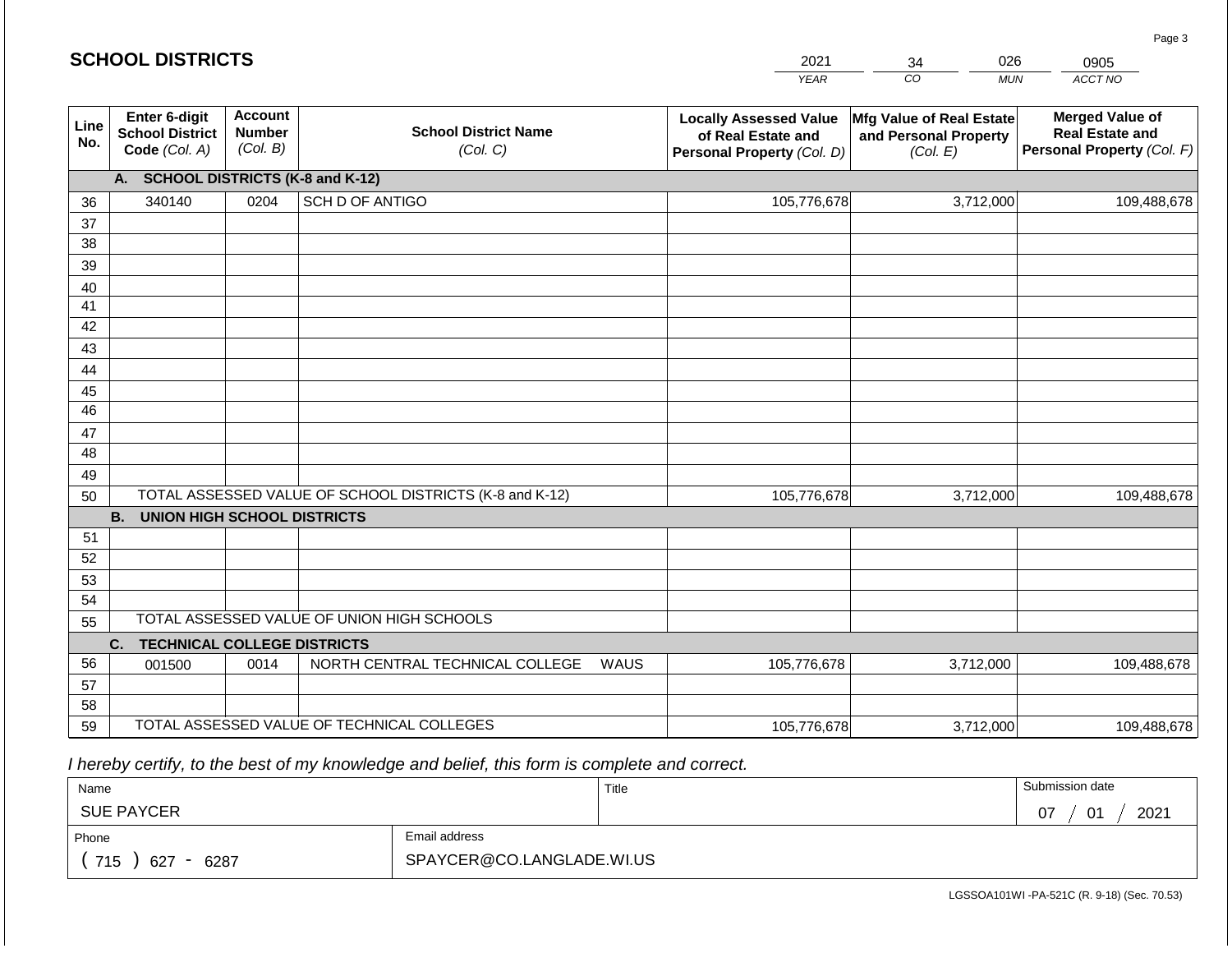- Each municipality's SOA is completed after the Board of Review and includes any changes made to the locally assessed values, under state law (sec. 70.53, Wis. Stats.)
- The Wisconsin Department of Revenue (DOR) merges the locally assessed values with the state assessed manufacturing values
- DOR provides the information regarding district names and codes. If a district is not listed, contact DOR.

Note: If you submit an amended SOA to DOR after your municipality's SOA is equated and posted to our website, we will process the SOA. However, DOR will not recalculate the *aggregate ratio or update the final SOA posted on our website. You should use the corrected values to calculate your tax rates.*

# **Page 1: Real Estate and Personal Property**

- Lines 1-9 assessed real estate values, parcel counts and acres by classification
- Lines 10-15 assessed personal property values and number of accounts by class
- Line 16 aggregate assessed value of all property subject to general property; use to calculate tax rates. Note: This line equals the total assessed value of K-8 and K-12 school districts (Line 50) and total assessed value of technical colleges (Line 59).
- Remarks assessment ratio used to calculate estimated fair market value on property tax bills

# **Page 2: Forest Crop, Other Exempt Land and Special Districts**

- Lines 18-21 private forest crop and managed forest lands assessed values
- Line  $22 -$  tax exempt land acres
- Line 23 prior years assessed value of omitted property under sec. 70.44 and correction of errors under sec. 70.43 shown by locally assessed or manufacturing real estate and personal property. Note: If there is an amount on this line, report the corresponding tax in the Statement of Taxes, Sections J or K.
- Lines 24-35 special district assessed values. These values are used to calculate tax rates for the special districts.

# **Page 3: School Districts**

- Lines 36-50 school districts (K-8 and K-12) assessed values. These values are used to calculate tax rates for school districts.
- Lines 51-55 union high school district assessed values. These values are used to calculate tax rates for union high school districts.
- Lines 56-59 technical college assessed values. These values are used to calculate tax rates for technical colleges.

If you have questions: Email: lgs@wisconsin.gov

 Phone: (608) 266-2569 or (608) 264-6892 Fax: (608) 264-6887

CONNIE KAKES<br>TOWN OF ROLLING<br>W9775 HWY 47 TOWN OF ROLLING **ANTIGO, WI 54409** ANTIGO, WI 54409CONNIE KAKES W9775 HWY 47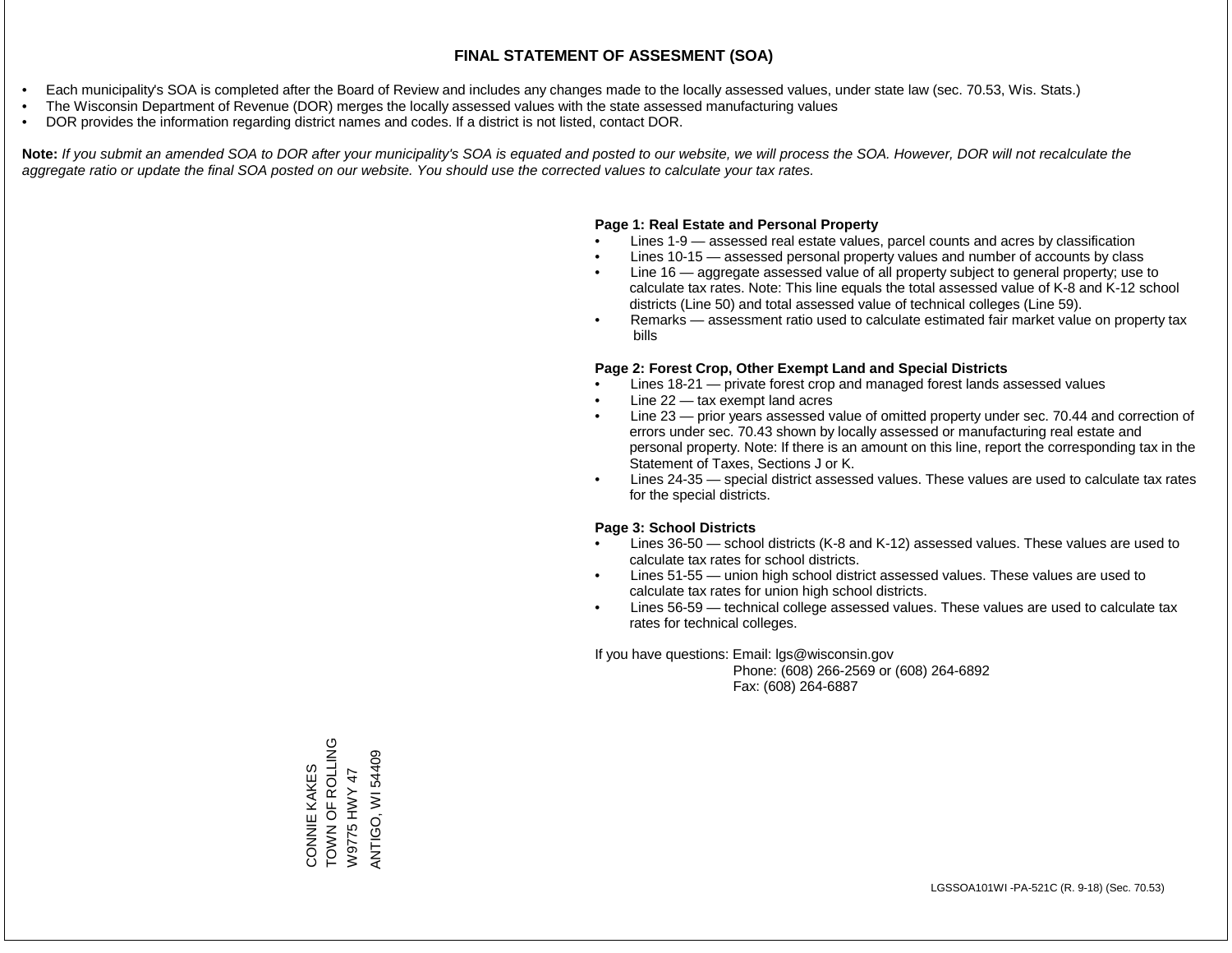|                | <b>FINAL - EQUATED</b><br><b>STATEMENT OF ASSESSMENT FOR 2021</b>                                                                                                                            |                               | 34           | 028                                                                      | 0906                    | This is an Amended Return              | Page 1                                         |  |
|----------------|----------------------------------------------------------------------------------------------------------------------------------------------------------------------------------------------|-------------------------------|--------------|--------------------------------------------------------------------------|-------------------------|----------------------------------------|------------------------------------------------|--|
|                |                                                                                                                                                                                              |                               | CO           | <b>MUN</b>                                                               | ACCT NO                 |                                        |                                                |  |
|                | <b>FOR</b><br>TOWN OF<br>OF.                                                                                                                                                                 | <b>SUMMIT</b>                 |              | LANGLADE COUNTY                                                          |                         |                                        |                                                |  |
|                | Town - Village - City                                                                                                                                                                        | <b>Municipality Name</b>      |              | <b>County Name</b>                                                       |                         |                                        |                                                |  |
| Line<br>No.    | <b>REAL ESTATE</b><br>(See Lines 18 - 22 for                                                                                                                                                 |                               | PARCEL COUNT | NO. OF ACRES<br><b>WHOLE</b><br>TOTAL LAND   IMPROVEMENTS   NUMBERS ONLY | <b>VALUE OF</b><br>LAND | <b>VALUE OF</b><br><b>IMPROVEMENTS</b> | <b>TOTAL VALUE OF LAND</b><br>AND IMPROVEMENTS |  |
|                | other Real Estate)                                                                                                                                                                           | (Col. A)                      | (Col. B)     | (Col, C)                                                                 | (Col, D)                | (Col. E)                               | (Col. F)                                       |  |
| $\overline{1}$ | <b>RESIDENTIAL - Class 1</b>                                                                                                                                                                 | 166                           | 151          | 221                                                                      | 789,600                 | 8,357,100                              | 9,146,700                                      |  |
| 2              | COMMERCIAL - Class 2                                                                                                                                                                         | 0                             | $\mathbf 0$  | 0                                                                        | 0                       | 0                                      | 0                                              |  |
| 3              | <b>MANUFACTURING - Class 3</b>                                                                                                                                                               | $\Omega$                      | $\mathbf 0$  | $\Omega$                                                                 | $\Omega$                | $\mathbf 0$                            | $\Omega$                                       |  |
| $\overline{4}$ | <b>AGRICULTURAL - Class 4</b>                                                                                                                                                                | 78                            |              | 1,486                                                                    | 221,830                 |                                        | 221,830                                        |  |
| 5              | UNDEVELOPED - Class 5                                                                                                                                                                        | 196                           |              | 1,313                                                                    | 784,700                 |                                        | 784,700                                        |  |
| 6              | AGRICULTURAL FOREST - Class 5m                                                                                                                                                               | 45                            |              | 638                                                                      | 532,500                 |                                        | 532,500                                        |  |
| $\overline{7}$ | FOREST LANDS - Class 6                                                                                                                                                                       | 229                           |              | 5,324                                                                    | 8,671,300               |                                        | 8,671,300                                      |  |
| 8              | OTHER - Class 7                                                                                                                                                                              | 16                            | 17           | 25                                                                       | 106,700                 | 982,000                                | 1,088,700                                      |  |
| 9              | <b>TOTAL - ALL COLUMNS</b>                                                                                                                                                                   | 730                           | 168          | 9,007                                                                    | 11,106,630              | 9,339,100                              | 20,445,730                                     |  |
| 10             | NUMBER OF PERSONAL PROPERTY ACCOUNTS IN ROLL                                                                                                                                                 |                               |              | 19                                                                       | <b>LOCALLY ASSESSED</b> | <b>MANUFACTURING</b>                   | <b>MERGED</b>                                  |  |
| 11             | BOATS AND OTHER WATERCRAFT NOT EXEMPT - Code 1                                                                                                                                               |                               |              |                                                                          | 0                       | $\pmb{0}$                              | $\Omega$                                       |  |
| 12             | MACHINERY, TOOLS AND PATTERNS - Code 2                                                                                                                                                       |                               |              |                                                                          |                         | 0                                      | $\Omega$                                       |  |
| 13             | FURNITURE, FIXTURES AND EQUIPMENT - Code 3                                                                                                                                                   |                               |              |                                                                          | 1,303                   | $\mathbf 0$                            | 1,303                                          |  |
| 14             | ALL OTHER PERSONAL PROPERTY NOT EXEMPT - Codes 4A, 4B, 4C                                                                                                                                    |                               |              |                                                                          | 544,018                 | $\mathbf 0$                            | 544,018                                        |  |
| 15             | TOTAL OF PERSONAL PROPERTY NOT EXEMPT (Total of Lines 11-14)                                                                                                                                 |                               |              |                                                                          | 545,321                 | $\mathbf 0$                            | 545,321                                        |  |
| 16             | AGGREGATE ASSESSED VALUE OF ALL PROPERTY SUBJECT TO THE GENERAL PROPERTY TAX (Total of Lines 9F and 15F)<br>MUST EQUAL TOTAL VALUE OF THE SCHOOL DISTRICTS (K-12 PLUS K-8) - Line 50, Col. F |                               |              |                                                                          |                         |                                        |                                                |  |
| 17             | <b>BOARD OF REVIEW</b><br>DATE OF FINAL ADJOURNMENT                                                                                                                                          | Telephone #<br>(715) 623-6774 |              |                                                                          |                         |                                        |                                                |  |

The Assessment Ratio to be used in calculating the estimated Fair Market Value on tax bills for this tax district is .947258143

This ratio should be used to convert assessed values to "Calculate Equalized Values" in Step 1 of the Lottery and Gaming Credit Calculations.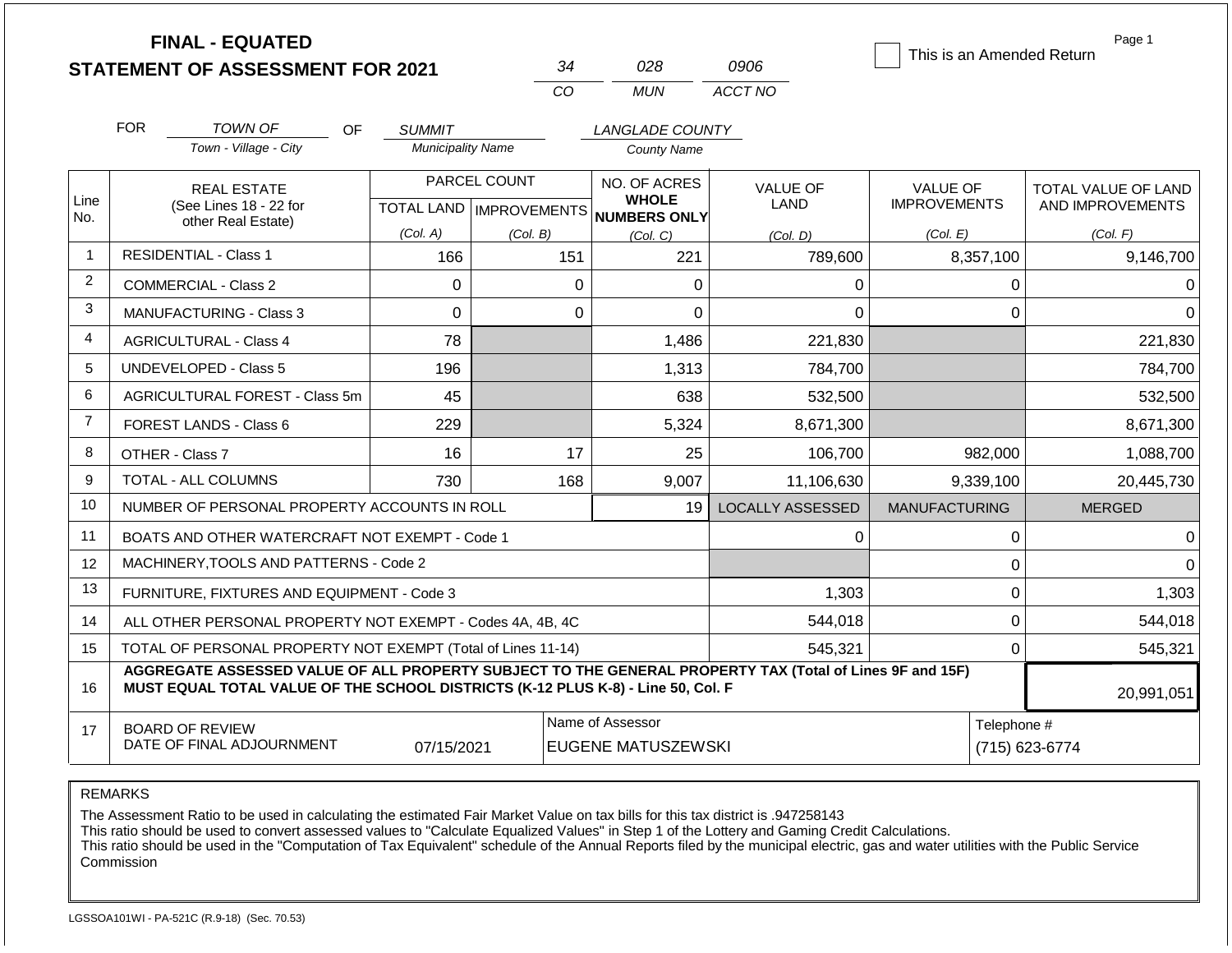FOREST LANDS (Line 7) and FOREST CROPS (in this section) - are NOT the same

| 2021 | 34 | 028 | 0906    | Page 2 |
|------|----|-----|---------|--------|
| YEAR | CO | MUN | ACCT NO |        |

|    |                                  |                 | Private Forest Crop - Reg Class @ 10¢ per acre                                 |           | Private Forest Crop - Reg Class @ \$2.52 per acre     |                |                                                                    |                 |                                                                              |
|----|----------------------------------|-----------------|--------------------------------------------------------------------------------|-----------|-------------------------------------------------------|----------------|--------------------------------------------------------------------|-----------------|------------------------------------------------------------------------------|
| 18 | (a) PARCELS                      | (b) ACRES       | (c) ASSESSED VALUE                                                             |           | (d) PARCELS                                           |                | (e) ACRES                                                          |                 | (f) ASSESSED VALUE                                                           |
|    |                                  |                 |                                                                                |           | 2                                                     |                | 80                                                                 |                 | 128,000                                                                      |
|    |                                  |                 | Private Forest Crop - Special Class @ 20¢ per acre                             |           |                                                       |                |                                                                    |                 | Entered Before 2005 Managed Forest - Ferrous Mining CLOSED @ \$7.87 per acre |
| 19 | (a) PARCELS                      | (b) ACRES       | (c) ASSESSED VALUE                                                             |           | (d) PARCELS                                           |                | (e) ACRES                                                          |                 | (f) ASSESSED VALUE                                                           |
|    |                                  |                 |                                                                                |           |                                                       |                |                                                                    |                 |                                                                              |
|    |                                  |                 | Entered Before 2005 Managed Forest - OPEN @ 74 ¢ per acre                      |           |                                                       |                | Entered Before 2005 Managed Forest - CLOSED @                      |                 | $$1.75$ per acre                                                             |
| 20 | (a) PARCELS                      | (b) ACRES       | (c) ASSESSED VALUE                                                             |           | (d) PARCELS                                           |                | (e) ACRES                                                          |                 | (f) ASSESSED VALUE                                                           |
|    |                                  |                 |                                                                                |           |                                                       |                |                                                                    |                 |                                                                              |
|    | 40                               | 1,600           | 2,526,400                                                                      |           | 88                                                    |                | 3,101.23                                                           |                 | 4,791,400                                                                    |
|    |                                  |                 | Entered After 2004 Managed Forest - OPEN @ \$2.04 per acre                     |           |                                                       |                | Entered After 2004 Managed Forest - CLOSED @ \$10.20 per acre      |                 |                                                                              |
| 21 | (a) PARCELS                      | (b) ACRES       | (c) ASSESSED VALUE                                                             |           | (d) PARCELS                                           |                | (e) ACRES                                                          |                 | (f) ASSESSED VALUE                                                           |
|    |                                  |                 |                                                                                |           |                                                       |                |                                                                    |                 |                                                                              |
|    | 23                               | 925             |                                                                                | 1,469,800 |                                                       | 88<br>2.901.69 |                                                                    | 4,477,950       |                                                                              |
|    | (a) County Forest Cropland Acres |                 | (b) Federal Acres                                                              |           | (d) County (NOT FOREST CROP) Acres<br>(c) State Acres |                |                                                                    | (e) Other Acres |                                                                              |
| 22 |                                  |                 |                                                                                |           |                                                       |                |                                                                    |                 |                                                                              |
|    |                                  |                 | 80                                                                             |           |                                                       |                | 5,391.49                                                           |                 | 66.54                                                                        |
|    |                                  |                 | Assessed Value of Omitted Property From Prior Years (Sec. 70.44)               |           |                                                       |                | Assessed Value of Sec. 70.43 Corrections of Errors by Assessors    |                 |                                                                              |
| 23 |                                  | (a) REAL ESTATE | (b) PERSONAL                                                                   |           |                                                       |                | (c1) REAL ESTATE                                                   |                 | (c2) PERSONAL                                                                |
|    |                                  |                 |                                                                                |           |                                                       |                |                                                                    |                 |                                                                              |
|    |                                  |                 | Manufacturing Equated Value of Omitted Property From Prior Years (Sec. 70.995) |           |                                                       |                | Mfg. Equated Value of Sec.70.43 Corrections of Errors by Assessors |                 |                                                                              |
|    |                                  | (d) REAL ESTATE | (e) PERSONAL                                                                   |           | (f1) REAL ESTATE                                      |                |                                                                    | (f2) PERSONAL   |                                                                              |
|    |                                  |                 |                                                                                |           |                                                       |                |                                                                    |                 |                                                                              |
|    |                                  |                 |                                                                                |           |                                                       |                |                                                                    |                 |                                                                              |

# **SPECIAL DISTRICTS**

| Line<br>No. | Enter 6-digit<br>Special District<br>Code (Col. A) | <b>Account</b><br><b>Number</b><br>(Col. B) | <b>Special District Name</b><br>(Col. C) | <b>Locally Assessed Value</b><br>of Real Estate and<br>Personal Property (Col. D) | Mfg Value of Real Estate<br>and Personal Property<br>(Col. E) | <b>Merged Value of</b><br><b>Real Estate and</b><br>Personal Property (Col. F) |
|-------------|----------------------------------------------------|---------------------------------------------|------------------------------------------|-----------------------------------------------------------------------------------|---------------------------------------------------------------|--------------------------------------------------------------------------------|
| 24          |                                                    |                                             |                                          |                                                                                   |                                                               |                                                                                |
| 25          |                                                    |                                             |                                          |                                                                                   |                                                               |                                                                                |
| 26          |                                                    |                                             |                                          |                                                                                   |                                                               |                                                                                |
| 27          |                                                    |                                             |                                          |                                                                                   |                                                               |                                                                                |
| 28          |                                                    |                                             |                                          |                                                                                   |                                                               |                                                                                |
| 29          |                                                    |                                             |                                          |                                                                                   |                                                               |                                                                                |
| 30          |                                                    |                                             |                                          |                                                                                   |                                                               |                                                                                |
| 31          |                                                    |                                             |                                          |                                                                                   |                                                               |                                                                                |
| 32          |                                                    |                                             |                                          |                                                                                   |                                                               |                                                                                |
| 33          |                                                    |                                             |                                          |                                                                                   |                                                               |                                                                                |
| 34          |                                                    |                                             |                                          |                                                                                   |                                                               |                                                                                |
| 35          |                                                    |                                             |                                          |                                                                                   |                                                               |                                                                                |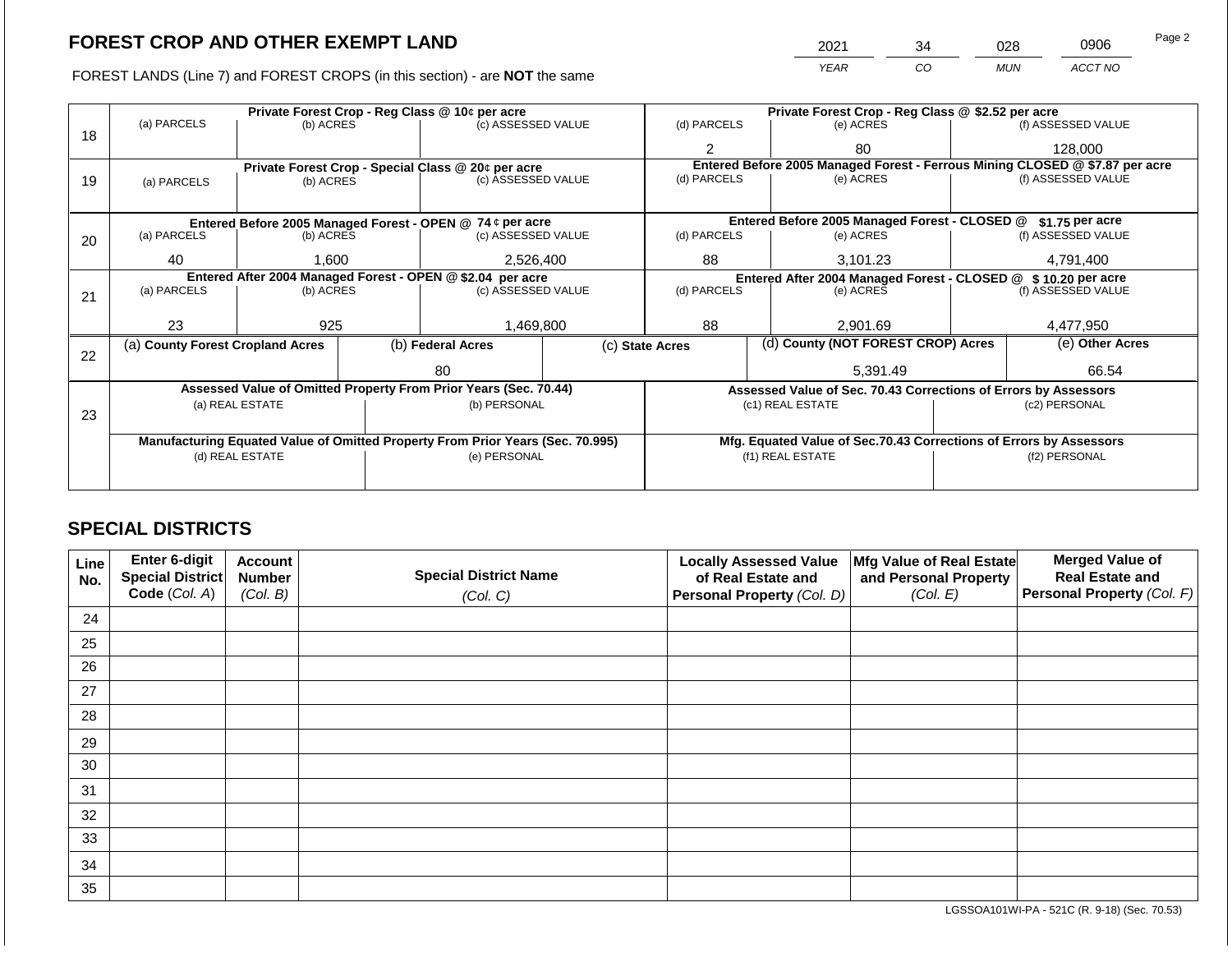|                                                          |                                             |                                         |                                                                                                                                                                                                                                                                                                              | 2021               | 34                                                                        | 0906                                                      |                                                                                |
|----------------------------------------------------------|---------------------------------------------|-----------------------------------------|--------------------------------------------------------------------------------------------------------------------------------------------------------------------------------------------------------------------------------------------------------------------------------------------------------------|--------------------|---------------------------------------------------------------------------|-----------------------------------------------------------|--------------------------------------------------------------------------------|
|                                                          |                                             |                                         |                                                                                                                                                                                                                                                                                                              | <b>YEAR</b>        |                                                                           | <b>MUN</b>                                                | ACCT NO                                                                        |
| Enter 6-digit<br><b>School District</b><br>Code (Col. A) | <b>Account</b><br><b>Number</b><br>(Col. B) | <b>School District Name</b><br>(Col. C) |                                                                                                                                                                                                                                                                                                              | of Real Estate and | (Col. E)                                                                  |                                                           | <b>Merged Value of</b><br><b>Real Estate and</b><br>Personal Property (Col. F) |
|                                                          |                                             |                                         |                                                                                                                                                                                                                                                                                                              |                    |                                                                           |                                                           |                                                                                |
| 340140                                                   | 0204                                        | <b>SCH D OF ANTIGO</b>                  |                                                                                                                                                                                                                                                                                                              |                    |                                                                           |                                                           | 20,991,051                                                                     |
|                                                          |                                             |                                         |                                                                                                                                                                                                                                                                                                              |                    |                                                                           |                                                           |                                                                                |
|                                                          |                                             |                                         |                                                                                                                                                                                                                                                                                                              |                    |                                                                           |                                                           |                                                                                |
|                                                          |                                             |                                         |                                                                                                                                                                                                                                                                                                              |                    |                                                                           |                                                           |                                                                                |
|                                                          |                                             |                                         |                                                                                                                                                                                                                                                                                                              |                    |                                                                           |                                                           |                                                                                |
|                                                          |                                             |                                         |                                                                                                                                                                                                                                                                                                              |                    |                                                                           |                                                           |                                                                                |
|                                                          |                                             |                                         |                                                                                                                                                                                                                                                                                                              |                    |                                                                           |                                                           |                                                                                |
|                                                          |                                             |                                         |                                                                                                                                                                                                                                                                                                              |                    |                                                                           |                                                           |                                                                                |
|                                                          |                                             |                                         |                                                                                                                                                                                                                                                                                                              |                    |                                                                           |                                                           |                                                                                |
|                                                          |                                             |                                         |                                                                                                                                                                                                                                                                                                              |                    |                                                                           |                                                           |                                                                                |
|                                                          |                                             |                                         |                                                                                                                                                                                                                                                                                                              |                    |                                                                           |                                                           |                                                                                |
|                                                          |                                             |                                         |                                                                                                                                                                                                                                                                                                              |                    |                                                                           |                                                           |                                                                                |
|                                                          |                                             |                                         |                                                                                                                                                                                                                                                                                                              |                    |                                                                           |                                                           |                                                                                |
|                                                          |                                             |                                         |                                                                                                                                                                                                                                                                                                              |                    |                                                                           |                                                           | 20,991,051                                                                     |
|                                                          |                                             |                                         |                                                                                                                                                                                                                                                                                                              |                    |                                                                           |                                                           |                                                                                |
|                                                          |                                             |                                         |                                                                                                                                                                                                                                                                                                              |                    |                                                                           |                                                           |                                                                                |
|                                                          |                                             |                                         |                                                                                                                                                                                                                                                                                                              |                    |                                                                           |                                                           |                                                                                |
|                                                          |                                             |                                         |                                                                                                                                                                                                                                                                                                              |                    |                                                                           |                                                           |                                                                                |
|                                                          |                                             |                                         |                                                                                                                                                                                                                                                                                                              |                    |                                                                           |                                                           |                                                                                |
|                                                          |                                             |                                         |                                                                                                                                                                                                                                                                                                              |                    |                                                                           |                                                           |                                                                                |
|                                                          |                                             |                                         |                                                                                                                                                                                                                                                                                                              |                    |                                                                           |                                                           |                                                                                |
|                                                          |                                             |                                         |                                                                                                                                                                                                                                                                                                              |                    |                                                                           |                                                           | 20,991,051                                                                     |
|                                                          |                                             |                                         |                                                                                                                                                                                                                                                                                                              |                    |                                                                           |                                                           |                                                                                |
|                                                          |                                             |                                         |                                                                                                                                                                                                                                                                                                              |                    |                                                                           |                                                           | 20,991,051                                                                     |
|                                                          | A.<br><b>B.</b><br>C.<br>001500             | <b>SCHOOL DISTRICTS</b><br>0014         | <b>SCHOOL DISTRICTS (K-8 and K-12)</b><br>TOTAL ASSESSED VALUE OF SCHOOL DISTRICTS (K-8 and K-12)<br><b>UNION HIGH SCHOOL DISTRICTS</b><br>TOTAL ASSESSED VALUE OF UNION HIGH SCHOOLS<br><b>TECHNICAL COLLEGE DISTRICTS</b><br>NORTH CENTRAL TECHNICAL COLLEGE<br>TOTAL ASSESSED VALUE OF TECHNICAL COLLEGES | WAUS               | <b>Locally Assessed Value</b><br>Personal Property (Col. D)<br>20,991,051 | $\overline{co}$<br>20,991,051<br>20,991,051<br>20,991,051 | 028<br>Mfg Value of Real Estate<br>and Personal Property                       |

2021

 *I hereby certify, to the best of my knowledge and belief, this form is complete and correct.*

**SCHOOL DISTRICTS**

| Name                                           |                           | Title | Submission date  |
|------------------------------------------------|---------------------------|-------|------------------|
| <b>SUE PAYCER</b>                              |                           |       | 2021<br>08<br>04 |
| Phone                                          | Email address             |       |                  |
| 715<br>6287<br>627<br>$\overline{\phantom{0}}$ | SPAYCER@CO.LANGLADE.WI.US |       |                  |

LGSSOA101WI -PA-521C (R. 9-18) (Sec. 70.53)

Page 3

028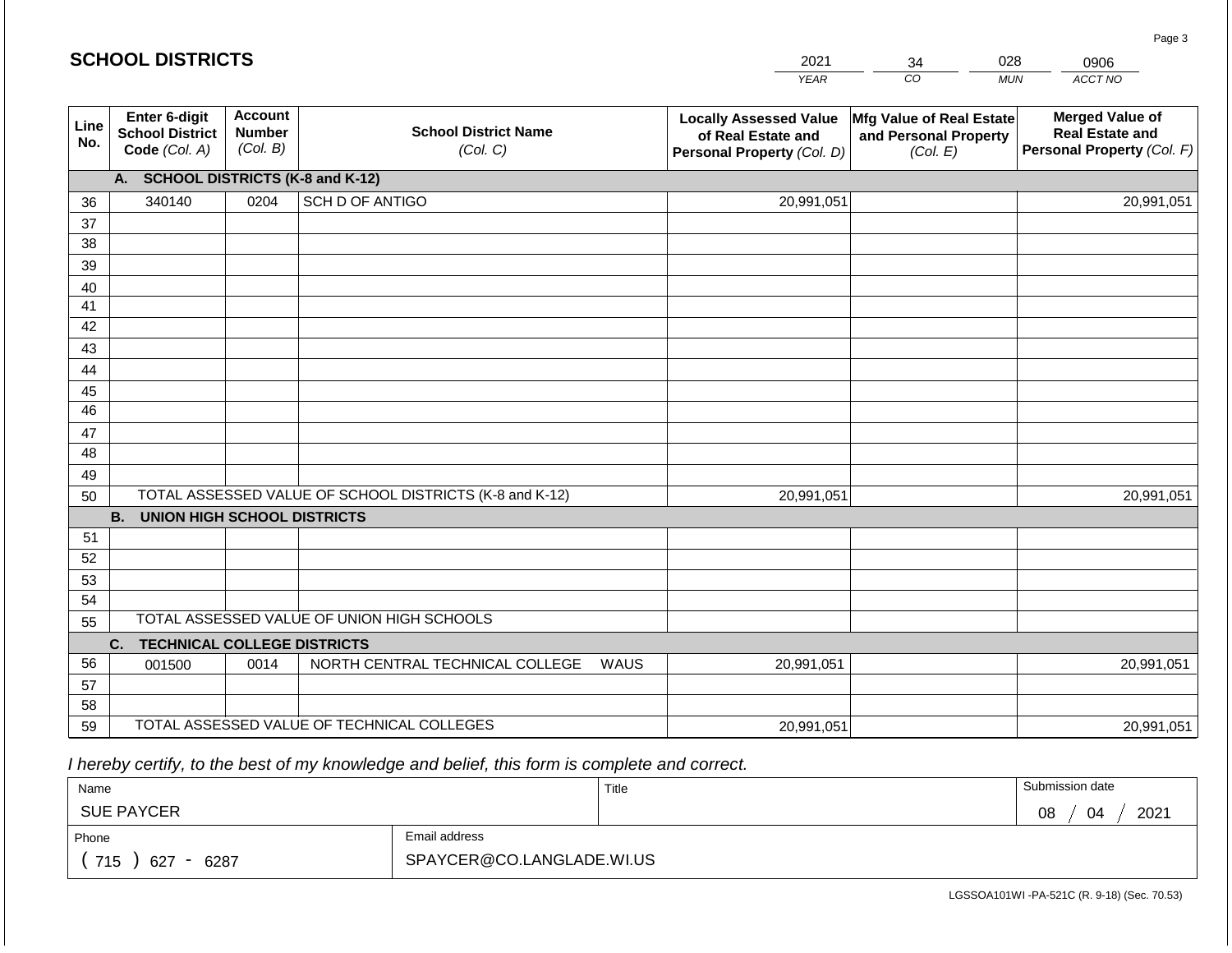- Each municipality's SOA is completed after the Board of Review and includes any changes made to the locally assessed values, under state law (sec. 70.53, Wis. Stats.)
- The Wisconsin Department of Revenue (DOR) merges the locally assessed values with the state assessed manufacturing values
- DOR provides the information regarding district names and codes. If a district is not listed, contact DOR.

Note: If you submit an amended SOA to DOR after your municipality's SOA is equated and posted to our website, we will process the SOA. However, DOR will not recalculate the *aggregate ratio or update the final SOA posted on our website. You should use the corrected values to calculate your tax rates.*

#### **Page 1: Real Estate and Personal Property**

- Lines 1-9 assessed real estate values, parcel counts and acres by classification
- Lines 10-15 assessed personal property values and number of accounts by class
- Line 16 aggregate assessed value of all property subject to general property; use to calculate tax rates. Note: This line equals the total assessed value of K-8 and K-12 school districts (Line 50) and total assessed value of technical colleges (Line 59).
- Remarks assessment ratio used to calculate estimated fair market value on property tax bills

#### **Page 2: Forest Crop, Other Exempt Land and Special Districts**

- Lines 18-21 private forest crop and managed forest lands assessed values
- Line  $22 -$  tax exempt land acres
- Line 23 prior years assessed value of omitted property under sec. 70.44 and correction of errors under sec. 70.43 shown by locally assessed or manufacturing real estate and personal property. Note: If there is an amount on this line, report the corresponding tax in the Statement of Taxes, Sections J or K.
- Lines 24-35 special district assessed values. These values are used to calculate tax rates for the special districts.

#### **Page 3: School Districts**

- Lines 36-50 school districts (K-8 and K-12) assessed values. These values are used to calculate tax rates for school districts.
- Lines 51-55 union high school district assessed values. These values are used to calculate tax rates for union high school districts.
- Lines 56-59 technical college assessed values. These values are used to calculate tax rates for technical colleges.

If you have questions: Email: lgs@wisconsin.gov

 Phone: (608) 266-2569 or (608) 264-6892 Fax: (608) 264-6887

DEBORAH BURKHART<br>TOWN OF SUMMIT DEBORAH BURKHART N7375 COUNTY RD H N7375 COUNTY RD H GLEASON, WI54435 GLEASON, WI 54435TOWN OF SUMMIT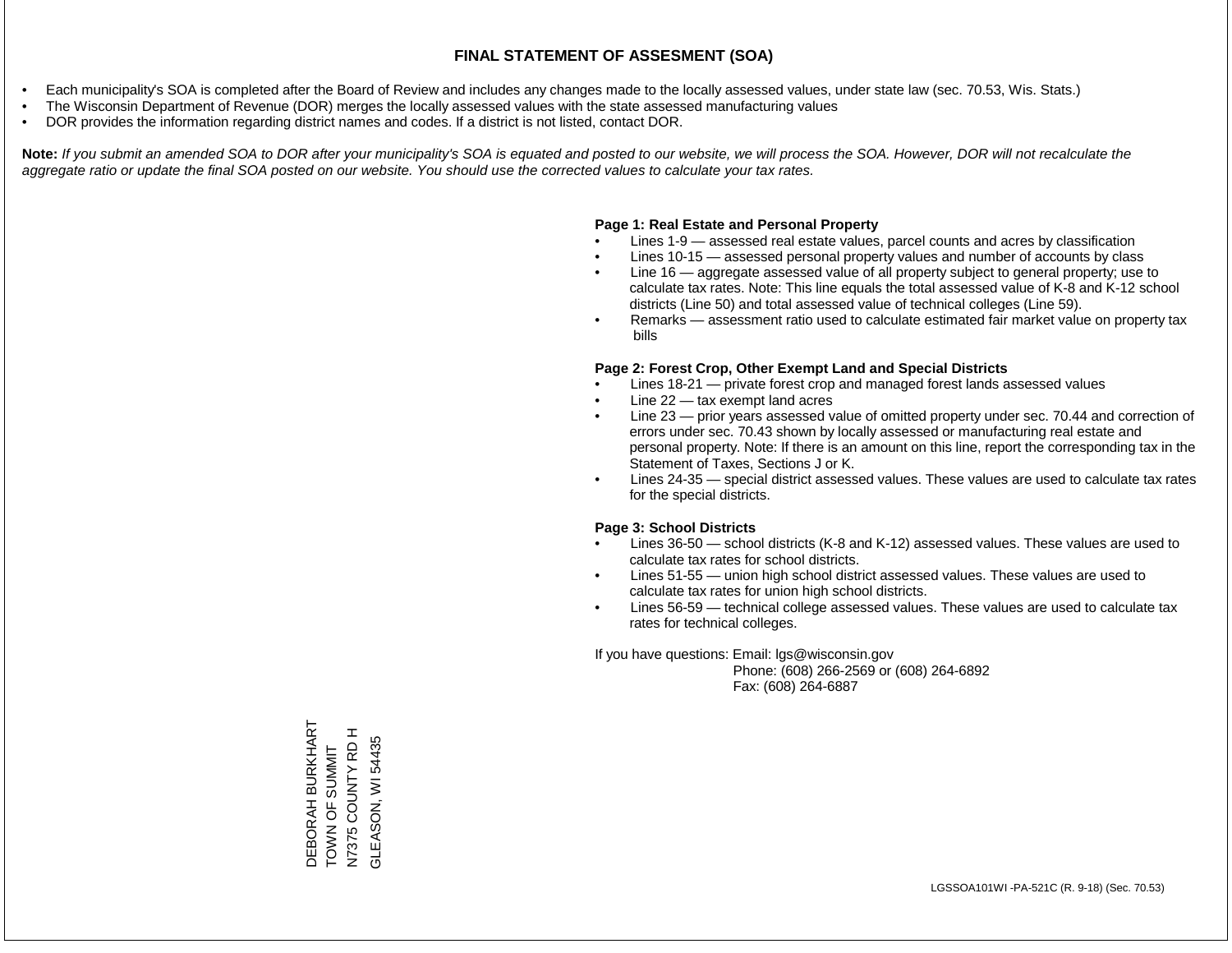|                |                                                                                                                                                                                              | <b>FINAL - EQUATED</b>                                       |                           |              |                |                               |                         | This is an Amended Return |             | Page 1              |
|----------------|----------------------------------------------------------------------------------------------------------------------------------------------------------------------------------------------|--------------------------------------------------------------|---------------------------|--------------|----------------|-------------------------------|-------------------------|---------------------------|-------------|---------------------|
|                |                                                                                                                                                                                              | <b>STATEMENT OF ASSESSMENT FOR 2021</b>                      |                           |              | 34<br>CO       | 030<br><b>MUN</b>             | 0907<br>ACCT NO         |                           |             |                     |
|                |                                                                                                                                                                                              |                                                              |                           |              |                |                               |                         |                           |             |                     |
|                | <b>FOR</b>                                                                                                                                                                                   | TOWN OF<br><b>OF</b>                                         | <b>UPHAM</b>              |              |                | <b>LANGLADE COUNTY</b>        |                         |                           |             |                     |
|                |                                                                                                                                                                                              | Town - Village - City                                        | <b>Municipality Name</b>  |              |                | <b>County Name</b>            |                         |                           |             |                     |
|                |                                                                                                                                                                                              | <b>REAL ESTATE</b>                                           |                           | PARCEL COUNT | NO. OF ACRES   |                               | <b>VALUE OF</b>         | <b>VALUE OF</b>           |             | TOTAL VALUE OF LAND |
| Line<br>No.    |                                                                                                                                                                                              | (See Lines 18 - 22 for                                       | TOTAL LAND   IMPROVEMENTS |              |                | <b>WHOLE</b><br>NUMBERS ONLY  | <b>LAND</b>             | <b>IMPROVEMENTS</b>       |             | AND IMPROVEMENTS    |
|                |                                                                                                                                                                                              | other Real Estate)                                           | (Col. A)                  | (Col. B)     |                | (Col, C)                      | (Col. D)                | (Col. E)                  |             | (Col. F)            |
| -1             |                                                                                                                                                                                              | <b>RESIDENTIAL - Class 1</b>                                 | 1,130                     |              | 917            | 2,276                         | 72,012,800              | 99,320,200                |             | 171,333,000         |
| 2              |                                                                                                                                                                                              | <b>COMMERCIAL - Class 2</b>                                  | 27                        |              | 23             | 279                           | 1,297,400               |                           | 2,644,000   | 3,941,400           |
| 3              | <b>MANUFACTURING - Class 3</b>                                                                                                                                                               |                                                              | $\mathbf 0$               |              | $\Omega$       | 0                             | 0                       |                           | 0           | 0                   |
| $\overline{4}$ |                                                                                                                                                                                              | <b>AGRICULTURAL - Class 4</b>                                |                           |              |                | 753                           | 117,000                 |                           |             | 117,000             |
| 5              |                                                                                                                                                                                              | <b>UNDEVELOPED - Class 5</b><br>231                          |                           |              |                | 3,056                         | 1,404,100               |                           |             | 1,404,100           |
| 6              |                                                                                                                                                                                              | <b>AGRICULTURAL FOREST - Class 5m</b>                        | 27                        |              |                | 358                           | 340,500                 |                           |             | 340,500             |
| $\overline{7}$ |                                                                                                                                                                                              | FOREST LANDS - Class 6                                       | 282                       |              |                | 5,151                         | 9,257,100               |                           |             | 9,257,100           |
| 8              |                                                                                                                                                                                              | OTHER - Class 7                                              | $\overline{7}$            |              | $\overline{7}$ | 12                            | 40,500                  |                           | 316,200     | 356,700             |
| 9              |                                                                                                                                                                                              | <b>TOTAL - ALL COLUMNS</b>                                   | 1,746                     |              | 947            | 11,885                        | 84,469,400              | 102,280,400               |             | 186,749,800         |
| 10             |                                                                                                                                                                                              | NUMBER OF PERSONAL PROPERTY ACCOUNTS IN ROLL                 |                           |              |                | 35                            | <b>LOCALLY ASSESSED</b> | <b>MANUFACTURING</b>      |             | <b>MERGED</b>       |
| 11             |                                                                                                                                                                                              | BOATS AND OTHER WATERCRAFT NOT EXEMPT - Code 1               |                           |              |                |                               | 1,800                   |                           | 0           | 1,800               |
| 12             |                                                                                                                                                                                              | MACHINERY, TOOLS AND PATTERNS - Code 2                       |                           |              |                |                               |                         |                           | 0           |                     |
| 13             |                                                                                                                                                                                              | FURNITURE, FIXTURES AND EQUIPMENT - Code 3                   |                           |              |                |                               | 101,100                 |                           | $\pmb{0}$   | 101,100             |
| 14             |                                                                                                                                                                                              | ALL OTHER PERSONAL PROPERTY NOT EXEMPT - Codes 4A, 4B, 4C    |                           |              |                |                               | 1,623,400               |                           | 0           | 1,623,400           |
| 15             |                                                                                                                                                                                              | TOTAL OF PERSONAL PROPERTY NOT EXEMPT (Total of Lines 11-14) |                           |              |                |                               | 1,726,300               |                           | $\Omega$    | 1,726,300           |
| 16             | AGGREGATE ASSESSED VALUE OF ALL PROPERTY SUBJECT TO THE GENERAL PROPERTY TAX (Total of Lines 9F and 15F)<br>MUST EQUAL TOTAL VALUE OF THE SCHOOL DISTRICTS (K-12 PLUS K-8) - Line 50, Col. F |                                                              | 188,476,100               |              |                |                               |                         |                           |             |                     |
| 17             |                                                                                                                                                                                              | <b>BOARD OF REVIEW</b>                                       |                           |              |                | Name of Assessor              |                         |                           | Telephone # |                     |
|                |                                                                                                                                                                                              | DATE OF FINAL ADJOURNMENT                                    | 09/01/2021                |              |                | JOSH SPATZ-ACCURATE APPRAISAL |                         | (920) 749-8098            |             |                     |

The Assessment Ratio to be used in calculating the estimated Fair Market Value on tax bills for this tax district is .998764766

This ratio should be used to convert assessed values to "Calculate Equalized Values" in Step 1 of the Lottery and Gaming Credit Calculations.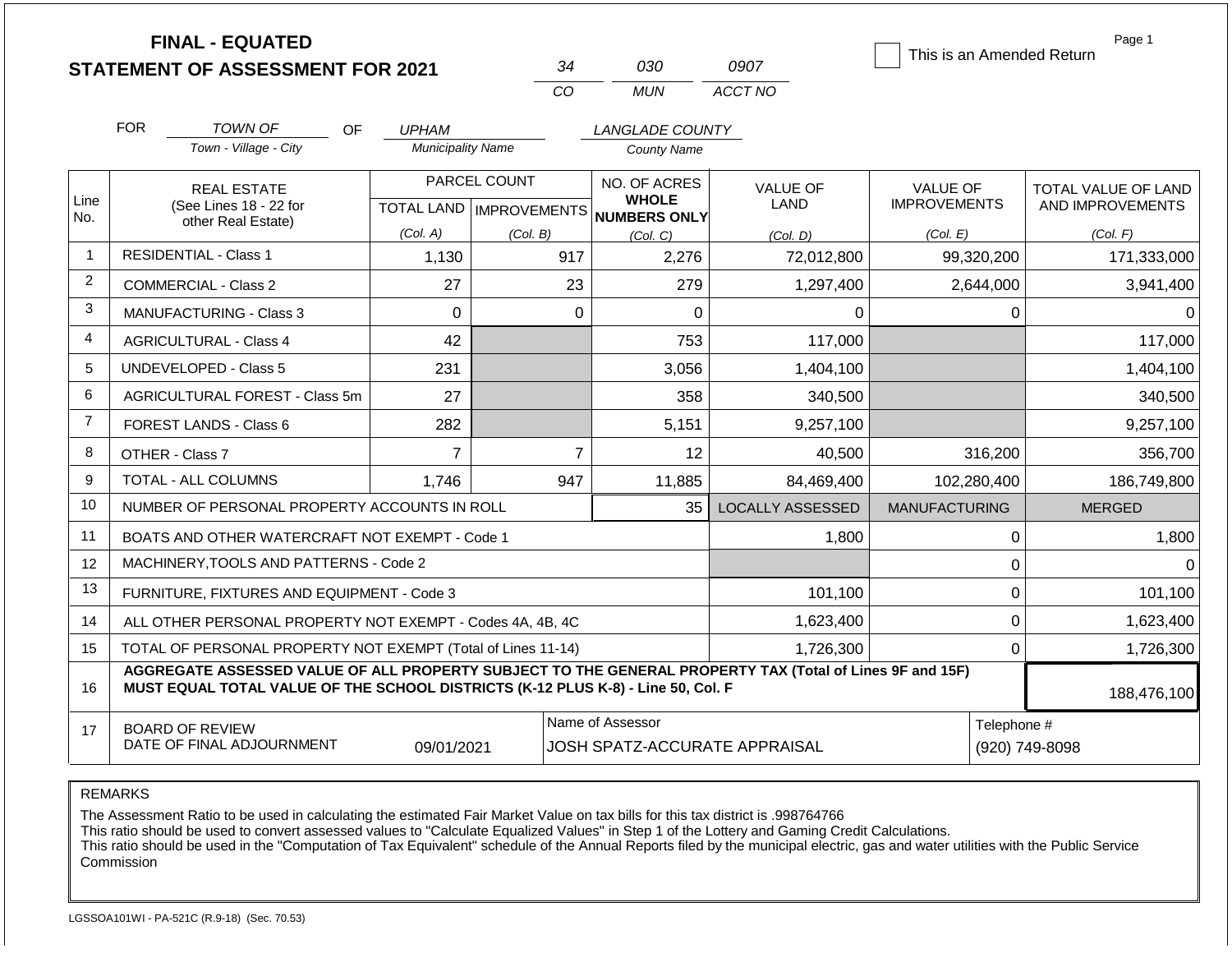FOREST LANDS (Line 7) and FOREST CROPS (in this section) - are NOT the same

| 2021 | 34 | 030        | 0907    | Page 2 |
|------|----|------------|---------|--------|
| YEAR | CO | <b>MUN</b> | ACCT NO |        |

|    |                                                            |                 |                    | Private Forest Crop - Reg Class @ 10¢ per acre                                 |                                              | Private Forest Crop - Reg Class @ \$2.52 per acre     |                  |                                                                    |                    |                                                                              |
|----|------------------------------------------------------------|-----------------|--------------------|--------------------------------------------------------------------------------|----------------------------------------------|-------------------------------------------------------|------------------|--------------------------------------------------------------------|--------------------|------------------------------------------------------------------------------|
| 18 | (a) PARCELS                                                | (b) ACRES       |                    | (c) ASSESSED VALUE                                                             |                                              | (d) PARCELS                                           |                  | (e) ACRES                                                          |                    | (f) ASSESSED VALUE                                                           |
|    |                                                            |                 |                    |                                                                                |                                              | 6                                                     |                  | 240                                                                |                    | 456,000                                                                      |
|    |                                                            |                 |                    | Private Forest Crop - Special Class @ 20¢ per acre                             |                                              |                                                       |                  |                                                                    |                    | Entered Before 2005 Managed Forest - Ferrous Mining CLOSED @ \$7.87 per acre |
| 19 | (a) PARCELS                                                | (b) ACRES       |                    | (c) ASSESSED VALUE                                                             |                                              | (d) PARCELS                                           |                  | (e) ACRES                                                          |                    | (f) ASSESSED VALUE                                                           |
|    |                                                            |                 |                    |                                                                                |                                              |                                                       |                  |                                                                    |                    |                                                                              |
|    |                                                            |                 |                    | Entered Before 2005 Managed Forest - OPEN @ 74 ¢ per acre                      |                                              |                                                       |                  | Entered Before 2005 Managed Forest - CLOSED @                      |                    | \$1.75 per acre                                                              |
| 20 | (a) PARCELS<br>(b) ACRES                                   |                 | (c) ASSESSED VALUE |                                                                                | (d) PARCELS                                  |                                                       | (e) ACRES        |                                                                    | (f) ASSESSED VALUE |                                                                              |
|    | 4                                                          | 93.61           |                    | 176,800                                                                        |                                              | 109                                                   |                  | 3,337.14                                                           | 8,455,400          |                                                                              |
|    | Entered After 2004 Managed Forest - OPEN @ \$2.04 per acre |                 |                    |                                                                                | Entered After 2004 Managed Forest - CLOSED @ |                                                       | \$10.20 per acre |                                                                    |                    |                                                                              |
| 21 | (a) PARCELS                                                | (b) ACRES       |                    | (c) ASSESSED VALUE                                                             |                                              | (d) PARCELS                                           |                  | (e) ACRES                                                          |                    | (f) ASSESSED VALUE                                                           |
|    |                                                            |                 |                    |                                                                                |                                              |                                                       |                  |                                                                    |                    |                                                                              |
|    | 14                                                         | 315.38          |                    | 667,200                                                                        |                                              | 66                                                    |                  | 1,975.33                                                           |                    | 4,292,500                                                                    |
| 22 | (a) County Forest Cropland Acres                           |                 |                    | (b) Federal Acres                                                              |                                              | (d) County (NOT FOREST CROP) Acres<br>(c) State Acres |                  |                                                                    |                    | (e) Other Acres                                                              |
|    | 23,401.11                                                  |                 |                    |                                                                                |                                              | 511.85                                                |                  | 766.29                                                             |                    | 340.84                                                                       |
|    |                                                            |                 |                    | Assessed Value of Omitted Property From Prior Years (Sec. 70.44)               |                                              |                                                       |                  | Assessed Value of Sec. 70.43 Corrections of Errors by Assessors    |                    |                                                                              |
|    |                                                            | (a) REAL ESTATE |                    | (b) PERSONAL                                                                   |                                              |                                                       |                  | (c1) REAL ESTATE                                                   |                    | (c2) PERSONAL                                                                |
| 23 |                                                            |                 |                    |                                                                                |                                              |                                                       |                  |                                                                    |                    |                                                                              |
|    |                                                            |                 |                    | Manufacturing Equated Value of Omitted Property From Prior Years (Sec. 70.995) |                                              |                                                       |                  | Mfg. Equated Value of Sec.70.43 Corrections of Errors by Assessors |                    |                                                                              |
|    |                                                            | (d) REAL ESTATE |                    | (e) PERSONAL                                                                   |                                              | (f1) REAL ESTATE                                      |                  |                                                                    | (f2) PERSONAL      |                                                                              |
|    |                                                            |                 |                    |                                                                                |                                              |                                                       |                  |                                                                    |                    |                                                                              |
|    |                                                            |                 |                    |                                                                                |                                              |                                                       |                  |                                                                    |                    |                                                                              |

# **SPECIAL DISTRICTS**

| Line<br>No. | <b>Enter 6-digit</b><br>Special District<br>Code (Col. A) | <b>Account</b><br><b>Number</b><br>(Col. B) | <b>Special District Name</b><br>(Col. C)          | <b>Locally Assessed Value</b><br>of Real Estate and<br><b>Personal Property (Col. D)</b> | Mfg Value of Real Estate<br>and Personal Property<br>(Col. E) | <b>Merged Value of</b><br><b>Real Estate and</b><br>Personal Property (Col. F) |
|-------------|-----------------------------------------------------------|---------------------------------------------|---------------------------------------------------|------------------------------------------------------------------------------------------|---------------------------------------------------------------|--------------------------------------------------------------------------------|
| 24          | 348070                                                    | 0204                                        | <b>GREATER BASS LAKE PRO &amp; REHAB DISTRICT</b> | 62,355,500                                                                               |                                                               | 62,355,500                                                                     |
| 25          |                                                           |                                             |                                                   |                                                                                          |                                                               |                                                                                |
| 26          |                                                           |                                             |                                                   |                                                                                          |                                                               |                                                                                |
| 27          |                                                           |                                             |                                                   |                                                                                          |                                                               |                                                                                |
| 28          |                                                           |                                             |                                                   |                                                                                          |                                                               |                                                                                |
| 29          |                                                           |                                             |                                                   |                                                                                          |                                                               |                                                                                |
| 30          |                                                           |                                             |                                                   |                                                                                          |                                                               |                                                                                |
| 31          |                                                           |                                             |                                                   |                                                                                          |                                                               |                                                                                |
| 32          |                                                           |                                             |                                                   |                                                                                          |                                                               |                                                                                |
| 33          |                                                           |                                             |                                                   |                                                                                          |                                                               |                                                                                |
| 34          |                                                           |                                             |                                                   |                                                                                          |                                                               |                                                                                |
| 35          |                                                           |                                             |                                                   |                                                                                          |                                                               |                                                                                |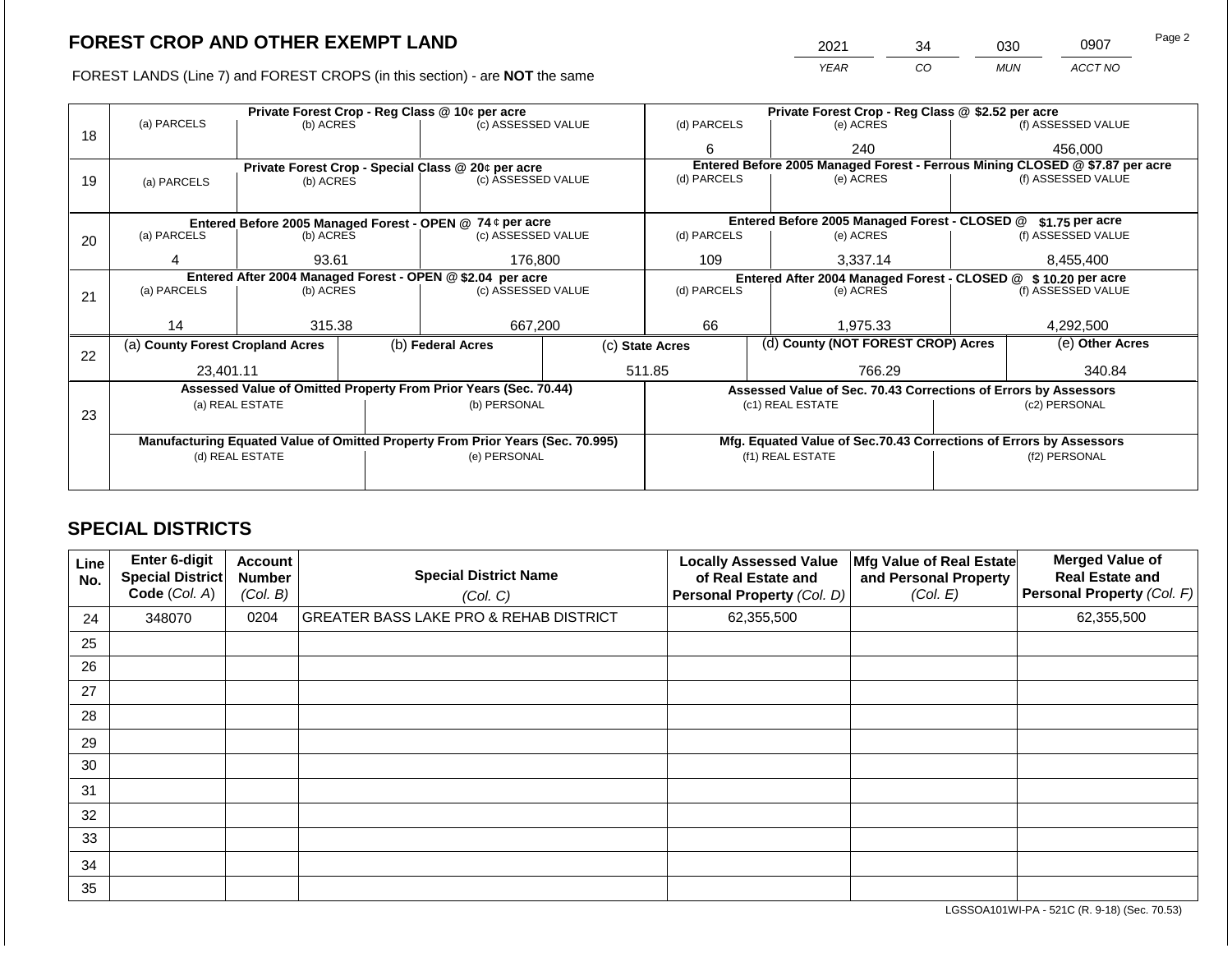|                 | <b>SCHOOL DISTRICTS</b>                                  |                                             |                                                         | 2021                                                                              | 030<br>34<br>0907                                             |                                                                                |  |
|-----------------|----------------------------------------------------------|---------------------------------------------|---------------------------------------------------------|-----------------------------------------------------------------------------------|---------------------------------------------------------------|--------------------------------------------------------------------------------|--|
|                 |                                                          |                                             |                                                         | <b>YEAR</b>                                                                       | CO                                                            | ACCT NO<br><b>MUN</b>                                                          |  |
| Line<br>No.     | Enter 6-digit<br><b>School District</b><br>Code (Col. A) | <b>Account</b><br><b>Number</b><br>(Col. B) | <b>School District Name</b><br>(Col. C)                 | <b>Locally Assessed Value</b><br>of Real Estate and<br>Personal Property (Col. D) | Mfg Value of Real Estate<br>and Personal Property<br>(Col. E) | <b>Merged Value of</b><br><b>Real Estate and</b><br>Personal Property (Col. F) |  |
|                 | <b>SCHOOL DISTRICTS (K-8 and K-12)</b><br>A.             |                                             |                                                         |                                                                                   |                                                               |                                                                                |  |
| 36              | 340140                                                   | 0204                                        | SCH D OF ANTIGO                                         | 5,493,400                                                                         |                                                               | 5,493,400                                                                      |  |
| 37              | 341582                                                   | 0205                                        | SCH D OF ELCHO                                          | 182,982,700                                                                       |                                                               | 182,982,700                                                                    |  |
| 38              |                                                          |                                             |                                                         |                                                                                   |                                                               |                                                                                |  |
| 39              |                                                          |                                             |                                                         |                                                                                   |                                                               |                                                                                |  |
| 40              |                                                          |                                             |                                                         |                                                                                   |                                                               |                                                                                |  |
| 41              |                                                          |                                             |                                                         |                                                                                   |                                                               |                                                                                |  |
| 42              |                                                          |                                             |                                                         |                                                                                   |                                                               |                                                                                |  |
| 43              |                                                          |                                             |                                                         |                                                                                   |                                                               |                                                                                |  |
| 44              |                                                          |                                             |                                                         |                                                                                   |                                                               |                                                                                |  |
| 45              |                                                          |                                             |                                                         |                                                                                   |                                                               |                                                                                |  |
| $\overline{46}$ |                                                          |                                             |                                                         |                                                                                   |                                                               |                                                                                |  |
| 47              |                                                          |                                             |                                                         |                                                                                   |                                                               |                                                                                |  |
| 48              |                                                          |                                             |                                                         |                                                                                   |                                                               |                                                                                |  |
| 49              |                                                          |                                             |                                                         |                                                                                   |                                                               |                                                                                |  |
| 50              |                                                          |                                             | TOTAL ASSESSED VALUE OF SCHOOL DISTRICTS (K-8 and K-12) | 188,476,100                                                                       |                                                               | 188,476,100                                                                    |  |
|                 | <b>B.</b><br><b>UNION HIGH SCHOOL DISTRICTS</b>          |                                             |                                                         |                                                                                   |                                                               |                                                                                |  |
| 51<br>52        |                                                          |                                             |                                                         |                                                                                   |                                                               |                                                                                |  |
| 53              |                                                          |                                             |                                                         |                                                                                   |                                                               |                                                                                |  |
| 54              |                                                          |                                             |                                                         |                                                                                   |                                                               |                                                                                |  |
| 55              |                                                          |                                             | TOTAL ASSESSED VALUE OF UNION HIGH SCHOOLS              |                                                                                   |                                                               |                                                                                |  |
|                 | <b>TECHNICAL COLLEGE DISTRICTS</b><br>C.                 |                                             |                                                         |                                                                                   |                                                               |                                                                                |  |
| 56              | 001500                                                   | 0014                                        | NORTH CENTRAL TECHNICAL COLLEGE<br>WAUS                 | 5,493,400                                                                         |                                                               | 5,493,400                                                                      |  |
| 57              | 001600                                                   | 0015                                        | NICOLET TECHNICAL COLLEGE<br><b>RHIN</b>                | 182,982,700                                                                       |                                                               | 182,982,700                                                                    |  |
| 58              |                                                          |                                             |                                                         |                                                                                   |                                                               |                                                                                |  |
| 59              |                                                          |                                             | TOTAL ASSESSED VALUE OF TECHNICAL COLLEGES              | 188,476,100                                                                       |                                                               | 188,476,100                                                                    |  |

 *I hereby certify, to the best of my knowledge and belief, this form is complete and correct.*

**SCHOOL DISTRICTS**

| Name                                           |                           | Title | Submission date  |
|------------------------------------------------|---------------------------|-------|------------------|
| <b>SUE PAYCER</b>                              |                           |       | 2021<br>14<br>10 |
| Phone                                          | Email address             |       |                  |
| 715<br>6287<br>627<br>$\overline{\phantom{0}}$ | SPAYCER@CO.LANGLADE.WI.US |       |                  |

Page 3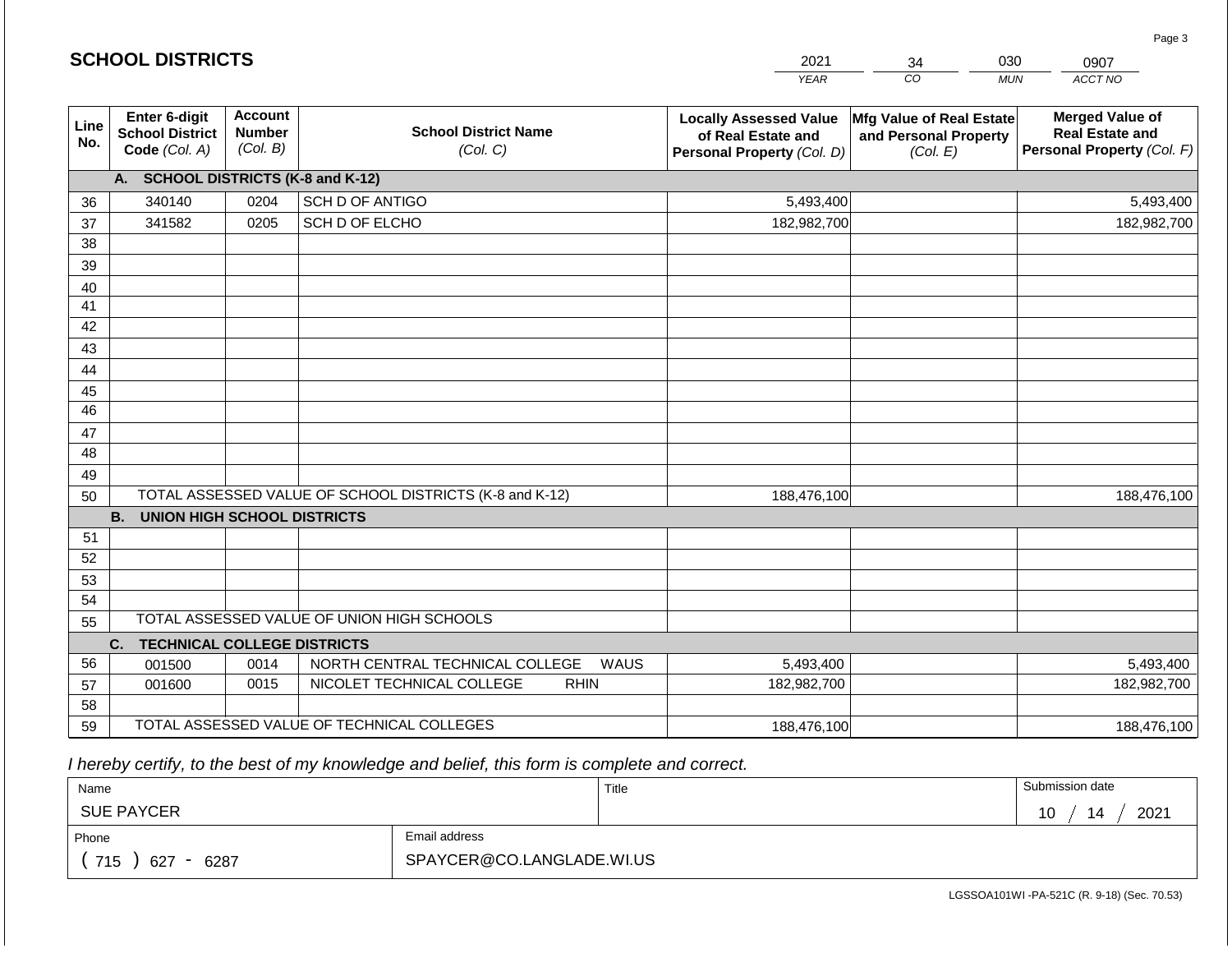- Each municipality's SOA is completed after the Board of Review and includes any changes made to the locally assessed values, under state law (sec. 70.53, Wis. Stats.)
- The Wisconsin Department of Revenue (DOR) merges the locally assessed values with the state assessed manufacturing values
- DOR provides the information regarding district names and codes. If a district is not listed, contact DOR.

Note: If you submit an amended SOA to DOR after your municipality's SOA is equated and posted to our website, we will process the SOA. However, DOR will not recalculate the *aggregate ratio or update the final SOA posted on our website. You should use the corrected values to calculate your tax rates.*

# **Page 1: Real Estate and Personal Property**

- Lines 1-9 assessed real estate values, parcel counts and acres by classification
- Lines 10-15 assessed personal property values and number of accounts by class
- Line 16 aggregate assessed value of all property subject to general property; use to calculate tax rates. Note: This line equals the total assessed value of K-8 and K-12 school districts (Line 50) and total assessed value of technical colleges (Line 59).
- Remarks assessment ratio used to calculate estimated fair market value on property tax bills

# **Page 2: Forest Crop, Other Exempt Land and Special Districts**

- Lines 18-21 private forest crop and managed forest lands assessed values
- Line  $22 -$  tax exempt land acres
- Line 23 prior years assessed value of omitted property under sec. 70.44 and correction of errors under sec. 70.43 shown by locally assessed or manufacturing real estate and personal property. Note: If there is an amount on this line, report the corresponding tax in the Statement of Taxes, Sections J or K.
- Lines 24-35 special district assessed values. These values are used to calculate tax rates for the special districts.

# **Page 3: School Districts**

- Lines 36-50 school districts (K-8 and K-12) assessed values. These values are used to calculate tax rates for school districts.
- Lines 51-55 union high school district assessed values. These values are used to calculate tax rates for union high school districts.
- Lines 56-59 technical college assessed values. These values are used to calculate tax rates for technical colleges.

If you have questions: Email: lgs@wisconsin.gov

 Phone: (608) 266-2569 or (608) 264-6892 Fax: (608) 264-6887

DEERBROOK, WI54424 - 9619 DEERBROOK, WI 54424 - 9619LEAH ANTONIEWICZ<br>TOWN OF UPHAM<br>N9173 GOLF RD LEAH ANTONIEWICZ TOWN OF UPHAM N9173 GOLF RD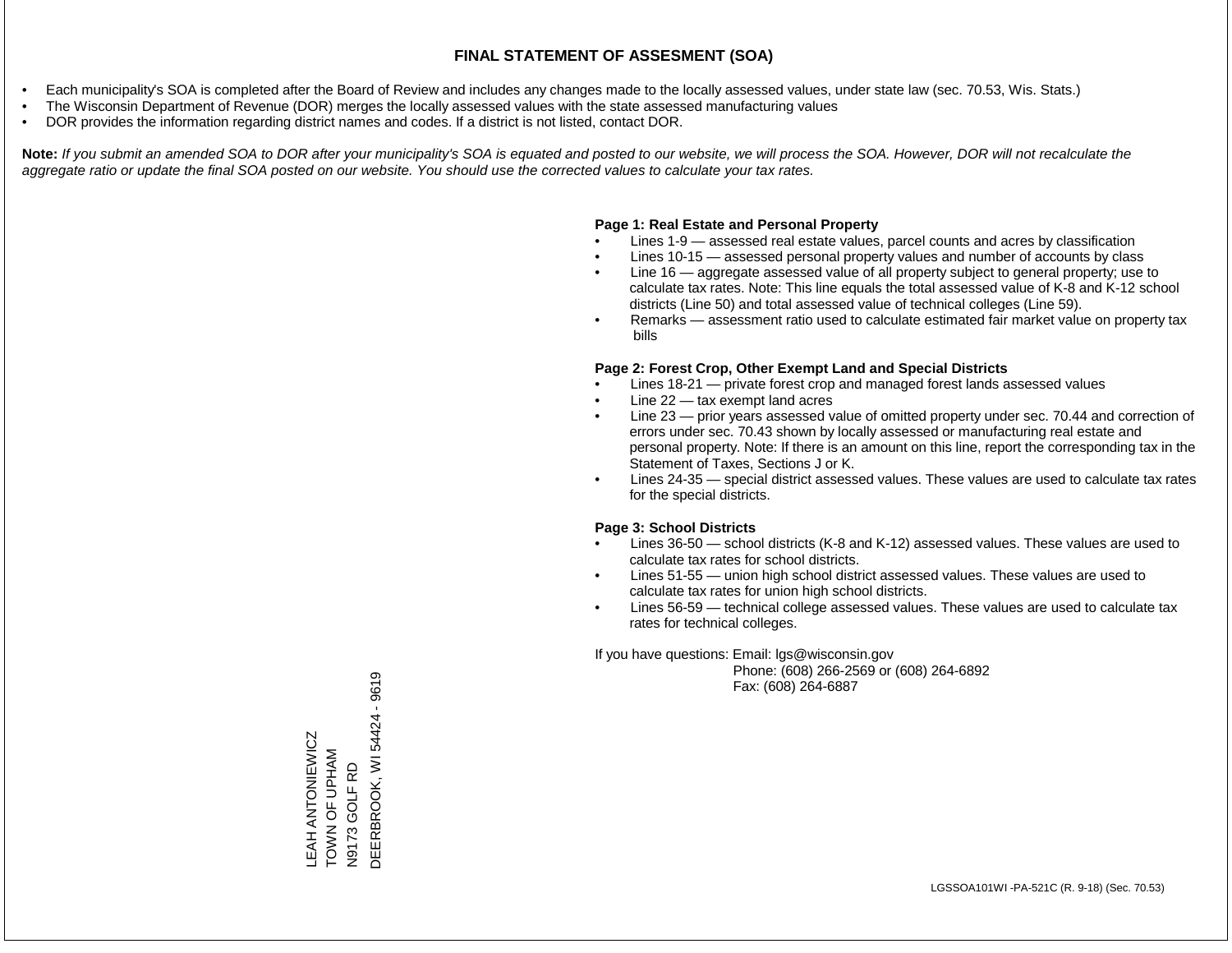|                | <b>FINAL - EQUATED</b><br><b>STATEMENT OF ASSESSMENT FOR 2021</b>                                                                                                                            |                                          | 34                                           | 032                                           | 0908                    | This is an Amended Return | Page 1                     |
|----------------|----------------------------------------------------------------------------------------------------------------------------------------------------------------------------------------------|------------------------------------------|----------------------------------------------|-----------------------------------------------|-------------------------|---------------------------|----------------------------|
|                |                                                                                                                                                                                              |                                          | CO                                           | <b>MUN</b>                                    | ACCT NO                 |                           |                            |
|                |                                                                                                                                                                                              |                                          |                                              |                                               |                         |                           |                            |
|                | <b>FOR</b><br><b>TOWN OF</b><br>OF.<br>Town - Village - City                                                                                                                                 | <b>VILAS</b><br><b>Municipality Name</b> |                                              | <b>LANGLADE COUNTY</b><br><b>County Name</b>  |                         |                           |                            |
|                |                                                                                                                                                                                              |                                          |                                              |                                               |                         |                           |                            |
| Line           | <b>REAL ESTATE</b>                                                                                                                                                                           |                                          | PARCEL COUNT<br>NO. OF ACRES<br><b>WHOLE</b> |                                               | <b>VALUE OF</b>         | <b>VALUE OF</b>           | <b>TOTAL VALUE OF LAND</b> |
| No.            | (See Lines 18 - 22 for<br>other Real Estate)                                                                                                                                                 |                                          | TOTAL LAND   IMPROVEMENTS                    | <b>NUMBERS ONLY</b>                           | <b>LAND</b>             | <b>IMPROVEMENTS</b>       | AND IMPROVEMENTS           |
|                |                                                                                                                                                                                              | (Col. A)                                 | (Col. B)                                     | (Col, C)                                      | (Col. D)                | (Col. E)                  | (Col. F)                   |
| 1              | <b>RESIDENTIAL - Class 1</b>                                                                                                                                                                 | 173                                      | 161                                          | 272                                           | 1,008,924               | 12,475,750                | 13,484,674                 |
| $\overline{2}$ | <b>COMMERCIAL - Class 2</b>                                                                                                                                                                  | 5                                        | 4                                            | 47                                            | 103,800                 | 422,300                   | 526,100                    |
| 3              | <b>MANUFACTURING - Class 3</b>                                                                                                                                                               | $\overline{0}$                           | $\mathbf 0$                                  | 0                                             | 0                       | $\Omega$                  | $\Omega$                   |
| 4              | <b>AGRICULTURAL - Class 4</b>                                                                                                                                                                | 163                                      |                                              | 2,782                                         | 465,071                 |                           | 465,071                    |
| 5              | <b>UNDEVELOPED - Class 5</b>                                                                                                                                                                 | 186                                      |                                              | 1,178                                         | 540,670                 |                           | 540,670                    |
| 6              | AGRICULTURAL FOREST - Class 5m                                                                                                                                                               | 94                                       |                                              | 1,667                                         | 1,489,070               |                           | 1,489,070                  |
| $\overline{7}$ | FOREST LANDS - Class 6                                                                                                                                                                       | 231                                      |                                              | 6,005                                         | 10,004,746              |                           | 10,004,746                 |
| 8              | OTHER - Class 7                                                                                                                                                                              | 23                                       | 23                                           | 46                                            | 191,000                 | 2,078,210                 | 2,269,210                  |
| 9              | <b>TOTAL - ALL COLUMNS</b>                                                                                                                                                                   | 875                                      | 188                                          | 11,997                                        | 13,803,281              | 14,976,260                | 28,779,541                 |
| 10             | NUMBER OF PERSONAL PROPERTY ACCOUNTS IN ROLL                                                                                                                                                 |                                          |                                              | 21                                            | <b>LOCALLY ASSESSED</b> | <b>MANUFACTURING</b>      | <b>MERGED</b>              |
| 11             | BOATS AND OTHER WATERCRAFT NOT EXEMPT - Code 1                                                                                                                                               |                                          |                                              |                                               | 4,089                   | 0                         | 4,089                      |
| 12             | MACHINERY, TOOLS AND PATTERNS - Code 2                                                                                                                                                       |                                          |                                              |                                               |                         | 0                         | $\Omega$                   |
| 13             | FURNITURE, FIXTURES AND EQUIPMENT - Code 3                                                                                                                                                   |                                          |                                              |                                               | 2,788                   | $\pmb{0}$                 | 2,788                      |
| 14             | ALL OTHER PERSONAL PROPERTY NOT EXEMPT - Codes 4A, 4B, 4C                                                                                                                                    |                                          |                                              |                                               | 320,405                 | $\mathbf 0$               | 320,405                    |
| 15             | TOTAL OF PERSONAL PROPERTY NOT EXEMPT (Total of Lines 11-14)                                                                                                                                 |                                          |                                              | 327,282                                       | 0                       | 327,282                   |                            |
| 16             | AGGREGATE ASSESSED VALUE OF ALL PROPERTY SUBJECT TO THE GENERAL PROPERTY TAX (Total of Lines 9F and 15F)<br>MUST EQUAL TOTAL VALUE OF THE SCHOOL DISTRICTS (K-12 PLUS K-8) - Line 50, Col. F |                                          |                                              |                                               |                         |                           | 29,106,823                 |
| 17             | <b>BOARD OF REVIEW</b><br>DATE OF FINAL ADJOURNMENT                                                                                                                                          | 07/06/2021                               |                                              | Name of Assessor<br><b>EUGENE MATUSZEWSKI</b> |                         | Telephone #               | (715) 623-6774             |

The Assessment Ratio to be used in calculating the estimated Fair Market Value on tax bills for this tax district is .901790549

This ratio should be used to convert assessed values to "Calculate Equalized Values" in Step 1 of the Lottery and Gaming Credit Calculations.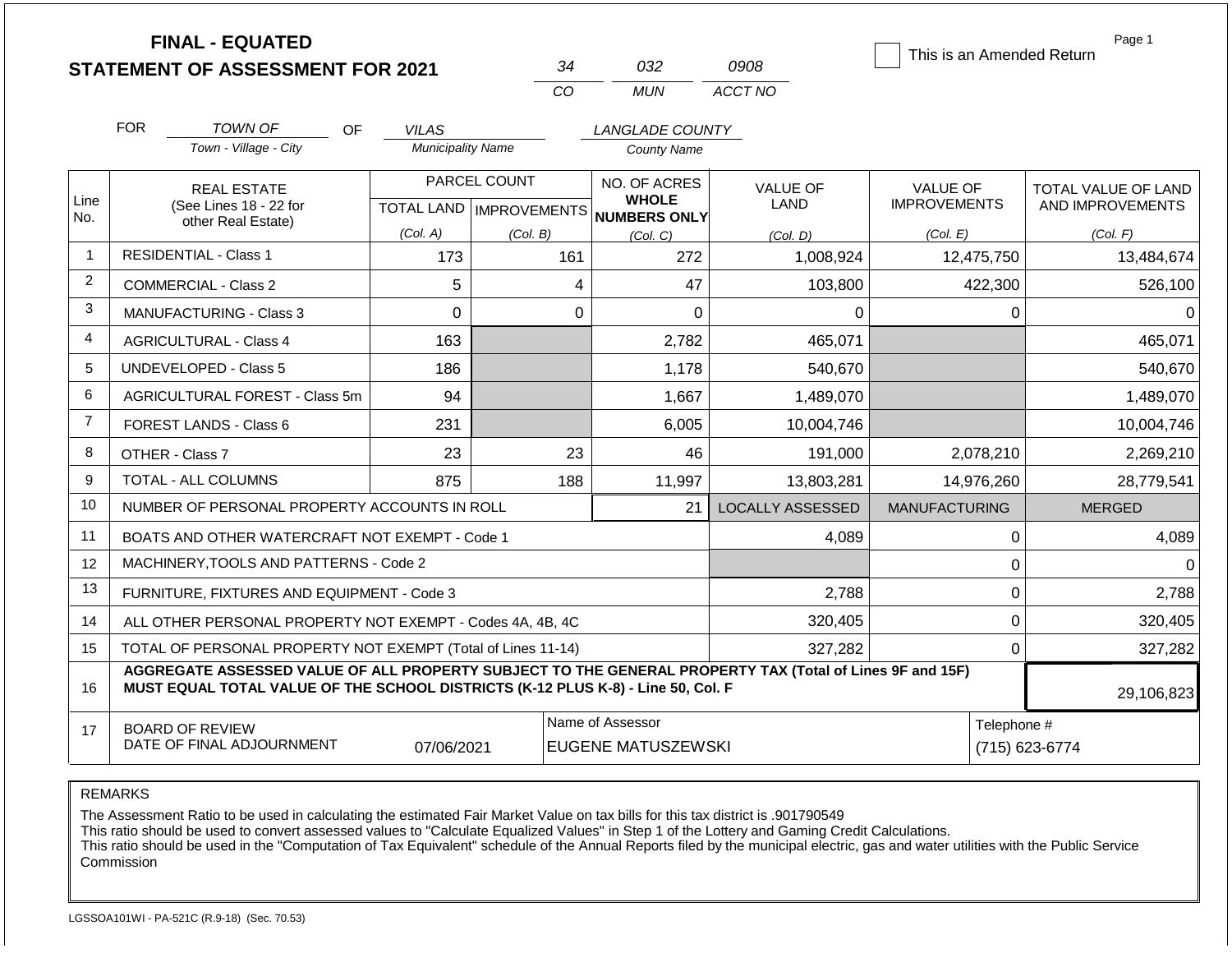2021 34 032 0908

FOREST LANDS (Line 7) and FOREST CROPS (in this section) - are **NOT** the same *YEAR CO MUN ACCT NO*

|    |                                                                                                   |           |              | Private Forest Crop - Reg Class @ 10¢ per acre                           |                                                                | Private Forest Crop - Reg Class @ \$2.52 per acre                                           |                  |                                                                 |                                                                    |                    |  |
|----|---------------------------------------------------------------------------------------------------|-----------|--------------|--------------------------------------------------------------------------|----------------------------------------------------------------|---------------------------------------------------------------------------------------------|------------------|-----------------------------------------------------------------|--------------------------------------------------------------------|--------------------|--|
|    | (a) PARCELS                                                                                       | (b) ACRES |              | (c) ASSESSED VALUE                                                       |                                                                | (d) PARCELS                                                                                 |                  | (e) ACRES                                                       |                                                                    | (f) ASSESSED VALUE |  |
| 18 |                                                                                                   |           |              |                                                                          |                                                                |                                                                                             |                  |                                                                 |                                                                    |                    |  |
|    |                                                                                                   |           |              |                                                                          |                                                                |                                                                                             |                  |                                                                 |                                                                    |                    |  |
|    |                                                                                                   |           |              | Private Forest Crop - Special Class @ 20¢ per acre<br>(c) ASSESSED VALUE |                                                                | Entered Before 2005 Managed Forest - Ferrous Mining CLOSED @ \$7.87 per acre<br>(d) PARCELS |                  | (e) ACRES                                                       |                                                                    | (f) ASSESSED VALUE |  |
| 19 | (a) PARCELS                                                                                       | (b) ACRES |              |                                                                          |                                                                |                                                                                             |                  |                                                                 |                                                                    |                    |  |
|    |                                                                                                   |           |              |                                                                          |                                                                |                                                                                             |                  |                                                                 |                                                                    |                    |  |
|    |                                                                                                   |           |              | Entered Before 2005 Managed Forest - OPEN @ 74 ¢ per acre                |                                                                |                                                                                             |                  | Entered Before 2005 Managed Forest - CLOSED @                   |                                                                    | \$1.75 per acre    |  |
| 20 | (a) PARCELS                                                                                       | (b) ACRES |              | (c) ASSESSED VALUE                                                       |                                                                | (d) PARCELS                                                                                 |                  | (e) ACRES                                                       |                                                                    | (f) ASSESSED VALUE |  |
|    |                                                                                                   |           |              |                                                                          |                                                                |                                                                                             |                  |                                                                 |                                                                    |                    |  |
|    | 40<br>1,590                                                                                       |           |              | 2,643,000                                                                |                                                                | 140                                                                                         |                  | 5,188.1                                                         |                                                                    | 8,712,619          |  |
|    | Entered After 2004 Managed Forest - OPEN @ \$2.04 per acre                                        |           |              |                                                                          | Entered After 2004 Managed Forest - CLOSED @ \$ 10.20 per acre |                                                                                             |                  |                                                                 |                                                                    |                    |  |
| 21 | (a) PARCELS<br>(b) ACRES                                                                          |           |              | (c) ASSESSED VALUE                                                       |                                                                | (d) PARCELS                                                                                 |                  | (e) ACRES                                                       |                                                                    | (f) ASSESSED VALUE |  |
|    |                                                                                                   |           |              |                                                                          |                                                                |                                                                                             |                  |                                                                 |                                                                    |                    |  |
|    | 14                                                                                                | 520       |              | 862,000                                                                  |                                                                | 58                                                                                          |                  | 2,131.87                                                        |                                                                    | 3,533,688          |  |
|    | (a) County Forest Cropland Acres                                                                  |           |              | (b) Federal Acres                                                        |                                                                | (c) State Acres                                                                             |                  | (d) County (NOT FOREST CROP) Acres                              |                                                                    | (e) Other Acres    |  |
| 22 |                                                                                                   |           |              |                                                                          |                                                                |                                                                                             |                  |                                                                 |                                                                    |                    |  |
|    |                                                                                                   |           |              |                                                                          |                                                                | 1,443                                                                                       |                  |                                                                 | 121.67                                                             |                    |  |
|    |                                                                                                   |           |              | Assessed Value of Omitted Property From Prior Years (Sec. 70.44)         |                                                                |                                                                                             |                  | Assessed Value of Sec. 70.43 Corrections of Errors by Assessors |                                                                    |                    |  |
|    | (a) REAL ESTATE                                                                                   |           | (b) PERSONAL |                                                                          |                                                                |                                                                                             | (c1) REAL ESTATE |                                                                 | (c2) PERSONAL                                                      |                    |  |
| 23 |                                                                                                   |           |              |                                                                          |                                                                |                                                                                             |                  |                                                                 |                                                                    |                    |  |
|    |                                                                                                   |           |              |                                                                          |                                                                |                                                                                             |                  |                                                                 | Mfg. Equated Value of Sec.70.43 Corrections of Errors by Assessors |                    |  |
|    | Manufacturing Equated Value of Omitted Property From Prior Years (Sec. 70.995)<br>(d) REAL ESTATE |           |              | (e) PERSONAL                                                             |                                                                |                                                                                             |                  | (f1) REAL ESTATE                                                |                                                                    | (f2) PERSONAL      |  |
|    |                                                                                                   |           |              |                                                                          |                                                                |                                                                                             |                  |                                                                 |                                                                    |                    |  |
|    |                                                                                                   |           |              |                                                                          |                                                                |                                                                                             |                  |                                                                 |                                                                    |                    |  |

# **SPECIAL DISTRICTS**

| Line<br>No. | Enter 6-digit<br>Special District<br>Code (Col. A) | <b>Account</b><br><b>Number</b><br>(Col. B) | <b>Special District Name</b><br>(Col. C) | <b>Locally Assessed Value</b><br>of Real Estate and<br><b>Personal Property (Col. D)</b> | Mfg Value of Real Estate<br>and Personal Property<br>(Col. E) | <b>Merged Value of</b><br><b>Real Estate and</b><br>Personal Property (Col. F) |
|-------------|----------------------------------------------------|---------------------------------------------|------------------------------------------|------------------------------------------------------------------------------------------|---------------------------------------------------------------|--------------------------------------------------------------------------------|
| 24          |                                                    |                                             |                                          |                                                                                          |                                                               |                                                                                |
| 25          |                                                    |                                             |                                          |                                                                                          |                                                               |                                                                                |
| 26          |                                                    |                                             |                                          |                                                                                          |                                                               |                                                                                |
| 27          |                                                    |                                             |                                          |                                                                                          |                                                               |                                                                                |
| 28          |                                                    |                                             |                                          |                                                                                          |                                                               |                                                                                |
| 29          |                                                    |                                             |                                          |                                                                                          |                                                               |                                                                                |
| 30          |                                                    |                                             |                                          |                                                                                          |                                                               |                                                                                |
| 31          |                                                    |                                             |                                          |                                                                                          |                                                               |                                                                                |
| 32          |                                                    |                                             |                                          |                                                                                          |                                                               |                                                                                |
| 33          |                                                    |                                             |                                          |                                                                                          |                                                               |                                                                                |
| 34          |                                                    |                                             |                                          |                                                                                          |                                                               |                                                                                |
| 35          |                                                    |                                             |                                          |                                                                                          |                                                               |                                                                                |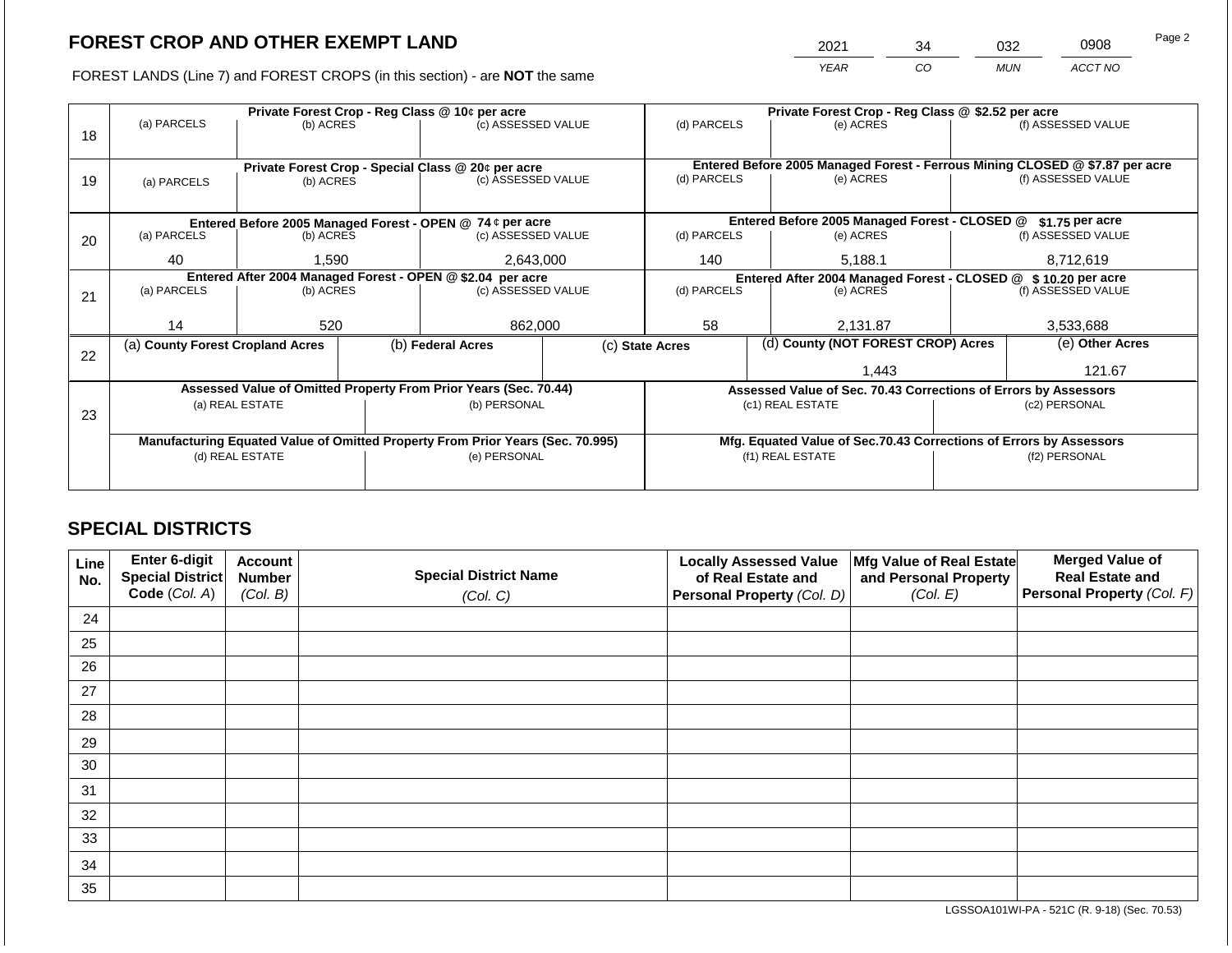|             | <b>SCHOOL DISTRICTS</b>                                  |                                             |                                                         | 2021                                                                              | 34                                                            | 032<br>0908                                                                    |
|-------------|----------------------------------------------------------|---------------------------------------------|---------------------------------------------------------|-----------------------------------------------------------------------------------|---------------------------------------------------------------|--------------------------------------------------------------------------------|
|             |                                                          |                                             |                                                         | <b>YEAR</b>                                                                       | CO                                                            | ACCT NO<br><b>MUN</b>                                                          |
| Line<br>No. | Enter 6-digit<br><b>School District</b><br>Code (Col. A) | <b>Account</b><br><b>Number</b><br>(Col. B) | <b>School District Name</b><br>(Col. C)                 | <b>Locally Assessed Value</b><br>of Real Estate and<br>Personal Property (Col. D) | Mfg Value of Real Estate<br>and Personal Property<br>(Col. E) | <b>Merged Value of</b><br><b>Real Estate and</b><br>Personal Property (Col. F) |
|             | A. SCHOOL DISTRICTS (K-8 and K-12)                       |                                             |                                                         |                                                                                   |                                                               |                                                                                |
| 36          | 340140                                                   | 0204                                        | SCH D OF ANTIGO                                         | 28,732,823                                                                        |                                                               | 28,732,823                                                                     |
| 37          | 353500                                                   | 0207                                        | SCH D OF MERRILL AREA                                   | 374,000                                                                           |                                                               | 374,000                                                                        |
| 38          |                                                          |                                             |                                                         |                                                                                   |                                                               |                                                                                |
| 39          |                                                          |                                             |                                                         |                                                                                   |                                                               |                                                                                |
| 40          |                                                          |                                             |                                                         |                                                                                   |                                                               |                                                                                |
| 41          |                                                          |                                             |                                                         |                                                                                   |                                                               |                                                                                |
| 42          |                                                          |                                             |                                                         |                                                                                   |                                                               |                                                                                |
| 43          |                                                          |                                             |                                                         |                                                                                   |                                                               |                                                                                |
| 44          |                                                          |                                             |                                                         |                                                                                   |                                                               |                                                                                |
| 45<br>46    |                                                          |                                             |                                                         |                                                                                   |                                                               |                                                                                |
| 47          |                                                          |                                             |                                                         |                                                                                   |                                                               |                                                                                |
| 48          |                                                          |                                             |                                                         |                                                                                   |                                                               |                                                                                |
| 49          |                                                          |                                             |                                                         |                                                                                   |                                                               |                                                                                |
| 50          |                                                          |                                             | TOTAL ASSESSED VALUE OF SCHOOL DISTRICTS (K-8 and K-12) | 29,106,823                                                                        |                                                               | 29,106,823                                                                     |
|             | <b>B.</b><br><b>UNION HIGH SCHOOL DISTRICTS</b>          |                                             |                                                         |                                                                                   |                                                               |                                                                                |
| 51          |                                                          |                                             |                                                         |                                                                                   |                                                               |                                                                                |
| 52          |                                                          |                                             |                                                         |                                                                                   |                                                               |                                                                                |
| 53          |                                                          |                                             |                                                         |                                                                                   |                                                               |                                                                                |
| 54          |                                                          |                                             |                                                         |                                                                                   |                                                               |                                                                                |
| 55          |                                                          |                                             | TOTAL ASSESSED VALUE OF UNION HIGH SCHOOLS              |                                                                                   |                                                               |                                                                                |
|             | <b>TECHNICAL COLLEGE DISTRICTS</b><br>C.                 |                                             |                                                         |                                                                                   |                                                               |                                                                                |
| 56          | 001500                                                   | 0014                                        | NORTH CENTRAL TECHNICAL COLLEGE                         | WAUS<br>29,106,823                                                                |                                                               | 29,106,823                                                                     |
| 57          |                                                          |                                             |                                                         |                                                                                   |                                                               |                                                                                |
| 58          |                                                          |                                             | TOTAL ASSESSED VALUE OF TECHNICAL COLLEGES              |                                                                                   |                                                               |                                                                                |
| 59          |                                                          |                                             |                                                         | 29,106,823                                                                        |                                                               | 29,106,823                                                                     |

 *I hereby certify, to the best of my knowledge and belief, this form is complete and correct.*

**SCHOOL DISTRICTS**

| Name               |                           | Title | Submission date                        |
|--------------------|---------------------------|-------|----------------------------------------|
| <b>SUE PAYCER</b>  |                           |       | 12<br>2021<br>07<br>υ.<br>. <u>. .</u> |
| Phone              | Email address             |       |                                        |
| 715<br>6287<br>627 | SPAYCER@CO.LANGLADE.WI.US |       |                                        |

Page 3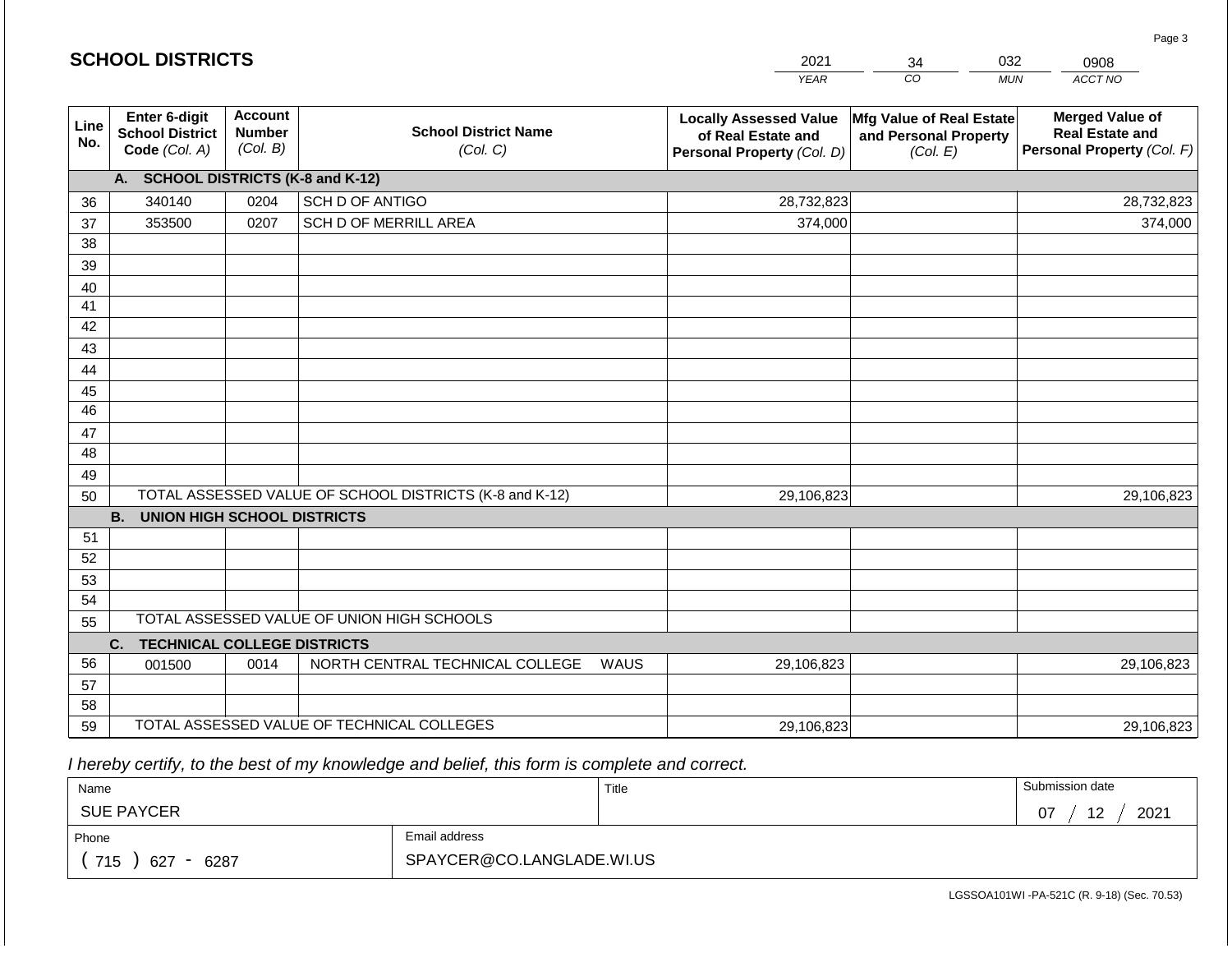- Each municipality's SOA is completed after the Board of Review and includes any changes made to the locally assessed values, under state law (sec. 70.53, Wis. Stats.)
- The Wisconsin Department of Revenue (DOR) merges the locally assessed values with the state assessed manufacturing values
- DOR provides the information regarding district names and codes. If a district is not listed, contact DOR.

Note: If you submit an amended SOA to DOR after your municipality's SOA is equated and posted to our website, we will process the SOA. However, DOR will not recalculate the *aggregate ratio or update the final SOA posted on our website. You should use the corrected values to calculate your tax rates.*

#### **Page 1: Real Estate and Personal Property**

- Lines 1-9 assessed real estate values, parcel counts and acres by classification
- Lines 10-15 assessed personal property values and number of accounts by class
- Line 16 aggregate assessed value of all property subject to general property; use to calculate tax rates. Note: This line equals the total assessed value of K-8 and K-12 school districts (Line 50) and total assessed value of technical colleges (Line 59).
- Remarks assessment ratio used to calculate estimated fair market value on property tax bills

#### **Page 2: Forest Crop, Other Exempt Land and Special Districts**

- Lines 18-21 private forest crop and managed forest lands assessed values
- Line  $22 -$  tax exempt land acres
- Line 23 prior years assessed value of omitted property under sec. 70.44 and correction of errors under sec. 70.43 shown by locally assessed or manufacturing real estate and personal property. Note: If there is an amount on this line, report the corresponding tax in the Statement of Taxes, Sections J or K.
- Lines 24-35 special district assessed values. These values are used to calculate tax rates for the special districts.

#### **Page 3: School Districts**

- Lines 36-50 school districts (K-8 and K-12) assessed values. These values are used to calculate tax rates for school districts.
- Lines 51-55 union high school district assessed values. These values are used to calculate tax rates for union high school districts.
- Lines 56-59 technical college assessed values. These values are used to calculate tax rates for technical colleges.

If you have questions: Email: lgs@wisconsin.gov

 Phone: (608) 266-2569 or (608) 264-6892 Fax: (608) 264-6887

6D W14359 LLOYD CREEK RD W14359 LLOYD CREEK GLEASON, WI54435 GLEASON, WI 54435DAWN MOLLER<br>TOWN OF VILAS TOWN OF VILAS DAWN MOLLER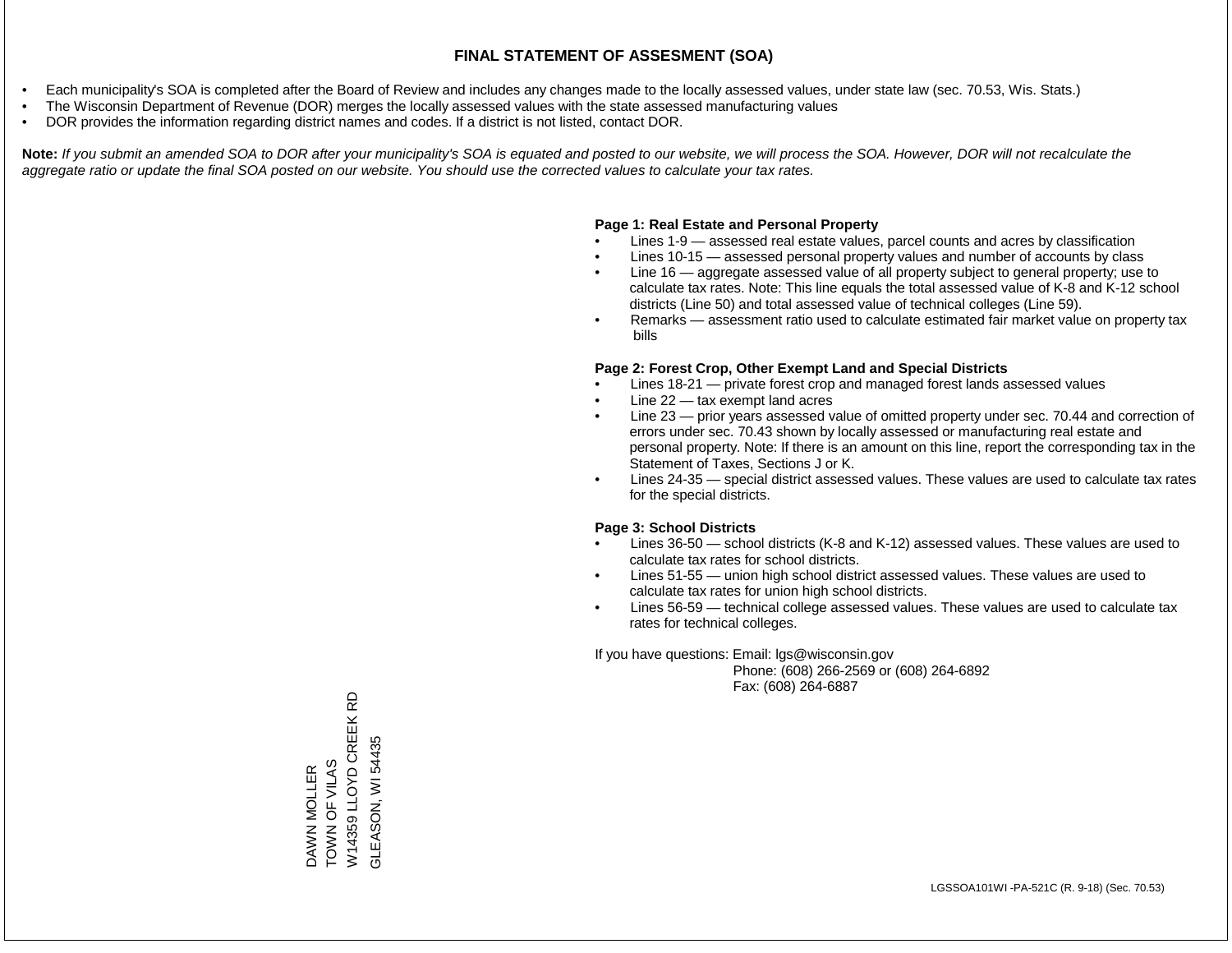|                |                                     | <b>FINAL - EQUATED</b><br><b>STATEMENT OF ASSESSMENT FOR 2021</b>                                                                                                                            |                                               |              | 34       | 034                                                 | 0909                           | This is an Amended Return              | Page 1                                  |  |
|----------------|-------------------------------------|----------------------------------------------------------------------------------------------------------------------------------------------------------------------------------------------|-----------------------------------------------|--------------|----------|-----------------------------------------------------|--------------------------------|----------------------------------------|-----------------------------------------|--|
|                |                                     |                                                                                                                                                                                              |                                               |              | CO       | <b>MUN</b>                                          | ACCT NO                        |                                        |                                         |  |
|                | <b>FOR</b>                          |                                                                                                                                                                                              |                                               |              |          |                                                     |                                |                                        |                                         |  |
|                |                                     | TOWN OF<br>OF.<br>Town - Village - City                                                                                                                                                      | <b>WOLF RIVER</b><br><b>Municipality Name</b> |              |          | LANGLADE COUNTY<br><b>County Name</b>               |                                |                                        |                                         |  |
| Line<br>No.    |                                     | <b>REAL ESTATE</b><br>(See Lines 18 - 22 for                                                                                                                                                 | TOTAL LAND   IMPROVEMENTS                     | PARCEL COUNT |          | NO. OF ACRES<br><b>WHOLE</b><br><b>NUMBERS ONLY</b> | <b>VALUE OF</b><br><b>LAND</b> | <b>VALUE OF</b><br><b>IMPROVEMENTS</b> | TOTAL VALUE OF LAND<br>AND IMPROVEMENTS |  |
|                |                                     | other Real Estate)                                                                                                                                                                           | (Col. A)<br>(Col. B)<br>(Col, C)<br>(Col. D)  |              | (Col. E) | (Col. F)                                            |                                |                                        |                                         |  |
| $\mathbf{1}$   |                                     | <b>RESIDENTIAL - Class 1</b>                                                                                                                                                                 | 1,380                                         |              | 1,004    | 3,300                                               | 30,173,400                     | 75,194,100                             | 105,367,500                             |  |
| 2              |                                     | COMMERCIAL - Class 2                                                                                                                                                                         | 33                                            |              | 36       | 216                                                 | 764,900                        | 3,206,700                              | 3,971,600                               |  |
| 3              | <b>MANUFACTURING - Class 3</b><br>1 |                                                                                                                                                                                              |                                               |              |          | 3                                                   | 8,800                          | 183,000                                | 191,800                                 |  |
| 4              |                                     | <b>AGRICULTURAL - Class 4</b>                                                                                                                                                                | 220                                           |              |          | 4,245                                               | 678,500                        |                                        | 678,500                                 |  |
| 5              | <b>UNDEVELOPED - Class 5</b>        |                                                                                                                                                                                              | 148                                           |              |          | 845                                                 | 453,800                        |                                        | 453,800                                 |  |
| 6              |                                     | AGRICULTURAL FOREST - Class 5m                                                                                                                                                               | 137                                           |              |          | 1,716                                               | 1,793,100                      |                                        | 1,793,100                               |  |
| $\overline{7}$ |                                     | FOREST LANDS - Class 6                                                                                                                                                                       | 350                                           |              |          | 6,750                                               | 14,187,200                     |                                        | 14,187,200                              |  |
| 8              |                                     | OTHER - Class 7                                                                                                                                                                              | 15                                            |              | 15       | 39                                                  | 126,100                        | 930,300                                | 1,056,400                               |  |
| 9              |                                     | <b>TOTAL - ALL COLUMNS</b>                                                                                                                                                                   | 2,284                                         |              | 1,056    | 17,114                                              | 48,185,800                     | 79,514,100                             | 127,699,900                             |  |
| 10             |                                     | NUMBER OF PERSONAL PROPERTY ACCOUNTS IN ROLL                                                                                                                                                 |                                               |              |          | 24                                                  | <b>LOCALLY ASSESSED</b>        | <b>MANUFACTURING</b>                   | <b>MERGED</b>                           |  |
| 11             |                                     | BOATS AND OTHER WATERCRAFT NOT EXEMPT - Code 1                                                                                                                                               |                                               |              |          |                                                     | 8.800                          | $\pmb{0}$                              | 8,800                                   |  |
| 12             |                                     | MACHINERY, TOOLS AND PATTERNS - Code 2                                                                                                                                                       |                                               |              |          |                                                     |                                | $\Omega$                               | $\Omega$                                |  |
| 13             |                                     | FURNITURE, FIXTURES AND EQUIPMENT - Code 3                                                                                                                                                   |                                               |              |          |                                                     | 109,900                        | 1,700                                  | 111,600                                 |  |
| 14             |                                     | ALL OTHER PERSONAL PROPERTY NOT EXEMPT - Codes 4A, 4B, 4C                                                                                                                                    |                                               |              |          |                                                     | 72,600                         | 100                                    | 72,700                                  |  |
| 15             |                                     | TOTAL OF PERSONAL PROPERTY NOT EXEMPT (Total of Lines 11-14)                                                                                                                                 |                                               |              |          |                                                     | 191,300                        | 1,800                                  | 193,100                                 |  |
| 16             |                                     | AGGREGATE ASSESSED VALUE OF ALL PROPERTY SUBJECT TO THE GENERAL PROPERTY TAX (Total of Lines 9F and 15F)<br>MUST EQUAL TOTAL VALUE OF THE SCHOOL DISTRICTS (K-12 PLUS K-8) - Line 50, Col. F |                                               |              |          |                                                     |                                |                                        | 127,893,000                             |  |
| 17             |                                     | <b>BOARD OF REVIEW</b><br>DATE OF FINAL ADJOURNMENT                                                                                                                                          | 05/17/2021                                    |              |          | Name of Assessor<br><b>KELLY ZILLMER</b>            |                                |                                        | Telephone #<br>(715) 250-2471           |  |

The Assessment Ratio to be used in calculating the estimated Fair Market Value on tax bills for this tax district is .957532449

This ratio should be used to convert assessed values to "Calculate Equalized Values" in Step 1 of the Lottery and Gaming Credit Calculations.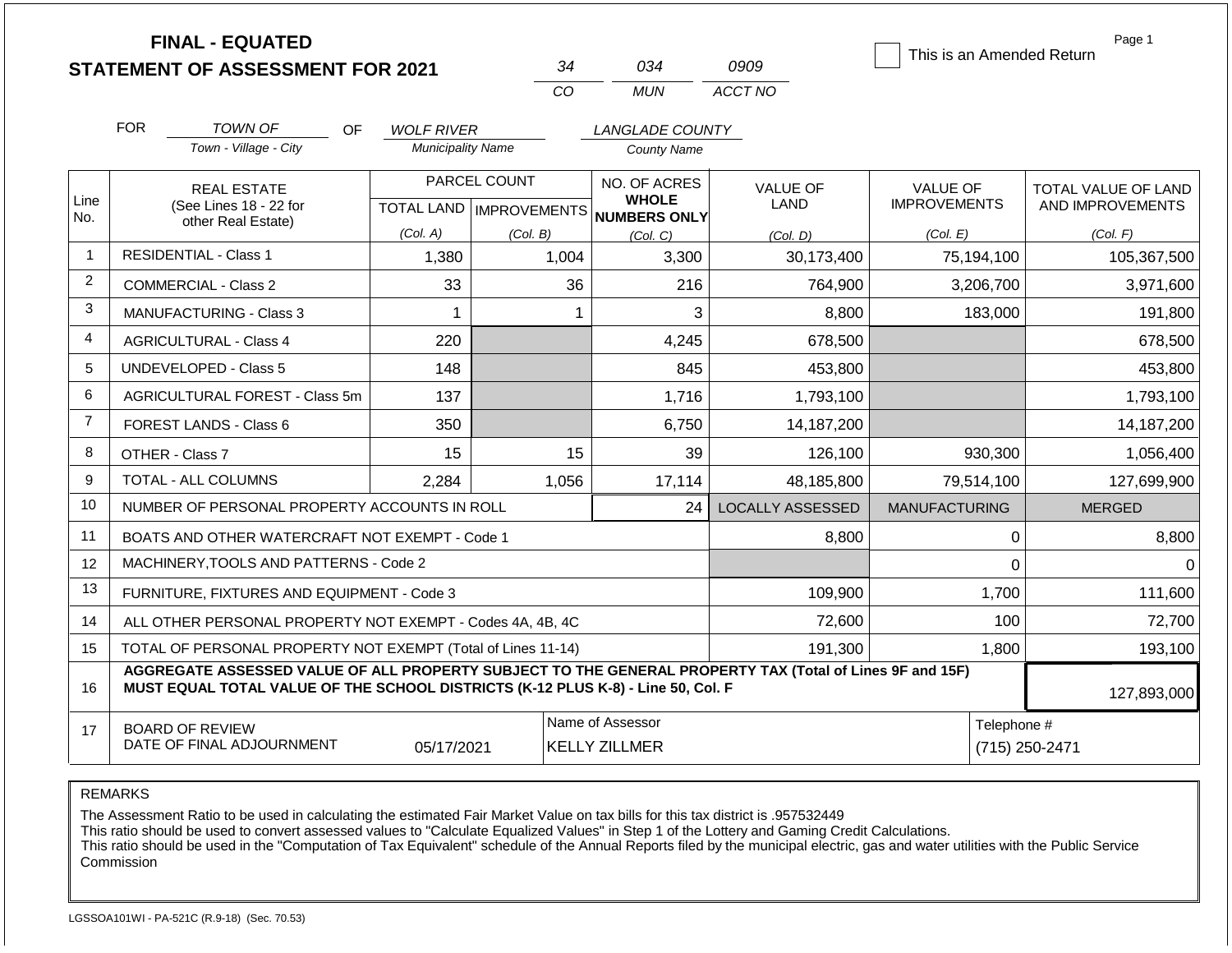FOREST LANDS (Line 7) and FOREST CROPS (in this section) - are NOT the san

|             | CROP AND OTHER EXEMPT LAND                                                 |                    |             | 2021                                              | 34  | 034 | 0909               | ι αγ <del>ο</del> ∠ |
|-------------|----------------------------------------------------------------------------|--------------------|-------------|---------------------------------------------------|-----|-----|--------------------|---------------------|
|             | ANDS (Line 7) and FOREST CROPS (in this section) - are <b>NOT</b> the same |                    |             | <b>YEAR</b>                                       | CO. | MUN | ACCT NO            |                     |
|             | Private Forest Crop - Reg Class @ 10¢ per acre                             |                    |             | Private Forest Crop - Reg Class @ \$2.52 per acre |     |     |                    |                     |
| (a) PARCELS | (b) ACRES                                                                  | (c) ASSESSED VALUE | (d) PARCELS | (e) ACRES                                         |     |     | (f) ASSESSED VALUE |                     |
|             |                                                                            |                    |             | 160                                               |     |     | 327.600            |                     |

| 18 | 101101120                                                                             |                 |  | (0, 0.0000000, 0.000000)                                                       |  |                                                                              | (0, 1, 0, 1, 0)                                                    |        |                    |  |
|----|---------------------------------------------------------------------------------------|-----------------|--|--------------------------------------------------------------------------------|--|------------------------------------------------------------------------------|--------------------------------------------------------------------|--------|--------------------|--|
|    |                                                                                       |                 |  |                                                                                |  |                                                                              | 160                                                                |        | 327,600            |  |
|    |                                                                                       |                 |  | Private Forest Crop - Special Class @ 20¢ per acre                             |  | Entered Before 2005 Managed Forest - Ferrous Mining CLOSED @ \$7.87 per acre |                                                                    |        |                    |  |
| 19 | (a) PARCELS                                                                           | (b) ACRES       |  | (c) ASSESSED VALUE                                                             |  | (d) PARCELS                                                                  | (e) ACRES                                                          |        | (f) ASSESSED VALUE |  |
|    |                                                                                       |                 |  |                                                                                |  |                                                                              |                                                                    |        |                    |  |
|    |                                                                                       |                 |  |                                                                                |  |                                                                              | Entered Before 2005 Managed Forest - CLOSED @ \$1.75 per acre      |        |                    |  |
|    | Entered Before 2005 Managed Forest - OPEN @ 74 ¢ per acre<br>(a) PARCELS<br>(b) ACRES |                 |  | (c) ASSESSED VALUE                                                             |  |                                                                              |                                                                    |        | (f) ASSESSED VALUE |  |
| 20 |                                                                                       |                 |  |                                                                                |  | (d) PARCELS                                                                  | (e) ACRES                                                          |        |                    |  |
|    | 195<br>7,752.33                                                                       |                 |  | 15,978,400                                                                     |  | 89                                                                           | 2,900.36                                                           |        |                    |  |
|    | Entered After 2004 Managed Forest - OPEN @ \$2.04 per acre                            |                 |  |                                                                                |  |                                                                              | Entered After 2004 Managed Forest - CLOSED @ \$10.20 per acre      |        |                    |  |
| 21 | (a) PARCELS<br>(b) ACRES                                                              |                 |  | (c) ASSESSED VALUE                                                             |  | (d) PARCELS                                                                  | (e) ACRES                                                          |        |                    |  |
|    |                                                                                       |                 |  |                                                                                |  |                                                                              |                                                                    |        |                    |  |
|    |                                                                                       |                 |  |                                                                                |  |                                                                              |                                                                    |        |                    |  |
|    | 74                                                                                    | 2,067.55        |  | 4,365,500                                                                      |  | 190                                                                          | 6,237.92                                                           |        | 12,705,600         |  |
|    | (a) County Forest Cropland Acres                                                      |                 |  | (b) Federal Acres                                                              |  | (c) State Acres                                                              | (d) County (NOT FOREST CROP) Acres                                 |        | (e) Other Acres    |  |
| 22 |                                                                                       |                 |  |                                                                                |  |                                                                              |                                                                    |        |                    |  |
|    |                                                                                       |                 |  | 32,859.04                                                                      |  | 132.27<br>4,769.29                                                           |                                                                    | 695.97 |                    |  |
|    |                                                                                       |                 |  | Assessed Value of Omitted Property From Prior Years (Sec. 70.44)               |  | Assessed Value of Sec. 70.43 Corrections of Errors by Assessors              |                                                                    |        |                    |  |
|    |                                                                                       | (a) REAL ESTATE |  | (b) PERSONAL                                                                   |  |                                                                              | (c1) REAL ESTATE                                                   |        | (c2) PERSONAL      |  |
| 23 |                                                                                       |                 |  |                                                                                |  |                                                                              |                                                                    |        |                    |  |
|    |                                                                                       |                 |  |                                                                                |  |                                                                              |                                                                    |        |                    |  |
|    |                                                                                       |                 |  | Manufacturing Equated Value of Omitted Property From Prior Years (Sec. 70.995) |  |                                                                              | Mfg. Equated Value of Sec.70.43 Corrections of Errors by Assessors |        |                    |  |
|    |                                                                                       | (d) REAL ESTATE |  | (e) PERSONAL                                                                   |  |                                                                              | (f1) REAL ESTATE                                                   |        | (f2) PERSONAL      |  |
|    |                                                                                       |                 |  |                                                                                |  |                                                                              |                                                                    |        |                    |  |
|    |                                                                                       |                 |  |                                                                                |  |                                                                              |                                                                    |        |                    |  |

# **SPECIAL DISTRICTS**

| <b>Line</b><br>No. | <b>Enter 6-digit</b><br>Special District<br>Code (Col. A) | <b>Account</b><br><b>Number</b><br>(Col. B) | <b>Special District Name</b><br>(Col. C)       | <b>Locally Assessed Value</b><br>of Real Estate and<br>Personal Property (Col. D) | Mfg Value of Real Estate<br>and Personal Property<br>(Col. E) | <b>Merged Value of</b><br><b>Real Estate and</b><br>Personal Property (Col. F) |
|--------------------|-----------------------------------------------------------|---------------------------------------------|------------------------------------------------|-----------------------------------------------------------------------------------|---------------------------------------------------------------|--------------------------------------------------------------------------------|
| 24                 | 348090                                                    | 0206                                        | MARY LAKE PROTECTION & REHABILITATION DISTRICT | 5,158,600                                                                         |                                                               | 5,158,600                                                                      |
| 25                 |                                                           |                                             |                                                |                                                                                   |                                                               |                                                                                |
| 26                 |                                                           |                                             |                                                |                                                                                   |                                                               |                                                                                |
| 27                 |                                                           |                                             |                                                |                                                                                   |                                                               |                                                                                |
| 28                 |                                                           |                                             |                                                |                                                                                   |                                                               |                                                                                |
| 29                 |                                                           |                                             |                                                |                                                                                   |                                                               |                                                                                |
| 30                 |                                                           |                                             |                                                |                                                                                   |                                                               |                                                                                |
| 31                 |                                                           |                                             |                                                |                                                                                   |                                                               |                                                                                |
| 32                 |                                                           |                                             |                                                |                                                                                   |                                                               |                                                                                |
| 33                 |                                                           |                                             |                                                |                                                                                   |                                                               |                                                                                |
| 34                 |                                                           |                                             |                                                |                                                                                   |                                                               |                                                                                |
| 35                 |                                                           |                                             |                                                |                                                                                   |                                                               |                                                                                |

LGSSOA101WI-PA - 521C (R. 9-18) (Sec. 70.53)

Page 2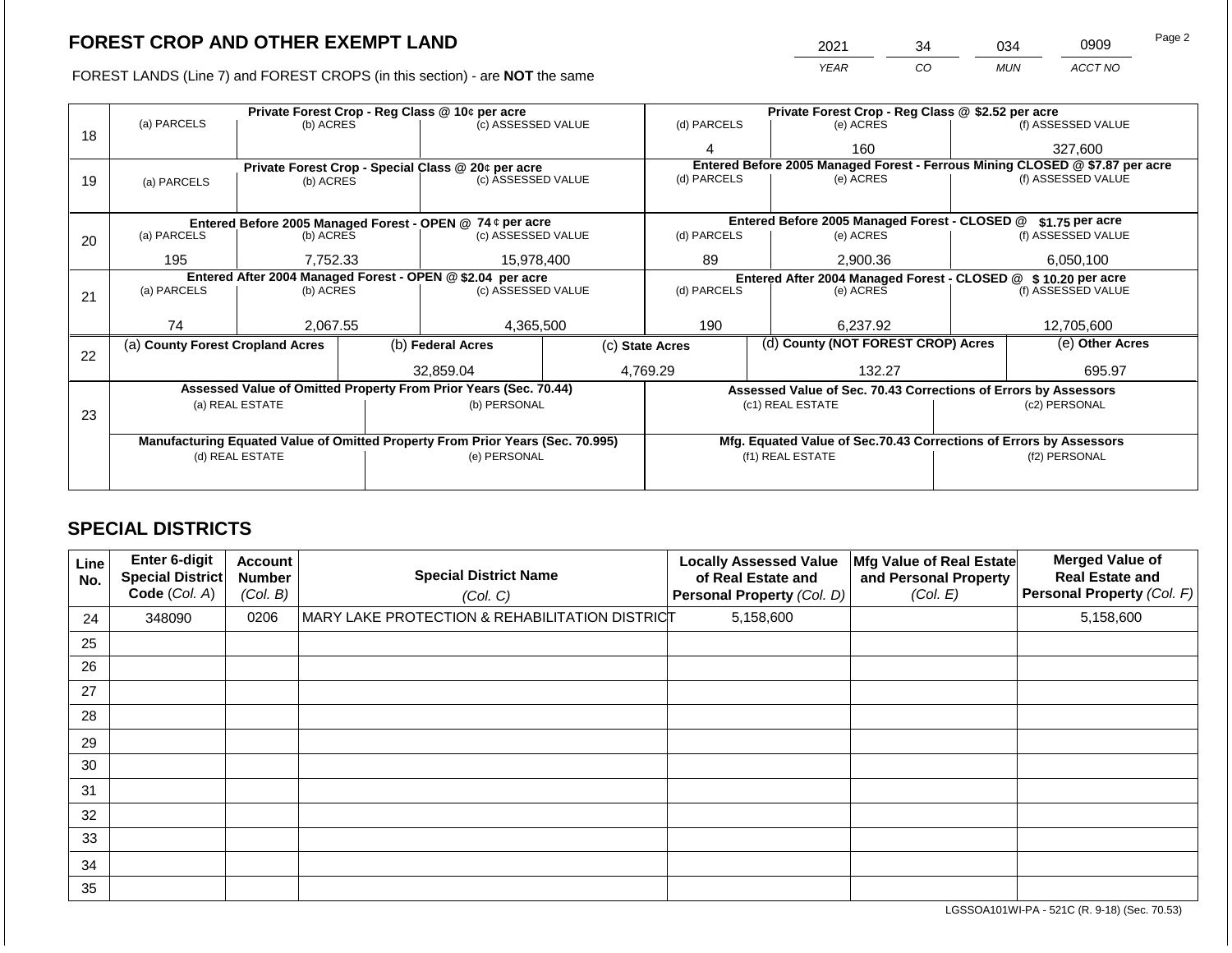|                 | <b>SCHOOL DISTRICTS</b>                                  |                                             |                                                         |      | 2021                                                                              | 034<br>34                                                     | 0909                                                                           |
|-----------------|----------------------------------------------------------|---------------------------------------------|---------------------------------------------------------|------|-----------------------------------------------------------------------------------|---------------------------------------------------------------|--------------------------------------------------------------------------------|
|                 |                                                          |                                             |                                                         |      | <b>YEAR</b>                                                                       | CO<br><b>MUN</b>                                              | ACCT NO                                                                        |
| Line<br>No.     | Enter 6-digit<br><b>School District</b><br>Code (Col. A) | <b>Account</b><br><b>Number</b><br>(Col. B) | <b>School District Name</b><br>(Col. C)                 |      | <b>Locally Assessed Value</b><br>of Real Estate and<br>Personal Property (Col. D) | Mfg Value of Real Estate<br>and Personal Property<br>(Col. E) | <b>Merged Value of</b><br><b>Real Estate and</b><br>Personal Property (Col. F) |
|                 | A. SCHOOL DISTRICTS (K-8 and K-12)                       |                                             |                                                         |      |                                                                                   |                                                               |                                                                                |
| 36              | 215992                                                   | 0132                                        | SCH D OF WABENO AREA                                    |      | 6,220,200                                                                         |                                                               | 6,220,200                                                                      |
| 37              | 346440                                                   | 0206                                        | SCH D OF WHITE LAKE                                     |      | 121,479,200                                                                       | 193,600                                                       | 121,672,800                                                                    |
| 38              |                                                          |                                             |                                                         |      |                                                                                   |                                                               |                                                                                |
| 39              |                                                          |                                             |                                                         |      |                                                                                   |                                                               |                                                                                |
| 40              |                                                          |                                             |                                                         |      |                                                                                   |                                                               |                                                                                |
| 41              |                                                          |                                             |                                                         |      |                                                                                   |                                                               |                                                                                |
| 42              |                                                          |                                             |                                                         |      |                                                                                   |                                                               |                                                                                |
| 43              |                                                          |                                             |                                                         |      |                                                                                   |                                                               |                                                                                |
| 44<br>45        |                                                          |                                             |                                                         |      |                                                                                   |                                                               |                                                                                |
| $\overline{46}$ |                                                          |                                             |                                                         |      |                                                                                   |                                                               |                                                                                |
| 47              |                                                          |                                             |                                                         |      |                                                                                   |                                                               |                                                                                |
| 48              |                                                          |                                             |                                                         |      |                                                                                   |                                                               |                                                                                |
| 49              |                                                          |                                             |                                                         |      |                                                                                   |                                                               |                                                                                |
| 50              |                                                          |                                             | TOTAL ASSESSED VALUE OF SCHOOL DISTRICTS (K-8 and K-12) |      | 127,699,400                                                                       | 193,600                                                       | 127,893,000                                                                    |
|                 | <b>B.</b><br><b>UNION HIGH SCHOOL DISTRICTS</b>          |                                             |                                                         |      |                                                                                   |                                                               |                                                                                |
| 51              |                                                          |                                             |                                                         |      |                                                                                   |                                                               |                                                                                |
| 52              |                                                          |                                             |                                                         |      |                                                                                   |                                                               |                                                                                |
| 53              |                                                          |                                             |                                                         |      |                                                                                   |                                                               |                                                                                |
| 54              |                                                          |                                             |                                                         |      |                                                                                   |                                                               |                                                                                |
| 55              |                                                          |                                             | TOTAL ASSESSED VALUE OF UNION HIGH SCHOOLS              |      |                                                                                   |                                                               |                                                                                |
|                 | C.<br><b>TECHNICAL COLLEGE DISTRICTS</b>                 |                                             |                                                         |      |                                                                                   |                                                               |                                                                                |
| 56              | 001500                                                   | 0014                                        | NORTH CENTRAL TECHNICAL COLLEGE                         | WAUS | 127,699,400                                                                       | 193,600                                                       | 127,893,000                                                                    |
| 57<br>58        |                                                          |                                             |                                                         |      |                                                                                   |                                                               |                                                                                |
| 59              |                                                          |                                             | TOTAL ASSESSED VALUE OF TECHNICAL COLLEGES              |      |                                                                                   | 193,600                                                       |                                                                                |
|                 |                                                          |                                             |                                                         |      | 127,699,400                                                                       |                                                               | 127,893,000                                                                    |

 *I hereby certify, to the best of my knowledge and belief, this form is complete and correct.*

**SCHOOL DISTRICTS**

| Name                                           |                           | Title | Submission date                        |
|------------------------------------------------|---------------------------|-------|----------------------------------------|
| <b>SUE PAYCER</b>                              |                           |       | 2021<br>∩ഭ<br>$\mathsf{A}$<br>νv<br>υ. |
| Phone                                          | Email address             |       |                                        |
| 715<br>6287<br>627<br>$\overline{\phantom{0}}$ | SPAYCER@CO.LANGLADE.WI.US |       |                                        |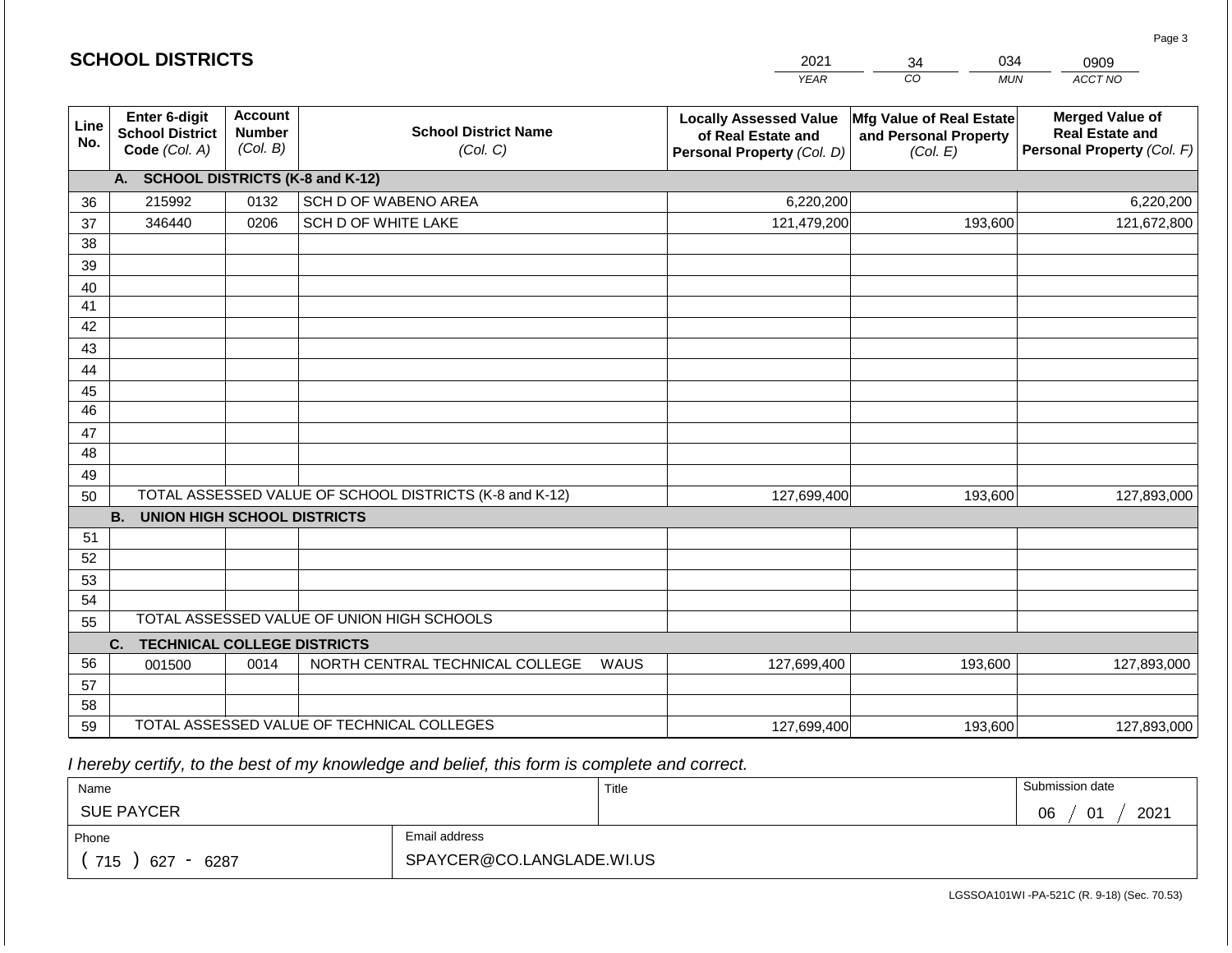- Each municipality's SOA is completed after the Board of Review and includes any changes made to the locally assessed values, under state law (sec. 70.53, Wis. Stats.)
- The Wisconsin Department of Revenue (DOR) merges the locally assessed values with the state assessed manufacturing values
- DOR provides the information regarding district names and codes. If a district is not listed, contact DOR.

Note: If you submit an amended SOA to DOR after your municipality's SOA is equated and posted to our website, we will process the SOA. However, DOR will not recalculate the *aggregate ratio or update the final SOA posted on our website. You should use the corrected values to calculate your tax rates.*

# **Page 1: Real Estate and Personal Property**

- Lines 1-9 assessed real estate values, parcel counts and acres by classification
- Lines 10-15 assessed personal property values and number of accounts by class
- Line 16 aggregate assessed value of all property subject to general property; use to calculate tax rates. Note: This line equals the total assessed value of K-8 and K-12 school districts (Line 50) and total assessed value of technical colleges (Line 59).
- Remarks assessment ratio used to calculate estimated fair market value on property tax bills

### **Page 2: Forest Crop, Other Exempt Land and Special Districts**

- Lines 18-21 private forest crop and managed forest lands assessed values
- Line  $22 -$  tax exempt land acres
- Line 23 prior years assessed value of omitted property under sec. 70.44 and correction of errors under sec. 70.43 shown by locally assessed or manufacturing real estate and personal property. Note: If there is an amount on this line, report the corresponding tax in the Statement of Taxes, Sections J or K.
- Lines 24-35 special district assessed values. These values are used to calculate tax rates for the special districts.

# **Page 3: School Districts**

- Lines 36-50 school districts (K-8 and K-12) assessed values. These values are used to calculate tax rates for school districts.
- Lines 51-55 union high school district assessed values. These values are used to calculate tax rates for union high school districts.
- Lines 56-59 technical college assessed values. These values are used to calculate tax rates for technical colleges.

If you have questions: Email: lgs@wisconsin.gov

 Phone: (608) 266-2569 or (608) 264-6892 Fax: (608) 264-6887

HEATHER BAKER<br>TOWN OF WOLF RIVER<br>N4393 BLUE GOOSE DR TOWN OF WOLF RIVER N4393 BLUE GOOSE DR WHITE LAKE, WI 54491 WHITE LAKE, WI 54491HEATHER BAKER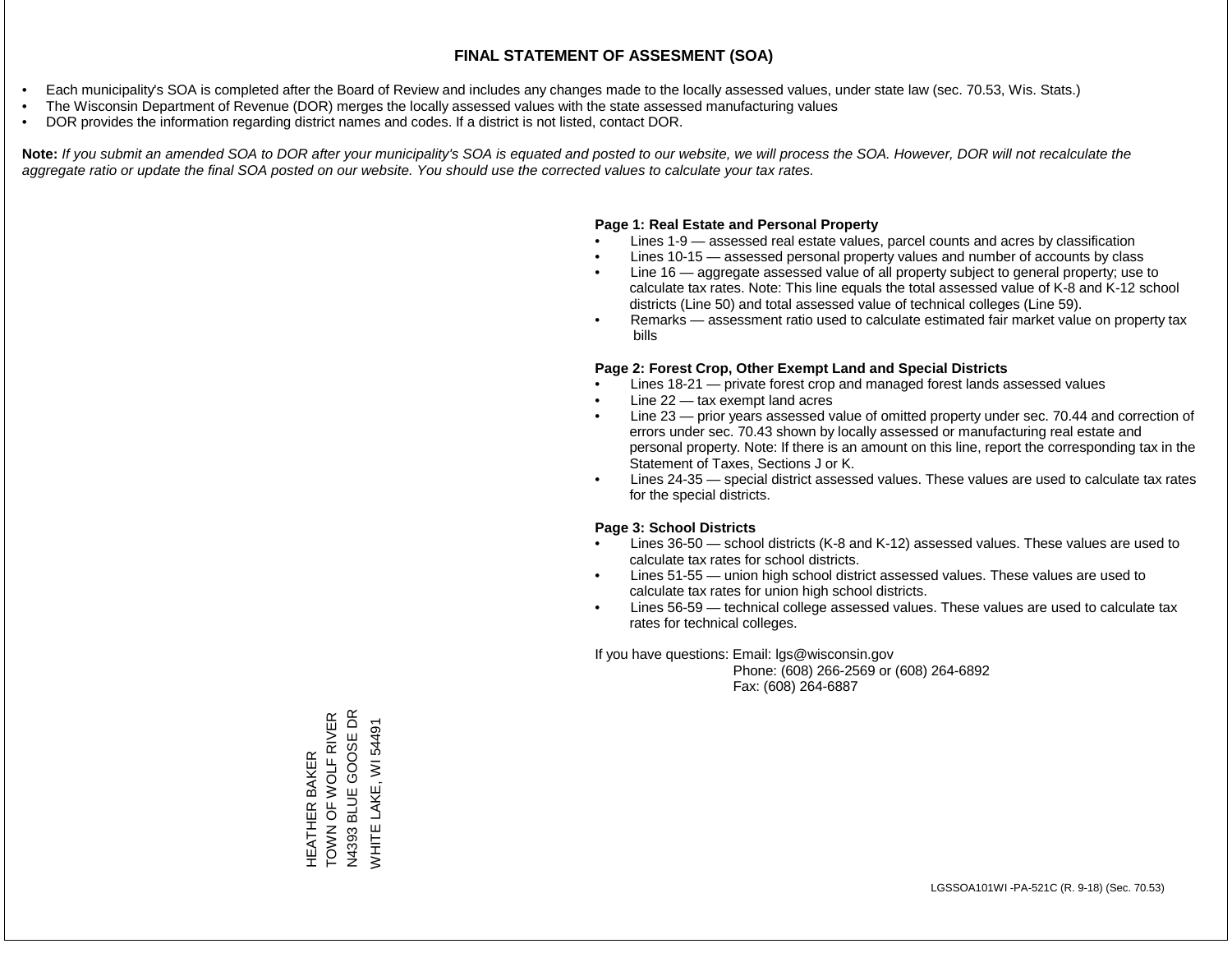|                | <b>FINAL - EQUATED</b><br><b>STATEMENT OF ASSESSMENT FOR 2021</b>                                                                                                                            |                                                      | 34                        | 191                                       | 0910                    | This is an Amended Return | Page 1                        |  |  |
|----------------|----------------------------------------------------------------------------------------------------------------------------------------------------------------------------------------------|------------------------------------------------------|---------------------------|-------------------------------------------|-------------------------|---------------------------|-------------------------------|--|--|
|                |                                                                                                                                                                                              |                                                      | <b>CO</b>                 | <b>MUN</b>                                | ACCT NO                 |                           |                               |  |  |
|                |                                                                                                                                                                                              |                                                      |                           |                                           |                         |                           |                               |  |  |
|                | <b>FOR</b><br><b>VILLAGE OF</b><br>OF.<br>Town - Village - City                                                                                                                              | <i><b>WHITE LAKE</b></i><br><b>Municipality Name</b> |                           | LANGLADE COUNTY<br><b>County Name</b>     |                         |                           |                               |  |  |
|                |                                                                                                                                                                                              |                                                      |                           |                                           |                         |                           |                               |  |  |
|                | <b>REAL ESTATE</b>                                                                                                                                                                           |                                                      | PARCEL COUNT              | NO. OF ACRES                              | <b>VALUE OF</b>         | <b>VALUE OF</b>           | TOTAL VALUE OF LAND           |  |  |
| Line<br>No.    | (See Lines 18 - 22 for<br>other Real Estate)                                                                                                                                                 |                                                      | TOTAL LAND   IMPROVEMENTS | <b>WHOLE</b><br>NUMBERS ONLY              | <b>LAND</b>             | <b>IMPROVEMENTS</b>       | AND IMPROVEMENTS              |  |  |
|                |                                                                                                                                                                                              | (Col. A)                                             | (Col. B)                  | (Col. C)                                  | (Col, D)                | (Col. E)                  | (Col. F)                      |  |  |
| $\mathbf{1}$   | <b>RESIDENTIAL - Class 1</b>                                                                                                                                                                 | 244                                                  | 171                       | 245                                       | 4,307,400               | 12,679,700                | 16,987,100                    |  |  |
| $\overline{2}$ | COMMERCIAL - Class 2                                                                                                                                                                         | 11                                                   |                           | 8<br>12                                   | 95,200                  | 1,583,500                 | 1,678,700                     |  |  |
| 3              | <b>MANUFACTURING - Class 3</b>                                                                                                                                                               | 5                                                    |                           | $\overline{4}$<br>43                      | 127,100                 | 2,563,600                 | 2,690,700                     |  |  |
| $\overline{4}$ | <b>AGRICULTURAL - Class 4</b>                                                                                                                                                                | 4                                                    |                           | 48<br>8,600                               |                         |                           | 8,600                         |  |  |
| 5              | UNDEVELOPED - Class 5                                                                                                                                                                        | 12                                                   |                           | 87                                        | 29,200                  |                           | 29,200                        |  |  |
| 6              | AGRICULTURAL FOREST - Class 5m                                                                                                                                                               | 1                                                    |                           | $\overline{2}$                            | 1,600                   |                           | 1,600                         |  |  |
| $\overline{7}$ | FOREST LANDS - Class 6                                                                                                                                                                       | 17                                                   |                           | 198                                       | 398,600                 |                           | 398,600                       |  |  |
| 8              | OTHER - Class 7                                                                                                                                                                              | $\Omega$                                             |                           | $\Omega$<br>0                             | 0                       | $\Omega$                  | $\Omega$                      |  |  |
| 9              | <b>TOTAL - ALL COLUMNS</b>                                                                                                                                                                   | 294                                                  | 183                       | 635                                       | 4,967,700               | 16,826,800                | 21,794,500                    |  |  |
| 10             | NUMBER OF PERSONAL PROPERTY ACCOUNTS IN ROLL                                                                                                                                                 |                                                      |                           | 11                                        | <b>LOCALLY ASSESSED</b> | <b>MANUFACTURING</b>      | <b>MERGED</b>                 |  |  |
| 11             | BOATS AND OTHER WATERCRAFT NOT EXEMPT - Code 1                                                                                                                                               |                                                      |                           |                                           | 0                       | $\Omega$                  | $\Omega$                      |  |  |
| 12             | MACHINERY, TOOLS AND PATTERNS - Code 2                                                                                                                                                       |                                                      |                           |                                           |                         | 64,400                    | 64,400                        |  |  |
| 13             | FURNITURE, FIXTURES AND EQUIPMENT - Code 3                                                                                                                                                   |                                                      |                           |                                           | 13,700                  | 21,600                    | 35,300                        |  |  |
| 14             | ALL OTHER PERSONAL PROPERTY NOT EXEMPT - Codes 4A, 4B, 4C                                                                                                                                    |                                                      |                           |                                           | 11,300                  | 5,800                     | 17,100                        |  |  |
| 15             | TOTAL OF PERSONAL PROPERTY NOT EXEMPT (Total of Lines 11-14)                                                                                                                                 |                                                      |                           |                                           | 25,000                  | 91,800                    | 116,800                       |  |  |
| 16             | AGGREGATE ASSESSED VALUE OF ALL PROPERTY SUBJECT TO THE GENERAL PROPERTY TAX (Total of Lines 9F and 15F)<br>MUST EQUAL TOTAL VALUE OF THE SCHOOL DISTRICTS (K-12 PLUS K-8) - Line 50, Col. F |                                                      |                           |                                           |                         |                           | 21,911,300                    |  |  |
| 17             | <b>BOARD OF REVIEW</b><br>DATE OF FINAL ADJOURNMENT                                                                                                                                          | 10/21/2021                                           |                           | Name of Assessor<br><b>JAKE BAUMBACHN</b> |                         |                           | Telephone #<br>(920) 749-1995 |  |  |

The Assessment Ratio to be used in calculating the estimated Fair Market Value on tax bills for this tax district is 1.011303199

This ratio should be used to convert assessed values to "Calculate Equalized Values" in Step 1 of the Lottery and Gaming Credit Calculations.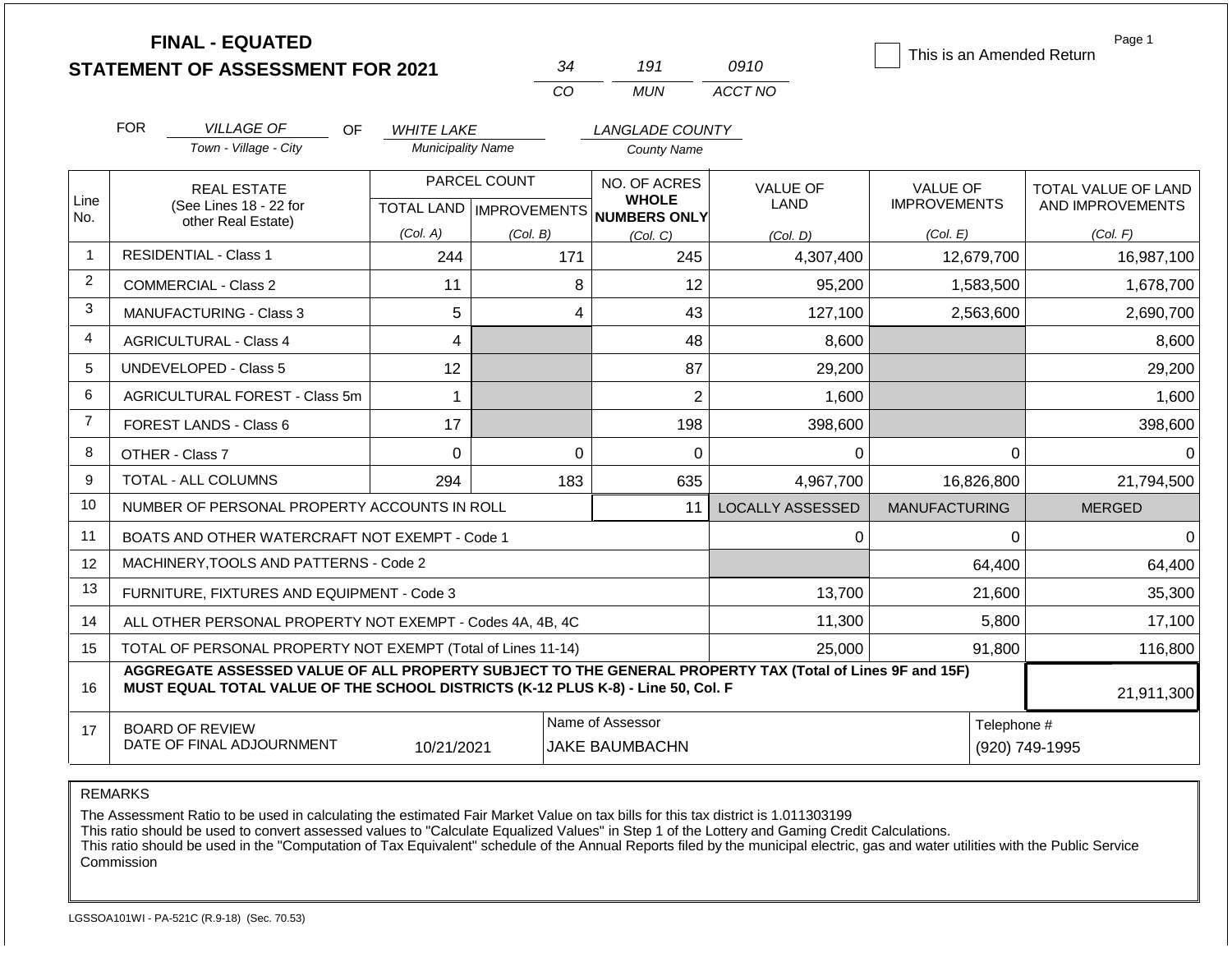2021 34 191 0910

FOREST LANDS (Line 7) and FOREST CROPS (in this section) - are **NOT** the same *YEAR CO MUN ACCT NO*

|    |                                                            |                 |  | Private Forest Crop - Reg Class @ 10¢ per acre                                 |  | Private Forest Crop - Reg Class @ \$2.52 per acre                  |                                                                              |                                                                 |               |                    |  |
|----|------------------------------------------------------------|-----------------|--|--------------------------------------------------------------------------------|--|--------------------------------------------------------------------|------------------------------------------------------------------------------|-----------------------------------------------------------------|---------------|--------------------|--|
| 18 | (a) PARCELS                                                | (b) ACRES       |  | (c) ASSESSED VALUE                                                             |  | (d) PARCELS                                                        |                                                                              | (e) ACRES                                                       |               | (f) ASSESSED VALUE |  |
|    |                                                            |                 |  | Private Forest Crop - Special Class @ 20¢ per acre                             |  |                                                                    | Entered Before 2005 Managed Forest - Ferrous Mining CLOSED @ \$7.87 per acre |                                                                 |               |                    |  |
| 19 | (a) PARCELS                                                | (b) ACRES       |  | (c) ASSESSED VALUE                                                             |  | (d) PARCELS                                                        |                                                                              | (e) ACRES                                                       |               | (f) ASSESSED VALUE |  |
|    |                                                            |                 |  |                                                                                |  |                                                                    |                                                                              |                                                                 |               |                    |  |
|    |                                                            |                 |  | Entered Before 2005 Managed Forest - OPEN @ 74 ¢ per acre                      |  |                                                                    |                                                                              | Entered Before 2005 Managed Forest - CLOSED @                   |               | $$1.75$ per acre   |  |
| 20 | (a) PARCELS<br>(b) ACRES                                   |                 |  | (c) ASSESSED VALUE                                                             |  | (d) PARCELS                                                        |                                                                              | (e) ACRES                                                       |               | (f) ASSESSED VALUE |  |
|    |                                                            |                 |  |                                                                                |  | $\overline{2}$                                                     |                                                                              | 45.78                                                           |               | 114,500            |  |
|    | Entered After 2004 Managed Forest - OPEN @ \$2.04 per acre |                 |  |                                                                                |  |                                                                    |                                                                              | Entered After 2004 Managed Forest - CLOSED @ \$10.20 per acre   |               |                    |  |
| 21 | (a) PARCELS                                                | (b) ACRES       |  | (c) ASSESSED VALUE                                                             |  | (d) PARCELS                                                        |                                                                              | (e) ACRES                                                       |               | (f) ASSESSED VALUE |  |
|    |                                                            |                 |  |                                                                                |  |                                                                    |                                                                              |                                                                 |               |                    |  |
|    | 10                                                         | 253.25          |  | 616,700                                                                        |  | 9                                                                  |                                                                              | 196.2                                                           |               | 441,500            |  |
| 22 | (a) County Forest Cropland Acres                           |                 |  | (b) Federal Acres                                                              |  | (c) State Acres                                                    |                                                                              | (d) County (NOT FOREST CROP) Acres                              |               | (e) Other Acres    |  |
|    |                                                            |                 |  |                                                                                |  |                                                                    |                                                                              | 4.06                                                            |               |                    |  |
|    |                                                            |                 |  | Assessed Value of Omitted Property From Prior Years (Sec. 70.44)               |  |                                                                    |                                                                              | Assessed Value of Sec. 70.43 Corrections of Errors by Assessors |               |                    |  |
|    |                                                            | (a) REAL ESTATE |  | (b) PERSONAL                                                                   |  |                                                                    |                                                                              | (c1) REAL ESTATE                                                | (c2) PERSONAL |                    |  |
| 23 |                                                            |                 |  |                                                                                |  |                                                                    |                                                                              |                                                                 |               |                    |  |
|    |                                                            |                 |  | Manufacturing Equated Value of Omitted Property From Prior Years (Sec. 70.995) |  | Mfg. Equated Value of Sec.70.43 Corrections of Errors by Assessors |                                                                              |                                                                 |               |                    |  |
|    |                                                            | (d) REAL ESTATE |  | (e) PERSONAL                                                                   |  |                                                                    |                                                                              | (f1) REAL ESTATE                                                | (f2) PERSONAL |                    |  |
|    |                                                            |                 |  |                                                                                |  |                                                                    |                                                                              |                                                                 |               |                    |  |
|    |                                                            |                 |  |                                                                                |  |                                                                    |                                                                              |                                                                 |               |                    |  |

# **SPECIAL DISTRICTS**

| Line<br>No. | Enter 6-digit<br><b>Special District</b><br>Code (Col. A) | <b>Account</b><br><b>Number</b><br>(Col. B) | <b>Special District Name</b><br>(Col. C) | <b>Locally Assessed Value</b><br>of Real Estate and<br>Personal Property (Col. D) | Mfg Value of Real Estate<br>and Personal Property<br>(Col. E) | <b>Merged Value of</b><br><b>Real Estate and</b><br>Personal Property (Col. F) |
|-------------|-----------------------------------------------------------|---------------------------------------------|------------------------------------------|-----------------------------------------------------------------------------------|---------------------------------------------------------------|--------------------------------------------------------------------------------|
| 24          |                                                           |                                             |                                          |                                                                                   |                                                               |                                                                                |
|             |                                                           |                                             |                                          |                                                                                   |                                                               |                                                                                |
| 25          |                                                           |                                             |                                          |                                                                                   |                                                               |                                                                                |
| 26          |                                                           |                                             |                                          |                                                                                   |                                                               |                                                                                |
| 27          |                                                           |                                             |                                          |                                                                                   |                                                               |                                                                                |
| 28          |                                                           |                                             |                                          |                                                                                   |                                                               |                                                                                |
| 29          |                                                           |                                             |                                          |                                                                                   |                                                               |                                                                                |
| 30          |                                                           |                                             |                                          |                                                                                   |                                                               |                                                                                |
| 31          |                                                           |                                             |                                          |                                                                                   |                                                               |                                                                                |
| 32          |                                                           |                                             |                                          |                                                                                   |                                                               |                                                                                |
| 33          |                                                           |                                             |                                          |                                                                                   |                                                               |                                                                                |
| 34          |                                                           |                                             |                                          |                                                                                   |                                                               |                                                                                |
| 35          |                                                           |                                             |                                          |                                                                                   |                                                               |                                                                                |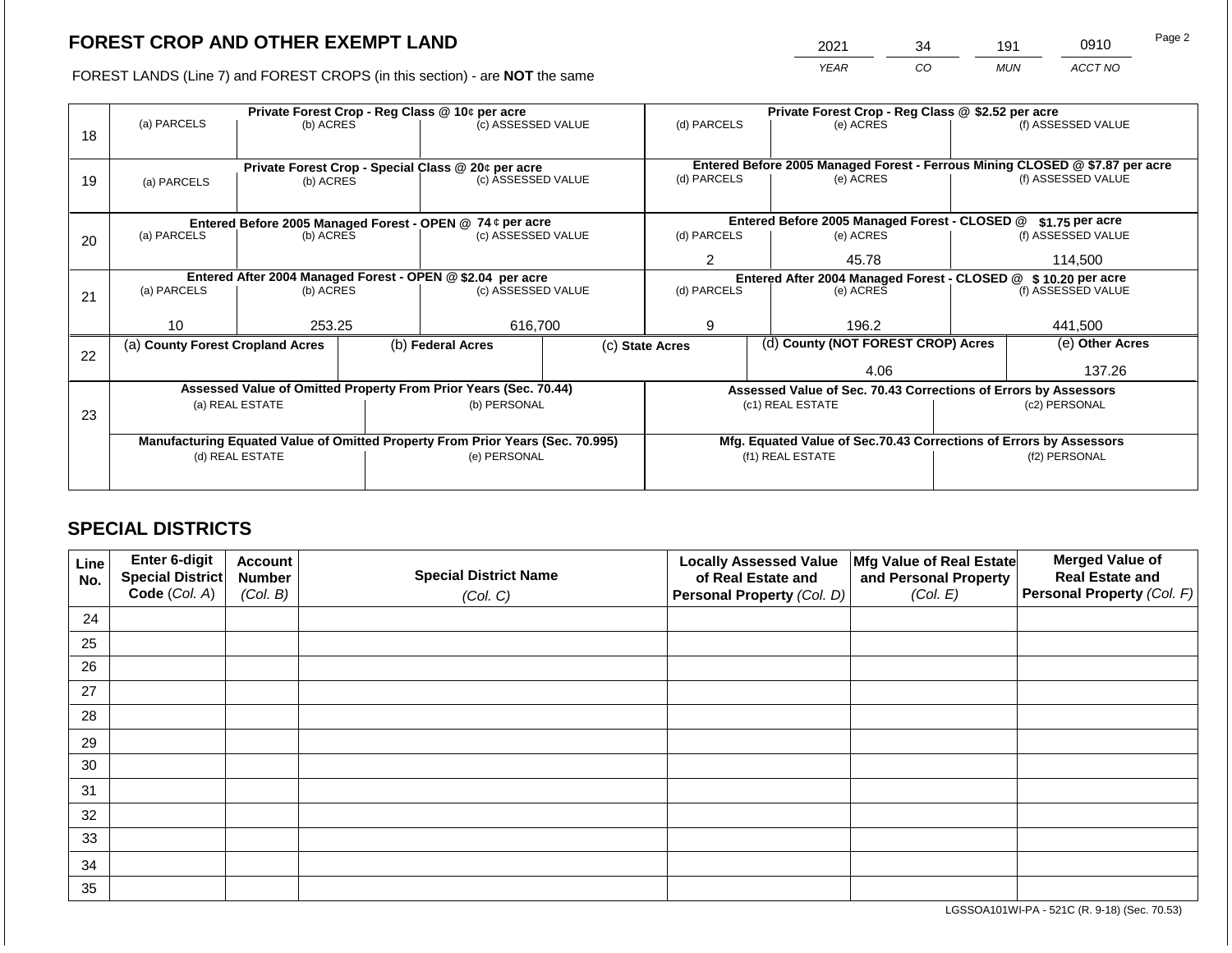|                 | <b>SCHOOL DISTRICTS</b>                                  |                                             |                                            | 2021       | 191<br>34                                                                         | 0910                                                          |                                                                                |
|-----------------|----------------------------------------------------------|---------------------------------------------|--------------------------------------------|------------|-----------------------------------------------------------------------------------|---------------------------------------------------------------|--------------------------------------------------------------------------------|
|                 |                                                          |                                             |                                            |            | <b>YEAR</b>                                                                       | CO<br><b>MUN</b>                                              | ACCT NO                                                                        |
| Line<br>No.     | Enter 6-digit<br><b>School District</b><br>Code (Col. A) | <b>Account</b><br><b>Number</b><br>(Col. B) | <b>School District Name</b><br>(Col. C)    |            | <b>Locally Assessed Value</b><br>of Real Estate and<br>Personal Property (Col. D) | Mfg Value of Real Estate<br>and Personal Property<br>(Col. E) | <b>Merged Value of</b><br><b>Real Estate and</b><br>Personal Property (Col. F) |
|                 | A. SCHOOL DISTRICTS (K-8 and K-12)                       |                                             |                                            |            |                                                                                   |                                                               |                                                                                |
| 36              | 346440                                                   | 0206                                        | SCH D OF WHITE LAKE                        |            | 19,128,800                                                                        | 2,782,500                                                     | 21,911,300                                                                     |
| 37              |                                                          |                                             |                                            |            |                                                                                   |                                                               |                                                                                |
| 38              |                                                          |                                             |                                            |            |                                                                                   |                                                               |                                                                                |
| 39              |                                                          |                                             |                                            |            |                                                                                   |                                                               |                                                                                |
| 40              |                                                          |                                             |                                            |            |                                                                                   |                                                               |                                                                                |
| 41              |                                                          |                                             |                                            |            |                                                                                   |                                                               |                                                                                |
| 42              |                                                          |                                             |                                            |            |                                                                                   |                                                               |                                                                                |
| 43              |                                                          |                                             |                                            |            |                                                                                   |                                                               |                                                                                |
| 44<br>45        |                                                          |                                             |                                            |            |                                                                                   |                                                               |                                                                                |
| $\overline{46}$ |                                                          |                                             |                                            |            |                                                                                   |                                                               |                                                                                |
| 47              |                                                          |                                             |                                            |            |                                                                                   |                                                               |                                                                                |
| 48              |                                                          |                                             |                                            |            |                                                                                   |                                                               |                                                                                |
| 49              |                                                          |                                             |                                            |            |                                                                                   |                                                               |                                                                                |
| 50              | TOTAL ASSESSED VALUE OF SCHOOL DISTRICTS (K-8 and K-12)  |                                             |                                            | 19,128,800 | 2,782,500                                                                         | 21,911,300                                                    |                                                                                |
|                 | <b>B.</b><br><b>UNION HIGH SCHOOL DISTRICTS</b>          |                                             |                                            |            |                                                                                   |                                                               |                                                                                |
| 51              |                                                          |                                             |                                            |            |                                                                                   |                                                               |                                                                                |
| 52              |                                                          |                                             |                                            |            |                                                                                   |                                                               |                                                                                |
| 53              |                                                          |                                             |                                            |            |                                                                                   |                                                               |                                                                                |
| 54              |                                                          |                                             |                                            |            |                                                                                   |                                                               |                                                                                |
| 55              |                                                          |                                             | TOTAL ASSESSED VALUE OF UNION HIGH SCHOOLS |            |                                                                                   |                                                               |                                                                                |
|                 | C.<br><b>TECHNICAL COLLEGE DISTRICTS</b>                 |                                             |                                            |            |                                                                                   |                                                               |                                                                                |
| 56              | 001500                                                   | 0014                                        | NORTH CENTRAL TECHNICAL COLLEGE            | WAUS       | 19,128,800                                                                        | 2,782,500                                                     | 21,911,300                                                                     |
| 57              |                                                          |                                             |                                            |            |                                                                                   |                                                               |                                                                                |
| 58<br>59        |                                                          |                                             |                                            |            |                                                                                   | 2,782,500                                                     |                                                                                |
|                 | TOTAL ASSESSED VALUE OF TECHNICAL COLLEGES               |                                             |                                            |            | 19,128,800                                                                        |                                                               | 21,911,300                                                                     |

 *I hereby certify, to the best of my knowledge and belief, this form is complete and correct.*

**SCHOOL DISTRICTS**

| Name                                            |               | Title | Submission date  |  |  |  |
|-------------------------------------------------|---------------|-------|------------------|--|--|--|
| <b>SUE PAYCER</b>                               |               |       | 25<br>2021<br>10 |  |  |  |
| Phone                                           | Email address |       |                  |  |  |  |
| SPAYCER@CO.LANGLADE.WI.US<br>715<br>6287<br>627 |               |       |                  |  |  |  |

Page 3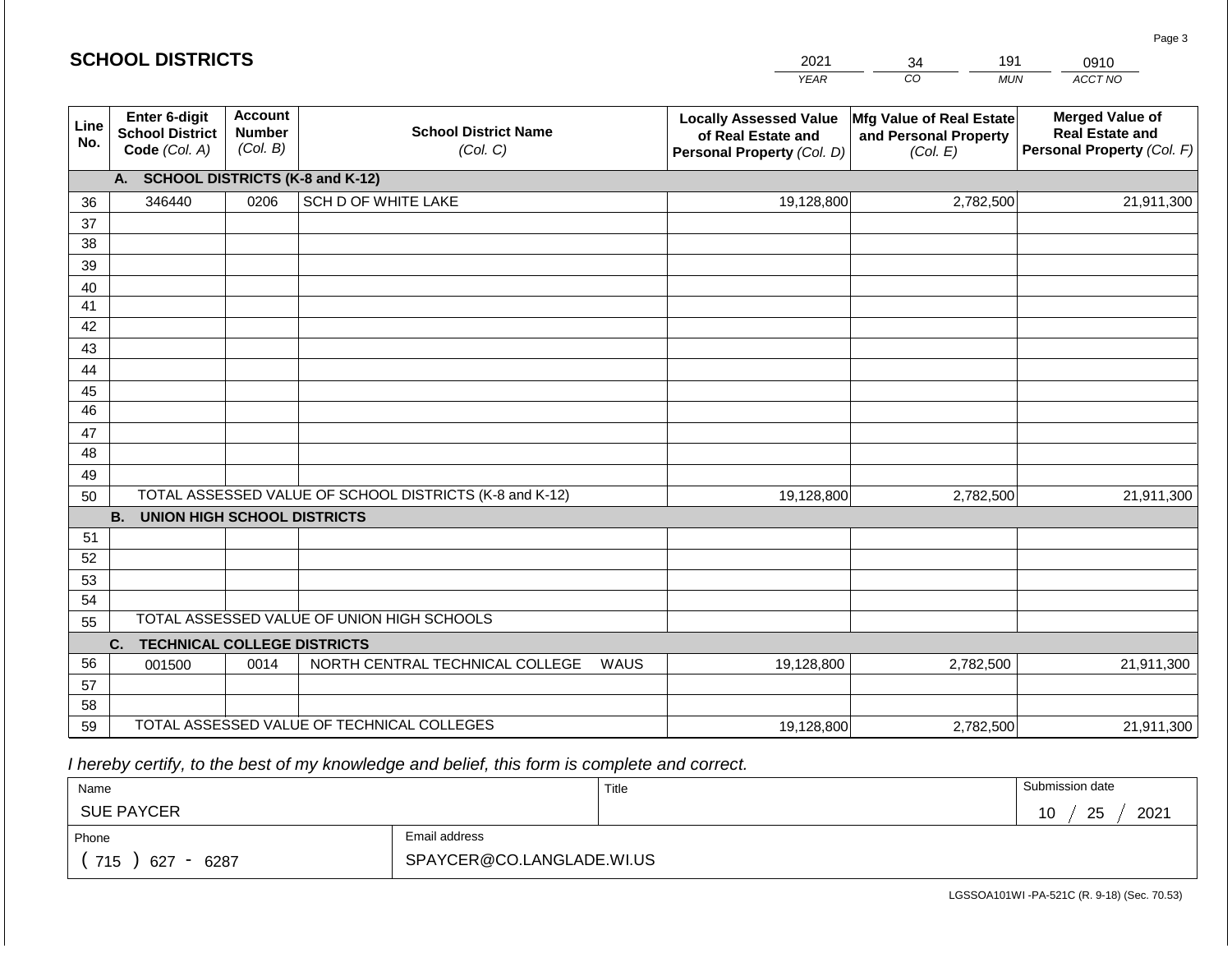- Each municipality's SOA is completed after the Board of Review and includes any changes made to the locally assessed values, under state law (sec. 70.53, Wis. Stats.)
- The Wisconsin Department of Revenue (DOR) merges the locally assessed values with the state assessed manufacturing values
- DOR provides the information regarding district names and codes. If a district is not listed, contact DOR.

Note: If you submit an amended SOA to DOR after your municipality's SOA is equated and posted to our website, we will process the SOA. However, DOR will not recalculate the *aggregate ratio or update the final SOA posted on our website. You should use the corrected values to calculate your tax rates.*

# **Page 1: Real Estate and Personal Property**

- Lines 1-9 assessed real estate values, parcel counts and acres by classification
- Lines 10-15 assessed personal property values and number of accounts by class
- Line 16 aggregate assessed value of all property subject to general property; use to calculate tax rates. Note: This line equals the total assessed value of K-8 and K-12 school districts (Line 50) and total assessed value of technical colleges (Line 59).
- Remarks assessment ratio used to calculate estimated fair market value on property tax bills

# **Page 2: Forest Crop, Other Exempt Land and Special Districts**

- Lines 18-21 private forest crop and managed forest lands assessed values
- Line  $22 -$  tax exempt land acres
- Line 23 prior years assessed value of omitted property under sec. 70.44 and correction of errors under sec. 70.43 shown by locally assessed or manufacturing real estate and personal property. Note: If there is an amount on this line, report the corresponding tax in the Statement of Taxes, Sections J or K.
- Lines 24-35 special district assessed values. These values are used to calculate tax rates for the special districts.

# **Page 3: School Districts**

- Lines 36-50 school districts (K-8 and K-12) assessed values. These values are used to calculate tax rates for school districts.
- Lines 51-55 union high school district assessed values. These values are used to calculate tax rates for union high school districts.
- Lines 56-59 technical college assessed values. These values are used to calculate tax rates for technical colleges.

If you have questions: Email: lgs@wisconsin.gov

 Phone: (608) 266-2569 or (608) 264-6892 Fax: (608) 264-6887

WHITE LAKE, WI 54491 - 0008 WHITE LAKE, WI 54491 - 0008PO BOX 8,615 SCHOOL ST PO BOX 8,615 SCHOOL ST VILLAGE OF WHITE LAKE VILLAGE OF WHITE LAKE CAROL BLAWAT CAROL BLAWAT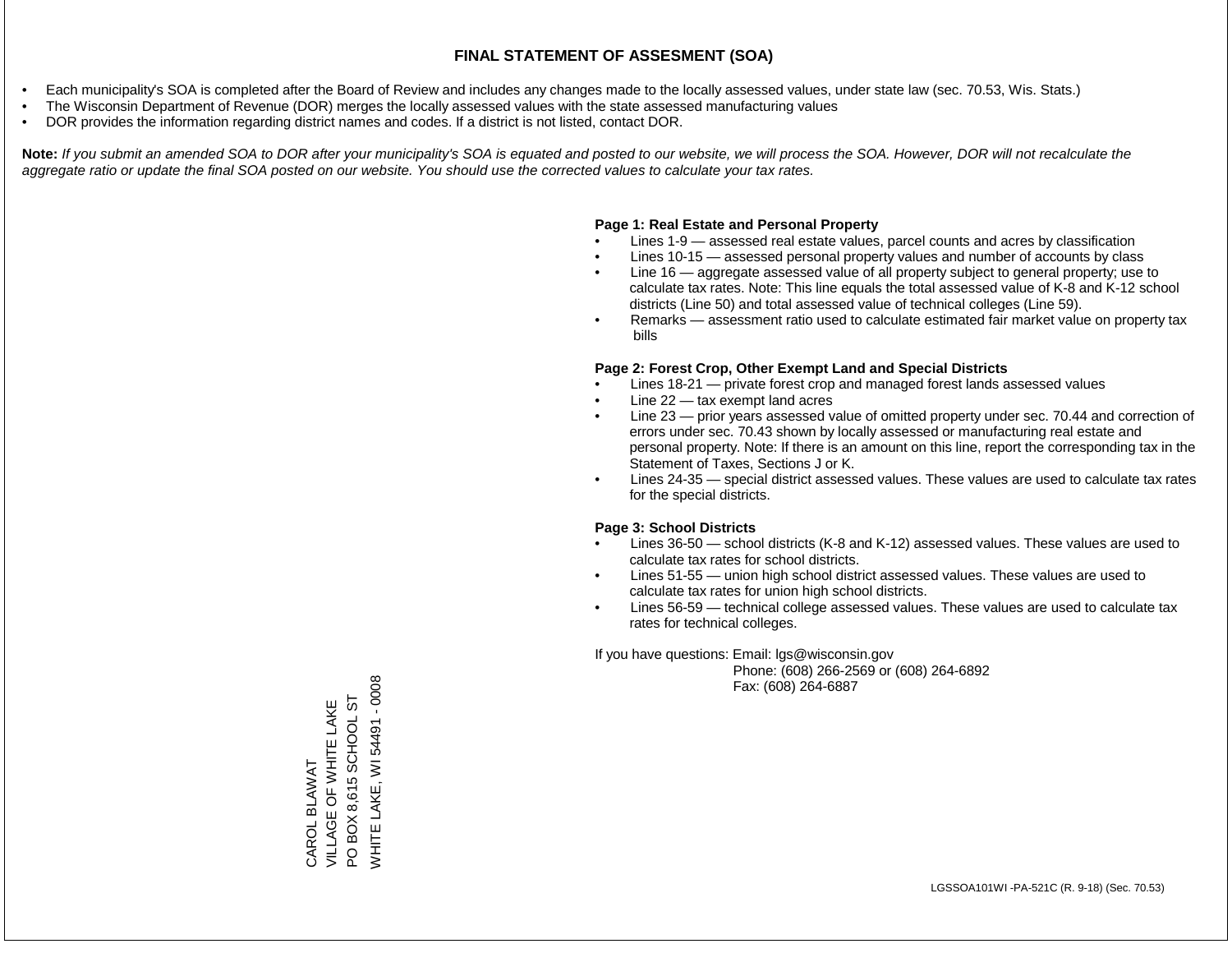| <b>FINAL - EQUATED</b><br>This is an Amended Return |                                                                                                                                                                                              |                                                                                                                |                           |                              |                                |                                        |                                         |  |
|-----------------------------------------------------|----------------------------------------------------------------------------------------------------------------------------------------------------------------------------------------------|----------------------------------------------------------------------------------------------------------------|---------------------------|------------------------------|--------------------------------|----------------------------------------|-----------------------------------------|--|
|                                                     | <b>STATEMENT OF ASSESSMENT FOR 2021</b>                                                                                                                                                      |                                                                                                                | 34                        | 201                          | 0911                           |                                        |                                         |  |
|                                                     |                                                                                                                                                                                              |                                                                                                                | CO                        | <b>MUN</b>                   | ACCT NO                        |                                        |                                         |  |
|                                                     | <b>FOR</b><br>CITY OF<br>OF.                                                                                                                                                                 | <b>ANTIGO</b>                                                                                                  | LANGLADE COUNTY           |                              |                                |                                        |                                         |  |
|                                                     | Town - Village - City                                                                                                                                                                        | <b>Municipality Name</b>                                                                                       |                           | <b>County Name</b>           |                                |                                        |                                         |  |
|                                                     | <b>REAL ESTATE</b>                                                                                                                                                                           |                                                                                                                | PARCEL COUNT              | NO. OF ACRES                 | <b>VALUE OF</b><br><b>LAND</b> | <b>VALUE OF</b><br><b>IMPROVEMENTS</b> | TOTAL VALUE OF LAND<br>AND IMPROVEMENTS |  |
| Line<br>No.                                         | (See Lines 18 - 22 for                                                                                                                                                                       |                                                                                                                | TOTAL LAND   IMPROVEMENTS | <b>WHOLE</b><br>NUMBERS ONLY |                                |                                        |                                         |  |
|                                                     | other Real Estate)                                                                                                                                                                           | (Col. A)                                                                                                       | (Col. B)                  | (Col. C)                     | (Col. D)                       | (Col. E)                               | (Col. F)                                |  |
| $\overline{1}$                                      | <b>RESIDENTIAL - Class 1</b>                                                                                                                                                                 | 3,159                                                                                                          | 2,884                     | 1,087                        | 26,422,100                     | 179,169,000                            | 205,591,100                             |  |
| $\overline{2}$                                      | <b>COMMERCIAL - Class 2</b>                                                                                                                                                                  | 478                                                                                                            | 388                       | 605                          | 20,266,400                     | 116,608,700                            | 136,875,100                             |  |
| 3                                                   | MANUFACTURING - Class 3                                                                                                                                                                      | 27                                                                                                             | 24                        | 124                          | 1,010,300                      | 22,332,400                             | 23,342,700                              |  |
| 4                                                   | <b>AGRICULTURAL - Class 4</b>                                                                                                                                                                | 49                                                                                                             |                           | 490                          | 74,700                         |                                        | 74,700                                  |  |
| 5                                                   | <b>UNDEVELOPED - Class 5</b>                                                                                                                                                                 | $\mathbf{1}$                                                                                                   |                           | 1                            | 400                            |                                        | 400                                     |  |
| 6                                                   | AGRICULTURAL FOREST - Class 5m                                                                                                                                                               | $\mathbf 0$                                                                                                    |                           | 0                            | 0                              |                                        | $\Omega$                                |  |
| $\overline{7}$                                      | <b>FOREST LANDS - Class 6</b>                                                                                                                                                                | $\Omega$                                                                                                       |                           | $\overline{0}$               | $\Omega$                       |                                        | <sup>0</sup>                            |  |
| 8                                                   | OTHER - Class 7                                                                                                                                                                              | $\mathbf 1$                                                                                                    | $\mathbf 1$               | $\overline{2}$               | 8,000                          | 57,300                                 | 65,300                                  |  |
| 9                                                   | TOTAL - ALL COLUMNS                                                                                                                                                                          | 3,715                                                                                                          | 3,297                     | 2,309                        | 47,781,900                     | 318,167,400                            | 365,949,300                             |  |
| 10                                                  | NUMBER OF PERSONAL PROPERTY ACCOUNTS IN ROLL                                                                                                                                                 |                                                                                                                |                           | 411                          | <b>LOCALLY ASSESSED</b>        | <b>MANUFACTURING</b>                   | <b>MERGED</b>                           |  |
| 11                                                  | BOATS AND OTHER WATERCRAFT NOT EXEMPT - Code 1                                                                                                                                               |                                                                                                                |                           |                              | 0                              | $\Omega$                               | $\Omega$                                |  |
| 12                                                  | MACHINERY, TOOLS AND PATTERNS - Code 2                                                                                                                                                       |                                                                                                                |                           |                              | 2,295,100                      | 2,295,100                              |                                         |  |
| 13                                                  | FURNITURE, FIXTURES AND EQUIPMENT - Code 3                                                                                                                                                   |                                                                                                                |                           | 6,100,700                    | 1,087,100                      | 7,187,800                              |                                         |  |
| 14                                                  | ALL OTHER PERSONAL PROPERTY NOT EXEMPT - Codes 4A, 4B, 4C                                                                                                                                    |                                                                                                                |                           | 1,123,900                    | 245,500                        | 1,369,400                              |                                         |  |
| 15                                                  | TOTAL OF PERSONAL PROPERTY NOT EXEMPT (Total of Lines 11-14)                                                                                                                                 |                                                                                                                |                           | 7,224,600                    | 3,627,700                      | 10,852,300                             |                                         |  |
| 16                                                  | AGGREGATE ASSESSED VALUE OF ALL PROPERTY SUBJECT TO THE GENERAL PROPERTY TAX (Total of Lines 9F and 15F)<br>MUST EQUAL TOTAL VALUE OF THE SCHOOL DISTRICTS (K-12 PLUS K-8) - Line 50, Col. F |                                                                                                                |                           |                              |                                |                                        |                                         |  |
|                                                     |                                                                                                                                                                                              |                                                                                                                |                           |                              |                                |                                        | 376,801,600                             |  |
| 17                                                  | <b>BOARD OF REVIEW</b><br>DATE OF FINAL ADJOURNMENT                                                                                                                                          | Name of Assessor<br>Telephone #<br>(920) 749-1995<br>06/02/2021<br>NICK LAIRD, ASSOCIATED APPRAISAL CONSULTANT |                           |                              |                                |                                        |                                         |  |

REMARKS

The Assessment Ratio to be used in calculating the estimated Fair Market Value on tax bills for this tax district is .962431383

This ratio should be used to convert assessed values to "Calculate Equalized Values" in Step 1 of the Lottery and Gaming Credit Calculations.

 This ratio should be used in the "Computation of Tax Equivalent" schedule of the Annual Reports filed by the municipal electric, gas and water utilities with the Public Service Commission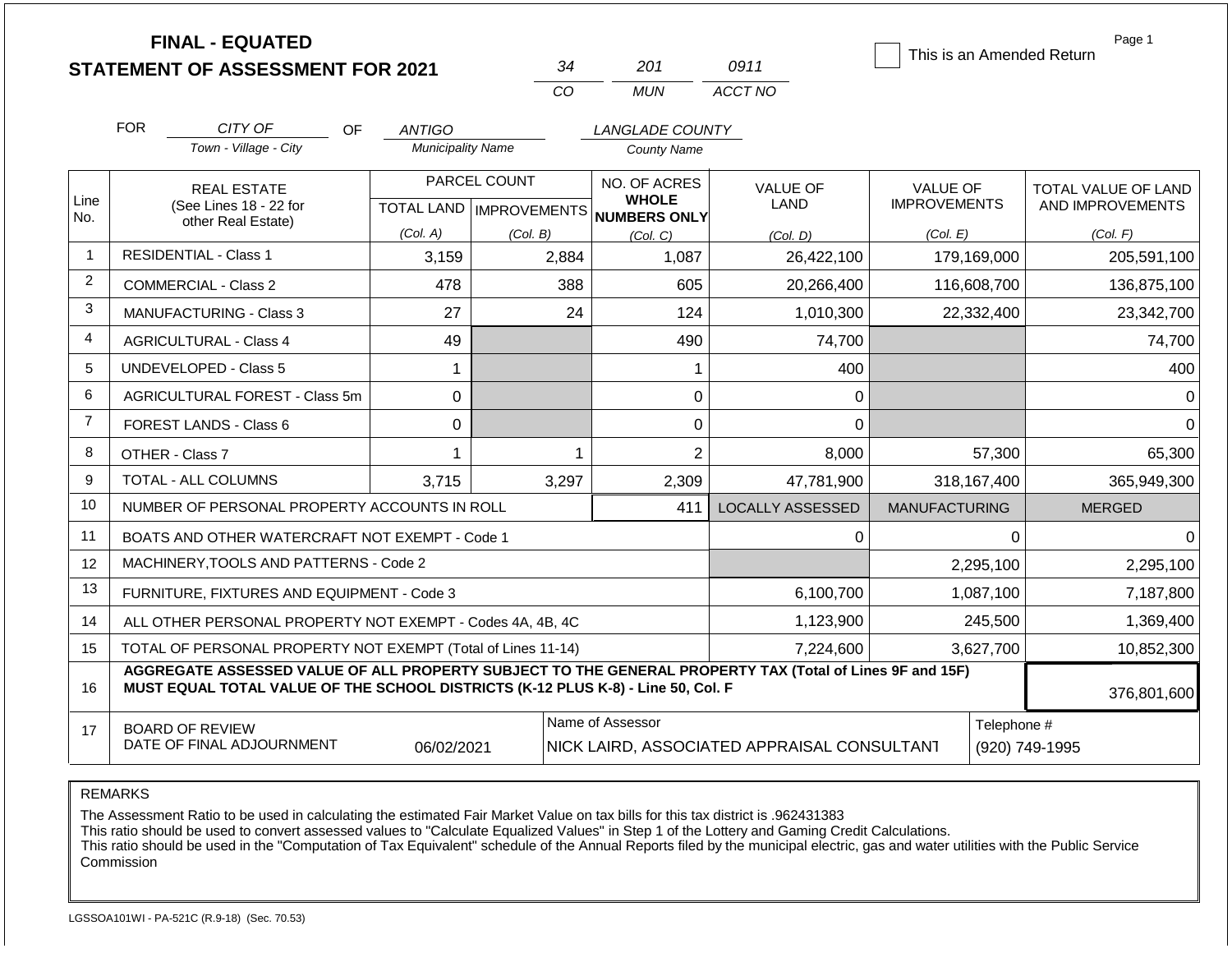# **FOREST CROP AND OTHER EXEMPT LAND**

2021 34 201 0911

FOREST LANDS (Line 7) and FOREST CROPS (in this section) - are **NOT** the same *YEAR CO MUN ACCT NO*

|    | Private Forest Crop - Reg Class @ 10¢ per acre                                 |                                                    |                                                                 |                                                           |               |                                                                              | Private Forest Crop - Reg Class @ \$2.52 per acre |                                               |  |                    |  |
|----|--------------------------------------------------------------------------------|----------------------------------------------------|-----------------------------------------------------------------|-----------------------------------------------------------|---------------|------------------------------------------------------------------------------|---------------------------------------------------|-----------------------------------------------|--|--------------------|--|
| 18 | (a) PARCELS                                                                    | (b) ACRES                                          |                                                                 | (c) ASSESSED VALUE                                        |               | (d) PARCELS                                                                  |                                                   | (e) ACRES                                     |  | (f) ASSESSED VALUE |  |
|    |                                                                                |                                                    |                                                                 |                                                           |               |                                                                              |                                                   |                                               |  |                    |  |
|    |                                                                                | Private Forest Crop - Special Class @ 20¢ per acre |                                                                 |                                                           |               | Entered Before 2005 Managed Forest - Ferrous Mining CLOSED @ \$7.87 per acre |                                                   |                                               |  |                    |  |
| 19 | (a) PARCELS                                                                    | (c) ASSESSED VALUE<br>(b) ACRES                    |                                                                 | (d) PARCELS<br>(e) ACRES                                  |               | (f) ASSESSED VALUE                                                           |                                                   |                                               |  |                    |  |
|    |                                                                                |                                                    |                                                                 |                                                           |               |                                                                              |                                                   |                                               |  |                    |  |
|    |                                                                                |                                                    |                                                                 | Entered Before 2005 Managed Forest - OPEN @ 74 ¢ per acre |               |                                                                              |                                                   | Entered Before 2005 Managed Forest - CLOSED @ |  | $$1.75$ per acre   |  |
| 20 | (a) PARCELS<br>(b) ACRES                                                       |                                                    |                                                                 | (c) ASSESSED VALUE                                        |               | (d) PARCELS                                                                  |                                                   | (e) ACRES                                     |  | (f) ASSESSED VALUE |  |
|    |                                                                                |                                                    |                                                                 |                                                           |               |                                                                              |                                                   |                                               |  |                    |  |
|    | Entered After 2004 Managed Forest - OPEN @ \$2.04 per acre                     |                                                    |                                                                 |                                                           |               | Entered After 2004 Managed Forest - CLOSED @ \$10.20 per acre                |                                                   |                                               |  |                    |  |
| 21 | (a) PARCELS<br>(b) ACRES                                                       |                                                    |                                                                 | (c) ASSESSED VALUE                                        |               | (d) PARCELS<br>(e) ACRES                                                     |                                                   | (f) ASSESSED VALUE                            |  |                    |  |
|    |                                                                                |                                                    |                                                                 |                                                           |               |                                                                              |                                                   |                                               |  |                    |  |
|    |                                                                                |                                                    |                                                                 |                                                           |               |                                                                              |                                                   |                                               |  |                    |  |
|    | (a) County Forest Cropland Acres                                               |                                                    |                                                                 | (b) Federal Acres                                         |               | (c) State Acres                                                              |                                                   | (d) County (NOT FOREST CROP) Acres            |  | (e) Other Acres    |  |
| 22 |                                                                                |                                                    | .67                                                             |                                                           | 9.75<br>81.53 |                                                                              | 1,038.62                                          |                                               |  |                    |  |
|    | Assessed Value of Omitted Property From Prior Years (Sec. 70.44)               |                                                    | Assessed Value of Sec. 70.43 Corrections of Errors by Assessors |                                                           |               |                                                                              |                                                   |                                               |  |                    |  |
|    | (a) REAL ESTATE                                                                |                                                    |                                                                 | (b) PERSONAL                                              |               | (c1) REAL ESTATE                                                             |                                                   | (c2) PERSONAL                                 |  |                    |  |
| 23 | 272,900                                                                        |                                                    |                                                                 |                                                           | $-64,300$     |                                                                              |                                                   |                                               |  |                    |  |
|    | Manufacturing Equated Value of Omitted Property From Prior Years (Sec. 70.995) |                                                    |                                                                 |                                                           |               | Mfg. Equated Value of Sec.70.43 Corrections of Errors by Assessors           |                                                   |                                               |  |                    |  |
|    | (d) REAL ESTATE                                                                |                                                    |                                                                 | (e) PERSONAL                                              |               | (f1) REAL ESTATE                                                             |                                                   | (f2) PERSONAL                                 |  |                    |  |
|    |                                                                                |                                                    |                                                                 |                                                           |               |                                                                              |                                                   |                                               |  |                    |  |
|    |                                                                                |                                                    |                                                                 |                                                           |               |                                                                              |                                                   |                                               |  |                    |  |

## **SPECIAL DISTRICTS**

| Line<br>No. | <b>Enter 6-digit</b><br>Special District<br>Code (Col. A) | <b>Account</b><br><b>Number</b><br>(Col. B) | <b>Special District Name</b><br>(Col. C) | <b>Locally Assessed Value</b><br>of Real Estate and<br>Personal Property (Col. D) | Mfg Value of Real Estate<br>and Personal Property<br>(Col. E) | <b>Merged Value of</b><br><b>Real Estate and</b><br>Personal Property (Col. F) |
|-------------|-----------------------------------------------------------|---------------------------------------------|------------------------------------------|-----------------------------------------------------------------------------------|---------------------------------------------------------------|--------------------------------------------------------------------------------|
| 24          | 348030                                                    | 0201                                        | ANTIGO LAKE PRO & REHAB DISTRICT         | 349,831,200                                                                       | 26,970,400                                                    | 376,801,600                                                                    |
| 25          |                                                           |                                             |                                          |                                                                                   |                                                               |                                                                                |
| 26          |                                                           |                                             |                                          |                                                                                   |                                                               |                                                                                |
| 27          |                                                           |                                             |                                          |                                                                                   |                                                               |                                                                                |
| 28          |                                                           |                                             |                                          |                                                                                   |                                                               |                                                                                |
| 29          |                                                           |                                             |                                          |                                                                                   |                                                               |                                                                                |
| 30          |                                                           |                                             |                                          |                                                                                   |                                                               |                                                                                |
| 31          |                                                           |                                             |                                          |                                                                                   |                                                               |                                                                                |
| 32          |                                                           |                                             |                                          |                                                                                   |                                                               |                                                                                |
| 33          |                                                           |                                             |                                          |                                                                                   |                                                               |                                                                                |
| 34          |                                                           |                                             |                                          |                                                                                   |                                                               |                                                                                |
| 35          |                                                           |                                             |                                          |                                                                                   |                                                               |                                                                                |

LGSSOA101WI-PA - 521C (R. 9-18) (Sec. 70.53)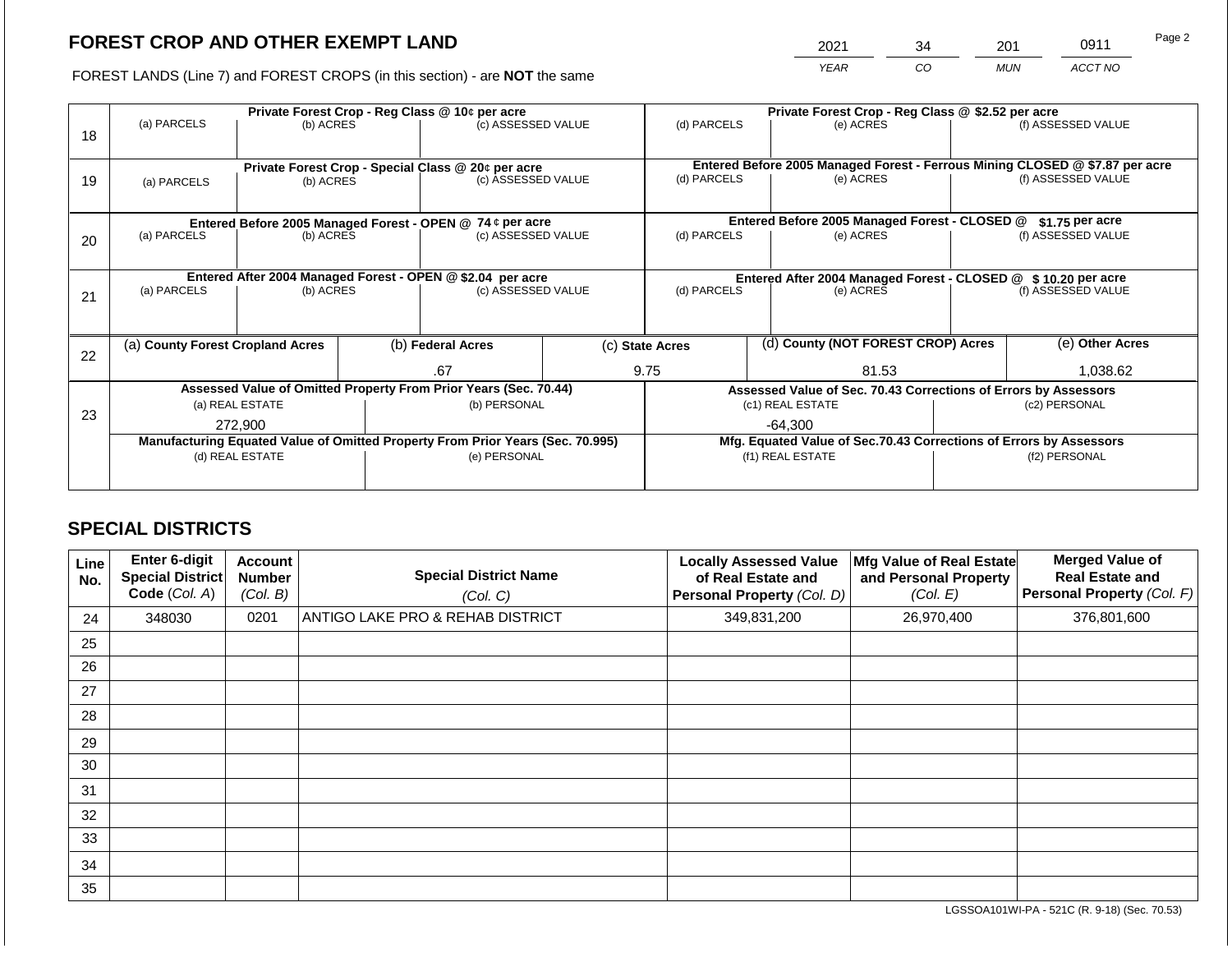| <b>SCHOOL DISTRICTS</b>                                                                |                                                          |                                                                                        |                                                         |             | 2021        | 201<br>34                                                     | 0911                                                                           |  |  |
|----------------------------------------------------------------------------------------|----------------------------------------------------------|----------------------------------------------------------------------------------------|---------------------------------------------------------|-------------|-------------|---------------------------------------------------------------|--------------------------------------------------------------------------------|--|--|
|                                                                                        |                                                          |                                                                                        |                                                         |             | <b>YEAR</b> | CO<br><b>MUN</b>                                              | ACCT NO                                                                        |  |  |
| Line<br>No.                                                                            | Enter 6-digit<br><b>School District</b><br>Code (Col. A) | <b>Account</b><br><b>School District Name</b><br><b>Number</b><br>(Col. B)<br>(Col. C) |                                                         |             |             | Mfg Value of Real Estate<br>and Personal Property<br>(Col. E) | <b>Merged Value of</b><br><b>Real Estate and</b><br>Personal Property (Col. F) |  |  |
|                                                                                        | <b>SCHOOL DISTRICTS (K-8 and K-12)</b><br>A.             |                                                                                        |                                                         |             |             |                                                               |                                                                                |  |  |
| 36                                                                                     | 340140                                                   | 0204                                                                                   | SCH D OF ANTIGO                                         |             | 349,831,200 | 26,970,400                                                    | 376,801,600                                                                    |  |  |
| 37                                                                                     |                                                          |                                                                                        |                                                         |             |             |                                                               |                                                                                |  |  |
| 38                                                                                     |                                                          |                                                                                        |                                                         |             |             |                                                               |                                                                                |  |  |
| 39                                                                                     |                                                          |                                                                                        |                                                         |             |             |                                                               |                                                                                |  |  |
| 40                                                                                     |                                                          |                                                                                        |                                                         |             |             |                                                               |                                                                                |  |  |
| 41<br>42                                                                               |                                                          |                                                                                        |                                                         |             |             |                                                               |                                                                                |  |  |
| 43                                                                                     |                                                          |                                                                                        |                                                         |             |             |                                                               |                                                                                |  |  |
| 44                                                                                     |                                                          |                                                                                        |                                                         |             |             |                                                               |                                                                                |  |  |
| 45                                                                                     |                                                          |                                                                                        |                                                         |             |             |                                                               |                                                                                |  |  |
| 46                                                                                     |                                                          |                                                                                        |                                                         |             |             |                                                               |                                                                                |  |  |
| 47                                                                                     |                                                          |                                                                                        |                                                         |             |             |                                                               |                                                                                |  |  |
| 48                                                                                     |                                                          |                                                                                        |                                                         |             |             |                                                               |                                                                                |  |  |
| 49                                                                                     |                                                          |                                                                                        |                                                         |             |             |                                                               |                                                                                |  |  |
| 50                                                                                     |                                                          |                                                                                        | TOTAL ASSESSED VALUE OF SCHOOL DISTRICTS (K-8 and K-12) | 349,831,200 | 26,970,400  | 376,801,600                                                   |                                                                                |  |  |
|                                                                                        | <b>B.</b><br><b>UNION HIGH SCHOOL DISTRICTS</b>          |                                                                                        |                                                         |             |             |                                                               |                                                                                |  |  |
| 51                                                                                     |                                                          |                                                                                        |                                                         |             |             |                                                               |                                                                                |  |  |
| 52                                                                                     |                                                          |                                                                                        |                                                         |             |             |                                                               |                                                                                |  |  |
| 53                                                                                     |                                                          |                                                                                        |                                                         |             |             |                                                               |                                                                                |  |  |
| 54                                                                                     |                                                          |                                                                                        |                                                         |             |             |                                                               |                                                                                |  |  |
| TOTAL ASSESSED VALUE OF UNION HIGH SCHOOLS<br>55<br><b>TECHNICAL COLLEGE DISTRICTS</b> |                                                          |                                                                                        |                                                         |             |             |                                                               |                                                                                |  |  |
| 56                                                                                     | C.                                                       |                                                                                        | NORTH CENTRAL TECHNICAL COLLEGE                         | <b>WAUS</b> |             |                                                               |                                                                                |  |  |
| 57                                                                                     | 001500                                                   | 0014                                                                                   |                                                         |             | 349,831,200 | 26,970,400                                                    | 376,801,600                                                                    |  |  |
| 58                                                                                     |                                                          |                                                                                        |                                                         |             |             |                                                               |                                                                                |  |  |
| 59                                                                                     |                                                          |                                                                                        | TOTAL ASSESSED VALUE OF TECHNICAL COLLEGES              | 349,831,200 | 26,970,400  | 376,801,600                                                   |                                                                                |  |  |

 *I hereby certify, to the best of my knowledge and belief, this form is complete and correct.*

| Name                                           |                           | Title | Submission date  |  |  |  |
|------------------------------------------------|---------------------------|-------|------------------|--|--|--|
| <b>SUE PAYCER</b>                              |                           |       | 2021<br>14<br>06 |  |  |  |
| Phone                                          | Email address             |       |                  |  |  |  |
| 715<br>6287<br>627<br>$\overline{\phantom{0}}$ | SPAYCER@CO.LANGLADE.WI.US |       |                  |  |  |  |

Page 3

LGSSOA101WI -PA-521C (R. 9-18) (Sec. 70.53)